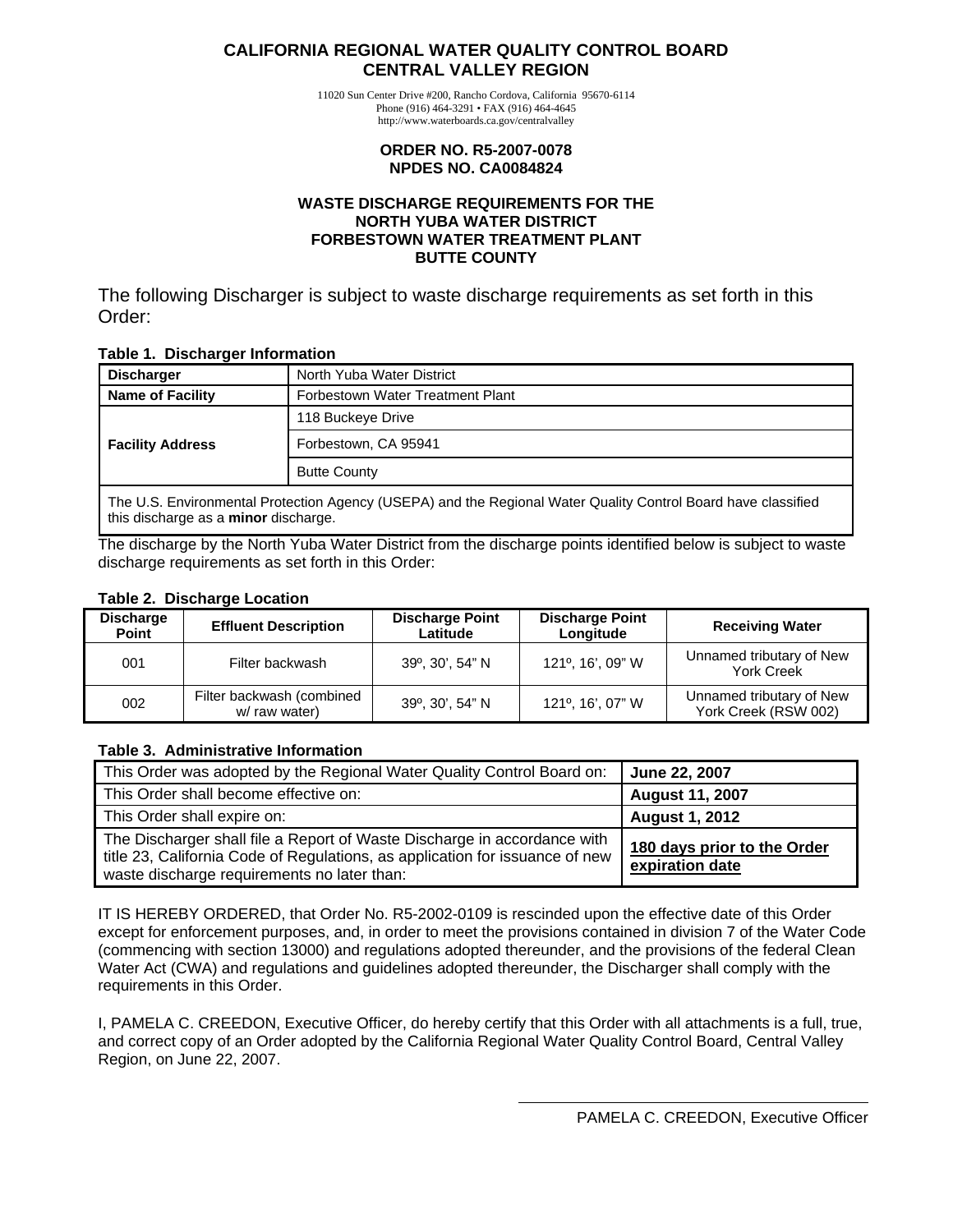# **Table of Contents**

| I.   |                                                                                    |  |
|------|------------------------------------------------------------------------------------|--|
| Ш.   |                                                                                    |  |
| III. |                                                                                    |  |
| IV.  |                                                                                    |  |
|      | <b>Effluent Limitations.</b><br>А.                                                 |  |
|      |                                                                                    |  |
|      |                                                                                    |  |
|      |                                                                                    |  |
|      | В.                                                                                 |  |
|      | C.                                                                                 |  |
|      | D.                                                                                 |  |
| V.   |                                                                                    |  |
|      |                                                                                    |  |
|      | $\mathbf{R}$ .                                                                     |  |
| VI.  |                                                                                    |  |
|      | А.                                                                                 |  |
|      | В.                                                                                 |  |
|      | C.                                                                                 |  |
|      |                                                                                    |  |
|      | 2. Special Studies, Technical Reports and Additional Monitoring Requirements  17   |  |
|      | 3.                                                                                 |  |
|      | Construction, Operation and Maintenance Specifications - Not Applicable  19<br>4.  |  |
|      | Special Provisions for Municipal Facilities (POTWs Only) – Not Applicable 19<br>5. |  |
|      | 6.                                                                                 |  |
|      |                                                                                    |  |
| VII. |                                                                                    |  |

# List of Tables

## List of Attachments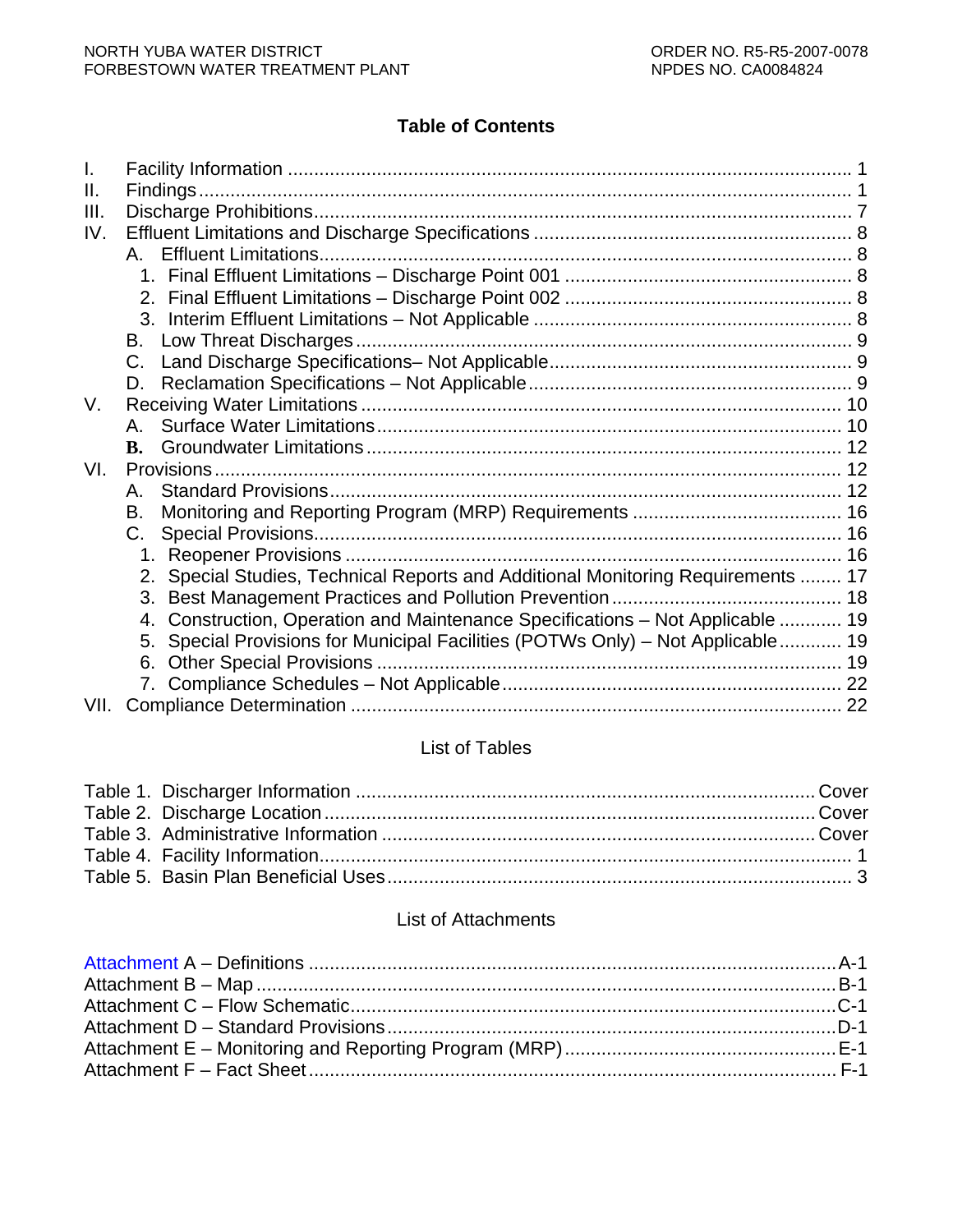### <span id="page-2-0"></span>**I. FACILITY INFORMATION**

The following Discharger is subject to waste discharge requirements as set forth in this Order:

| <b>Discharger</b>               | North Yuba Water District                             |  |  |
|---------------------------------|-------------------------------------------------------|--|--|
| <b>Name of Facility</b>         | Forbestown Water Treatment Plant                      |  |  |
|                                 | 118 Buckeye Drive                                     |  |  |
| <b>Facility Address</b>         | Forbestown, CA 95941                                  |  |  |
|                                 | <b>Butte County</b>                                   |  |  |
| <b>Facility Contact, Title,</b> | William Suppa, General Manager, (530) 675-2567        |  |  |
| and Phone                       | Eric Manley, Treatment Plant Operator, (530) 675-2971 |  |  |
| <b>Mailing Address</b>          | P.O. Box 299, Brownsville, CA 95919                   |  |  |
| <b>Type of Facility</b>         | <b>Water Treatment Plant</b>                          |  |  |
| <b>Facility Design Flow</b>     | 0.070 mgd                                             |  |  |

 **Table 4. Facility Information** 

### **II. FINDINGS**

The California Regional Water Quality Control Board, Central Valley Region (hereinafter Regional Water Board), finds:

**A. Background.** North Yuba Water District (hereinafter Discharger) is currently discharging pursuant to Order No. R5-2002-0109 and National Pollutant Discharge Elimination System (NPDES) Permit No. CA0084824. The Discharger submitted a Report of Waste Discharge, dated 21 October 2006, and applied for a NPDES permit renewal to discharge up to 0.070 million gallons daily (mgd) of treated wastewater from the Forbestown Water Treatment Plant, hereinafter Facility. The application was deemed complete on 15 December 2006. On 9 April 2007, the Discharger submitted a notice of name change to formally change their name from Yuba County Water District to North Yuba Water District.

For the purposes of this Order, references to the "discharger" or "permittee" in applicable federal and state laws, regulations, plans, or policy are held to be equivalent to references to the Discharger herein.

**B. Facility Description.** The Discharger owns and operates a water treatment plant. Raw water is siphoned for treatment either directly from the Forbestown Ditch or from the facility's 30.9 acre-feet capacity raw water storage reservoir that is supplied by the Forbestown Ditch. The treatment system consists of prechlorination, coagulation, clarification, filtration, and post-chlorination of the finished water. The Facility's wastewater design flow is 0.070 million gallons daily (mgd). Filter backwash is discharged to one of two settling ponds. The supernatant from the settling ponds discharges into the raw water reservoir (Discharge Point 001); the raw water reservoir discharges a mixture of filter backwash and raw water to an unnamed tributary of the New York Creek (Discharge Point 002), a water of the United States, and a tributary to Dry Creek and the Yuba River (Englebright Dam to Feather River) within the Yuba River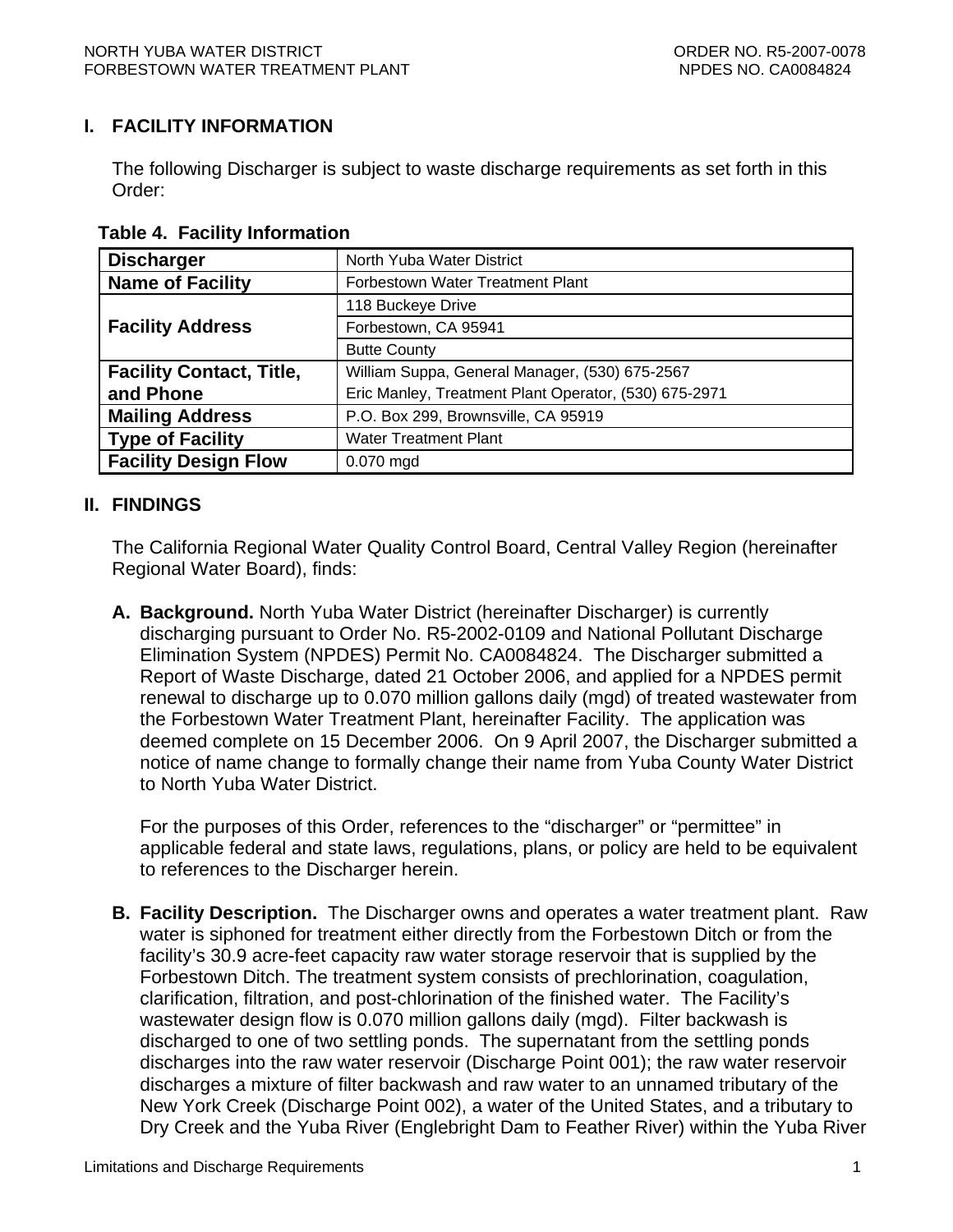Hydrologic Unit, Mildred Lake Hydrologic Subarea (No. 517.13). Attachment B provides a map of the area around the Facility. Attachment C provides a flow schematic of the Facility.

- **C. Legal Authorities.** This Order is issued pursuant to section 402 of the federal Clean Water Act (CWA) and implementing regulations adopted by the U.S. Environmental Protection Agency (USEPA) and chapter 5.5, division 7 of the California Water Code (commencing with section 13370). It shall serve as a NPDES permit for point source discharges from this facility to surface waters. This Order also serves as Waste Discharge Requirements (WDRs) pursuant to article 4, chapter 4, division 7 of the Water Code (commencing with section 13260).
- **D. Background and Rationale for Requirements**. The Regional Water Board developed the requirements in this Order based on information submitted as part of the application, through monitoring and reporting programs, and other available information. The Fact Sheet (Attachment F), which contains background information and rationale for Order requirements, is hereby incorporated into this Order and constitutes part of the Findings for this Order. Attachments A through E are also incorporated into this Order.
- **E. California Environmental Quality Act (CEQA).** Under Water Code section 13389, this action to adopt an NPDES permit is exempt from the provisions of CEQA, Public Resources Code sections 21100-21177.
- **F. Technology-based Effluent Limitations***.* Section 301(b) of the CWA and implementing USEPA permit regulations at section 122.44, title 40 of the Code of Federal Regulations  $(CFR)^1$  $(CFR)^1$  require that permits include conditions meeting applicable technology-based requirements at a minimum, and any more stringent effluent limitations necessary to meet applicable water quality standards. The discharge authorized by this Order must meet minimum federal technology-based requirements based on Best Professional Judgment (BPJ) in accordance with Part 125, section 125.3. A detailed discussion of the technology-based effluent limitations development is included in the Fact Sheet (Attachment F).
- **G. Water Quality-based Effluent Limitations.** Section 301(b) of the CWA and section 122.44(d) require that permits include limitations more stringent than applicable federal technology-based requirements where necessary to achieve applicable water quality standards. The Regional Water Board has considered the factors listed in CWC Section 13241 in establishing these requirements.

Section 122.44(d)(1)(i) mandates that permits include effluent limitations for all pollutants that are or may be discharged at levels that have the reasonable potential to cause or contribute to an exceedance of a water quality standard, including numeric and narrative objectives within a standard. Where reasonable potential has been established for a pollutant, but there is no numeric criterion or objective for the pollutant, water quality-based effluent limitations (WQBELs) must be established using:

<span id="page-3-0"></span> $\overline{a}$ 

 $1$  All further statutory references are to title 40 of the Code of Federal Regulations unless otherwise indicated.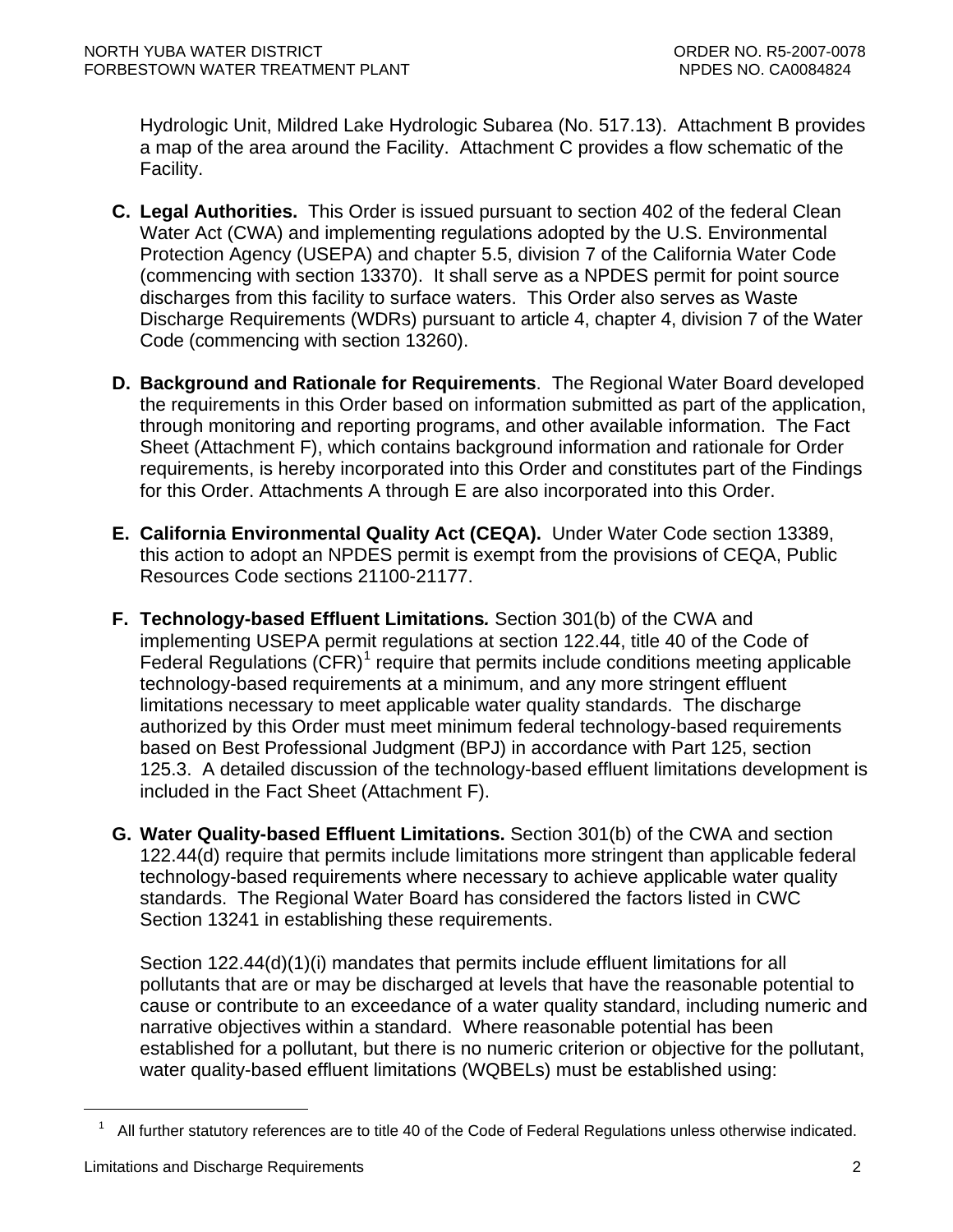<span id="page-4-0"></span>(1) USEPA criteria guidance under CWA section 304(a), supplemented where necessary by other relevant information; (2) an indicator parameter for the pollutant of concern; or (3) a calculated numeric water quality criterion, such as a proposed State criterion or policy interpreting the State's narrative criterion, supplemented with other relevant information, as provided in 40 CFR section 122.44(d)(1)(vi).

**H. Water Quality Control Plans.** The Regional Water Board adopted a *Water Quality Control Plan, Fourth Edition (Revised September 2004), for the Sacramento and San Joaquin River Basins* (hereinafter Basin Plan) that designates beneficial uses, establishes water quality objectives, and contains implementation programs and policies to achieve those objectives for all waters addressed through the plan. The Basin Plan at page II-2.00 states that the "…*beneficial uses of any specifically identified water body generally apply to its tributary streams*." The Basin Plan does not specifically identify beneficial uses for the unnamed tributary of New York Creek, but does identify present and potential uses for the Yuba River (Englebright Dam to Feather River), to which New York Creek, via Dry Creek, is tributary. The beneficial uses of the Yuba River (Englebright Dam to Feather River) are as follows: agricultural supply, including stock watering; hydropower generation; water contact recreation, including canoeing and rafting; non-contact water recreation; warm freshwater habitat; cold freshwater habitat; warm migration of aquatic organisms; cold migration of aquatic organisms; warm spawning, reproduction, and/or early development; cold spawning, reproduction, and /or early development; and wildlife habitat.

In addition, the Basin Plan implements State Water Resources Control Board (State Water Board) Resolution No. 88-63, which established state policy that all waters, with certain exceptions, should be considered suitable or potentially suitable for municipal or domestic supply. The Basin Plan does not designate municipal and domestic supply as existing or potential uses of the Yuba River (Englebright Dam to Feather River). However, based on Resolution No. 88-63, the unnamed tributary to New York Creek, New York Creek, and Dry Creek, which are tributaries of the Yuba River, do have municipal and domestic supply beneficial uses. Thus, as discussed in detail in the Fact Sheet, beneficial uses applicable to the unnamed tributary to New York Creek are as follows:

| <b>Discharge</b><br><b>Point</b> | <b>Receiving Water</b><br><b>Name</b>                                                                                                              | <b>Beneficial Use(s)</b>                                                                                                                                                                                                                                                                                                                                                                                                          |
|----------------------------------|----------------------------------------------------------------------------------------------------------------------------------------------------|-----------------------------------------------------------------------------------------------------------------------------------------------------------------------------------------------------------------------------------------------------------------------------------------------------------------------------------------------------------------------------------------------------------------------------------|
| 001                              | Unnamed tributary to New<br>York Creek, a tributary to<br>Dry Creek, which is<br>tributary to Yuba River<br>(Englebright Dam to<br>Feather River). | Existing:<br>Municipal and domestic supply (MUN), agricultural<br>supply (AGR), including stock watering and irrigation;<br>hydropower generation (POW); contact (REC-1) and<br>non-contact (REC-2) water recreation; warm freshwater<br>habitat (WARM) and cold freshwater habitat (COLD);<br>warm migration (WARM) and cold migration (COLD);<br>warm spawning (WARM) and cold spawning (COLD);<br>and wildlife habitat (WILD). |

 **Table 5. Basin Plan Beneficial Uses**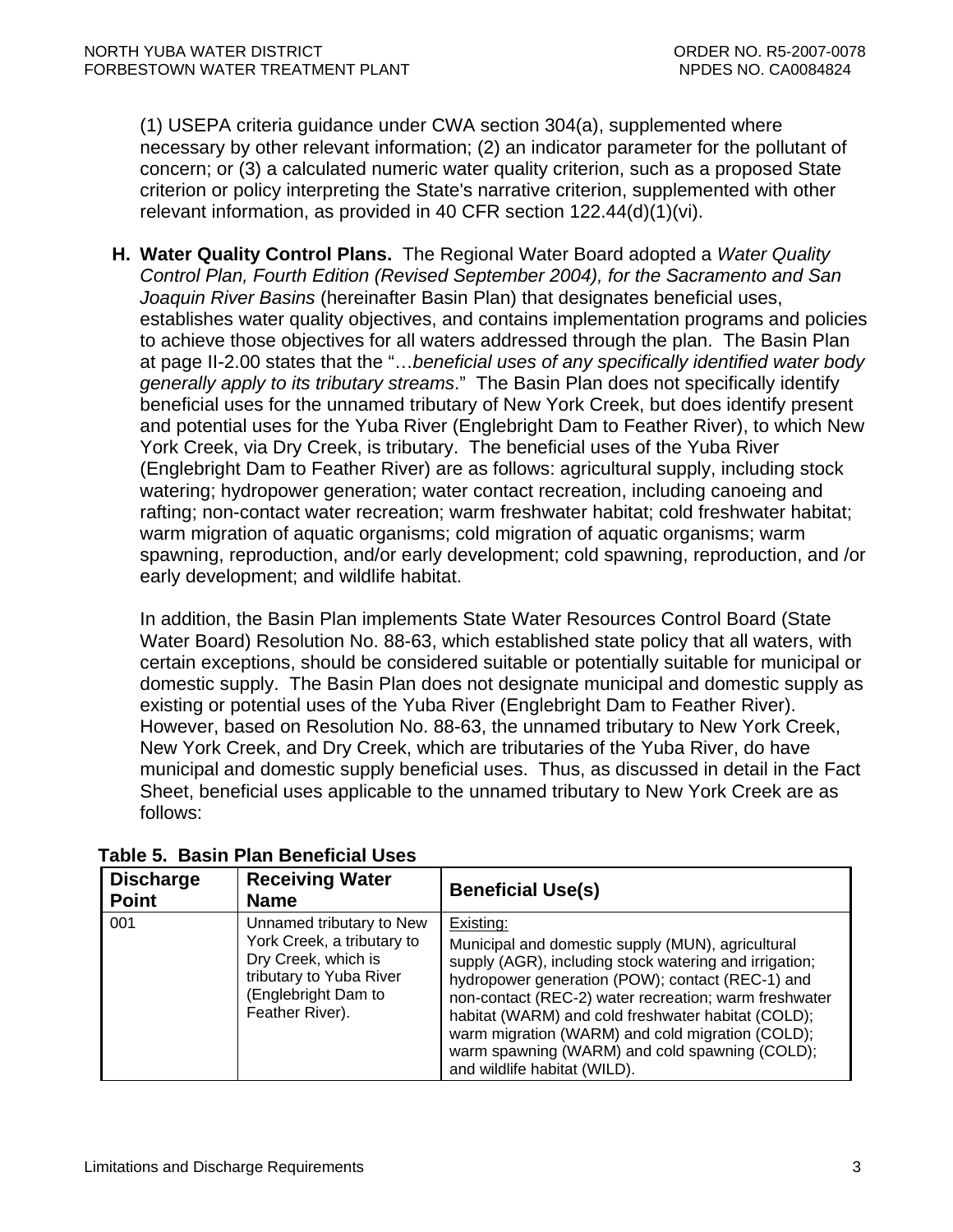| 002 | Unnamed tributary to New<br>York Creek, a tributary to<br>Dry Creek, which is<br>tributary to Yuba River<br>(Englebright Dam to<br>Feather River). | Existing:<br>Municipal and domestic supply (MUN), agricultural<br>supply (AGR), including stock watering and irrigation;<br>hydropower generation (POW); contact (REC-1) and<br>non-contact (REC-2) water recreation; warm freshwater<br>habitat (WARM) and cold freshwater habitat (COLD);<br>warm migration (WARM) and cold migration (COLD);<br>warm spawning (WARM) and cold spawning (COLD);<br>and wildlife habitat (WILD). |
|-----|----------------------------------------------------------------------------------------------------------------------------------------------------|-----------------------------------------------------------------------------------------------------------------------------------------------------------------------------------------------------------------------------------------------------------------------------------------------------------------------------------------------------------------------------------------------------------------------------------|
|     |                                                                                                                                                    |                                                                                                                                                                                                                                                                                                                                                                                                                                   |

Requirements of this Order implement the Basin Plan.

- **I. National Toxics Rule (NTR) and California Toxics Rule (CTR).** USEPA adopted the NTR on December 22, 1992, and later amended it on May 4, 1995 and November 9, 1999. About forty criteria in the NTR applied in California. On May 18, 2000, USEPA adopted the CTR. The CTR promulgated new toxics criteria for California and, in addition, incorporated the previously adopted NTR criteria that were applicable in the state. The CTR was amended on February 13, 2001. These rules contain water quality criteria for priority pollutants.
- **J. State Implementation Policy.** On March 2, 2000, the State Water Board adopted the *Policy for Implementation of Toxics Standards for Inland Surface Waters, Enclosed Bays, and Estuaries of California* (State Implementation Policy or SIP). The SIP became effective on April 28, 2000 with respect to the priority pollutant criteria promulgated for California by the USEPA through the NTR and to the priority pollutant objectives established by the Regional Water Board in the Basin Plan. The SIP became effective on May 18, 2000 with respect to the priority pollutant criteria promulgated by the USEPA through the CTR. The State Water Board adopted amendments to the SIP on February 24, 2005 that became effective on July 13, 2005. The SIP establishes implementation provisions for priority pollutant criteria and objectives and provisions for chronic toxicity control. Requirements of this Order implement the SIP.
- **K. Compliance Schedules and Interim Requirements.** In general, an NPDES permit must include final effluent limitations that are consistent with Clean Water Act section 301 and with 40 CFR 122.44(d). There are exceptions to this general rule. The State Water Board has concluded that where the Regional Water Board's Basin Plan allows for schedules of compliance and the Regional Water Board is newly interpreting a narrative standard, it may include schedules of compliance in the permit to meet effluent limits that implement a narrative standard. See In the Matter of Waste Discharge Requirements for Avon Refinery (State Board Order WQ 2001-06 at pp. 53-55). See also Communities for a Better Environment et al. v. State Water Resources Control Board, 34 Cal.Rptr.3d 396, 410 (2005). The Basin Plan for the Sacramento and San Joaquin Rivers includes a provision that authorizes the use of compliance schedules in NPDES permits for water quality objectives that are adopted after the date of adoption of the Basin Plan, which was September 25, 1995 (See Basin Plan at page IV-16). Consistent with the State Water Board's Order in the CBE matter, the Regional Water Board has the discretion to include compliance schedules in NPDES permits when it is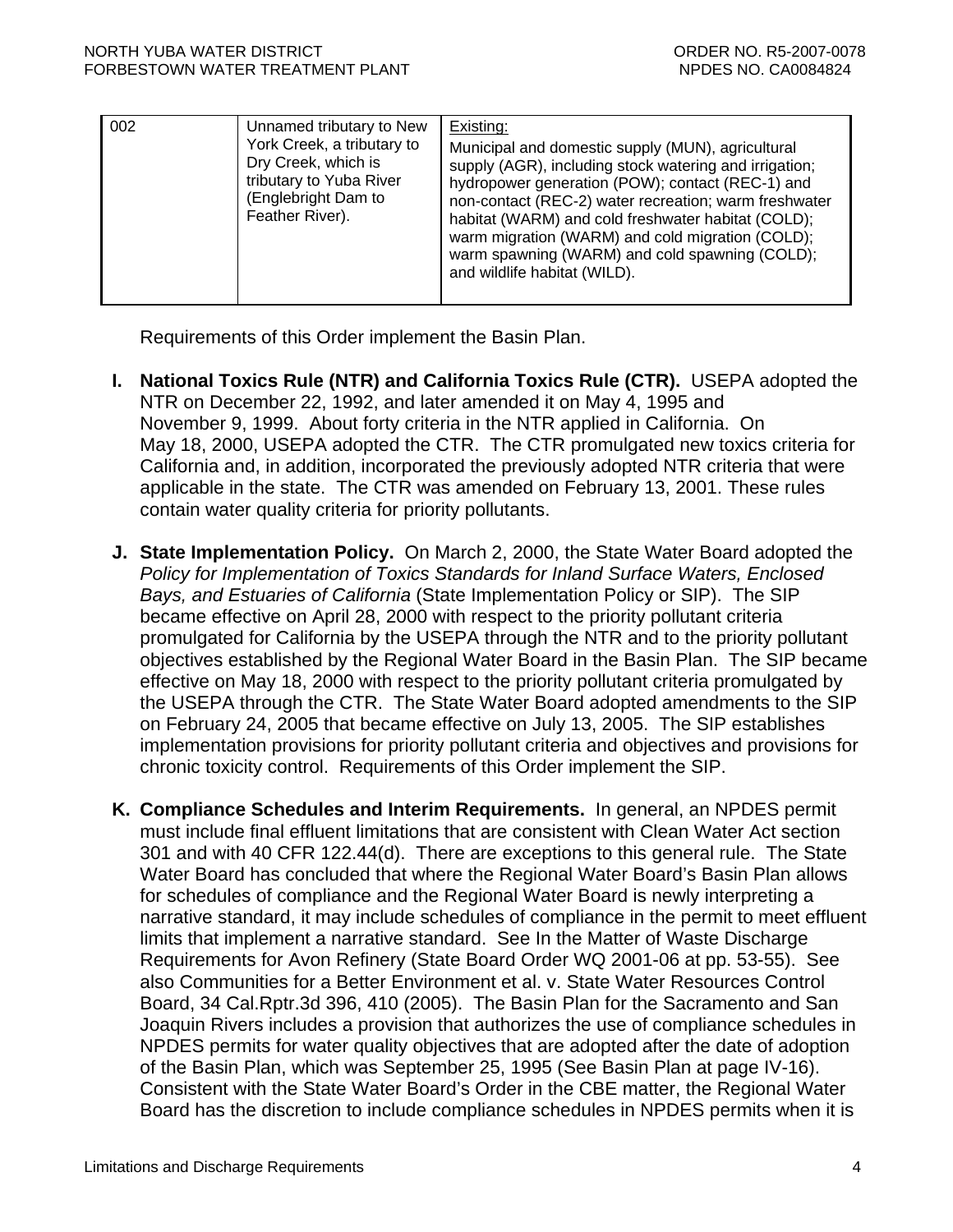including an effluent limitation that is a "new interpretation" of a narrative water quality objective. This conclusion is also consistent with the USEPA policies and administrative decisions. See, e.g., Whole Effluent Toxicity (WET) Control Policy. The Regional Water Board, however, is not required to include a schedule of compliance, but may issue a Time Schedule Order pursuant to Water Code section 13300 or a Cease and Desist Order pursuant to Water Code section 13301 where it finds that the discharger is violating or threatening to violate the permit. The Regional Water Board will consider the merits of each case in determining whether it is appropriate to include a compliance schedule in a permit, and, consistent with the Basin Plan, should consider feasibility of achieving compliance, and must impose a schedule that is as short as practicable to achieve compliance with the objectives, criteria, or effluent limit based on the objective or criteria.

For CTR constituents, Section 2.1 of the SIP provides that, based on a Discharger's request and demonstration that it is infeasible for an existing Discharger to achieve immediate compliance with an effluent limitation derived from a CTR criterion, compliance schedules may be allowed in an NPDES permit. Unless an exception has been granted under section 5.3 of the SIP, a compliance schedule may not exceed 5 years from the date that the permit is issued or reissued, nor may it extend beyond 10 years from the effective date of the SIP (or May 18, 2010) to establish and comply with CTR criterion-based effluent limitations. Where a compliance schedule for a final effluent limitation that exceeds 1 year, the Order must include interim numeric limitations for that constituent or parameter. Where allowed by the Basin Plan, compliance schedules and interim effluent limitations or discharge specifications may also be granted to allow time to implement a new or revised water quality objective. This Order does not include compliance schedules and interim effluent limitations. A detailed discussion of the basis for the discharge specifications is included in the Fact Sheet.

- **L. Alaska Rule.** On March 30, 2000, USEPA revised its regulation that specifies when new and revised state and tribal water quality standards (WQS) become effective for CWA purposes. (40 C.F.R. § 131.21; 65 Fed. Reg. 24641 (April 27, 2000).) Under the revised regulation (also known as the Alaska rule), new and revised standards submitted to USEPA after May 30, 2000, must be approved by USEPA before being used for CWA purposes. The final rule also provides that standards already in effect and submitted to USEPA by May 30, 2000 may be used for CWA purposes, whether or not approved by USEPA.
- **M. Stringency of Requirements for Individual Pollutants.** This Order contains both technology-based and water quality-based effluent limitations for individual pollutants. The technology-based effluent limitations consist of restrictions on settleable solids and total suspended solids (TSS). The water quality-based effluent limitations consist of restrictions on turbidity, pH, and residual chlorine. This Order's technology-based pollutant restrictions are based on BPJ. The rationale for including these limitations is explained in the Fact Sheet. In addition, the Regional Water Board has considered the factors in Water Code section 13241 in establishing these requirements.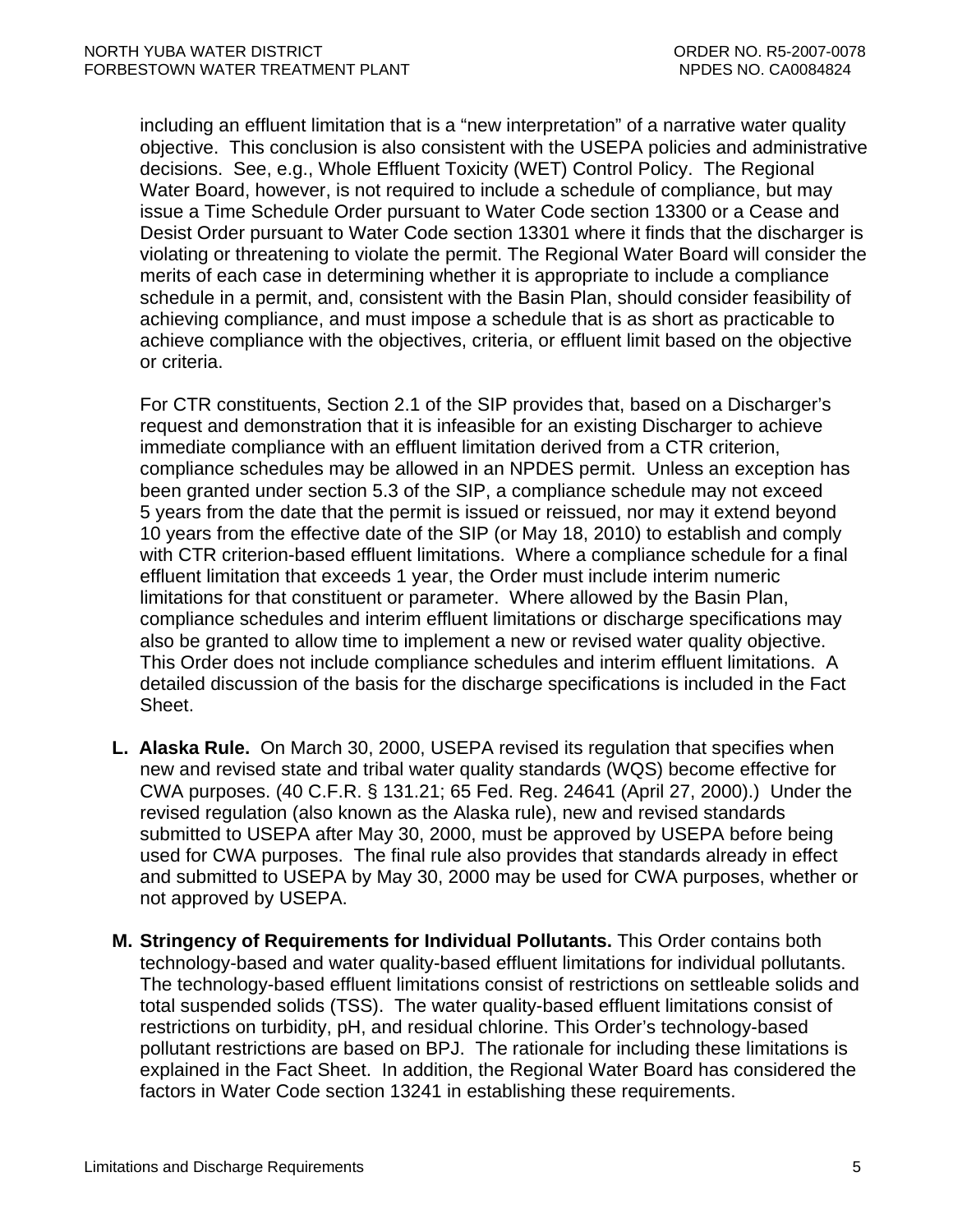Water quality-based effluent limitations have been scientifically derived to implement water quality objectives that protect beneficial uses. Both the beneficial uses and the water quality objectives have been approved pursuant to federal law and are the applicable federal water quality standards. To the extent that toxic pollutant water quality-based effluent limitations were derived from the CTR, the CTR is the applicable standard pursuant to 40 CFR section 131.38. The scientific procedures for calculating the individual water quality-based effluent limitations are based on the CTR-SIP, which was approved by USEPA on May 1, 2001. All beneficial uses and water quality objectives contained in the Basin Plan were approved under state law and submitted to and approved by USEPA prior to May 30, 2000. Any water quality objectives and beneficial uses submitted to USEPA prior to May 30, 2000, but not approved by USEPA before that date, are nonetheless "*applicable water quality standards for purposes of the [Clean Water] Act*" pursuant to 40 CFR section 131.21(c)(1). Collectively, this Order's restrictions on individual pollutants are no more stringent than required to implement the technology-based requirements of the CWA and the applicable water quality standards for purposes of the CWA.

- **N. Antidegradation Policy.** Section 131.12 requires that the state water quality standards include an antidegradation policy consistent with the federal policy. The State Water Board established California's antidegradation policy in State Water Board Resolution No. 68-16. Resolution No. 68-16 is consistent with the federal antidegradation policy where the federal policy applies under federal law. Resolution No. 68-16 requires that existing quality of waters be maintained unless degradation is justified based on specific findings. The Regional Water Board's Basin Plan implements, and incorporates by reference, both the state and federal antidegradation policies. As discussed in detail in the Fact Sheet the permitted discharge is consistent with the antidegradation provision of section 131.12 and State Water Board Resolution No. 68-16.
- **O. Anti-Backsliding Requirements.** Sections 402(o)(2) and 303(d)(4) of the CWA and federal regulations at title 40, Code of Federal Regulations section 122.44(l) prohibit backsliding in NPDES permits. These anti-backsliding provisions require effluent limitations in a reissued permit to be as stringent as those in the previous permit, with some exceptions where limitations may be relaxed. All effluent limitations in this Order are at least as stringent as the effluent limitations in the previous Order.
- **P. Monitoring and Reporting.** Section 122.48 requires that all NPDES permits specify requirements for recording and reporting monitoring results. Water Code sections 13267 and 13383 authorize the Regional Water Board to require technical and monitoring reports. The Monitoring and Reporting Program establishes monitoring and reporting requirements to implement federal and State requirements. This Monitoring and Reporting Program is provided in Attachment E.
- **Q. Standard and Special Provisions.** Standard Provisions, which apply to all NPDES permits in accordance with section 122.41, and additional conditions applicable to specified categories of permits in accordance with section 122.42, are provided in Attachment D. The discharger must comply with all standard provisions and with those additional conditions that are applicable under section 122.42. The Regional Water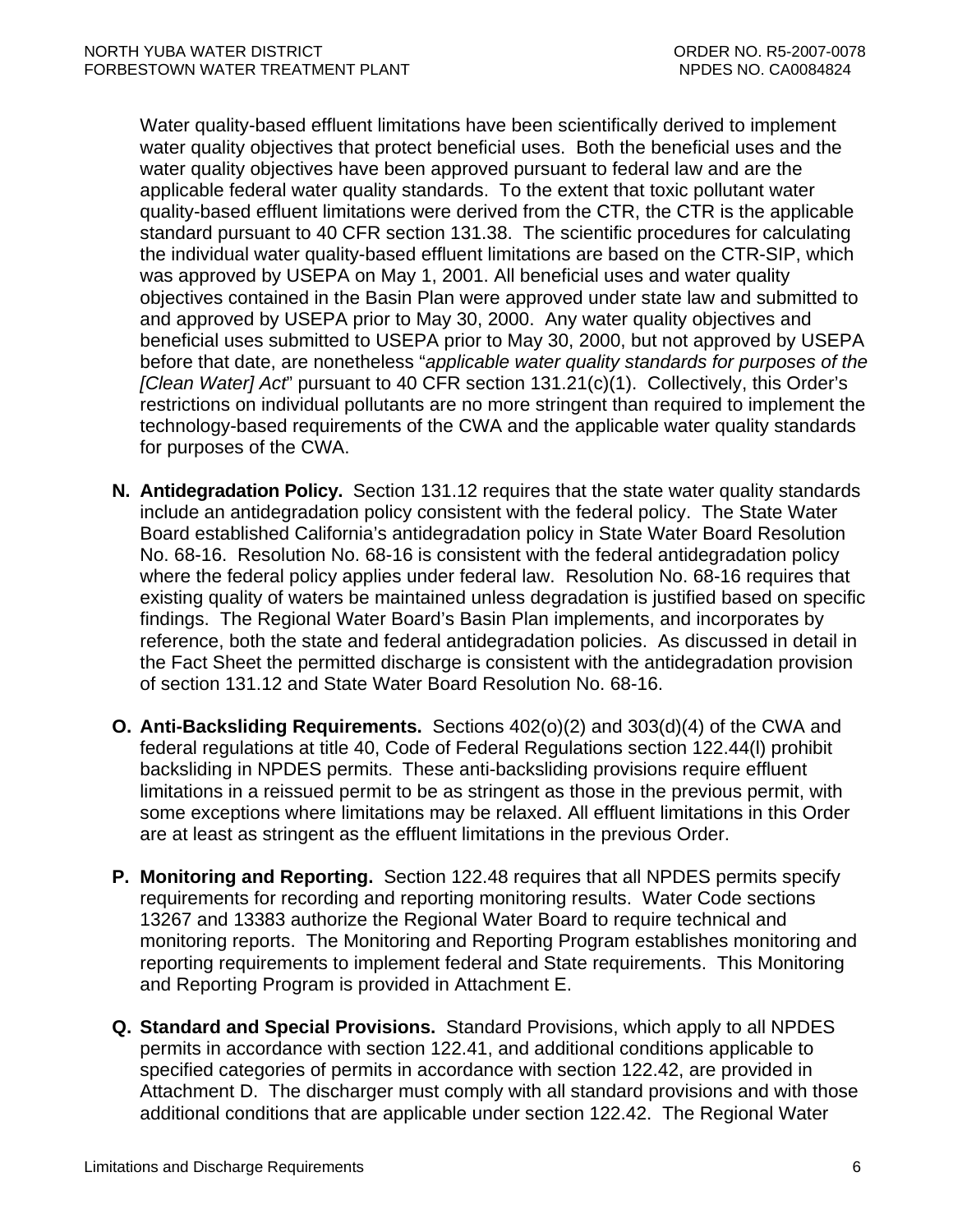<span id="page-8-0"></span>Board has also included in this Order special provisions applicable to the Discharger. A rationale for the special provisions contained in this Order is provided in the attached Fact Sheet.

- **R. Provisions and Requirements Implementing State Law.** The provisions/requirements in subsections IV.B, IV.C, V.B, and VI.C. of this Order are included to implement state law only. These provisions/requirements are not required or authorized under the federal CWA; consequently, violations of these provisions/requirements are not subject to the enforcement remedies that are available for NPDES violations.
- **S. Notification of Interested Parties.** The Regional Water Board has notified the Discharger and interested agencies and persons of its intent to prescribe Waste Discharge Requirements for the discharge and has provided them with an opportunity to submit their written comments and recommendations. Details of notification are provided in the Fact Sheet of this Order.
- **T. Consideration of Public Comment.** The Regional Water Board, in a public meeting, heard and considered all comments pertaining to the discharge. Details of the Public Hearing are provided in the Fact Sheet of this Order.

## **III. DISCHARGE PROHIBITIONS**

- A. Discharge of wastewater at a location or in a manner different from that described in the Findings is prohibited.
- B. The by-pass or overflow of wastes to surface waters is prohibited, except as allowed by Federal Standard Provisions [I.G.](#page-33-0) and [I.H.](#page-34-0) (Attachment D).
- C. Neither the discharge nor its treatment shall create a nuisance as defined in Section 13050 of the California Water Code.
- D. The Discharger shall not allow pollutant-free wastewater to be discharged into the collection, treatment, and disposal system in amounts that significantly diminish the system's capability to comply with this Order. Pollutant-free wastewater means rainfall, groundwater, cooling waters, and condensates that are essentially free of pollutants.
- E. The discharge of waste classified as "hazardous" as defined in Sections 2521 (a) of Title 23, CCR, Section 13173 of the California Water Code, is prohibited.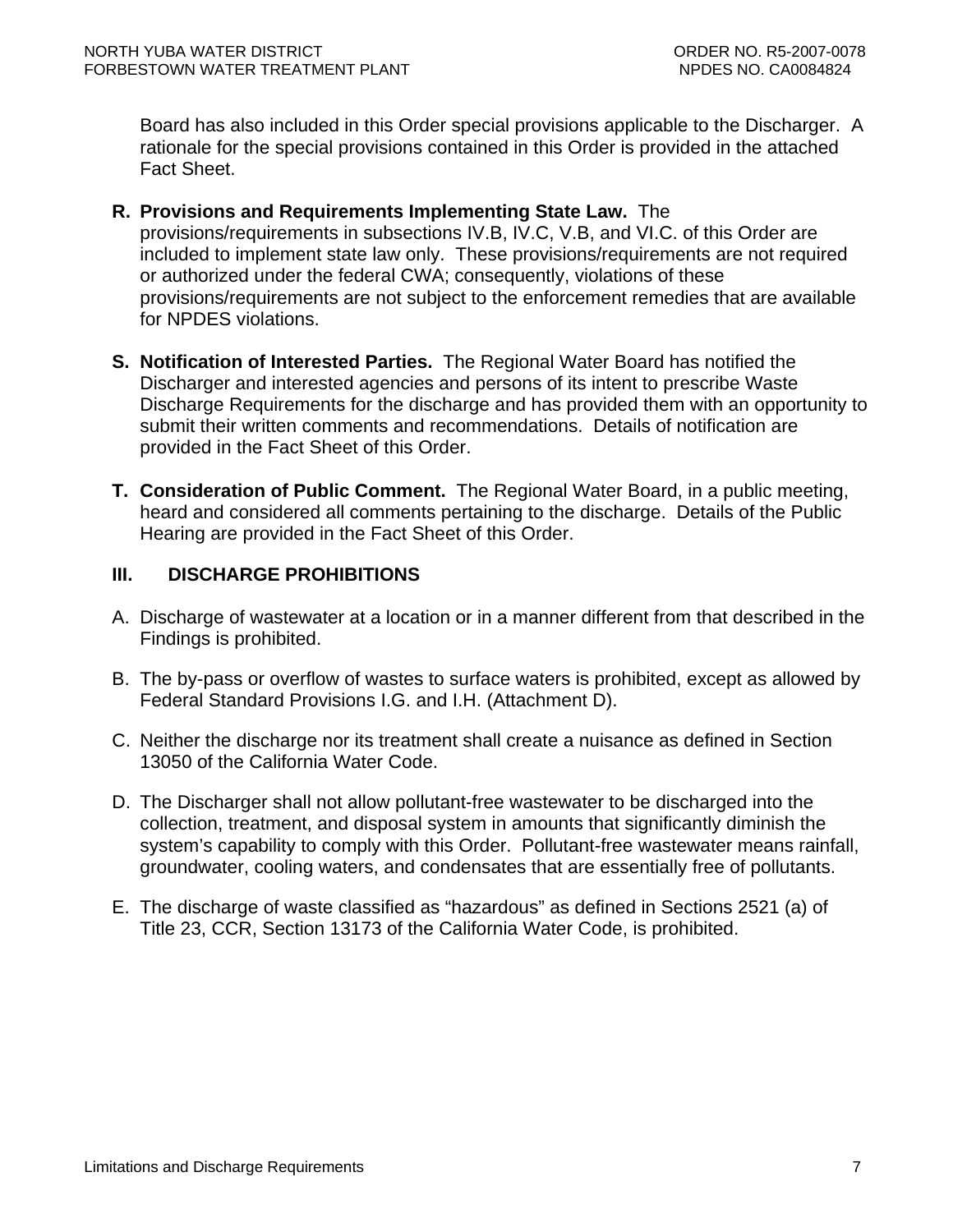### <span id="page-9-0"></span>**IV. EFFLUENT LIMITATIONS AND DISCHARGE SPECIFICATIONS**

#### **A. Effluent Limitations**

#### **1. Final Effluent Limitations – Discharge Point 001**

The Discharger shall maintain compliance with the following effluent limitations at Discharge Point 001, with compliance measured at Monitoring Location EFF-001 as described in the attached MRP (Attachment E):

a. The Discharger shall maintain compliance with the effluent limitations specified in Table 6:

|  |  | Table 6. Effluent Limitations - Discharge Point 001 |
|--|--|-----------------------------------------------------|
|--|--|-----------------------------------------------------|

|                               | Units          | <b>Effluent Limitations</b> |                                |                                 |                                 |  |
|-------------------------------|----------------|-----------------------------|--------------------------------|---------------------------------|---------------------------------|--|
| <b>Parameter</b>              |                | Average<br><b>Monthly</b>   | <b>Maximum</b><br><b>Daily</b> | Instantaneous<br><b>Minimum</b> | Instantaneous<br><b>Maximum</b> |  |
| <b>Flow</b>                   | mgd            | 0.070                       | $- -$                          | $-$                             | $- -$                           |  |
| Settleable Solids             | mL/L-hr        | 0.1                         | 0.2                            | $- -$                           | $- -$                           |  |
| <b>Total Suspended Solids</b> | mg/L           | 30                          | 50                             | $- -$                           | $\sim$ $\sim$                   |  |
| PH                            | standard units | $\sim$ $\sim$               | $- -$                          | 6.0                             | 9.0                             |  |

### 2. **Final Effluent Limitations – Discharge Point 002**

The Discharger shall maintain compliance with the following effluent limitations at Discharge Point **002**, with compliance measured at Monitoring Location EFF-002 as described in the attached MRP (Attachment E):

- a. **Total residual chlorine**: Effluent total residual chlorine shall not exceed the following:
	- i. 0.01 mg/L as a four-day average; and
	- ii. 0.02 mg/L as a one-hour average.
- b. **Acute Toxicity**: Survival of aquatic organisms in 96-hour bioassays of undiluted waste shall be no less than:

Minimum for any one bioassay ---------------------- 70% Median for any three or more consecutive bioassays  $-$  -  $-$  - 90%

c. **Temperature.** The maximum temperature of the discharge shall not exceed the natural receiving water temperature by more than 20°F.

### 3. **Interim Effluent Limitations – Not Applicable**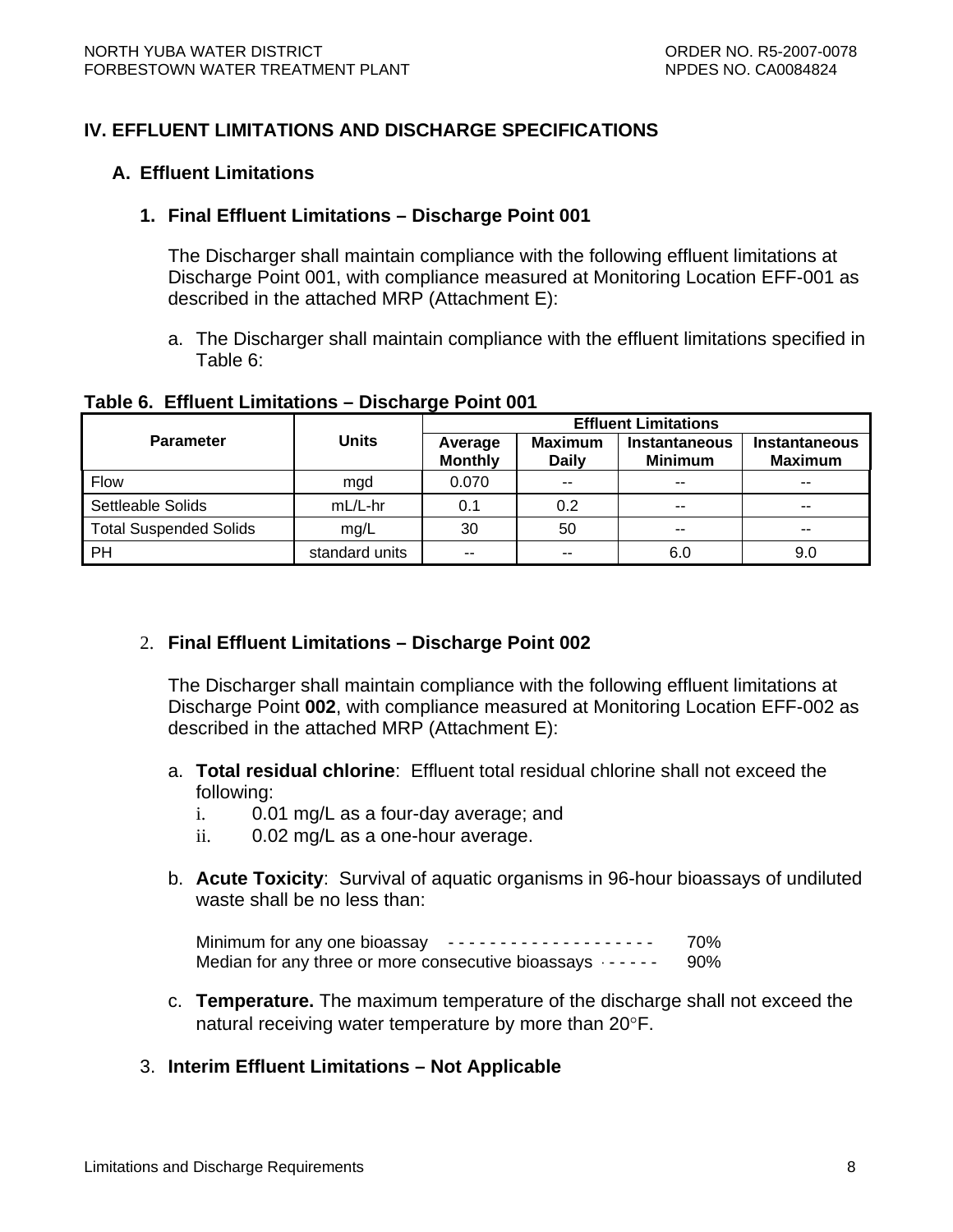### <span id="page-10-0"></span>**B. Low Threat Discharges**

Low threat discharges are defined as well development water including testing or startup, construction dewatering, pump/well testing, pipeline/tank flushing or dewatering, condensate discharges, miscellaneous water supply system discharges, and other miscellaneous dewatering/low threat discharges. Low threat discharges must not exceed 0.25 mgd if the duration is greater than four months. Low threat discharges shall maintain compliance with the following effluent limitations with compliance measured at and described in the attached MRP.

|                               |              | <b>Low Threat Discharges Limitations</b> |                          |                                |                             |                                    |
|-------------------------------|--------------|------------------------------------------|--------------------------|--------------------------------|-----------------------------|------------------------------------|
| <b>Parameter</b>              | <b>Units</b> | Average<br><b>Monthly</b>                | Average<br><b>Weekly</b> | <b>Maximum</b><br><b>Daily</b> | <b>Instantaneous</b><br>Min | <b>Instantaneous</b><br><b>Max</b> |
| Flow <sup>1</sup>             | mgd          | $\sim$                                   | $-$                      | 0.25                           | $- -$                       | $-$                                |
| Settleable Solids             | mL/L-hr      | 10                                       | 15                       | $- -$                          | $- -$                       | --                                 |
| <b>Total Suspended Solids</b> | mg/L         | 10                                       | 15                       | $\sim$                         | $\sim$                      | $- -$                              |
| Chlorine, Total Residual      | mg/L         | $-$                                      | $\sim$ $\sim$            | $- -$                          | $- -$                       | 0.02                               |

 $1$  Limitation applies if flow is greater than four months in duration.

### **C. Land Discharge Specifications– Not Applicable**

### **D. Reclamation Specifications – Not Applicable**

 $\overline{a}$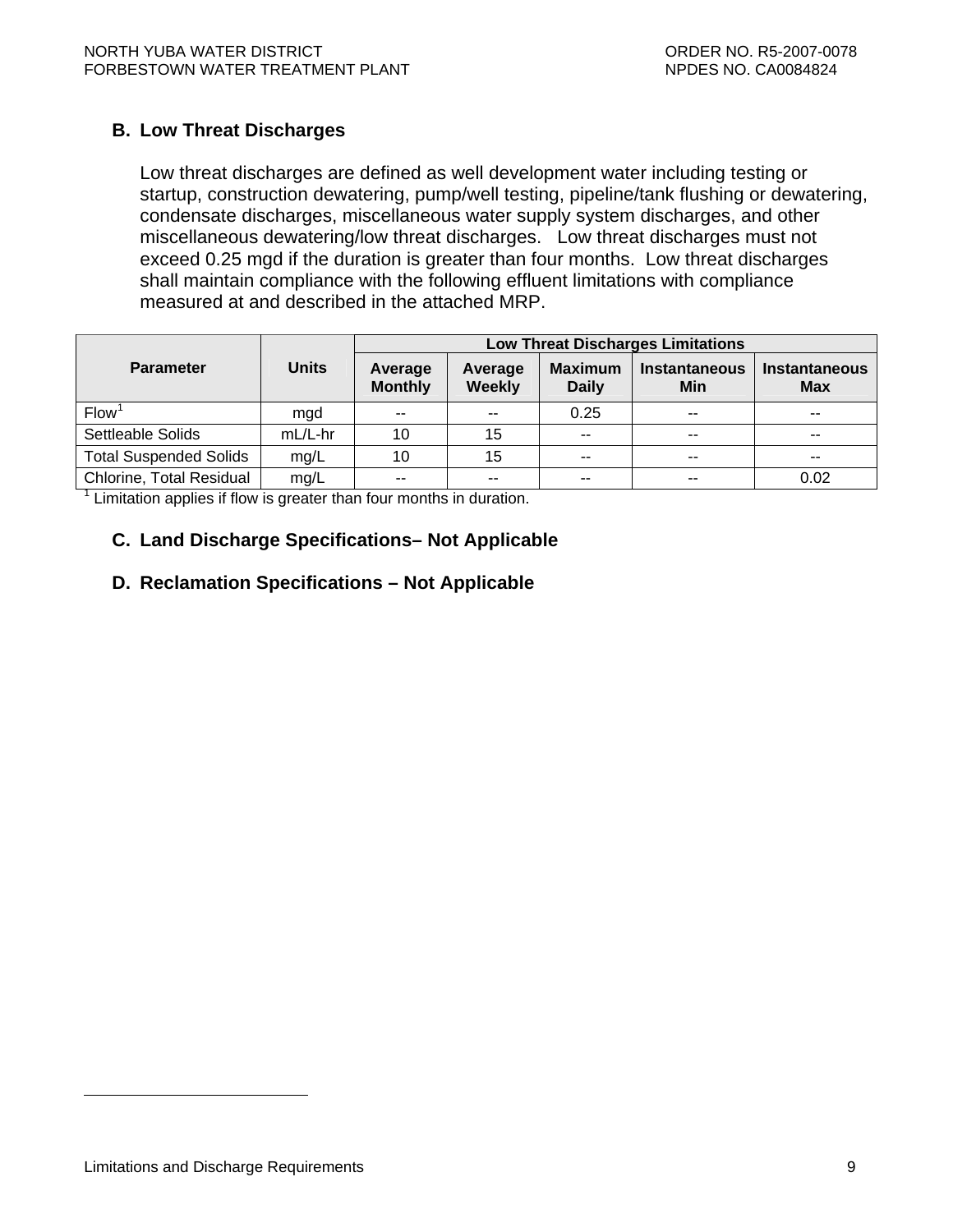### <span id="page-11-0"></span>**V. RECEIVING WATER LIMITATIONS**

#### **A. Surface Water Limitations**

Receiving water limitations are based on water quality objectives contained in the Basin Plan and are a required part of this Order. The discharge shall not cause the following in the unnamed tributary of New York Creek:

- 1. **Bacteria**. The fecal coliform concentration, based on a minimum of not less than five samples for any 30-day period, to exceed a geometric mean of 200 MPN/100 mL, nor more than ten percent of the total number of fecal coliform samples taken during any 30-day period to exceed 400 MPN/100 mL.
- 2. **Biostimulatory Substances**. Water to contain biostimulatory substances which promote aquatic growths in concentrations that cause nuisance or adversely affect beneficial uses.
- 3. **Chemical Constituents**. Chemical constituents to be present in concentrations that adversely affect beneficial uses.
- 4. **Color**. Discoloration that causes nuisance or adversely affects beneficial uses.

#### 5. **Dissolved Oxygen**:

- a. The monthly median of the mean daily dissolved oxygen concentration to fall below 85 percent of saturation in the main water mass;
- b. The 95 percentile dissolved oxygen concentration to fall below 75 percent of saturation; nor
- c. The dissolved oxygen concentration to be reduced below 7.0 mg/L at any time.
- 6. **Floating Material**. Floating material to be present in amounts that cause nuisance or adversely affect beneficial uses.
- 7. **Oil and Grease**. Oils, greases, waxes, or other materials to be present in concentrations that cause nuisance, result in a visible film or coating on the surface of the water or on objects in the water, or otherwise adversely affect beneficial uses.
- 8. **pH**. The pH to be depressed below 6.5, raised above 8.5, nor changed by more than 0.5 units.

### 9. **Pesticides**:

- a. Pesticides to be present, individually or in combination, in concentrations that adversely affect beneficial uses;
- b. Pesticides to be present in bottom sediments or aquatic life in concentrations that adversely affect beneficial uses;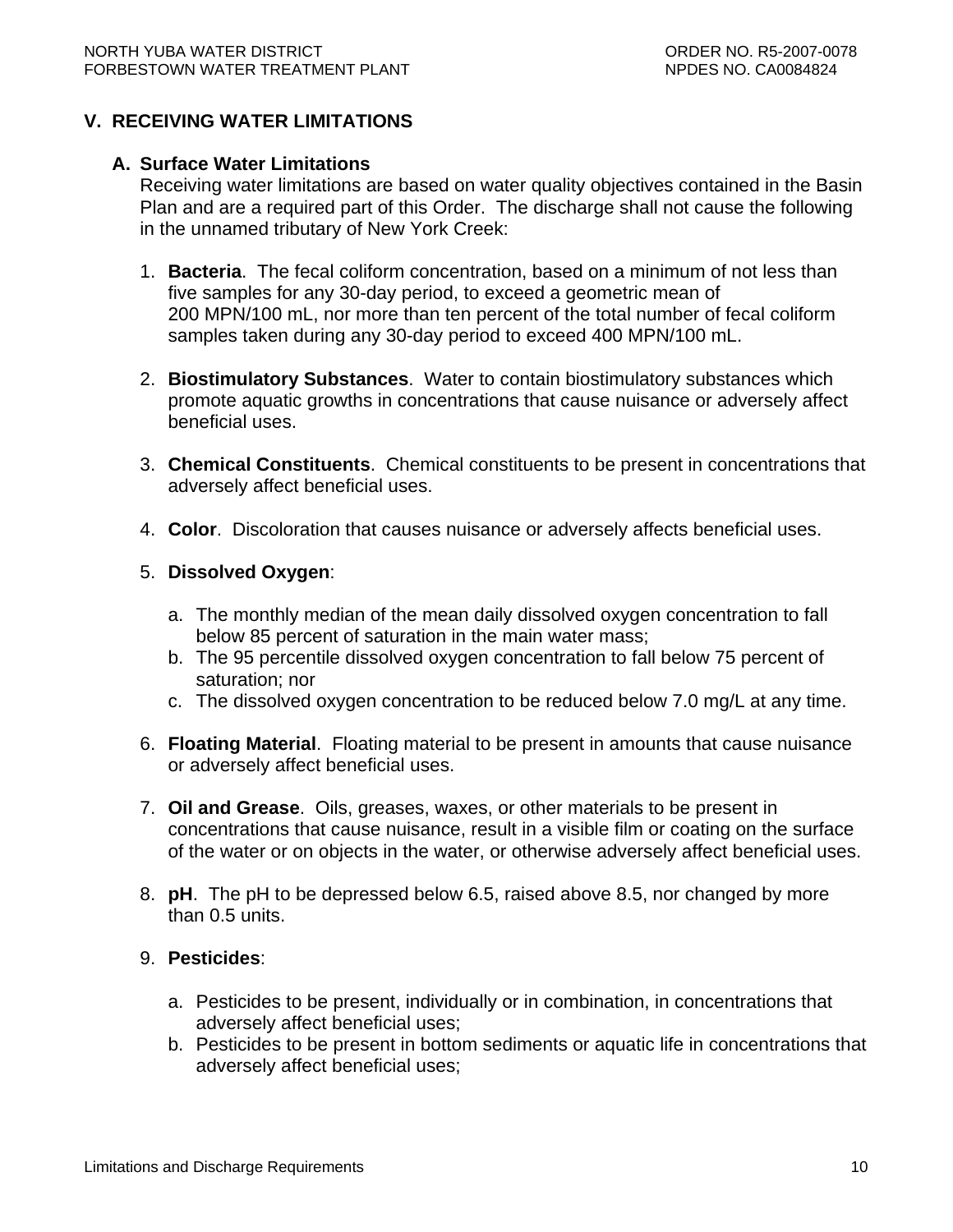- c. Total identifiable persistent chlorinated hydrocarbon pesticides to be present in the water column at concentrations detectable within the accuracy of analytical methods approved by USEPA or the Executive Officer.
- d. Pesticide concentrations to exceed those allowable by applicable antidegradation policies (see State Water Board Resolution No. 68-16 and 40 CFR §131.12.).
- e. Pesticide concentrations to exceed the lowest levels technically and economically achievable.
- f. Pesticides to be present in concentration in excess of the maximum contaminant levels set forth in California Code of Regulations, Title 22, Division 4, Chapter 15.
- g. Thiobencarb to be present in excess of 1.0 µg/L.

### 10. **Radioactivity**:

- a. Radionuclides to be present in concentrations that are harmful to human, plant, animal, or aquatic life nor that result in the accumulation of radionuclides in the food web to an extent that presents a hazard to human, plant, animal, or aquatic life.
- b. Radionuclides to be present in excess of the maximum contaminant levels specified in Table 4 (MCL Radioactivity) of Section 64443 of Title 22 of the California Code of Regulations.
- 11. **Suspended Sediments**. The suspended sediment load and suspended sediment discharge rate of surface waters to be altered in such a manner as to cause nuisance or adversely affect beneficial uses.
- 12. **Settleable Substances**. Substances to be present in concentrations that result in the deposition of material that causes nuisance or adversely affects beneficial uses.
- 13. **Suspended Material**. Suspended material to be present in concentrations that cause nuisance or adversely affect beneficial uses.
- 14. **Taste and Odors**. Taste- or odor-producing substances to be present in concentrations that impart undesirable tastes or odors to fish flesh or other edible products of aquatic origin, or that cause nuisance, or otherwise adversely affect beneficial uses.
- 15. **Temperature**. The natural temperature to be increased by more than 5°F.
- 16. **Toxicity**. Toxic substances to be present, individually or in combination, in concentrations that produce detrimental physiological responses in human, plant, animal, or aquatic life.
- 17. **Turbidity**. The turbidity to increase as follows:
	- a. More than 1 Nephelometric Turbidity Unit (NTU) where natural turbidity is between 0 and 5 NTUs.
	- b. More than 20 percent where natural turbidity is between 5 and 50 NTUs.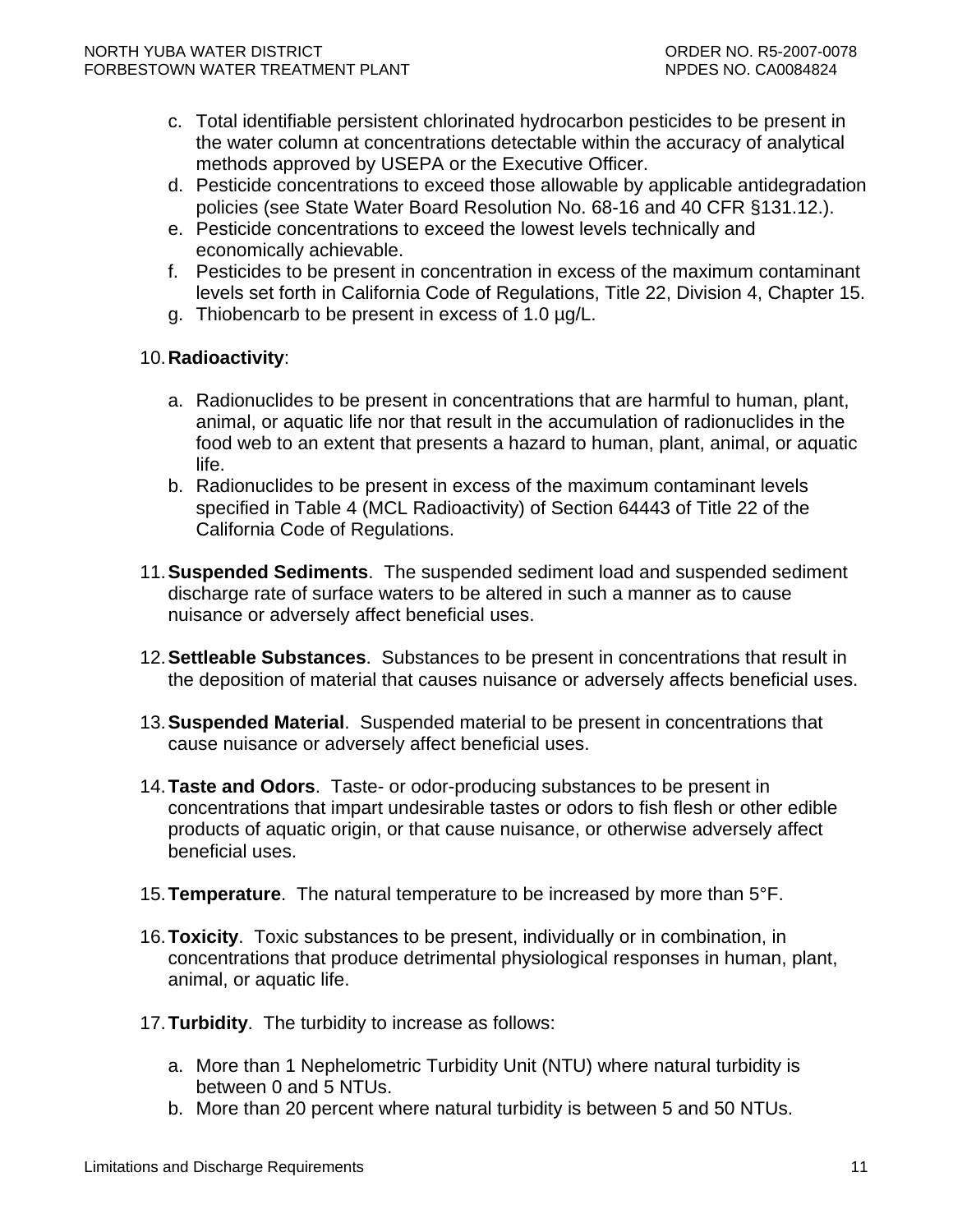- <span id="page-13-0"></span>c. More than 10 NTU where natural turbidity is between 50 and 100 NTUs.
- d. More than 10 percent where natural turbidity is greater than 100 NTUs.

### **B. Groundwater Limitations**

The discharge shall not cause the underlying groundwater to be degraded.

### **VI. PROVISIONS**

### **A. Standard Provisions**

- 1. The Discharger shall comply with all Standard Provisions included in Attachment D of this Order.
- 2. The Discharger shall comply with the following provisions:
	- a. If the Discharger's wastewater treatment plant is publicly owned or subject to regulation by California Public Utilities Commission, it shall be supervised and operated by persons possessing certificates of appropriate grade according to Title 23, CCR, Division 3, Chapter 26.
	- b. After notice and opportunity for a hearing, this Order may be terminated or modified for cause, including, but not limited to:
		- i. violation of any term or condition contained in this Order;
		- ii. obtaining this Order by misrepresentation or by failing to disclose fully all relevant facts;
		- iii. a change in any condition that requires either a temporary or permanent reduction or elimination of the authorized discharge; and
		- iv. a material change in the character, location, or volume of discharge.

The causes for modification include:

- *New regulations.* New regulations have been promulgated under Section 405(d) of the Clean Water Act, or the standards or regulations on which the permit was based have been changed by promulgation of amended standards or regulations or by judicial decision after the permit was issued.
- *Land application plans.* When required by a permit condition to incorporate a land application plan for beneficial reuse of sewage sludge, to revise an existing land application plan, or to add a land application plan.
- *Change in sludge use or disposal practice.* Under 40 Code of Federal Regulations (CFR) 122.62(a)(1), a change in the Discharger's sludge use or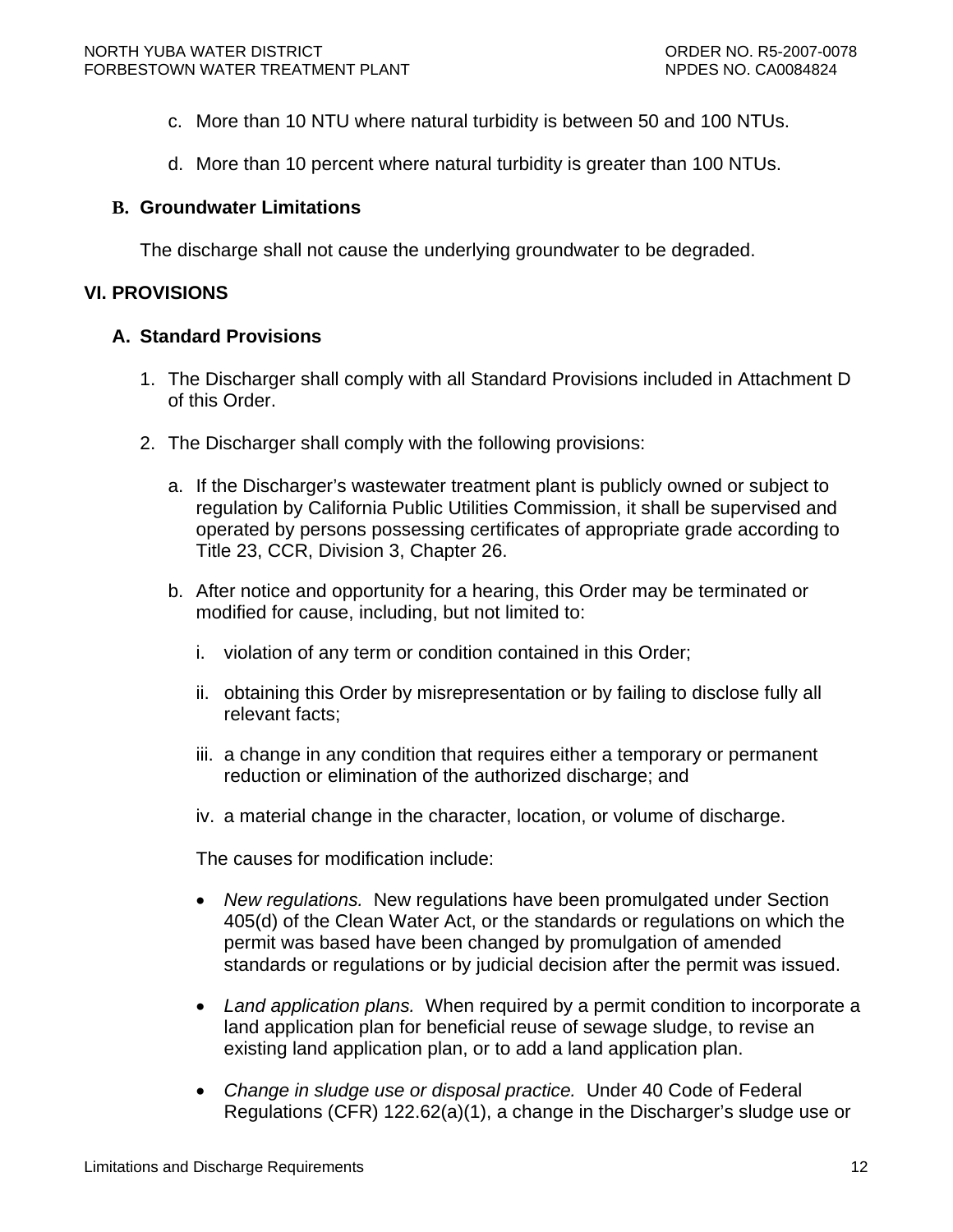disposal practice is a cause for modification of the permit. It is cause for revocation and reissuance if the Discharger requests or agrees.

The Regional Water Board may review and revise this Order at any time upon application of any affected person or the Regional Water Board's own motion.

c. If a toxic effluent standard or prohibition (including any scheduled compliance specified in such effluent standard or prohibition) is established under Section 307(a) of the CWA, or amendments thereto, for a toxic pollutant that is present in the discharge authorized herein, and such standard or prohibition is more stringent than any limitation upon such pollutant in this Order, the Regional Water Board will revise or modify this Order in accordance with such toxic effluent standard or prohibition.

The Discharger shall comply with effluent standards and prohibitions within the time provided in the regulations that establish those standards or prohibitions, even if this Order has not yet been modified.

- d. This Order shall be modified, or alternately revoked and reissued, to comply with any applicable effluent standard or limitation issued or approved under Sections 301(b)(2)(C) and (D), 304(b)(2), and 307(a)(2) of the CWA, if the effluent standard or limitation so issued or approved:
	- i. contains different conditions or is otherwise more stringent than any effluent limitation in the Order; or
	- ii. controls any pollutant limited in the Order.

The Order, as modified or reissued under this paragraph, shall also contain any other requirements of the CWA then applicable.

- e. The provisions of this Order are severable. If any provision of this Order is found invalid, the remainder of this Order shall not be affected.
- f. The Discharger shall take all reasonable steps to minimize any adverse effects to waters of the State or users of those waters resulting from any discharge or sludge use or disposal in violation of this Order. Reasonable steps shall include such accelerated or additional monitoring as necessary to determine the nature and impact of the non-complying discharge or sludge use or disposal.
- g. The Discharger shall ensure compliance with any existing or future pretreatment standard promulgated by USEPA under Section 307 of the CWA, or amendment thereto, for any discharge to the municipal system.
- h. The discharge of any radiological, chemical or biological warfare agent or highlevel, radiological waste is prohibited.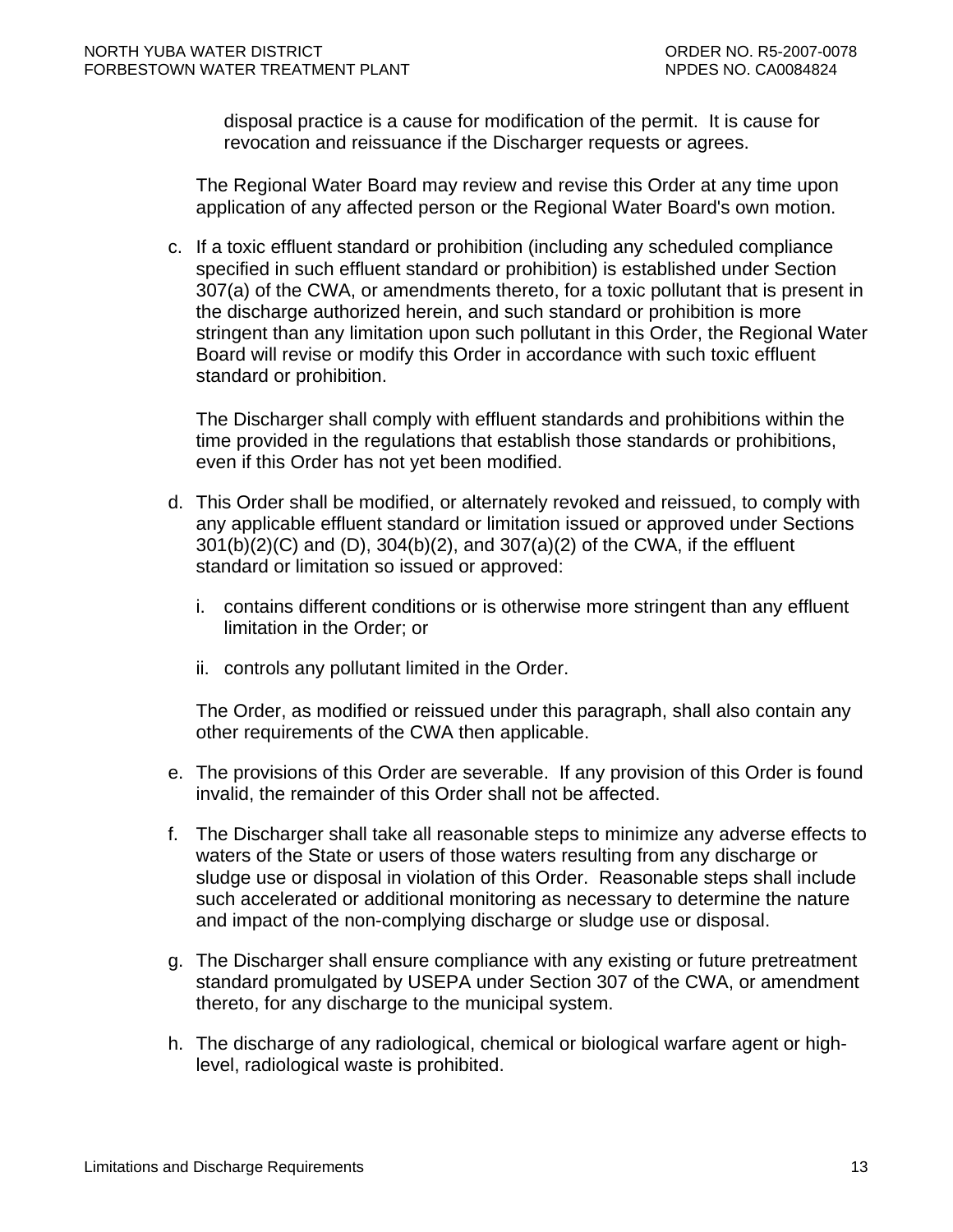- i. A copy of this Order shall be maintained at the discharge facility and be available at all times to operating personnel. Key operating personnel shall be familiar with its content.
- j. Safeguard to electric power failure:
	- i. The Discharger shall provide safeguards to assure that, should there be reduction, loss, or failure of electric power, the discharge shall comply with the terms and conditions of this Order.
	- ii. Upon written request by the Regional Water Board the Discharger shall submit a written description of safeguards. Such safeguards may include alternate power sources, standby generators, retention capacity, operating procedures, or other means. A description of the safeguards provided shall include an analysis of the frequency, duration, and impact of power failures experienced over the past five years on effluent quality and on the capability of the Discharger to comply with the terms and conditions of the Order. The adequacy of the safeguards is subject to the approval of the Regional Water Board.
	- iii. Should the treatment works not include safeguards against reduction, loss, or failure of electric power, or should the Regional Water Board not approve the existing safeguards, the Discharger shall, within ninety days of having been advised in writing by the Regional Water Board that the existing safeguards are inadequate, provide to the Regional Water Board and USEPA a schedule of compliance for providing safeguards such that in the event of reduction, loss, or failure of electric power, the Discharger shall comply with the terms and conditions of this Order. The schedule of compliance shall, upon approval of the Regional Water Board, become a condition of this Order.
- k. The Discharger, upon written request of the Regional Water Board, shall file with the Board a technical report on its preventive (failsafe) and contingency (cleanup) plans for controlling accidental discharges, and for minimizing the effect of such events. This report may be combined with that required under Regional Water Board Standard Provision VI.A.2.m.

The technical report shall:

- i. Identify the possible sources of spills, leaks, untreated waste by-pass, and contaminated drainage. Loading and storage areas, power outage, waste treatment unit outage, and failure of process equipment, tanks and pipes should be considered.
- ii. Evaluate the effectiveness of present facilities and procedures and state when they became operational.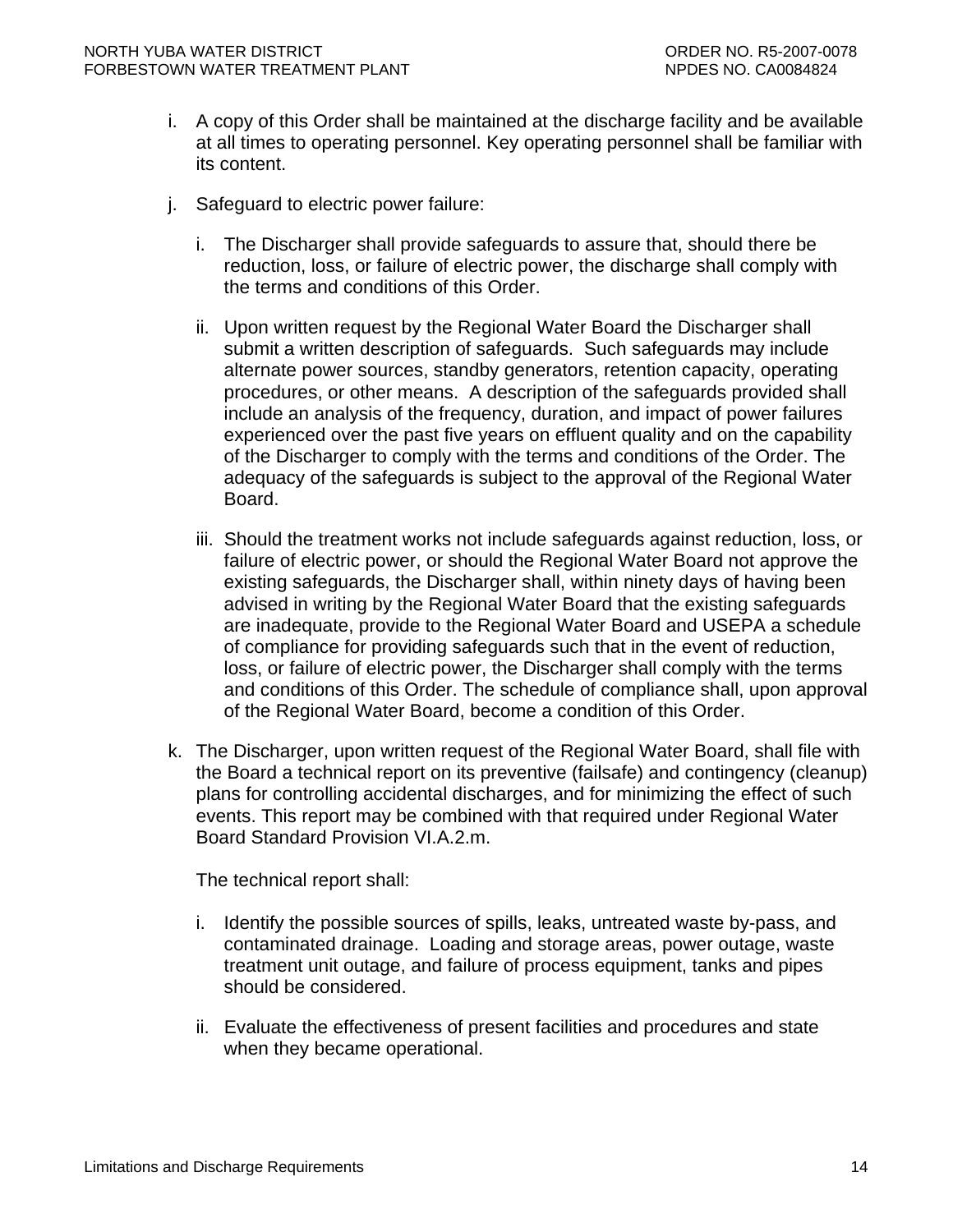iii. Predict the effectiveness of the proposed facilities and procedures and provide an implementation schedule containing interim and final dates when they will be constructed, implemented, or operational.

The Regional Water Board, after review of the technical report, may establish conditions which it deems necessary to control accidental discharges and to minimize the effects of such events. Such conditions shall be incorporated as part of this Order, upon notice to the Discharger.

- l. A publicly owned treatment works (POTW) whose waste flow has been increasing, or is projected to increase, shall estimate when flows will reach hydraulic and treatment capacities of its treatment and disposal facilities. The projections shall be made in January, based on the last three years' average dry weather flows, peak wet weather flows and total annual flows, as appropriate. When any projection shows that capacity of any part of the facilities may be exceeded in four years, the Discharger shall notify the Regional Water Board by 31 January. A copy of the notification shall be sent to appropriate local elected officials, local permitting agencies and the press. Within 120 days of the notification, the Discharger shall submit a technical report showing how it will prevent flow volumes from exceeding capacity or how it will increase capacity to handle the larger flows. The Regional Water Board may extend the time for submitting the report.
- m. The Discharger shall submit technical reports as directed by the Executive Officer. All technical reports required herein that involve planning, investigation, evaluation, or design, or other work requiring interpretation and proper application of engineering or geologic sciences, shall be prepared by or under the direction of persons registered to practice in California pursuant to California Business and Professions Code, sections 6735, 7835, and 7835.1. To demonstrate compliance with Title 16, CCR, sections 415 and 3065, all technical reports must contain a statement of the qualifications of the responsible registered professional(s). As required by these laws, completed technical reports must bear the signature(s) and seal(s) of the registered professional(s) in a manner such that all work can be clearly attributed to the professional responsible for the work.
- n. Laboratories that perform sample analyses must be identified in all monitoring reports submitted to the Regional Water Board and USEPA.
- o. The Discharger shall conduct analysis on any sample provided by USEPA as part of the Discharge Monitoring Quality Assurance (DMQA) program. The results of any such analysis shall be submitted to USEPA's DMQA manager.
- p. Effluent samples shall be taken downstream of the last addition of wastes to the treatment or discharge works where a representative sample may be obtained prior to mixing with the receiving waters. Samples shall be collected at such a point and in such a manner to ensure a representative sample of the discharge.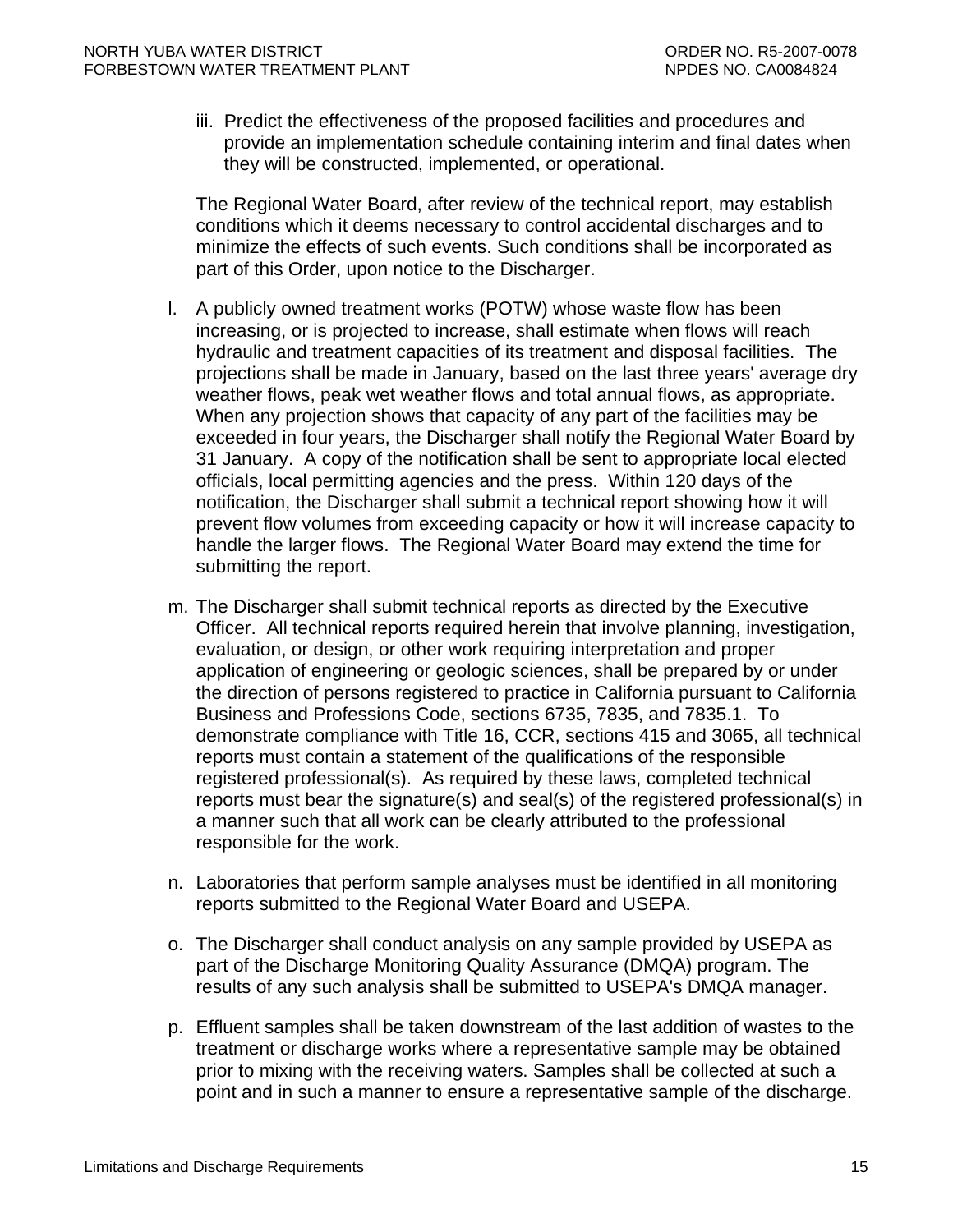- <span id="page-17-0"></span>q. All monitoring and analysis instruments and devices used by the Discharger to fulfill the prescribed monitoring program shall be properly maintained and calibrated as necessary, at least yearly, to ensure their continued accuracy.
- r. The Discharger shall file with the Regional Water Board technical reports on selfmonitoring performed according to the detailed specifications contained in the Monitoring and Reporting Program attached to this Order.
- s. The results of all monitoring required by this Order shall be reported to the Regional Water Board, and shall be submitted in such a format as to allow direct comparison with the limitations and requirements of this Order. Unless otherwise specified, discharge flows shall be reported in terms of the monthly average and the daily maximum discharge flows.
- t. The Regional Water Board is authorized to enforce the terms of this permit under several provisions of the CWC, including, but not limited to, sections 13385, 13386, and 13387.
- u. Prior to making any change in the point of discharge, place of use, or purpose of use of treated wastewater that results in a decrease of flow in any portion of a watercourse, the Discharger must file a petition with the State Water Board, Division of Water Rights, and receive approval for such a change. (CWC section 1211)
- v. In the event the Discharger does not comply or will be unable to comply for any reason, with any prohibition, maximum daily effluent limitation, 1-hour average effluent limitation, or receiving water limitation contained in this Order, the Discharger shall notify the Regional Water Board by telephone (530) 224-4845 within 24 hours of having knowledge of such noncompliance, and shall confirm this notification in writing within five days, unless the Regional Water Board waives confirmation. The written notification shall include the information required by [Attachment D, Section V.E.1](#page-0-0) [40 CFR section 122.41(l)(6)(i)].

## **B. Monitoring and Reporting Program (MRP) Requirements**

1. The Discharger shall comply with the MRP, and future revisions thereto, in Attachment E of this Order.

## **C. Special Provisions**

### **1. Reopener Provisions**

a. This Order may be reopened for modification, or revocation and reissuance, as a result of the detection of a reportable priority pollutant generated by special conditions included in this Order. These special conditions may be, but are not limited to, fish tissue sampling, whole effluent toxicity, monitoring requirements on internal waste stream(s), and monitoring for surrogate parameters. Additional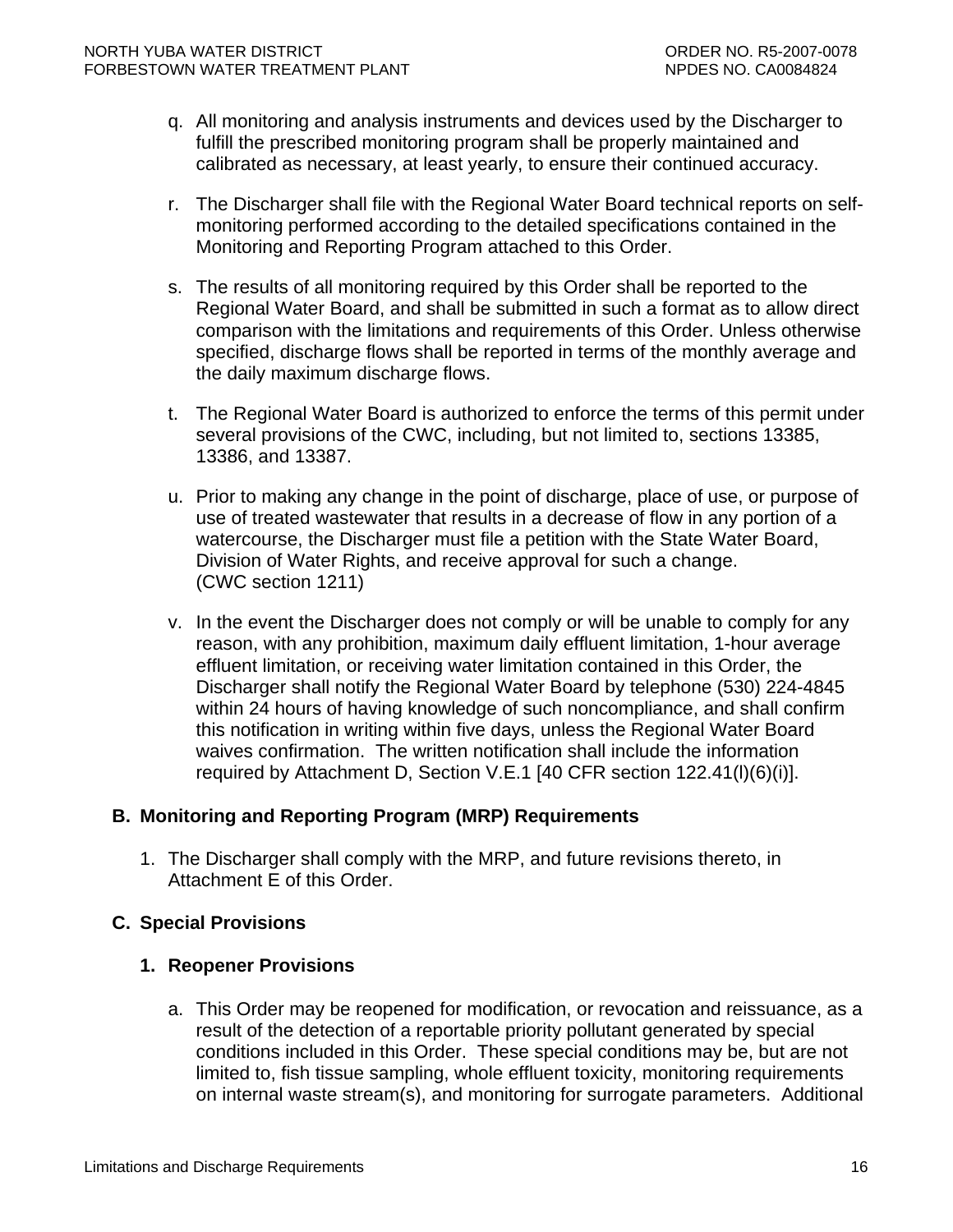<span id="page-18-0"></span>requirements may be included in this Order as a result of the special condition monitoring data.

- b. Conditions that necessitate a major modification of a permit are described in 40 CFR section 122.62, including:
	- i. If new or amended applicable water quality standards are promulgated or approved pursuant to Section 303 of the CWA, or amendments thereto, this permit may be reopened and modified in accordance with the new or amended standards.
	- ii. When new information, that was not available at the time of permit issuance, would have justified different permit conditions at the time of issuance.
- c. **Whole Effluent Toxicity.** As a result of a Toxicity Reduction Evaluation (TRE), this Order may be reopened to include a chronic toxicity limitation, a new acute toxicity limitation, and/or a limitation for a specific toxicant identified in the TRE. Additionally, if the State Water Board revises the SIP's toxicity control provisions that would require the establishment of numeric chronic toxicity effluent limitations, this Order may be reopened to include a numeric chronic toxicity effluent limitation based on the new provisions.
- d. **Water Effects Ratios (WER) and Metal Translators.** A default WER of 1.0 has been used in this Order for calculating CTR criteria for applicable priority pollutant inorganic constituents.In addition, default dissolved-to-total metal translators have been used to convert water quality objectives from dissolved to total recoverable when conducting the reasonable potential analysis. If the Discharger performs studies to determine site-specific WERs and/or site-specific dissolved-to-total metal translators, this Order may be reopened to modify the effluent limitations for the applicable inorganic constituents.
- e. **Constituent Study.** If after review of the study results it is determined that the discharge has reasonable potential to cause or contribute to an exceedance of a water quality objective this Order may be reopened and effluent limitations added for the subject constituents.

## **2. Special Studies, Technical Reports and Additional Monitoring Requirements**

a. **Chronic Whole Effluent Toxicity.** For compliance with the Basin Plan's narrative toxicity objective, this Order requires the Discharger to conduct chronic whole effluent toxicity testing, as specified in the Monitoring and Reporting Program (Attachment E, Section V.). Furthermore, this Provision requires the Discharger to investigate the causes of, and identify corrective actions to reduce or eliminate effluent toxicity. If the discharge exceeds the toxicity numeric monitoring trigger established in this Provision, the Discharger is required to initiate a Toxicity Reduction Evaluation (TRE), in accordance with an approved TRE Work Plan, and take actions to mitigate the impact of the discharge and prevent reoccurrence of toxicity. A TRE is a site-specific study conducted in a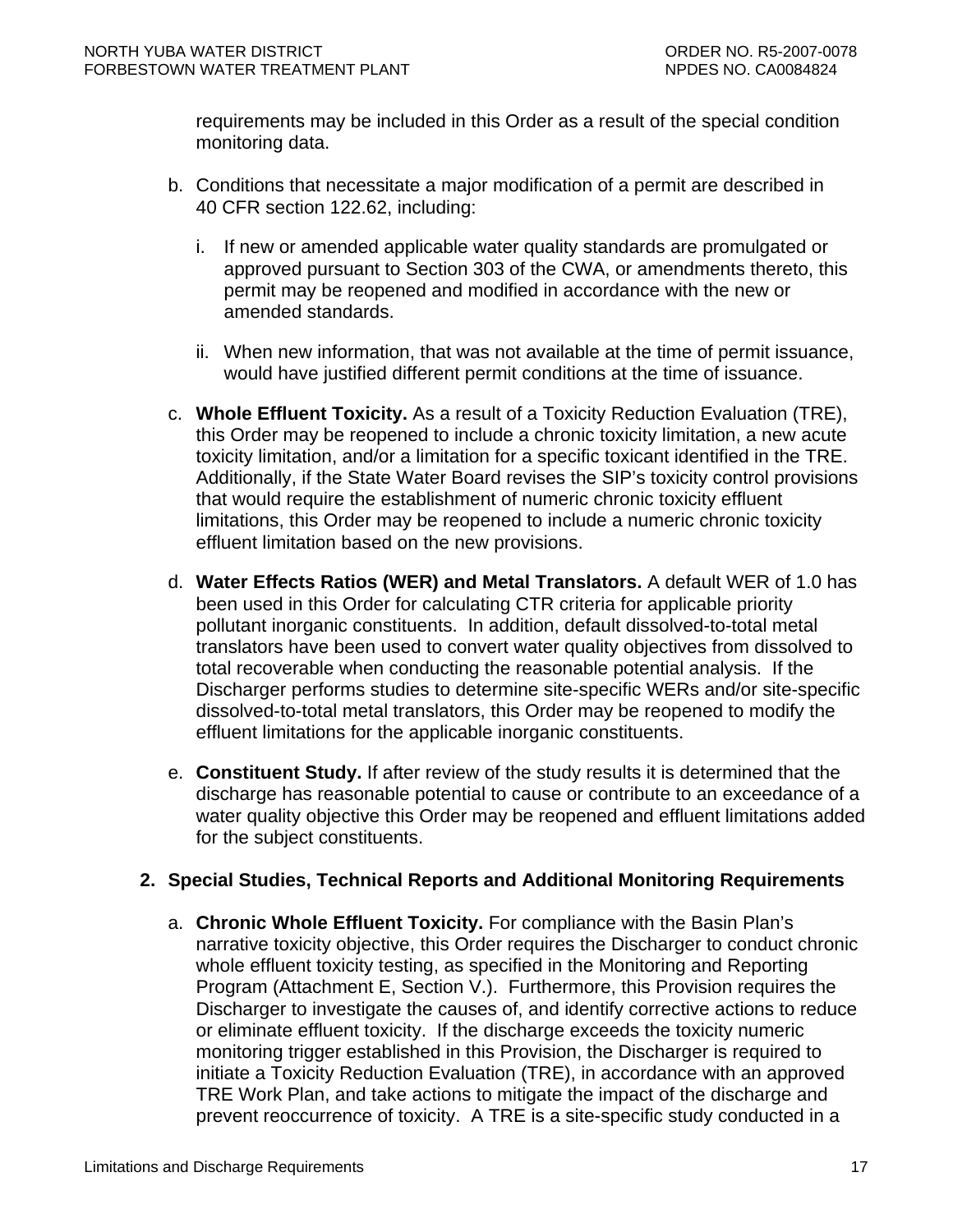<span id="page-19-0"></span>stepwise process to identify the source(s) of toxicity and the effective control measures for effluent toxicity. TREs are designed to identify the causative agents and sources of whole effluent toxicity, evaluate the effectiveness of the toxicity control options, and confirm the reduction in effluent toxicity.

The numeric toxicity monitoring trigger is > **1 TUc** (where TUc = 100/NOEC). The monitoring trigger is not an effluent limitation; it is the toxicity threshold at which the Discharger is required to initiate a TRE.

Within sixty (60) days of notification by the laboratory of exceedance of the numeric monitoring trigger above (i.e. a failed test), the Discharger shall submit to the Regional Water Board a TRE Work Plan for approval by the Executive Officer. The TRE Work Plan shall outline the procedures for identifying the source(s) of, and reducing or eliminating effluent toxicity. The TRE Work Plan must be developed in accordance with EPA guidance<sup>[1](#page-19-1)</sup>.

### **3. Best Management Practices and Pollution Prevention**

a. **Pollutant Minimization Program**. The Discharger shall develop and conduct a Pollutant Minimization Program (PMP) as further described below when there is evidence (e.g., sample results reported as DNQ when the effluent limitation is less than the MDL, sample results from analytical methods more sensitive than those methods required by this Order, presence of whole effluent toxicity, health advisories for fish consumption, results of benthic or aquatic organism tissue sampling) that a priority pollutant is present in the effluent above an effluent limitation and either: 1) A sample result is reported as DNQ and the effluent limitation is less than the RL; or 2) A sample result is reported as ND and the effluent limitation is less than the MDL, using definitions described in Attachment A and reporting protocols described in MRP.

The PMP shall include, but not be limited to, the following actions and submittals acceptable to the Regional Water Board:

- i. An annual review and semi-annual monitoring of potential sources of the reportable priority pollutant(s), which may include fish tissue monitoring and other bio-uptake sampling;
- ii. Quarterly monitoring for the reportable priority pollutant(s) in the influent to the wastewater treatment system;
- iii. Submittal of a control strategy designed to proceed toward the goal of maintaining concentrations of the reportable priority pollutant(s) in the effluent at or below the effluent limitation;
- iv. Implementation of appropriate cost-effective control measures for the reportable priority pollutant(s), consistent with the control strategy; and

<span id="page-19-1"></span> $\overline{a}$ 

See Attachment F (Fact Sheet) Section VII.B.2.a. for a list of EPA guidance documents that must be considered in development of the TRE Workplan.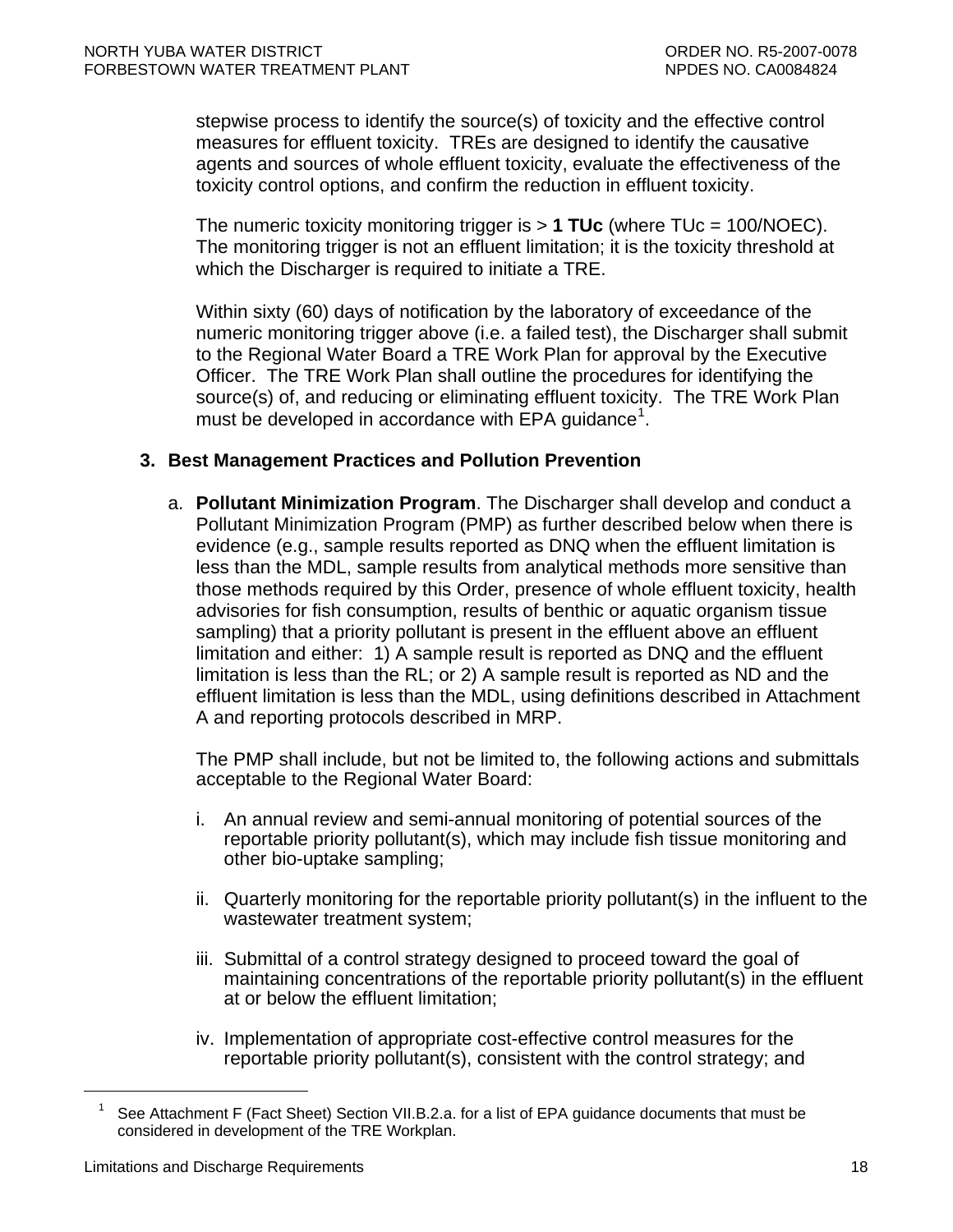- <span id="page-20-0"></span>v. An annual status report that shall be sent to the Regional Water Board including:
	- (1) All PMP monitoring results for the previous year;
	- (2) A list of potential sources of the reportable priority pollutant(s);
	- (3) A summary of all actions undertaken pursuant to the control strategy; and
	- (4) A description of actions to be taken in the following year.
- **4. Construction, Operation and Maintenance Specifications Not Applicable**

### **5. Special Provisions for Municipal Facilities (POTWs Only) – Not Applicable**

**6. Other Special Provisions** 

### a. **Sludge Disposal Requirements**

- i. Collected screenings, sludge, and other solids removed from liquid wastes shall be disposed of in a manner approved by the Executive Officer, and consistent with *Consolidated Regulations for Treatment, Storage, Processing, or Disposal of Solid Waste*, as set forth in Title 27, CCR, Division 2, Subdivision 1, Section 20005, et seq.
- ii. Any proposed change in sludge use or disposal practice from a previously approved practice shall be reported to the Executive Officer and USEPA Regional Administrator at least **90 days** in advance of the change.
- iii. By **PERMIT EFFECTIVE DATE + 180 DAYS**, the Discharger shall submit an updated sludge disposal plan describing the annual volume of sludge generated by the plant and specifying the disposal practices as described in Sludge Monitoring Section VIII.A. of the MRP.

### b. **Low Threat Discharge Requirements**

- i. The following discharges are authorized by this Order provided: a) they do not contain significant quantities of pollutants, and b) they do not exceed **0.25 mgd, unless four months or less** in duration.
	- 1. Well development water including testing or start up;
	- 2. Construction dewatering;
	- 3. Pump/well testing;
	- 4. Pipeline/tank pressure testing;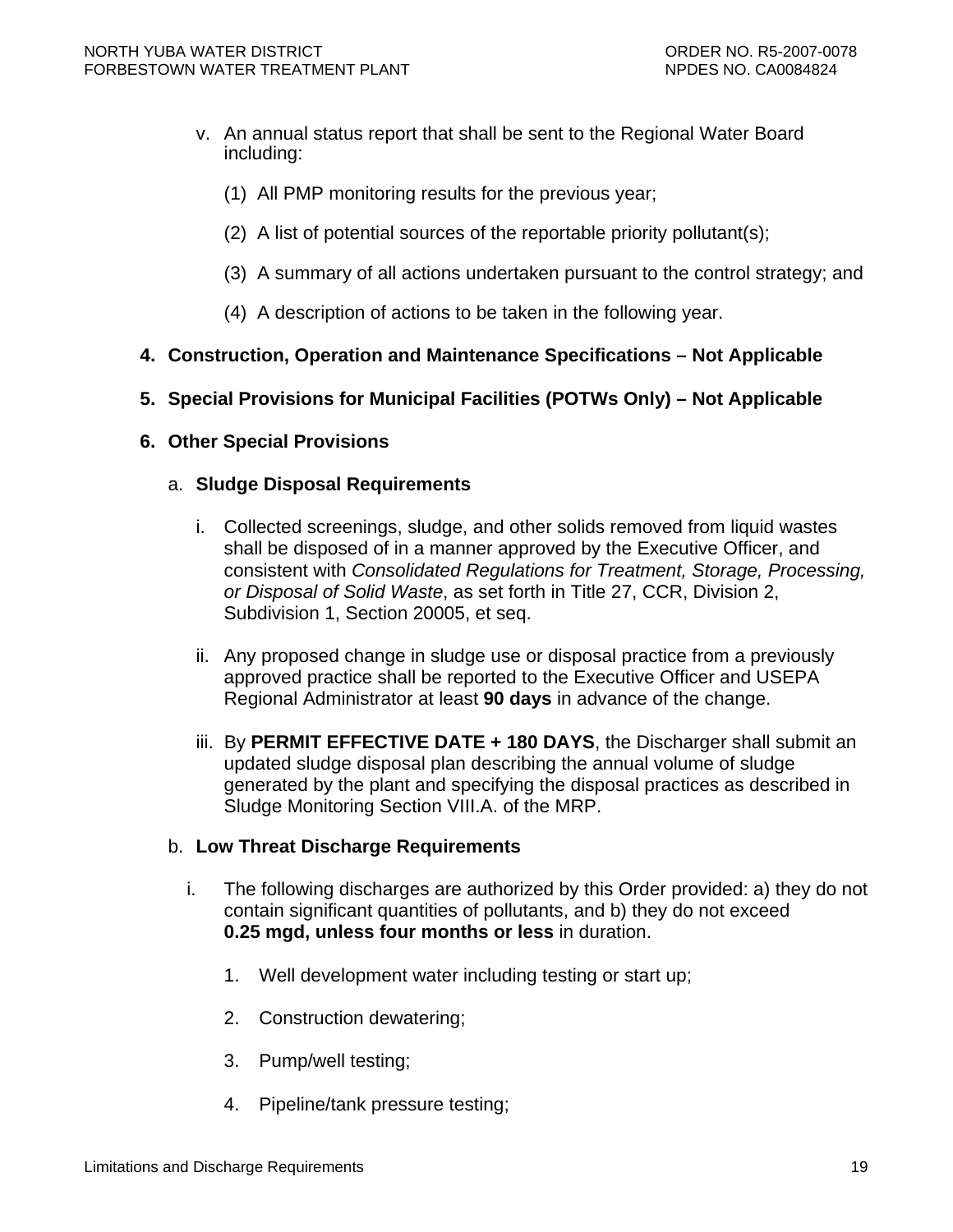- 5. Pipeline/tank flushing or dewatering;
- 6. Condensate discharges;
- 7. Miscellaneous water supply system discharges; and
- 8. Other miscellaneous dewatering/low threat discharges.
- ii. Collected screenings and other solids removed from piping, tanks, and other equipment prior to discharge shall be disposed of in a manner consistent with Title 23 of the CCR Chapter 15, Division 3.

#### iii. **Pollution Prevention, Monitoring, and Reporting Plan (PPMRP)**

The Discharger shall prepare a PPMRP for Low Threat Discharges, to address all expected discharges. The PPMRP should address or include the following:

- 1. The PPMRP shall provide a general description of the raw water supply and distribution systems, types and frequency of potential discharges, potential discharge locations, possible pollutant types, possible flow rates and duration, and receiving waters.
- 2. The PPMRP shall identify best management practices (BMPs) for each type of discharge that will be used to prevent or minimize the discharge of pollutants. Where appropriate, BMPs shall include, but not be limited to the following:
	- a. Prior to testing or flushing of empty tanks and pipelines, solid wastes shall be removed for proper disposal.
	- b. Erosion and sedimentation control practices at discharge point(s) shall be implemented, if necessary. Discharges shall adhere to applicable State and local recommended procedures for erosion and sediment control.
	- c. The discharge of waters must be controlled to the lowest possible rate to minimize potential impacts on aquatic life and to reduce erosion. Adequate dewatering structures and velocity dissipation devices shall be used when necessary to prevent and minimize erosion, stream scouring, increases in turbidity, and any other potential damage to receiving waters. Such devices may include splash pads, straw bales, silt fences, and vegetated buffer zones. The discharge shall not cause downstream flooding conditions.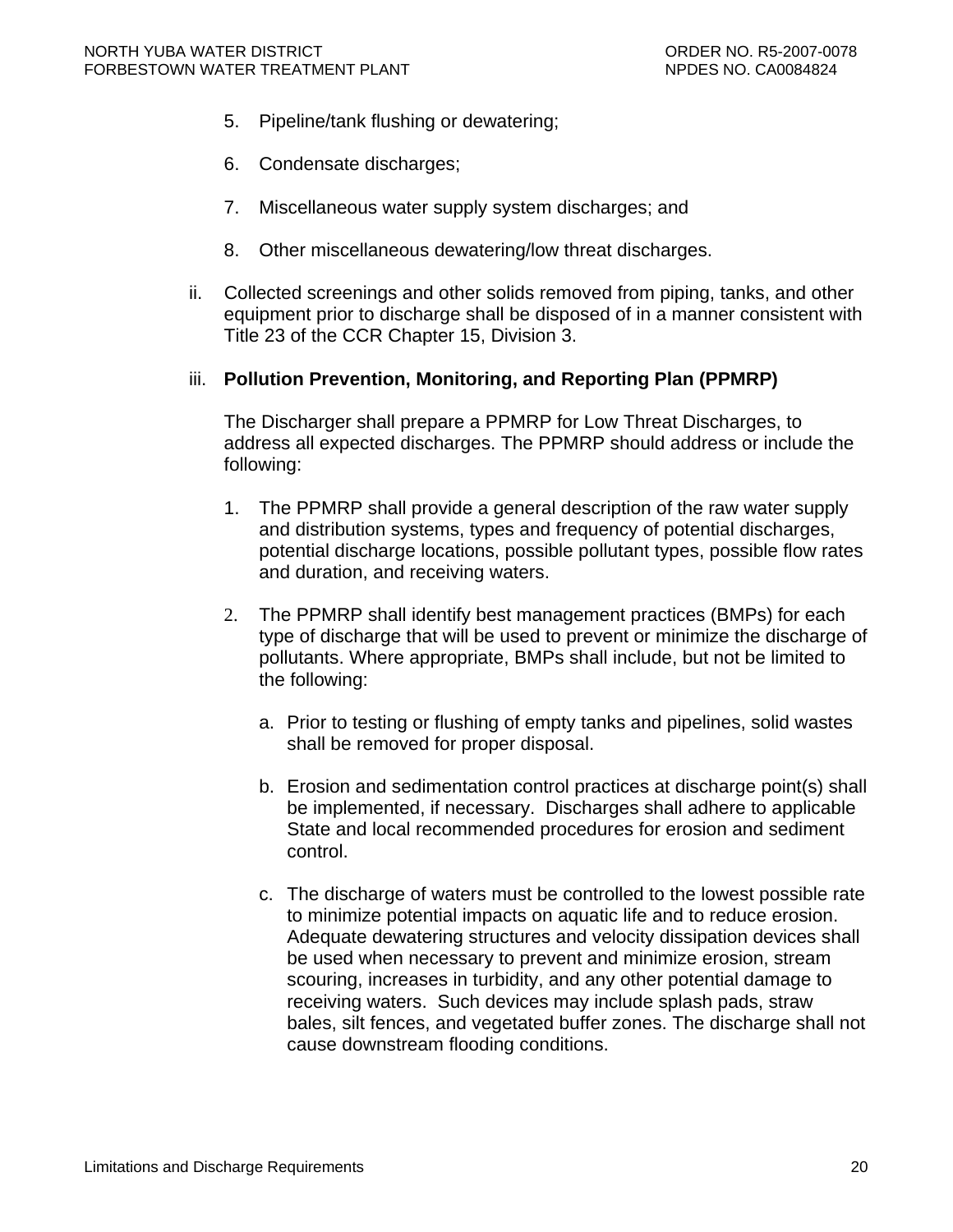- d. Discharges shall be conducted to avoid potential pollution to private or public water wells.
- e. Dechlorination methods shall be used to assure that discharges to surface waters do not contain chlorine residual in excess of 0.02 mg/L.
- f. The Discharger shall evaluate the need for treatment of low threat waters before discharge to meet the effluent limitations and requirements of this Order. Possible treatment technologies to evaluate include filtration, settling ponds, and/or pumping to upland areas.
- 3. Develop a representative sampling and monitoring program.

The PPMRP for Low Threat Discharges shall include a monitoring schedule for low threat discharges. The plan shall include the following provisions:

- a. The discharge (rate of flow and duration) shall be estimated for all discharges.
- b. Sampling and analyses are not required for every dewatering water and other low threat discharge, if the Discharger can provide reasonable assurance that discharges will comply with the prohibitions and limitations of this Order. However, a sampling and analysis program shall be developed and implemented to monitor a representative selection of low threat discharges to verify that the discharges comply with this Order.
- c. When reasonable assurance cannot be provided that a discharge will comply with the prohibitions and limitations of this Order, at least one sample of the discharge shall be collected per day at a location prior to its entry into a receiving body of water. The sample shall be collected to reflect the character of the discharge during the first 1,000 gallons of the discharge. This sample shall be analyzed for chlorine and settleable and suspended solids.
- d. When reasonable assurance cannot be provided that a discharge will comply with the prohibitions and limitations of this Order, and the discharge will be greater than 50,000 gallons, at least two samples shall be collected per day at a location prior to its entry into a receiving body of water. Samples shall be collected to reflect the character of the discharge during the first and last 1,000 gallons of the discharge. These samples shall be analyzed for chlorine and settleable and suspended solids.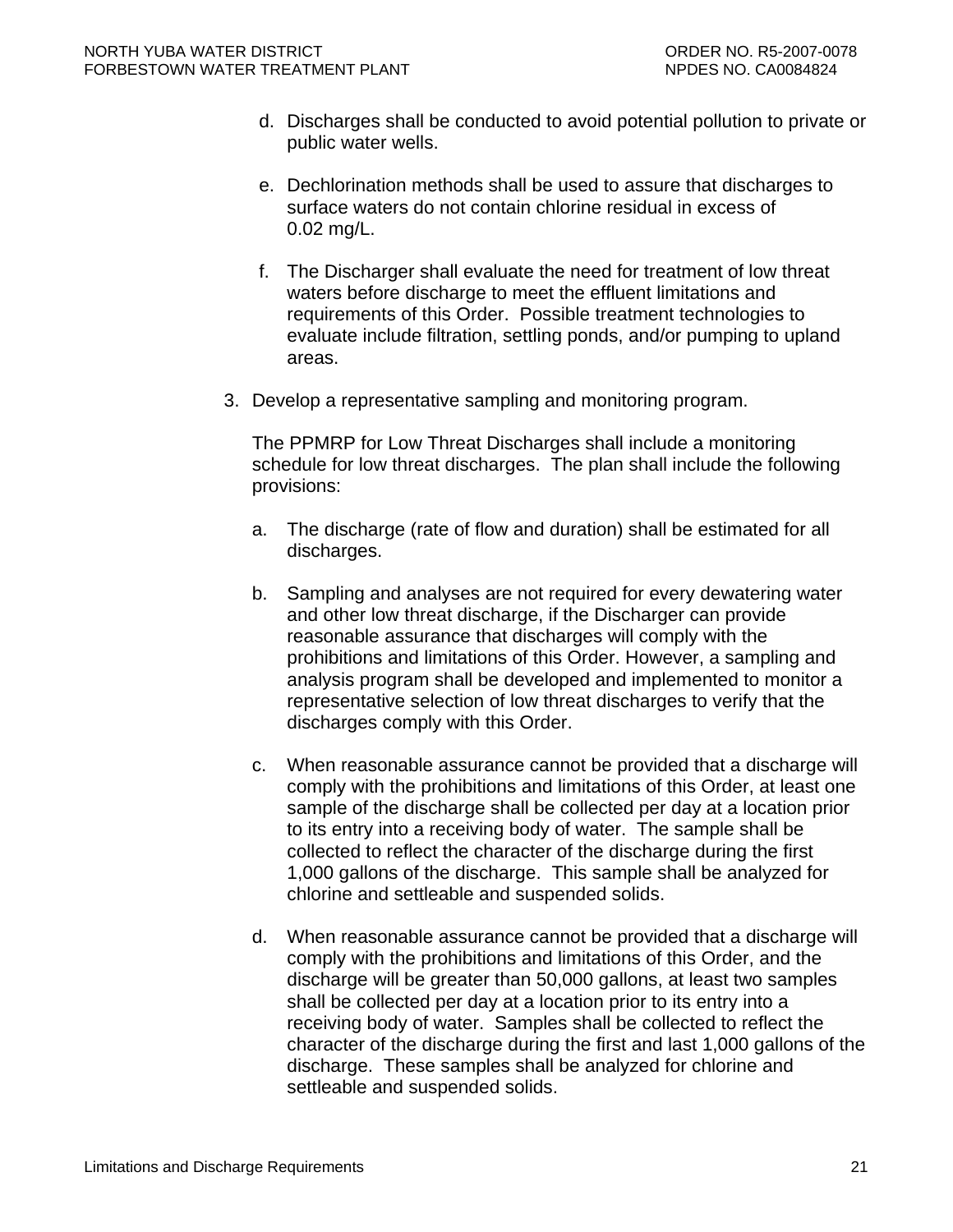- <span id="page-23-0"></span>e. When reasonable assurance cannot be provided that a discharge will comply with the prohibitions and limitations of this Order, observations of the discharge and of the receiving water shall be made and recorded on a daily basis and reflect the worst-case conditions observed in terms of: floating or suspended matter, discoloration and turbidity, erosion, odors, films, sheens, and other potential nuisance conditions.
- 4. The low threat discharges shall maintain compliance with the effluent limitations described in Low Threat Discharge Limitations Section IV.B of this Order, with compliance measured at monitoring locations as described in the attached MRP.
- 5. The PPMRP shall be revised and updated as necessary to reflect applicable changes in the Discharger's practices.
- 6. The Discharger shall meet all other requirements and conditions of this Order.
- c. In the event of any change in control or ownership of land or waste discharge facilities presently owned or controlled by the Discharger, the Discharger shall notify the succeeding owner or operator of the existence of this Order by letter, a copy of which shall be immediately forwarded to the Regional Water Board.

To assume operation under this Order, the succeeding owner or operator must apply in writing to the Executive Officer requesting transfer of the Order. The request must contain the requesting entity's full legal name, the State of incorporation if a corporation, address and telephone number of the persons responsible for contact with the Regional Water Board and a statement. The statement shall comply with the signatory and certification requirements in the Federal Standard Provisions (Attachment D, Section V.B.) and state that the new owner or operator assumes full responsibility for compliance with this Order. Failure to submit the request shall be considered a discharge without requirements, a violation of the California Water Code. Transfer shall be approved or disapproved in writing by the Executive Officer.

## **7. Compliance Schedules – Not Applicable**

## **VII. COMPLIANCE DETERMINATION**

Compliance with the effluent limitations contained in section IV of this Order will be determined as specified below:

A. **TSS and Settleable Solids Effluent Limitations**. Compliance with the final effluent limitations for TSS and settleable solids required in Section IV. A shall be ascertained by grab samples. Any excursion above the average monthly and/or maximum daily effluent limitations is a violation.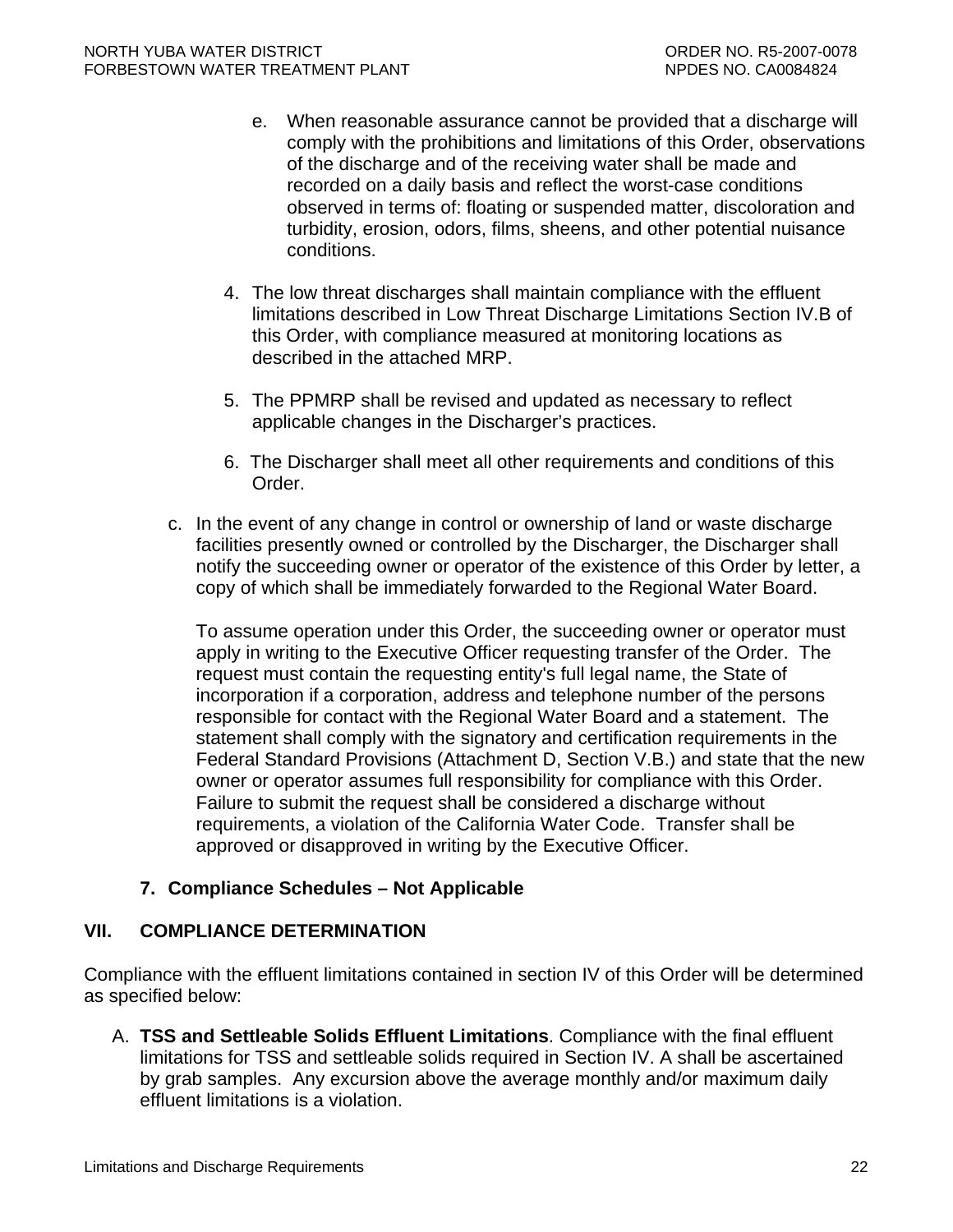- B. **pH Effluent Limitations.** Compliance with the final effluent limitations for pH required in Section IV. A for pH shall be ascertained by grab samples. Any excursion above or below the instantaneous minimum or maximum is a violation.
- C. **Total Residual Chlorine Effluent Limitations.** Any excursion above the 1-hour average or 4-day average total residual chlorine effluent limitations is a violation.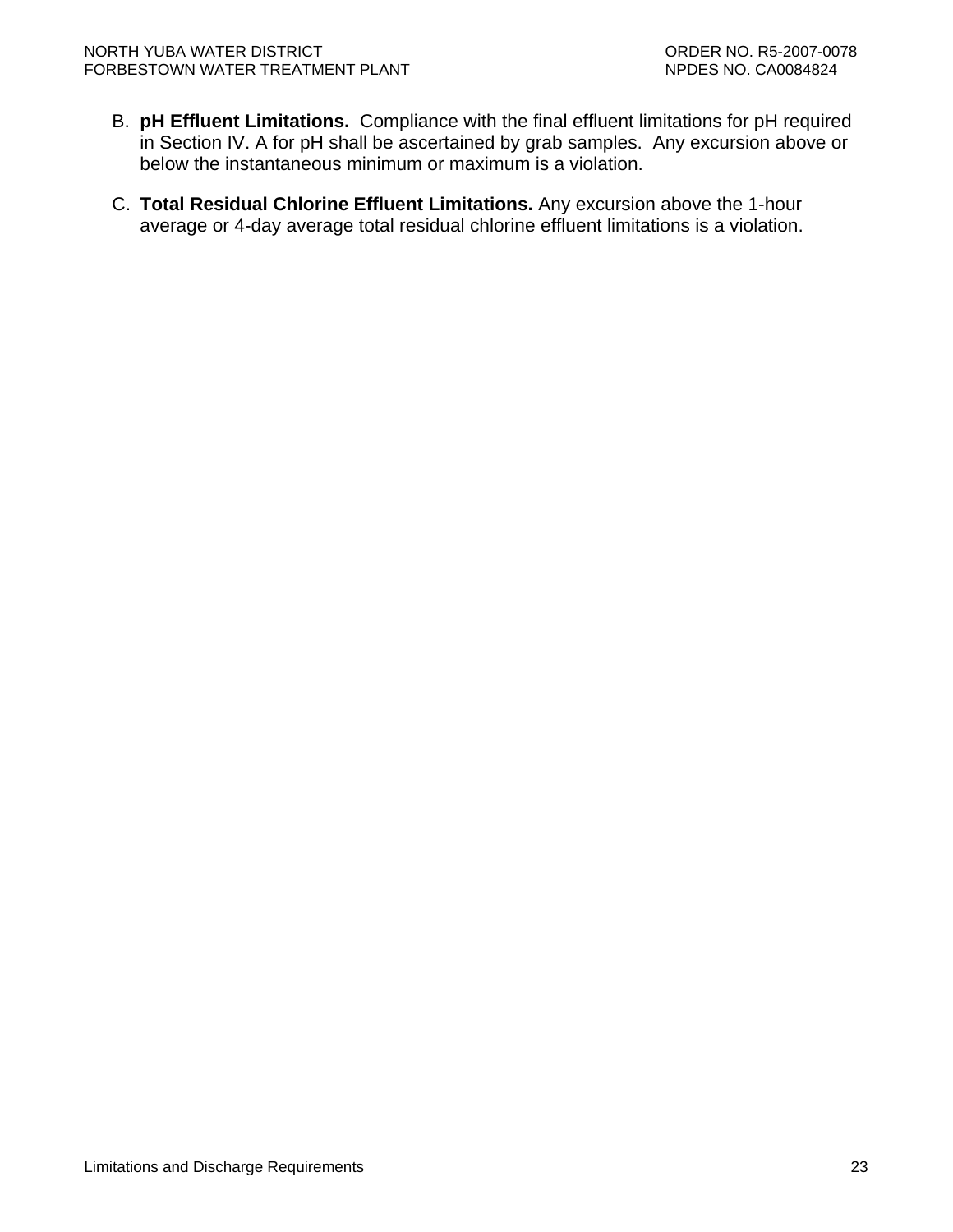## <span id="page-25-0"></span>**ATTACHMENT A – DEFINITIONS**

**Arithmetic Mean (u),** also called the average, is the sum of measured values divided by the number of samples. For ambient water concentrations, the arithmetic mean is calculated as follows:

Arithmetic mean = u =  $\Sigma x / n$  where:  $\Sigma x$  is the sum of the measured ambient water concentrations, and n is the number of samples.

**Average Monthly Effluent Limitation (AMEL):** the highest allowable average of daily discharges over a calendar month, calculated as the sum of all daily discharges measured during a calendar month divided by the number of daily discharges measured during that month.

**Average Weekly Effluent Limitation (AWEL):** the highest allowable average of daily discharges over a calendar week (Sunday through Saturday), calculated as the sum of all daily discharges measured during a calendar week divided by the number of daily discharges measured during that week.

**Best Practicable Treatment or Control (BPTC):** BPTC is a requirement of State Water Resources Control Board Resolution 68-16 – "Statement of Policy with Respect to Maintaining High Quality of Waters in California" (referred to as the "Antidegradation Policy"). BPTC is the treatment or control of a discharge necessary to assure that, *"(a) a pollution or nuisance will not occur and (b) the highest water quality consistent with maximum benefit to the people of the State will be maintained."* Pollution is defined in CWC Section 13050(I). In general, an exceedance of a water quality objective in the Basin Plan constitutes "pollution".

**Bioaccumulative** pollutants are those substances taken up by an organism from its surrounding medium through gill membranes, epithelial tissue, or from food and subsequently concentrated and retained in the body of the organism.

**Carcinogenic** pollutants are substances that are known to cause cancer in living organisms.

**Coefficient of Variation (***CV***)** is a measure of the data variability and is calculated as the estimated standard deviation divided by the arithmetic mean of the observed values.

**Daily Discharge:** Daily Discharge is defined as either: (1) the total mass of the constituent discharged over the calendar day (12:00 am through 11:59 pm) or any 24-hour period that reasonably represents a calendar day for purposes of sampling (as specified in the permit), for a constituent with limitations expressed in units of mass or; (2) the unweighted arithmetic mean measurement of the constituent over the day for a constituent with limitations expressed in other units of measurement (e.g., concentration).

The daily discharge may be determined by the analytical results of a composite sample taken over the course of one day (a calendar day or other 24-hour period defined as a day) or by the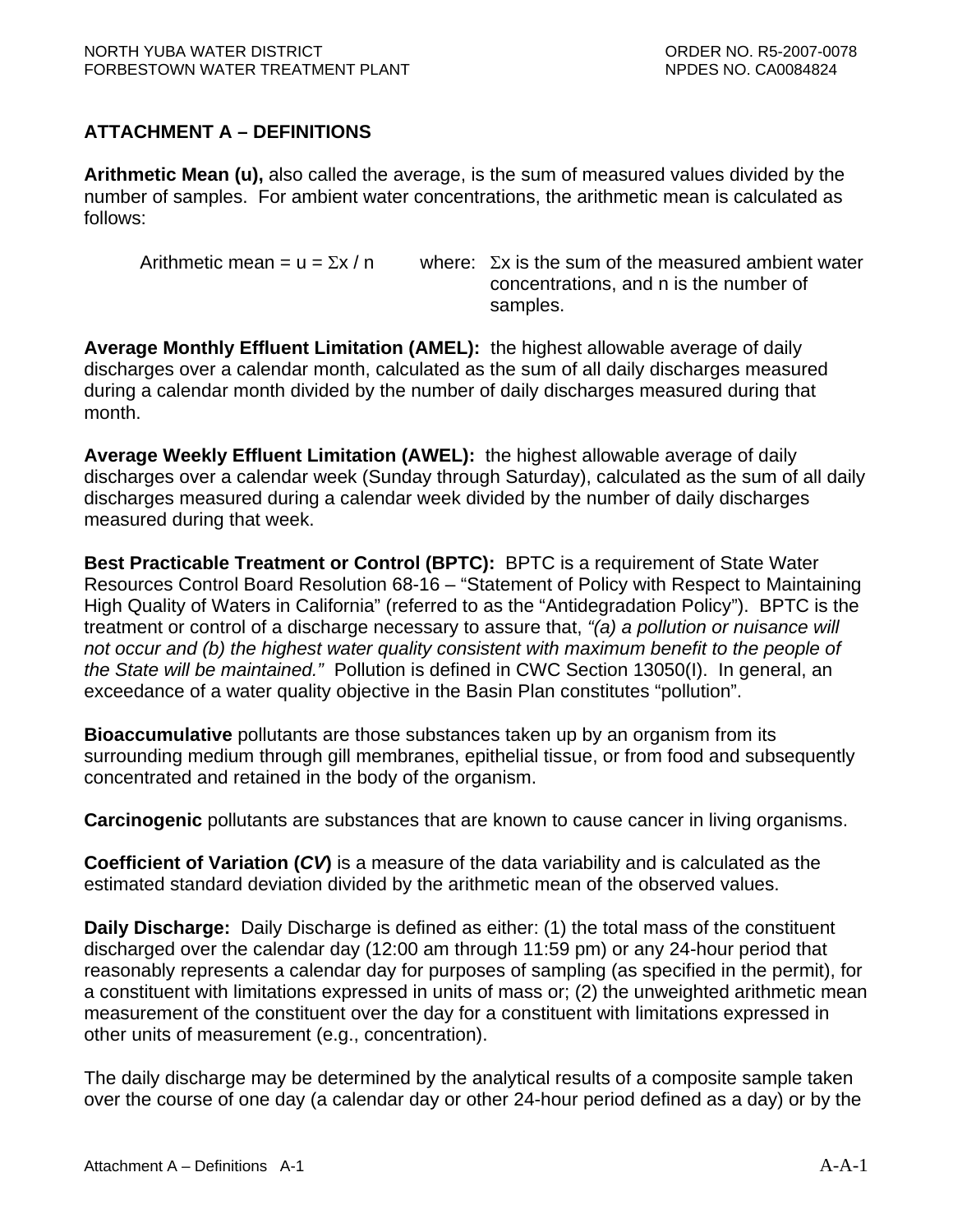arithmetic mean of analytical results from one or more grab samples taken over the course of the day.

For composite sampling, if 1 day is defined as a 24-hour period other than a calendar day, the analytical result for the 24-hour period will be considered as the result for the calendar day in which the 24-hour period ends.

**Detected, but Not Quantified (DNQ)** are those sample results less than the RL, but greater than or equal to the laboratory's MDL.

**Dilution Credit** is the amount of dilution granted to a discharge in the calculation of a water quality-based effluent limitation, based on the allowance of a specified mixing zone. It is calculated from the dilution ratio or determined through conducting a mixing zone study or modeling of the discharge and receiving water.

**Effluent Concentration Allowance (ECA)** is a value derived from the water quality criterion/objective, dilution credit, and ambient background concentration that is used, in conjunction with the coefficient of variation for the effluent monitoring data, to calculate a longterm average (LTA) discharge concentration. The ECA has the same meaning as waste load allocation (WLA) as used in U.S. EPA guidance (Technical Support Document For Water Quality-based Toxics Control, March 1991, second printing, EPA/505/2-90-001).

**Enclosed Bays** means indentations along the coast that enclose an area of oceanic water within distinct headlands or harbor works. Enclosed bays include all bays where the narrowest distance between the headlands or outermost harbor works is less than 75 percent of the greatest dimension of the enclosed portion of the bay. Enclosed bays include, but are not limited to, Humboldt Bay, Bodega Harbor, Tomales Bay, Drake's Estero, San Francisco Bay, Morro Bay, Los Angeles-Long Beach Harbor, Upper and Lower Newport Bay, Mission Bay, and San Diego Bay. Enclosed bays do not include inland surface waters or ocean waters.

**Estimated Chemical Concentration** is the estimated chemical concentration that results from the confirmed detection of the substance by the analytical method below the ML value.

**Estuaries** means waters, including coastal lagoons, located at the mouths of streams that serve as areas of mixing for fresh and ocean waters. Coastal lagoons and mouths of streams that are temporarily separated from the ocean by sandbars shall be considered estuaries. Estuarine waters shall be considered to extend from a bay or the open ocean to a point upstream where there is no significant mixing of fresh water and seawater. Estuarine waters included, but are not limited to, the Sacramento-San Joaquin Delta, as defined in Water Code section 12220, Suisun Bay, Carquinez Strait downstream to the Carquinez Bridge, and appropriate areas of the Smith, Mad, Eel, Noyo, Russian, Klamath, San Diego, and Otay rivers. Estuaries do not include inland surface waters or ocean waters.

**Inland Surface Waters** are all surface waters of the State that do not include the ocean, enclosed bays, or estuaries.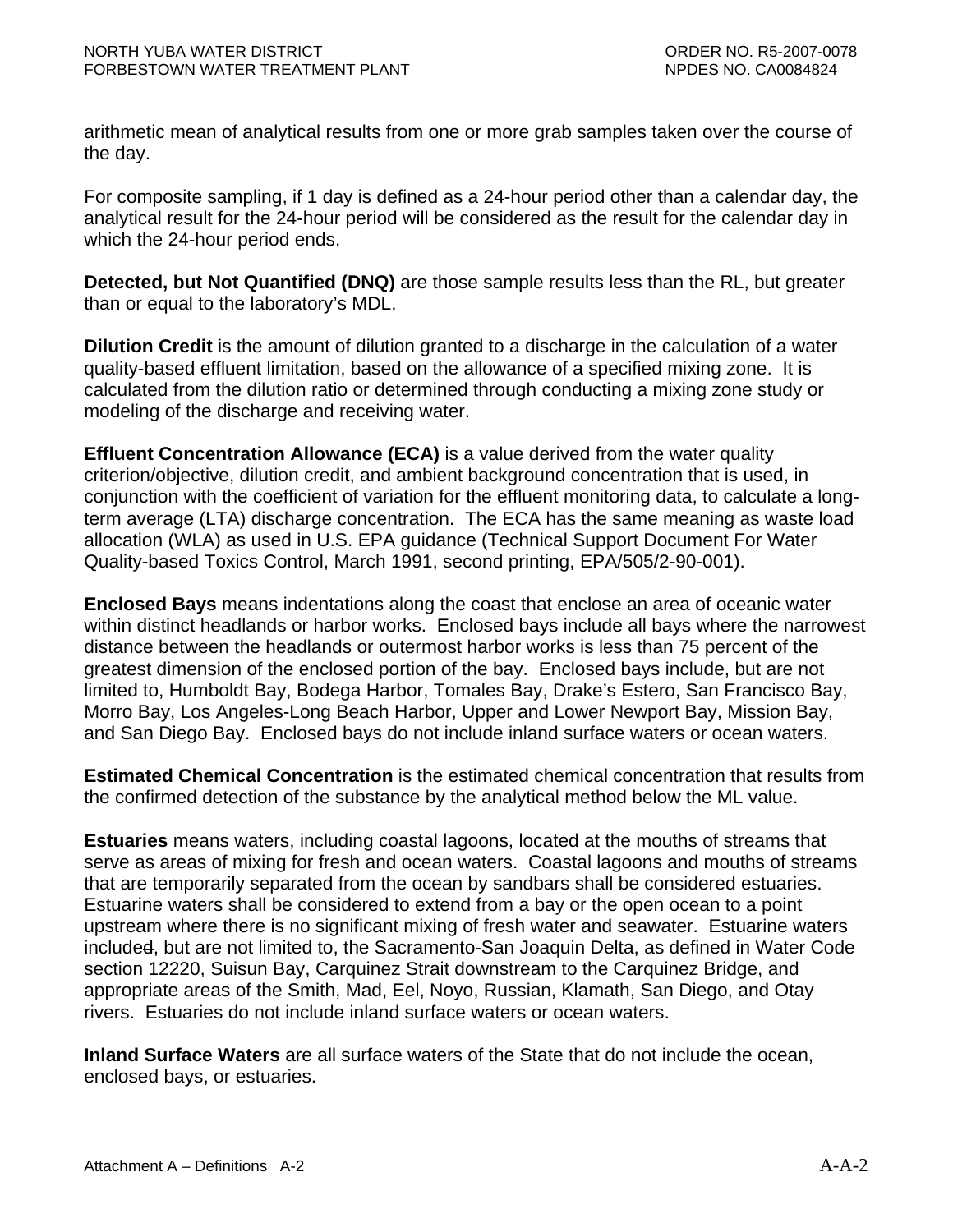**Instantaneous Maximum Effluent Limitation:** the highest allowable value for any single grab sample or aliquot (i.e., each grab sample or aliquot is independently compared to the instantaneous maximum limitation).

**Instantaneous Minimum Effluent Limitation:** the lowest allowable value for any single grab sample or aliquot (i.e., each grab sample or aliquot is independently compared to the instantaneous minimum limitation).

**Maximum Daily Effluent Limitation (MDEL)** means the highest allowable daily discharge of a pollutant, over a calendar day (or 24-hour period). For pollutants with limitations expressed in units of mass, the daily discharge is calculated as the total mass of the pollutant discharged over the day. For pollutants with limitations expressed in other units of measurement, the daily discharge is calculated as the arithmetic mean measurement of the pollutant over the day.

**Median** is the middle measurement in a set of data. The median of a set of data is found by first arranging the measurements in order of magnitude (either increasing or decreasing order). If the number of measurements (*n*) is odd, then the median =  $X_{(n+1)/2}$ . If *n* is even, then the median =  $(X_{n/2} + X_{n/2+1})/2$  (i.e., the midpoint between the  $n/2$  and  $n/2+1$ ).

**Method Detection Limit (MDL)** is the minimum concentration of a substance that can be measured and reported with 99 percent confidence that the analyte concentration is greater than zero, as defined in title 40 of the Code of Federal Regulations, Part 136, Attachment B, revised as of July 3, 1999.

**Minimum Level (ML)** is the concentration at which the entire analytical system must give a recognizable signal and acceptable calibration point. The ML is the concentration in a sample that is equivalent to the concentration of the lowest calibration standard analyzed by a specific analytical procedure, assuming that all the method specified sample weights, volumes, and processing steps have been followed.

**Mixing Zone** is a limited volume of receiving water that is allocated for mixing with a wastewater discharge where water quality criteria can be exceeded without causing adverse effects to the overall water body.

**Not Detected (ND)** are those sample results less than the laboratory's MDL.

**Ocean Waters** are the territorial marine waters of the State as defined by California law to the extent these waters are outside of enclosed bays, estuaries, and coastal lagoons. Discharges to ocean waters are regulated in accordance with the State Water Board's California Ocean Plan.

**Persistent** pollutants are substances for which degradation or decomposition in the environment is nonexistent or very slow.

**Pollutant Minimization Program (PMP)** means waste minimization and pollution prevention actions that include, but are not limited to, product substitution, waste stream recycling, alternative waste management methods, and education of the public and businesses. The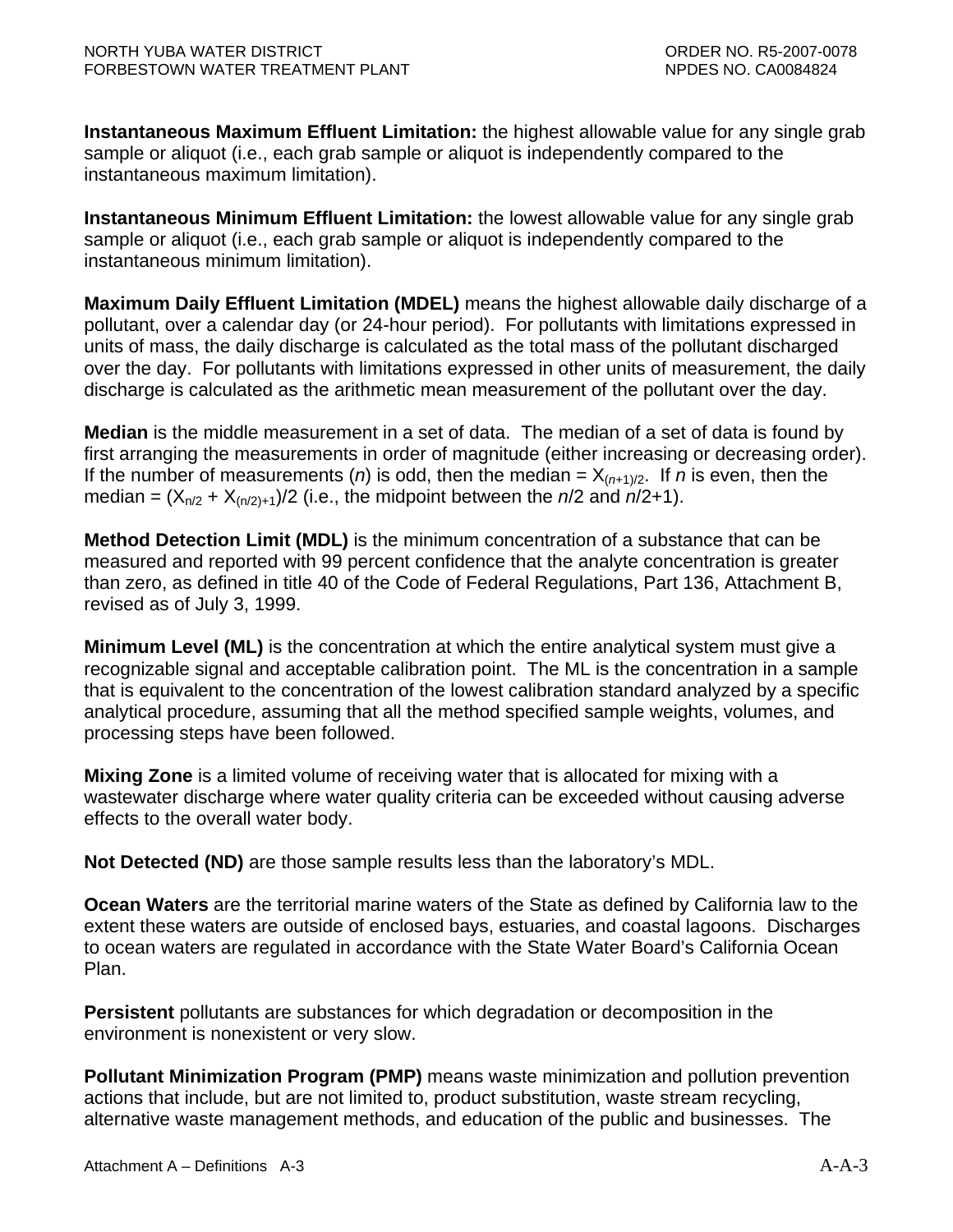goal of the PMP shall be to reduce all potential sources of a priority pollutant(s) through pollutant minimization (control) strategies, including pollution prevention measures as appropriate, to maintain the effluent concentration at or below the water quality-based effluent limitation. Pollution prevention measures may be particularly appropriate for persistent bioaccumulative priority pollutants where there is evidence that beneficial uses are being impacted. The Regional Water Board may consider cost effectiveness when establishing the requirements of a PMP. The completion and implementation of a Pollution Prevention Plan, if required pursuant to Water Code section 13263.3(d), shall be considered to fulfill the PMP requirements.

**Pollution Prevention** means any action that causes a net reduction in the use or generation of a hazardous substance or other pollutant that is discharged into water and includes, but is not limited to, input change, operational improvement, production process change, and product reformulation (as defined in Water Code section 13263.3). Pollution prevention does not include actions that merely shift a pollutant in wastewater from one environmental medium to another environmental medium, unless clear environmental benefits of such an approach are identified to the satisfaction of the State or Regional Water Board.

**Reporting Level (RL)** is the ML (and its associated analytical method) chosen by the Discharger for reporting and compliance determination from the MLs included in this Order. The MLs included in this Order correspond to approved analytical methods for reporting a sample result that are selected by the Regional Water Board either from Appendix 4 of the SIP in accordance with section 2.4.2 of the SIP or established in accordance with section 2.4.3 of the SIP. The ML is based on the proper application of method-based analytical procedures for sample preparation and the absence of any matrix interferences. Other factors may be applied to the ML depending on the specific sample preparation steps employed. For example, the treatment typically applied in cases where there are matrix-effects is to dilute the sample or sample aliquot by a factor of ten. In such cases, this additional factor must be applied to the ML in the computation of the RL.

**Satellite Collection System** is the portion, if any, of a sanitary sewer system owned or operated by a different public agency than the agency that owns and operates the wastewater treatment facility that a sanitary sewer system is tributary to.

**Source of Drinking Water** is any water designated as municipal or domestic supply (MUN) in a Regional Water Board Basin Plan.

**Standard Deviation (**σ**)** is a measure of variability that is calculated as follows:

 $\sigma = (\sum [(x - u)^2]/(n - 1))^{0.5}$ 

where:

- x is the observed value;
- u is the arithmetic mean of the observed values; and
- n is the number of samples.

**Toxicity Reduction Evaluation (TRE)** is a study conducted in a step-wise process designed to identify the causative agents of effluent or ambient toxicity, isolate the sources of toxicity,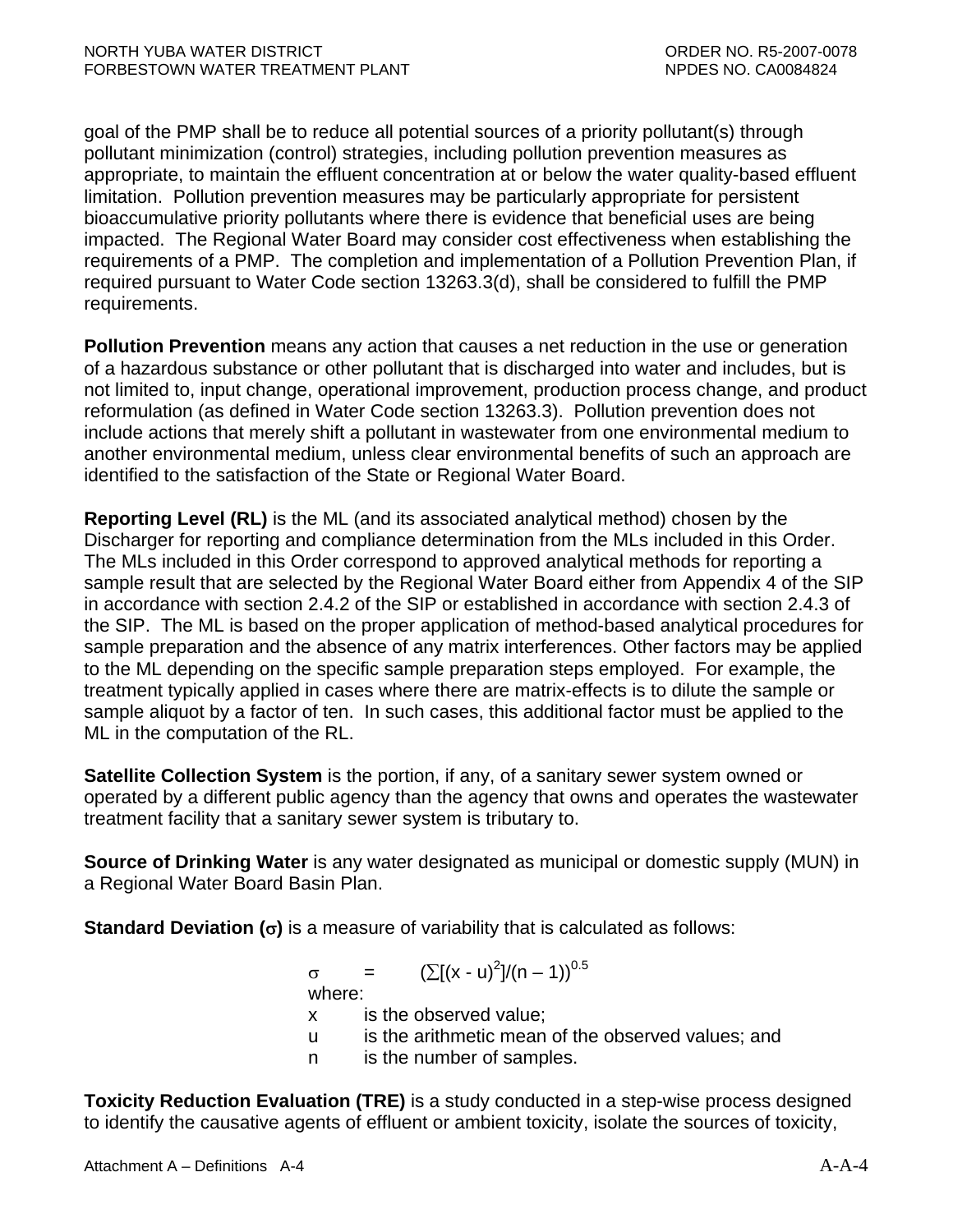evaluate the effectiveness of toxicity control options, and then confirm the reduction in toxicity. The first steps of the TRE consist of the collection of data relevant to the toxicity, including additional toxicity testing, and an evaluation of facility operations and maintenance practices, and best management practices. A Toxicity Identification Evaluation (TIE) may be required as part of the TRE, if appropriate. (A TIE is a set of procedures to identify the specific chemical(s) responsible for toxicity. These procedures are performed in three phases (characterization, identification, and confirmation) using aquatic organism toxicity tests.)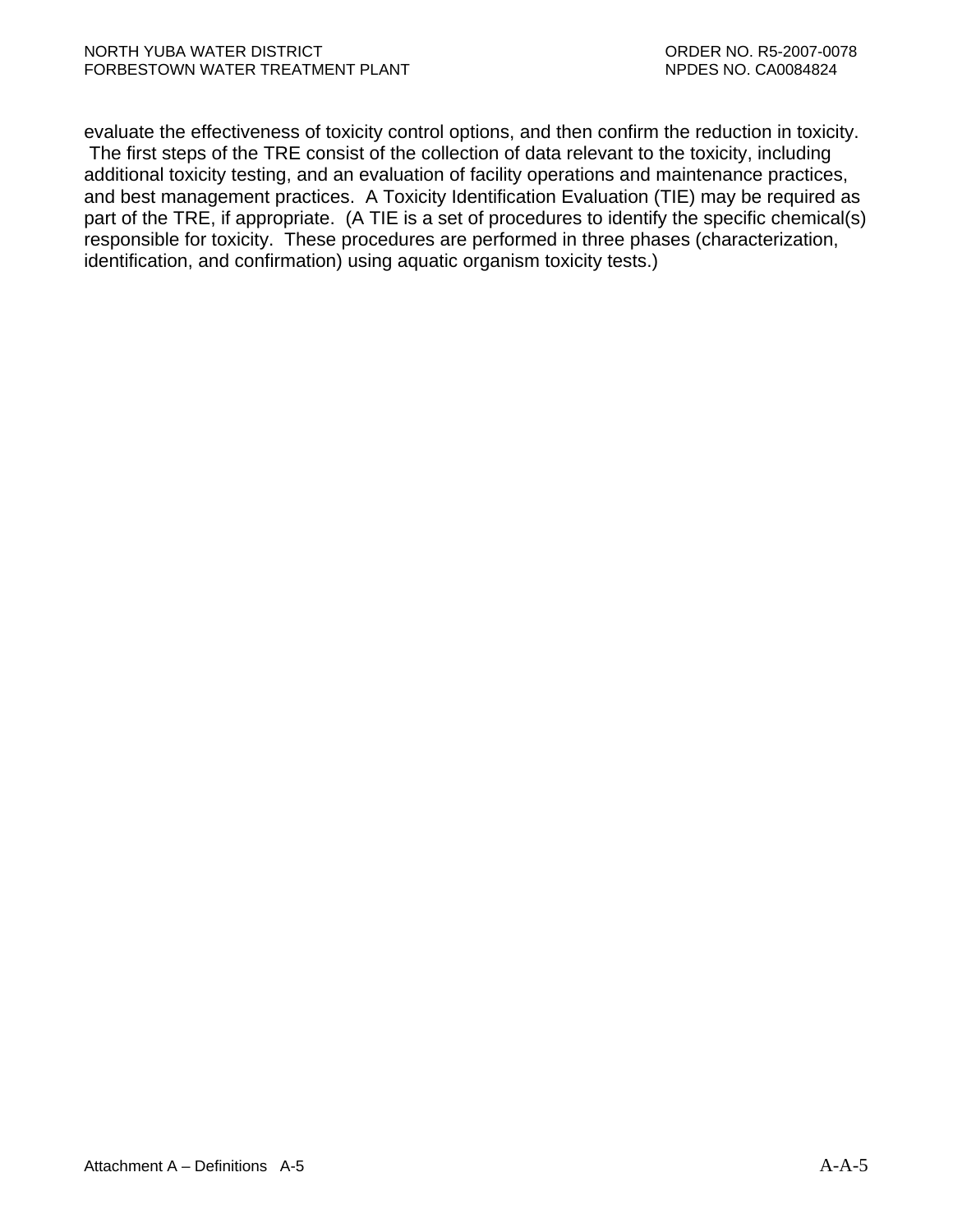## <span id="page-30-0"></span>**ATTACHMENT B – MAP**

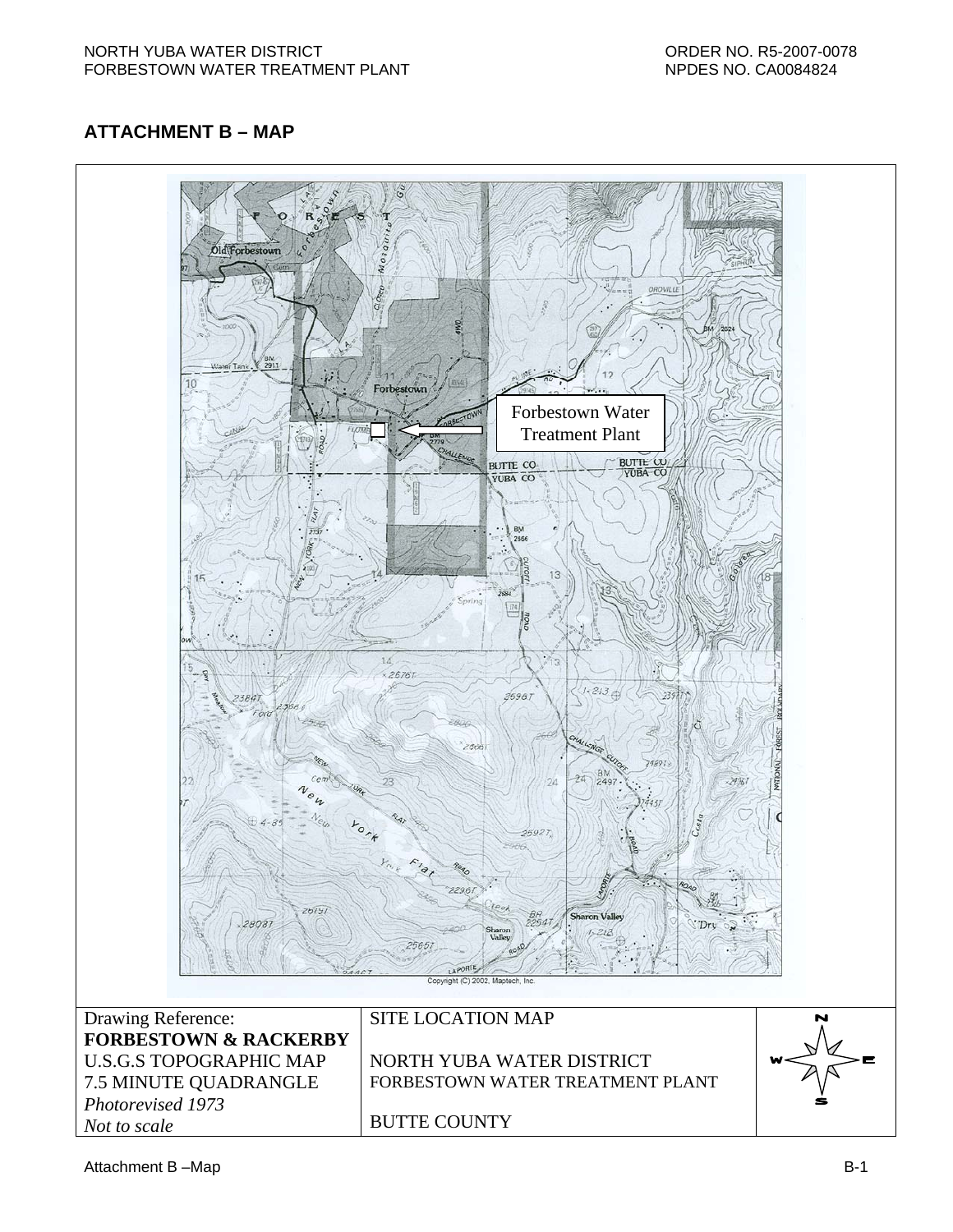## <span id="page-31-0"></span>**ATTACHMENT C – FLOW SCHEMATIC**

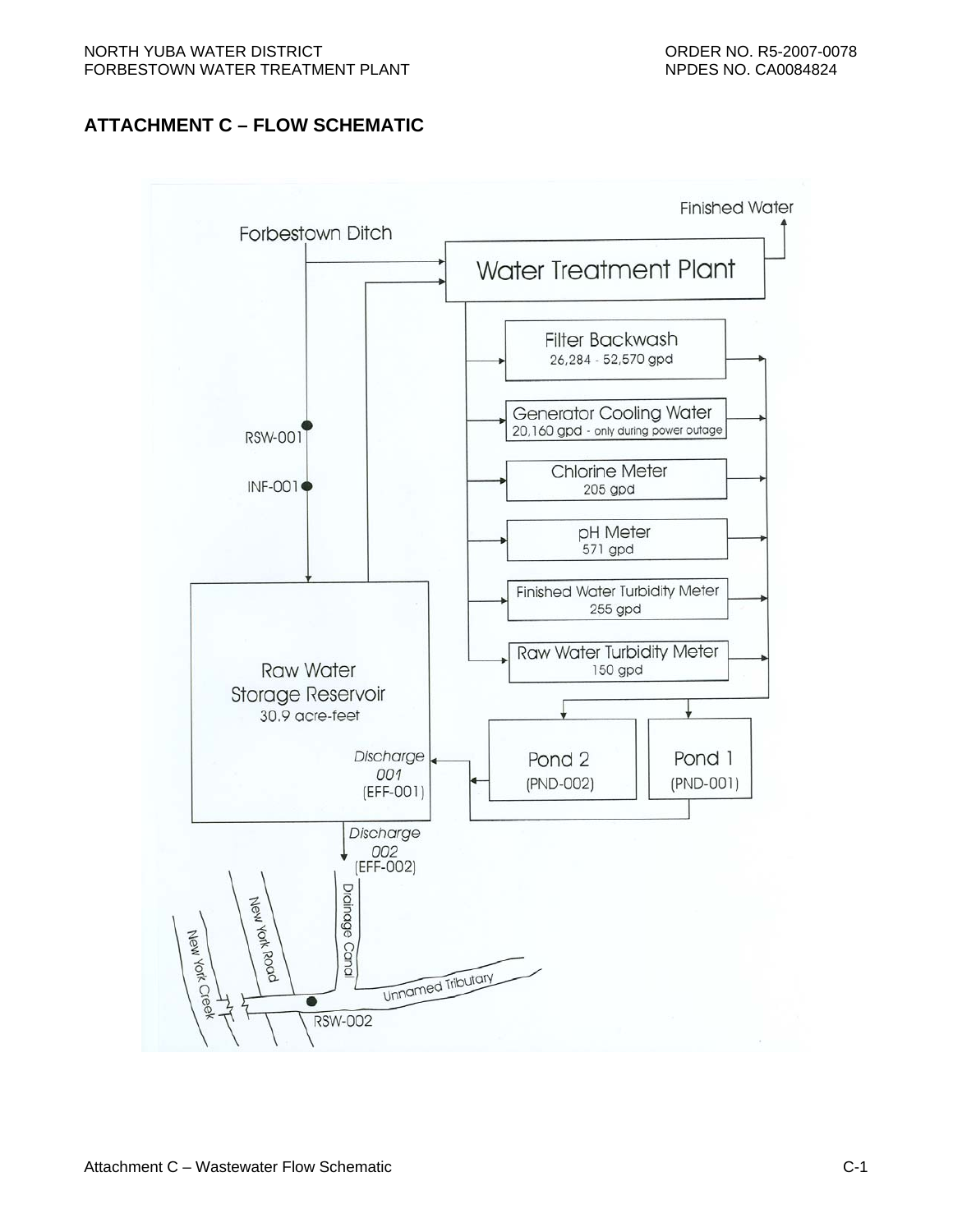## <span id="page-32-0"></span>**ATTACHMENT D –STANDARD PROVISIONS**

#### **I. STANDARD PROVISIONS – PERMIT COMPLIANCE**

#### **A. Duty to Comply**

- 1. The Discharger must comply with all of the conditions of this Order. Any noncompliance constitutes a violation of the Clean Water Act (CWA) and the California Water Code and is grounds for enforcement action, for permit termination, revocation and reissuance, or modification; or denial of a permit renewal application. (40 C.F.R. § 122.41(a).)
- 2. The Discharger shall comply with effluent standards or prohibitions established under Section 307(a) of the CWA for toxic pollutants and with standards for sewage sludge use or disposal established under Section 405(d) of the CWA within the time provided in the regulations that establish these standards or prohibitions, even if this Order has not yet been modified to incorporate the requirement. (40 C.F.R. § 122.41(a)(1).)

#### **B. Need to Halt or Reduce Activity Not a Defense**

It shall not be a defense for a Discharger in an enforcement action that it would have been necessary to halt or reduce the permitted activity in order to maintain compliance with the conditions of this Order. (40 C.F.R. § 122.41(c).)

#### **C. Duty to Mitigate**

The Discharger shall take all reasonable steps to minimize or prevent any discharge or sludge use or disposal in violation of this Order that has a reasonable likelihood of adversely affecting human health or the environment. (40 C.F.R. § 122.41(d).)

#### **D. Proper Operation and Maintenance**

The Discharger shall at all times properly operate and maintain all facilities and systems of treatment and control (and related appurtenances) which are installed or used by the Discharger to achieve compliance with the conditions of this Order. Proper operation and maintenance also includes adequate laboratory controls and appropriate quality assurance procedures. This provision requires the operation of backup or auxiliary facilities or similar systems that are installed by a Discharger only when necessary to achieve compliance with the conditions of this Order. (40 C.F.R. § 122.41(e).)

### **E. Property Rights**

1. This Order does not convey any property rights of any sort or any exclusive privileges. (40 C.F.R. § 122.41(g).)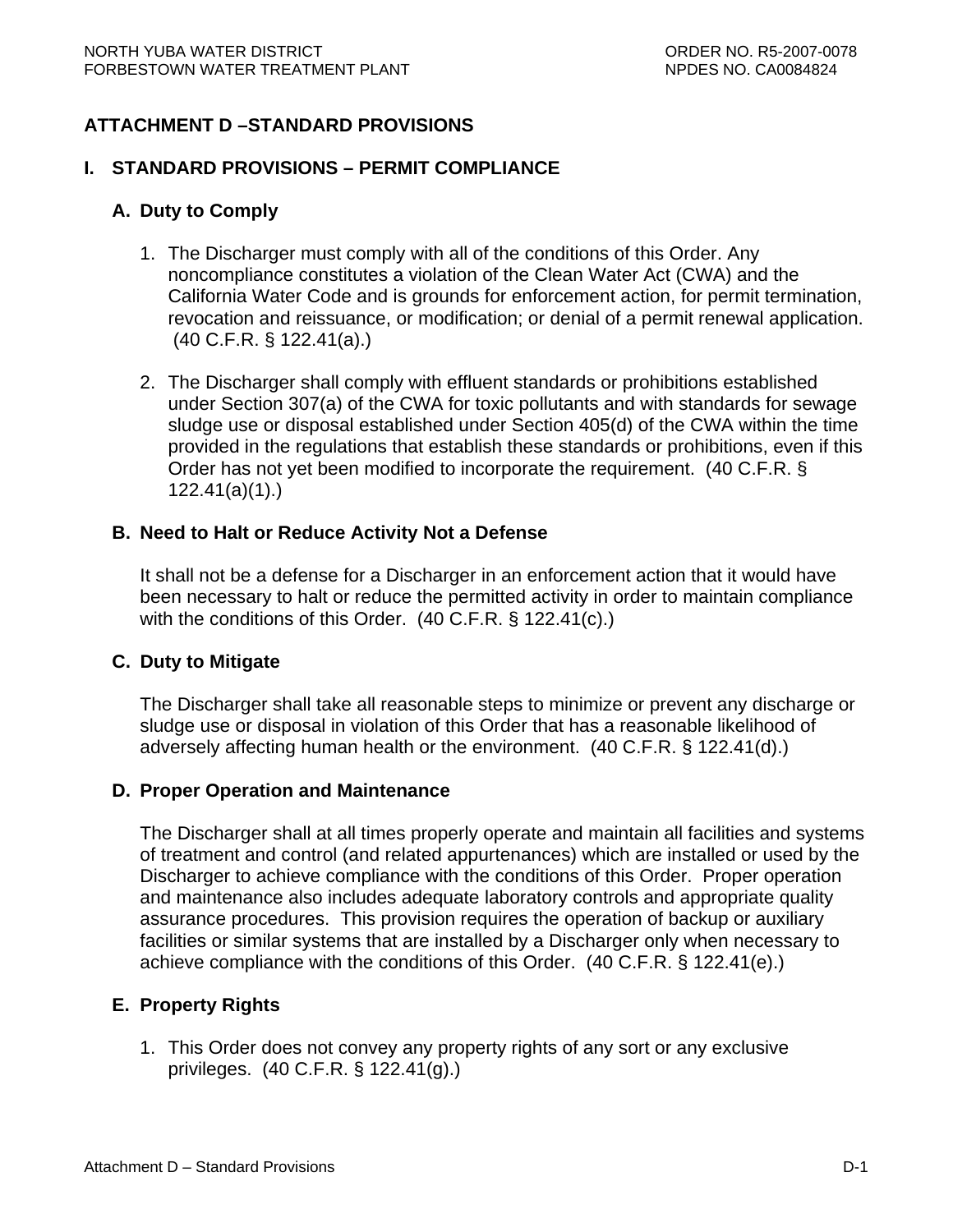<span id="page-33-0"></span>2. The issuance of this Order does not authorize any injury to persons or property or invasion of other private rights, or any infringement of state or local law or regulations. (40 C.F.R. § 122.5(c).)

### **F. Inspection and Entry**

The Discharger shall allow the Regional Water Board, State Water Board, United States Environmental Protection Agency (USEPA), and/or their authorized representatives (including an authorized contractor acting as their representative), upon the presentation of credentials and other documents, as may be required by law, to (40 C.F.R. § 122.41(i); Water Code, § 13383):

- 1. Enter upon the Discharger's premises where a regulated facility or activity is located or conducted, or where records are kept under the conditions of this Order (40 C.F.R. § 122.41(i)(1));
- 2. Have access to and copy, at reasonable times, any records that must be kept under the conditions of this Order (40 C.F.R. § 122.41(i)(2));
- 3. Inspect and photograph, at reasonable times, any facilities, equipment (including monitoring and control equipment), practices, or operations regulated or required under this Order (40 C.F.R. § 122.41(i)(3)); and
- 4. Sample or monitor, at reasonable times, for the purposes of assuring Order compliance or as otherwise authorized by the CWA or the Water Code, any substances or parameters at any location. (40 C.F.R. § 122.41(i)(4).)

## **G. Bypass**

- 1. Definitions
	- a. "Bypass" means the intentional diversion of waste streams from any portion of a treatment facility. (40 C.F.R. § 122.41(m)(1)(i).)
	- b. "Severe property damage" means substantial physical damage to property, damage to the treatment facilities, which causes them to become inoperable, or substantial and permanent loss of natural resources that can reasonably be expected to occur in the absence of a bypass. Severe property damage does not mean economic loss caused by delays in production. (40 C.F.R. § 122.41(m)(1)(ii).)
- 2. Bypass not exceeding limitations. The Discharger may allow any bypass to occur which does not cause exceedances of effluent limitations, but only if it is for essential maintenance to assure efficient operation. These bypasses are not subject to the provisions listed in Standard Provisions – Permit Compliance I.G.3, I.G.4, and I.G.5 below. (40 C.F.R. § 122.41(m)(2).)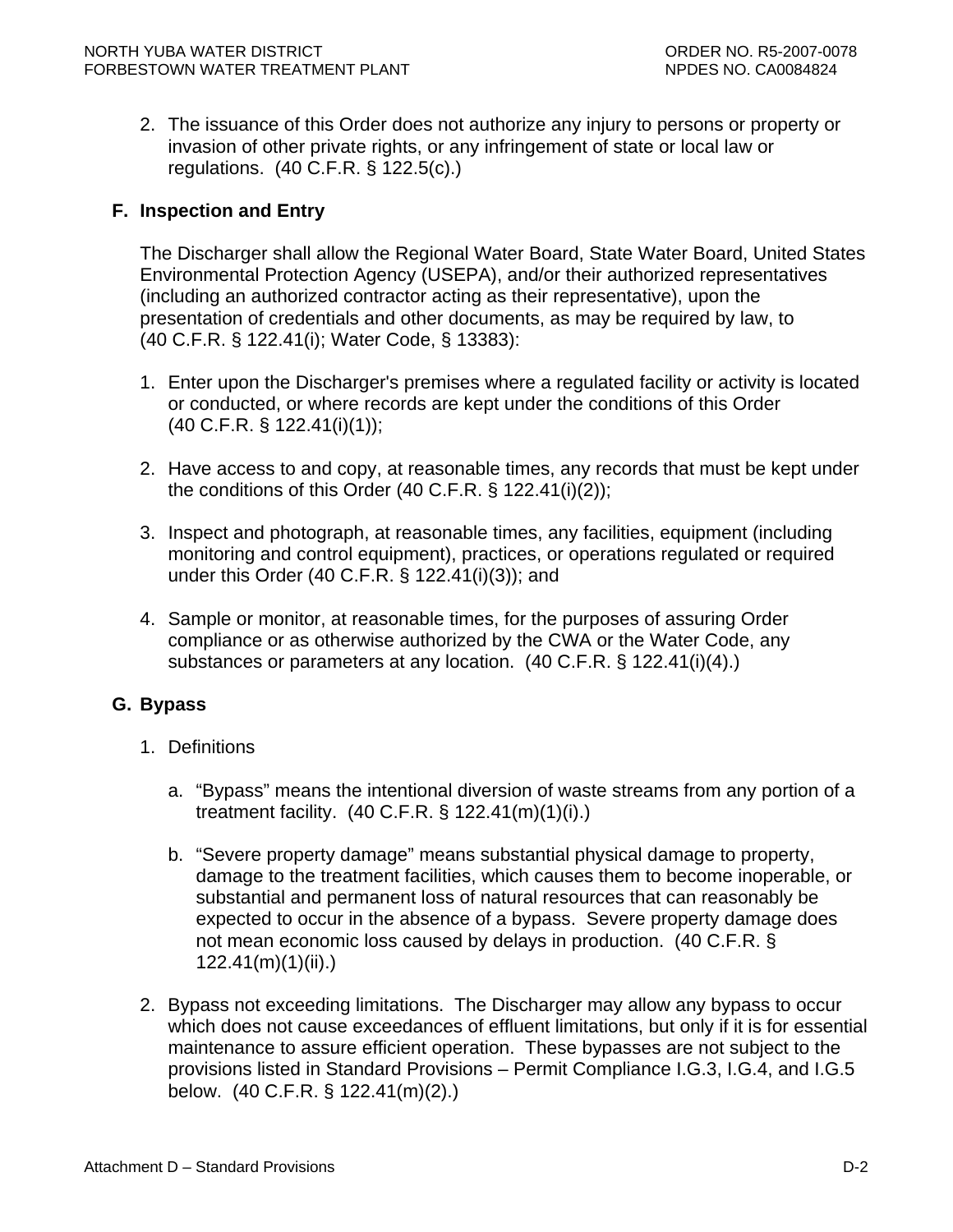- <span id="page-34-0"></span>3. Prohibition of bypass. Bypass is prohibited, and the Regional Water Board may take enforcement action against a Discharger for bypass, unless (40 C.F.R. § 122.41(m)(4)(i)):
	- a. Bypass was unavoidable to prevent loss of life, personal injury, or severe property damage  $(40 \text{ C.F.R.} \S 122.41(m)(4)(i)(A));$
	- b. There were no feasible alternatives to the bypass, such as the use of auxiliary treatment facilities, retention of untreated wastes, or maintenance during normal periods of equipment downtime. This condition is not satisfied if adequate back-up equipment should have been installed in the exercise of reasonable engineering judgment to prevent a bypass that occurred during normal periods of equipment downtime or preventive maintenance (40 C.F.R. § 122.41(m)(4)(i)(B)); and
	- c. The Discharger submitted notice to the Regional Water Board as required under Standard Provisions – Permit Compliance I.G.5 below. (40 C.F.R. § 122.41(m)(4)(i)(C).)
- 4. The Regional Water Board may approve an anticipated bypass, after considering its adverse effects, if the Regional Water Board determines that it will meet the three conditions listed in Standard Provisions – Permit Compliance I.G.3 above. (40 C.F.R. § 122.41(m)(4)(ii).)
- 5. Notice
	- a. Anticipated bypass. If the Discharger knows in advance of the need for a bypass, it shall submit a notice, if possible at least 10 days before the date of the bypass. (40 C.F.R. § 122.41(m)(3)(i).)
	- b. Unanticipated bypass. The Discharger shall submit notice of an unanticipated bypass as required in Standard Provisions - Reporting V.E below (24-hour notice). (40 C.F.R. § 122.41(m)(3)(ii).)

## **H. Upset**

Upset means an exceptional incident in which there is unintentional and temporary noncompliance with technology based permit effluent limitations because of factors beyond the reasonable control of the Discharger. An upset does not include noncompliance to the extent caused by operational error, improperly designed treatment facilities, inadequate treatment facilities, lack of preventive maintenance, or careless or improper operation. (40 C.F.R. § 122.41(n)(1).)

1. Effect of an upset. An upset constitutes an affirmative defense to an action brought for noncompliance with such technology based permit effluent limitations if the requirements of Standard Provisions – Permit Compliance I.H.2 below are met. No determination made during administrative review of claims that noncompliance was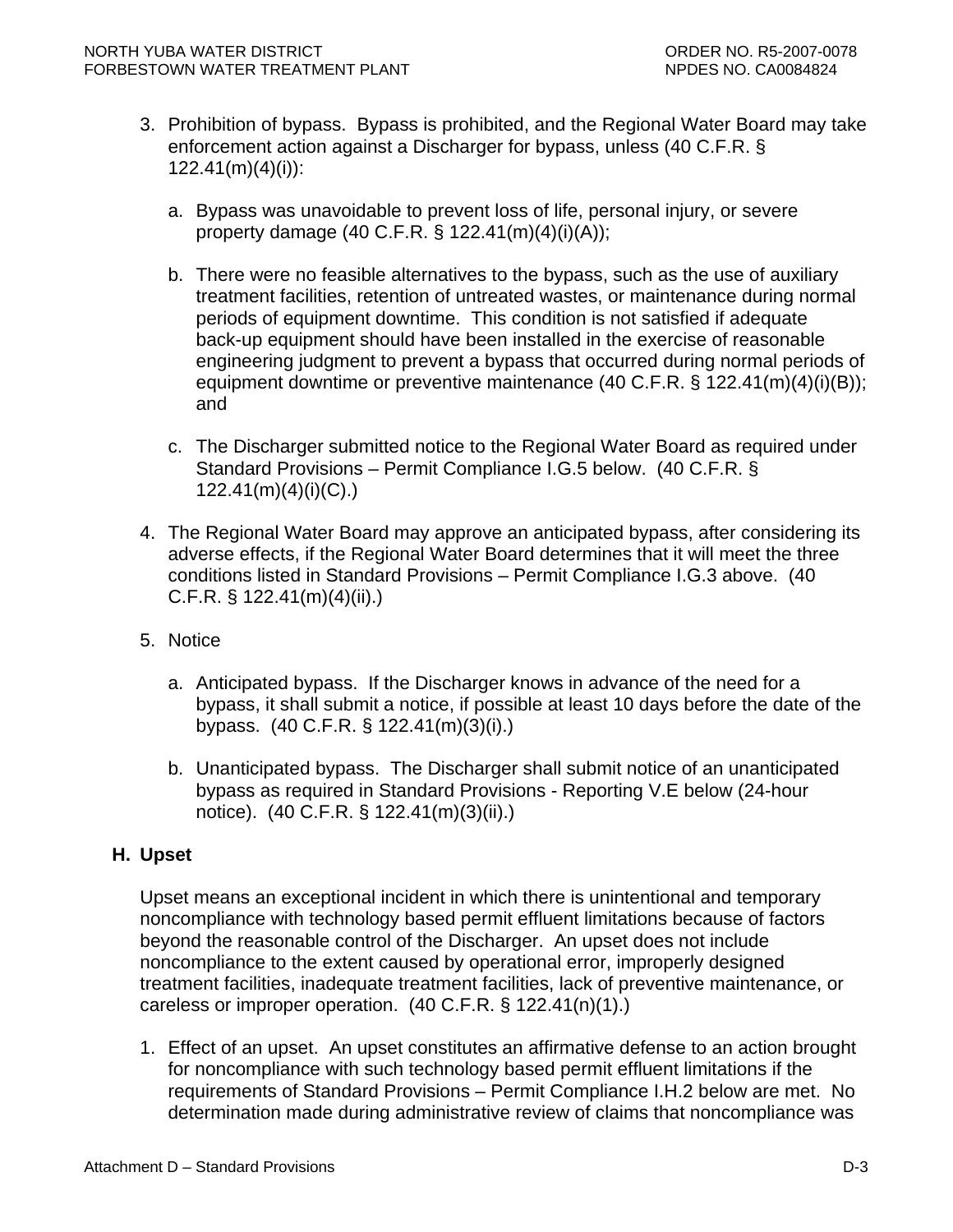caused by upset, and before an action for noncompliance, is final administrative action subject to judicial review. (40 C.F.R. § 122.41(n)(2).).

- 2. Conditions necessary for a demonstration of upset. A Discharger who wishes to establish the affirmative defense of upset shall demonstrate, through properly signed, contemporaneous operating logs or other relevant evidence that (40 C.F.R. § 122.41(n)(3)):
	- a. An upset occurred and that the Discharger can identify the cause(s) of the upset (40 C.F.R. § 122.41(n)(3)(i));
	- b. The permitted facility was, at the time, being properly operated (40 C.F.R. § 122.41(n)(3)(ii));
	- c. The Discharger submitted notice of the upset as required in Standard Provisions – Reporting V.E.2.b below (24-hour notice) (40 C.F.R. § 122.41(n)(3)(iii)); and
	- d. The Discharger complied with any remedial measures required under Standard Provisions – Permit Compliance I.C above. (40 C.F.R. § 122.41(n)(3)(iv).)
- 3. Burden of proof. In any enforcement proceeding, the Discharger seeking to establish the occurrence of an upset has the burden of proof. (40 C.F.R. § 122.41(n)(4).)

# **II. STANDARD PROVISIONS – PERMIT ACTION**

## **A. General**

This Order may be modified, revoked and reissued, or terminated for cause. The filing of a request by the Discharger for modification, revocation and reissuance, or termination, or a notification of planned changes or anticipated noncompliance does not stay any Order condition. (40 C.F.R. § 122.41(f).)

## **B. Duty to Reapply**

If the Discharger wishes to continue an activity regulated by this Order after the expiration date of this Order, the Discharger must apply for and obtain a new permit. (40 C.F.R. § 122.41(b).)

### **C. Transfers**

This Order is not transferable to any person except after notice to the Regional Water Board. The Regional Water Board may require modification or revocation and reissuance of the Order to change the name of the Discharger and incorporate such other requirements as may be necessary under the CWA and the Water Code. (40 C.F.R. § 122.41(l)(3); § 122.61.)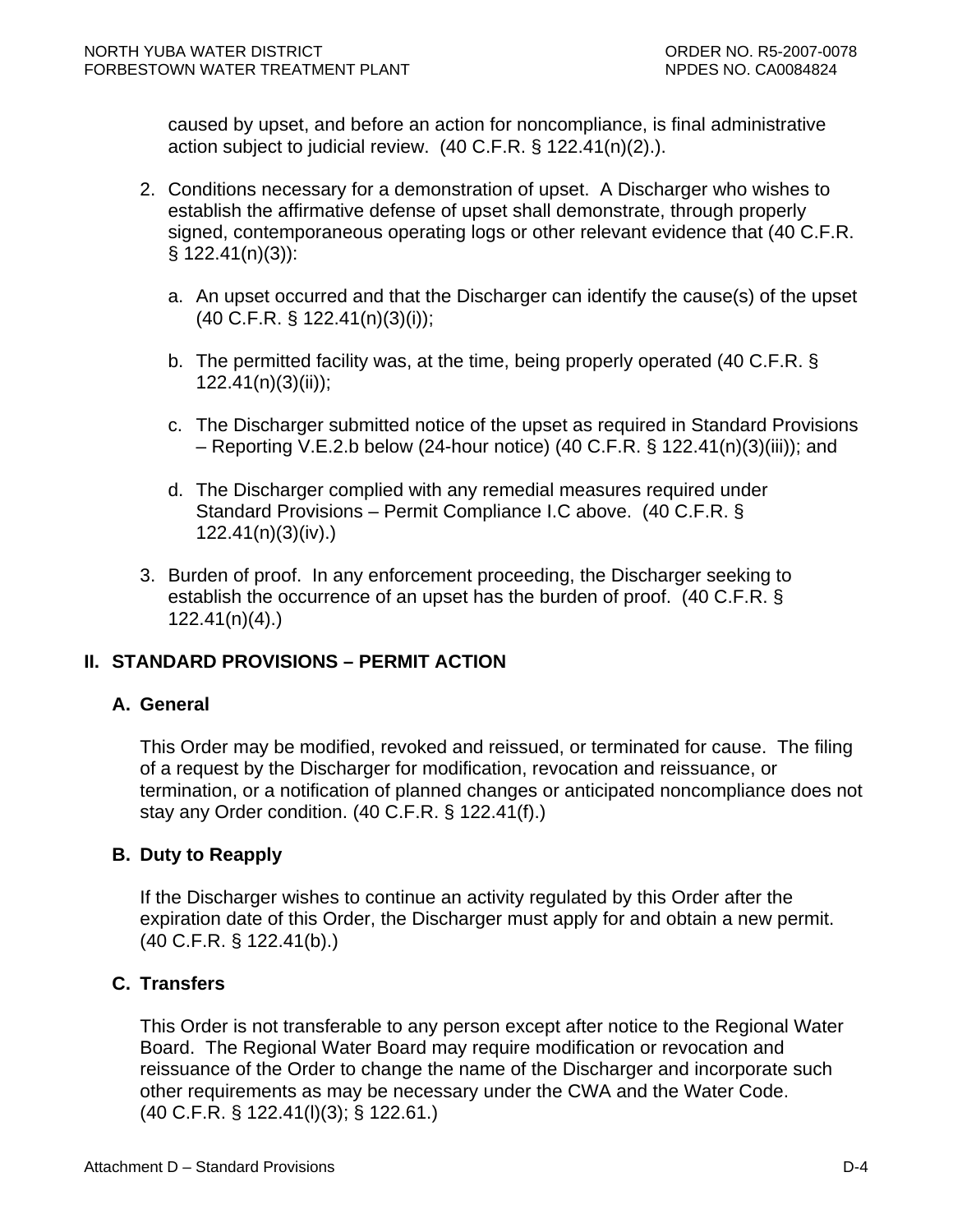# **III. STANDARD PROVISIONS – MONITORING**

- **A.** Samples and measurements taken for the purpose of monitoring shall be representative of the monitored activity.  $(40 \text{ C.F.R.} \S 122.41(i)(1))$ .
- **B.** Monitoring results must be conducted according to test procedures under Part 136 or, in the case of sludge use or disposal, approved under Part 136 unless otherwise specified in Part 503 unless other test procedures have been specified in this Order. (40 C.F.R. § 122.41(j)(4); § 122.44(i)(1)(iv).)

# **IV. STANDARD PROVISIONS – RECORDS**

**A.** Except for records of monitoring information required by this Order related to the Discharger's sewage sludge use and disposal activities, which shall be retained for a period of at least five years (or longer as required by Part 503), the Discharger shall retain records of all monitoring information, including all calibration and maintenance records and all original strip chart recordings for continuous monitoring instrumentation, copies of all reports required by this Order, and records of all data used to complete the application for this Order, for a period of at least three (3) years from the date of the sample, measurement, report or application. This period may be extended by request of the Regional Water Board Executive Officer at any time. (40 C.F.R. § 122.41(j)(2).)

# **B. Records of monitoring information shall include:**

- 1. The date, exact place, and time of sampling or measurements (40 C.F.R. §  $122.41(j)(3)(i)$ ;
- 2. The individual(s) who performed the sampling or measurements (40 C.F.R. § 122.41(j)(3)(ii));
- 3. The date(s) analyses were performed (40 C.F.R. § 122.41(j)(3)(iii));
- 4. The individual(s) who performed the analyses (40 C.F.R. § 122.41(j)(3)(iv));
- 5. The analytical techniques or methods used (40 C.F.R. § 122.41(j)(3)(v)); and
- 6. The results of such analyses. (40 C.F.R. § 122.41(j)(3)(vi).)

# **C. Claims of confidentiality for the following information will be denied (40 C.F.R. § 122.7(b)):**

- 1. The name and address of any permit applicant or Discharger (40 C.F.R. § 122.7(b)(1)); and
- 2. Permit applications and attachments, permits and effluent data. (40 C.F.R. § 122.7(b)(2).)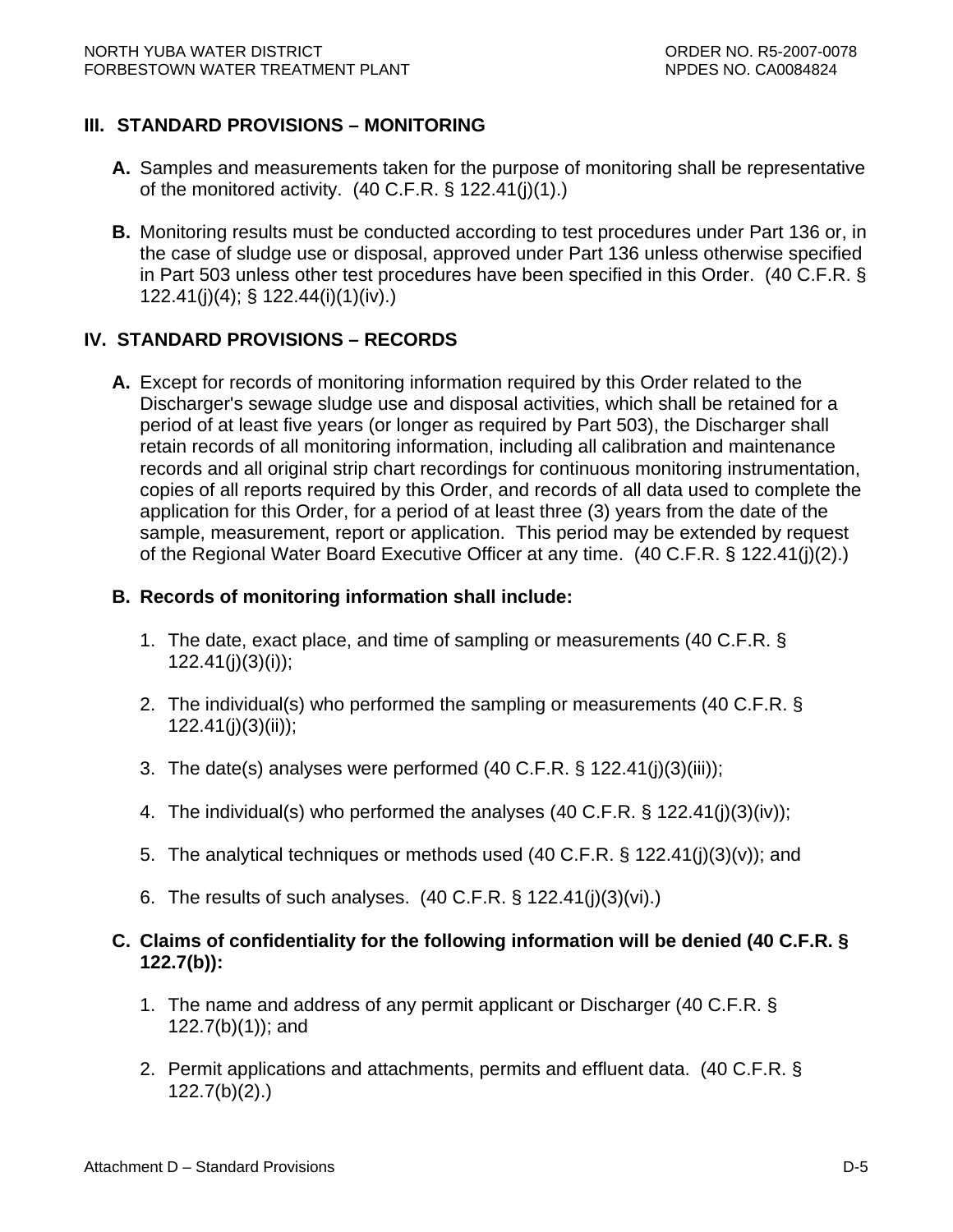# **V. STANDARD PROVISIONS – REPORTING**

### **A. Duty to Provide Information**

The Discharger shall furnish to the Regional Water Board, State Water Board, or USEPA within a reasonable time, any information which the Regional Water Board, State Water Board, or USEPA may request to determine whether cause exists for modifying, revoking and reissuing, or terminating this Order or to determine compliance with this Order. Upon request, the Discharger shall also furnish to the Regional Water Board, State Water Board, or USEPA copies of records required to be kept by this Order. (40 C.F.R. § 122.41(h); Water Code, § 13267.)

## **B. Signatory and Certification Requirements**

- 1. All applications, reports, or information submitted to the Regional Water Board, State Water Board, and/or USEPA shall be signed and certified in accordance with Standard Provisions – Reporting V.B.2, V.B.3, V.B.4, and V.B.5 below. (40 C.F.R. § 122.41(k).)
- 2. All permit applications shall be signed by either a principal executive officer or ranking elected official. For purposes of this provision, a principal executive officer of a federal agency includes: (i) the chief executive officer of the agency, or (ii) a senior executive officer having responsibility for the overall operations of a principal geographic unit of the agency (e.g., Regional Administrators of USEPA). (40 C.F.R. § 122.22(a)(3).).
- 3. All reports required by this Order and other information requested by the Regional Water Board, State Water Board, or USEPA shall be signed by a person described in Standard Provisions – Reporting V.B.2 above, or by a duly authorized representative of that person. A person is a duly authorized representative only if:
	- a. The authorization is made in writing by a person described in Standard Provisions – Reporting V.B.2 above (40 C.F.R. § 122.22(b)(1));
	- b. The authorization specifies either an individual or a position having responsibility for the overall operation of the regulated facility or activity such as the position of plant manager, operator of a well or a well field, superintendent, position of equivalent responsibility, or an individual or position having overall responsibility for environmental matters for the company. (A duly authorized representative may thus be either a named individual or any individual occupying a named position.) (40 C.F.R. § 122.22(b)(2)); and
	- c. The written authorization is submitted to the Regional Water Board and State Water Board. (40 C.F.R. § 122.22(b)(3).)
- 4. If an authorization under Standard Provisions Reporting V.B.3 above is no longer accurate because a different individual or position has responsibility for the overall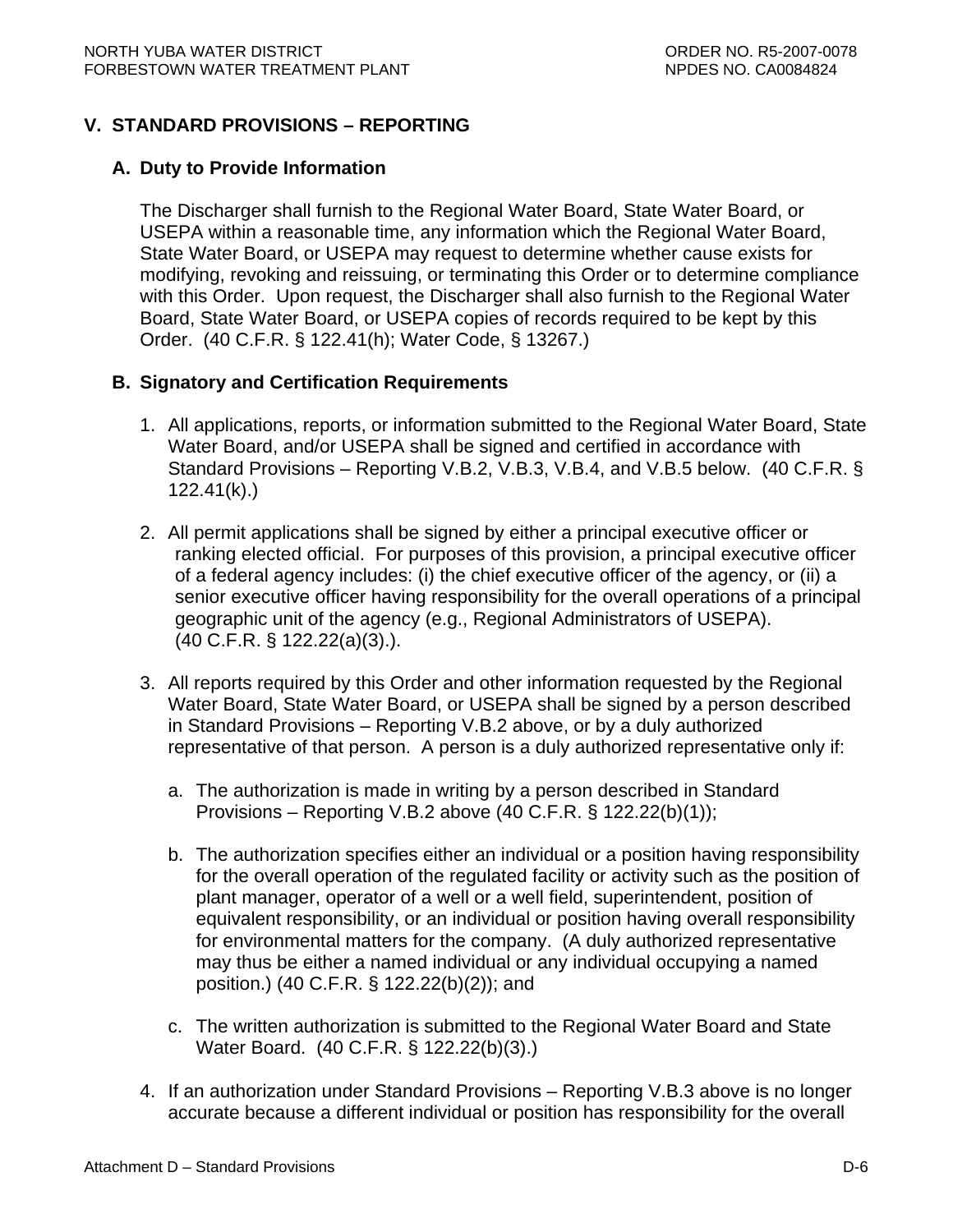operation of the facility, a new authorization satisfying the requirements of Standard Provisions – Reporting V.B.3 above must be submitted to the Regional Water Board and State Water Board prior to or together with any reports, information, or applications, to be signed by an authorized representative. (40 C.F.R. § 122.22(c).)

5. Any person signing a document under Standard Provisions – Reporting V.B.2 or V.B.3 above shall make the following certification:

"I certify under penalty of law that this document and all attachments were prepared under my direction or supervision in accordance with a system designed to assure that qualified personnel properly gather and evaluate the information submitted. Based on my inquiry of the person or persons who manage the system or those persons directly responsible for gathering the information, the information submitted is, to the best of my knowledge and belief, true, accurate, and complete. I am aware that there are significant penalties for submitting false information, including the possibility of fine and imprisonment for knowing violations." (40 C.F.R. § 122.22(d).)

## **C. Monitoring Reports**

- 1. Monitoring results shall be reported at the intervals specified in the Monitoring and Reporting Program (Attachment E) in this Order. (40 C.F.R. § 122.22(l)(4).)
- 2. Monitoring results must be reported on a Discharge Monitoring Report (DMR) form or forms provided or specified by the Regional Water Board or State Water Board for reporting results of monitoring of sludge use or disposal practices. (40 C.F.R. § 122.41(l)(4)(i).)
- 3. If the Discharger monitors any pollutant more frequently than required by this Order using test procedures approved under Part 136 or, in the case of sludge use or disposal, approved under Part 136 unless otherwise specified in Part 503, or as specified in this Order, the results of this monitoring shall be included in the calculation and reporting of the data submitted in the DMR or sludge reporting form specified by the Regional Water Board. (40 C.F.R. § 122.41(l)(4)(ii).)
- 4. Calculations for all limitations, which require averaging of measurements, shall utilize an arithmetic mean unless otherwise specified in this Order. (40 C.F.R. § 122.41(l)(4)(iii).)

# **D. Compliance Schedules**

Reports of compliance or noncompliance with, or any progress reports on, interim and final requirements contained in any compliance schedule of this Order, shall be submitted no later than 14 days following each schedule date. (40 C.F.R. § 122.41(l)(5).)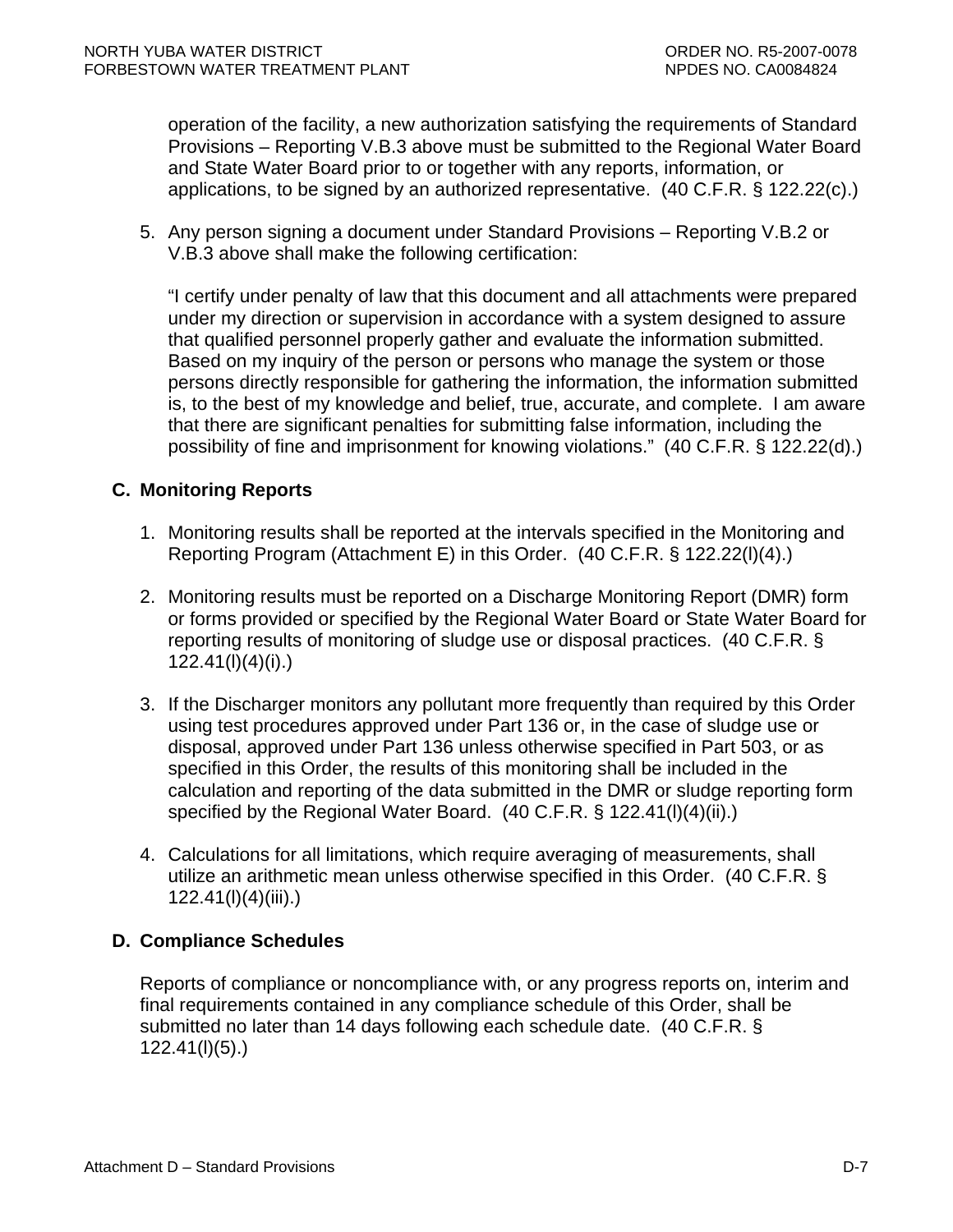# **E. Twenty-Four Hour Reporting**

- 1. The Discharger shall report any noncompliance that may endanger health or the environment. Any information shall be provided orally within 24 hours from the time the Discharger becomes aware of the circumstances. A written submission shall also be provided within five (5) days of the time the Discharger becomes aware of the circumstances. The written submission shall contain a description of the noncompliance and its cause; the period of noncompliance, including exact dates and times, and if the noncompliance has not been corrected, the anticipated time it is expected to continue; and steps taken or planned to reduce, eliminate, and prevent reoccurrence of the noncompliance. (40 C.F.R. § 122.41(l)(6)(i).)
- 2. The following shall be included as information that must be reported within 24 hours under this paragraph (40 C.F.R. § 122.41(I)(6)(ii)):
	- a. Any unanticipated bypass that exceeds any effluent limitation in this Order. (40 C.F.R. § 122.41(l)(6)(ii)(A).)
	- b. Any upset that exceeds any effluent limitation in this Order. (40 C.F.R. § 122.41(l)(6)(ii)(B).)
- 3. The Regional Water Board may waive the above-required written report under this provision on a case-by-case basis if an oral report has been received within 24 hours. (40 C.F.R. § 122.41(l)(6)(iii).)

## **F. Planned Changes**

The Discharger shall give notice to the Regional Water Board as soon as possible of any planned physical alterations or additions to the permitted facility. Notice is required under this provision only when  $(40 \text{ C.F.R.} \S 122.41(l)(1))$ :

- 1. The alteration or addition to a permitted facility may meet one of the criteria for determining whether a facility is a new source in section 122.29(b) (40 C.F.R. §  $122.41(l)(1)(i)$ ; or
- 2. The alteration or addition could significantly change the nature or increase the quantity of pollutants discharged. This notification applies to pollutants that are subject neither to effluent limitations in this Order nor to notification requirements under section 122.42(a)(1) (see Additional Provisions—Notification Levels VII.A.1). (40 C.F.R. § 122.41(l)(1)(ii).)
- 3. The alteration or addition results in a significant change in the Discharger's sludge use or disposal practices, and such alteration, addition, or change may justify the application of permit conditions that are different from or absent in the existing permit, including notification of additional use or disposal sites not reported during the permit application process or not reported pursuant to an approved land application plan. (40 C.F.R.§ 122.41(l)(1)(iii).)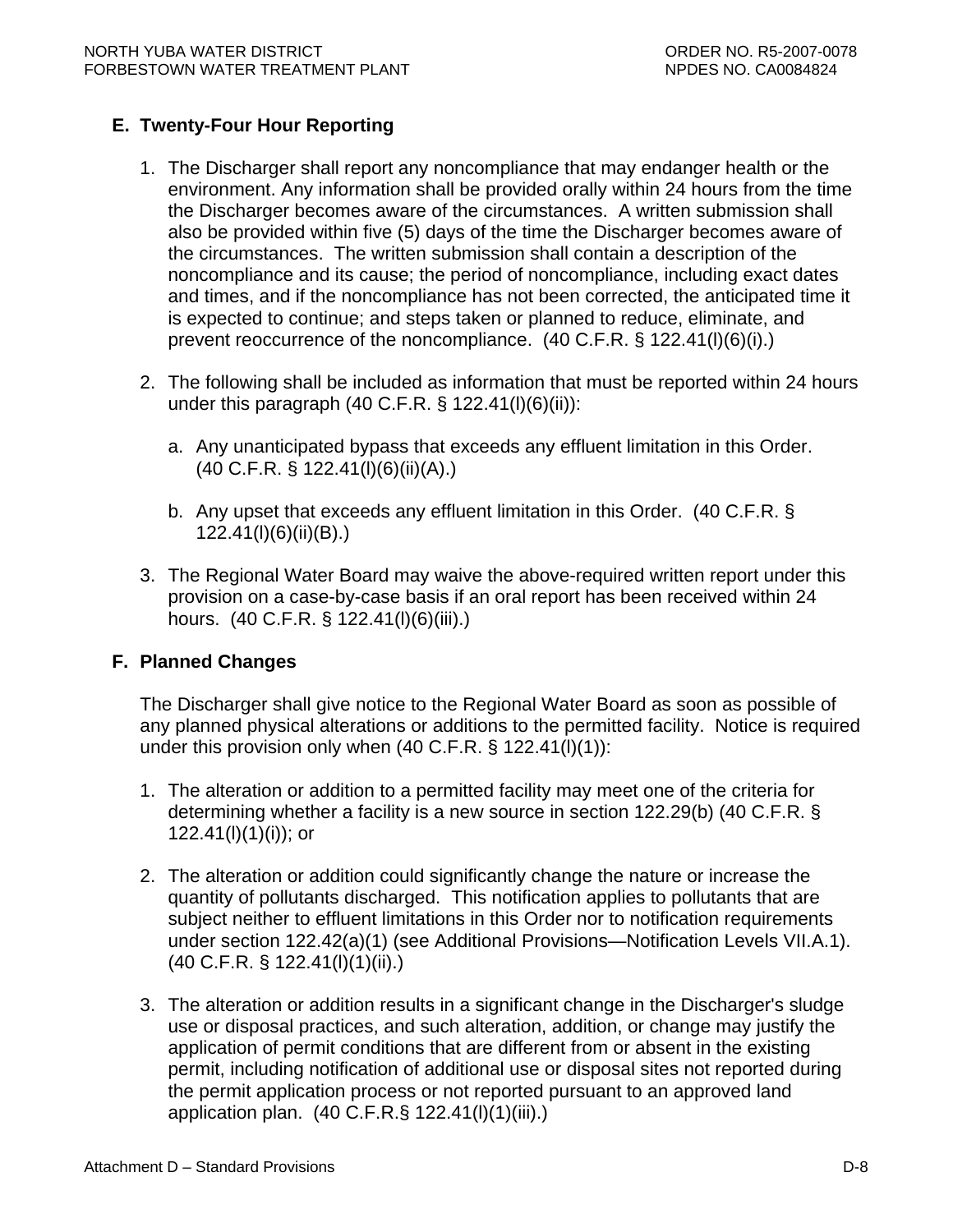# **G. Anticipated Noncompliance**

The Discharger shall give advance notice to the Regional Water Board or State Water Board of any planned changes in the permitted facility or activity that may result in noncompliance with General Order requirements. (40 C.F.R. § 122.41(l)(2).)

## **H. Other Noncompliance**

The Discharger shall report all instances of noncompliance not reported under Standard Provisions – Reporting V.C, V.D, and V.E above at the time monitoring reports are submitted. The reports shall contain the information listed in Standard Provision – Reporting V.E above. (40 C.F.R. § 122.41(l)(7).)

### **I. Other Information**

When the Discharger becomes aware that it failed to submit any relevant facts in a permit application, or submitted incorrect information in a permit application or in any report to the Regional Water Board, State Water Board, or USEPA, the Discharger shall promptly submit such facts or information. (40 C.F.R. § 122.41(l)(8).)

# **VI. STANDARD PROVISIONS – ENFORCEMENT**

**A.** The Regional Water Board is authorized to enforce the terms of this permit under several provisions of the Water Code, including, but not limited to, sections 13385, 13386, and 13387.

## **VII. ADDITIONAL PROVISIONS – NOTIFICATION LEVELS**

## **A. Non-Municipal Facilities**

Existing manufacturing, commercial, mining, and silvicultural Dischargers shall notify the Regional Water Board as soon as they know or have reason to believe (40 C.F.R. § 122.42(a)):

- 1. That any activity has occurred or will occur that would result in the discharge, on a routine or frequent basis, of any toxic pollutant that is not limited in this Order, if that discharge will exceed the highest of the following "notification levels" (40 C.F.R. § 122.42(a)(1)):
	- a. 100 micrograms per liter (ug/L) (40 C.F.R. § 122.42(a)(1)(i));
	- b. 200 ug/L for acrolein and acrylonitrile; 500 ug/L for 2,4-dinitrophenol and 2-methyl-4,6-dinitrophenol; and 1 milligram per liter (mg/L) for antimony (40 C.F.R. § 122.42(a)(1)(ii));
	- c. Five (5) times the maximum concentration value reported for that pollutant in the Report of Waste Discharge (40 C.F.R. § 122.42(a)(1)(iii)); or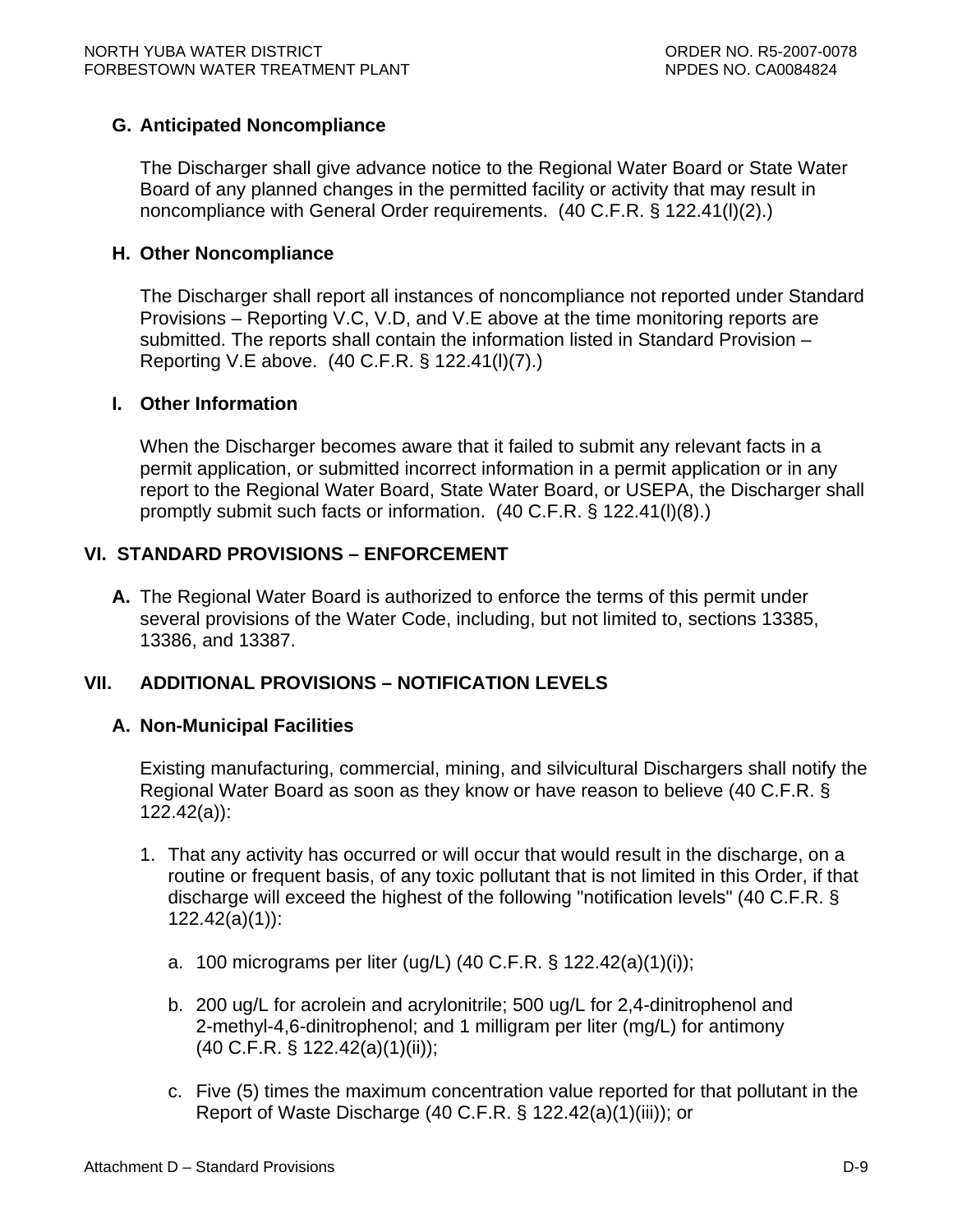- d. The level established by the Regional Water Board in accordance with section 122.44(f). (40 C.F.R. § 122.42(a)(1)(iv).)
- 2. That any activity has occurred or will occur that would result in the discharge, on a non-routine or infrequent basis, of any toxic pollutant that is not limited in this Order, if that discharge will exceed the highest of the following "notification levels" (40 C.F.R. § 122.42(a)(2)):
	- a. 500 micrograms per liter (ug/L) (40 C.F.R. § 122.42(a)(2)(i));
	- b. 1 milligram per liter (mg/L) for antimony (40 C.F.R. § 122.42(a)(2)(ii));
	- c. Ten (10) times the maximum concentration value reported for that pollutant in the Report of Waste Discharge (40 C.F.R. § 122.42(a)(2)(iii)); or
	- d. The level established by the Regional Water Board in accordance with section 122.44(f). (40 C.F.R. § 122.42(a)(2)(iv).)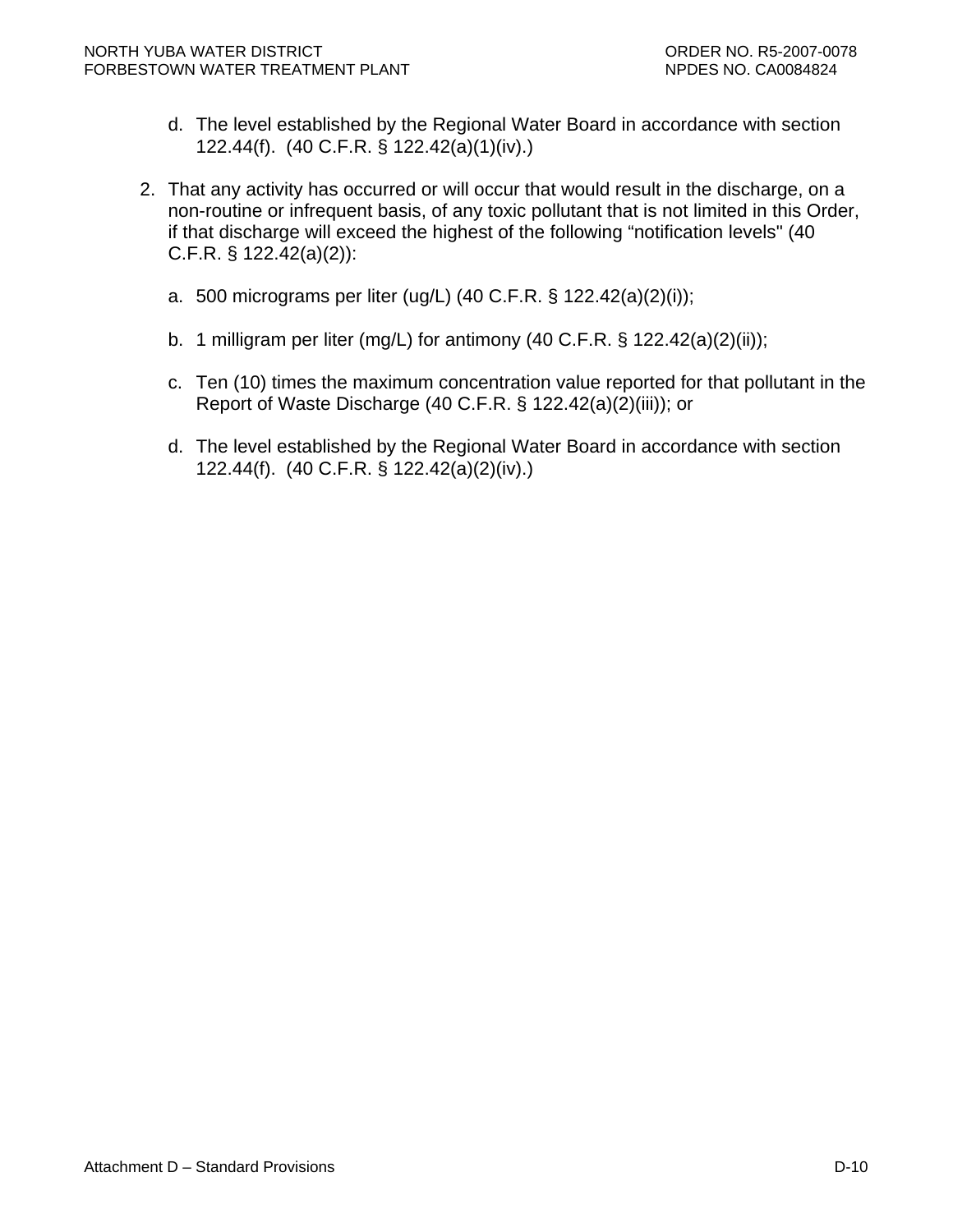# **ATTACHMENT E – MONITORING AND REPORTING PROGRAM**

## **Table of Contents**

|       |                                                                             | $E-1$ |
|-------|-----------------------------------------------------------------------------|-------|
|       |                                                                             | $E-1$ |
| Ш.    |                                                                             | $E-2$ |
| III.  |                                                                             | $E-2$ |
|       |                                                                             | $E-2$ |
| IV.   |                                                                             | $E-2$ |
|       |                                                                             | $E-2$ |
|       |                                                                             |       |
| V.    |                                                                             |       |
| VI.   |                                                                             |       |
| VII.  |                                                                             |       |
| VIII. | Receiving Water Monitoring Requirements - Surface Water and Groundwater E-7 |       |
|       |                                                                             |       |
| IX.   |                                                                             |       |
|       |                                                                             | $E-7$ |
|       |                                                                             |       |
| Х.    |                                                                             |       |
|       |                                                                             |       |
|       | В.                                                                          |       |
|       | C.                                                                          |       |
|       | D.                                                                          | .E-13 |
|       |                                                                             |       |

# **List of Tables**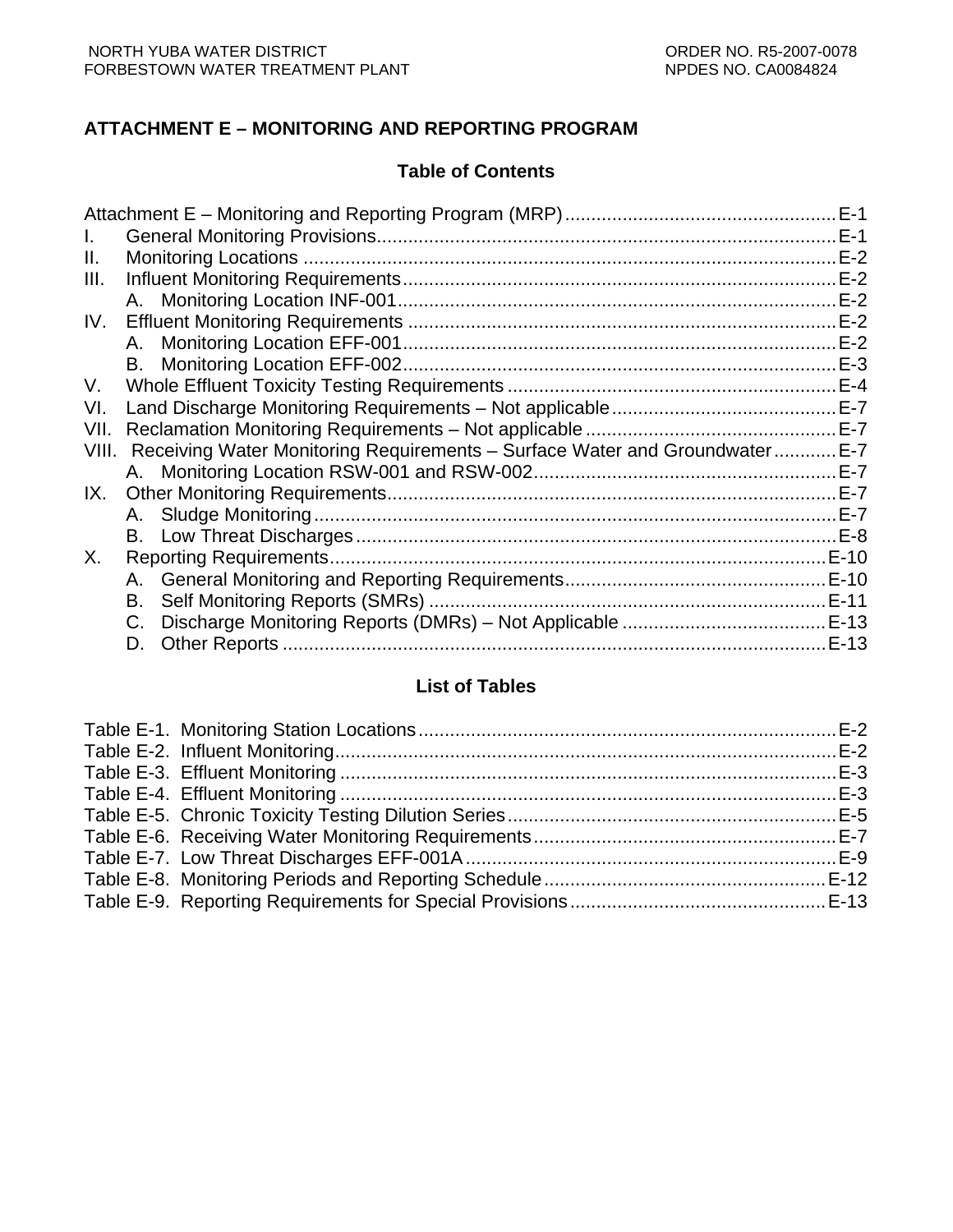# <span id="page-43-0"></span>**ATTACHMENT E – MONITORING AND REPORTING PROGRAM (MRP)**

The Code of Federal Regulations section 122.48 requires that all NPDES permits specify monitoring and reporting requirements. Water Code Sections 13267 and 13383 also authorize the Regional Water Quality Control Board (Regional Water Board) to require technical and monitoring reports. This MRP establishes monitoring and reporting requirements, which implement the federal and state regulations.

## **I. GENERAL MONITORING PROVISIONS**

- A. Samples and measurements taken as required herein shall be representative of the volume and nature of the monitored discharge. All samples shall be taken at the monitoring locations specified below and, unless otherwise specified, before the monitored flow joins or is diluted by any other waste stream, body of water, or substance. Monitoring locations shall not be changed without notification to and the approval of this Regional Water Board.
- B. Chemical, bacteriological, and bioassay analyses shall be conducted at a laboratory certified for such analyses by the State Department of Health Services. In the event a certified laboratory is not available to the Discharger, analyses performed by a noncertified laboratory will be accepted provided a Quality Assurance-Quality Control Program is instituted by the laboratory. A manual containing the steps followed in this program must be kept in the laboratory and shall be available for inspection by Regional Water Board staff. The Quality Assurance-Quality Control Program must conform to USEPA guidelines or to procedures approved by the Regional Water Board.
- C. All analyses shall be performed in a laboratory certified to perform such analyses by the California Department of Health Services. Laboratories that perform sample analyses shall be identified in all monitoring reports.
- D. Appropriate flow measurement devices and methods consistent with accepted scientific practices shall be selected and used to ensure the accuracy and reliability of measurements of the volume of monitored discharges. All monitoring instruments and devices used by the Discharger to fulfill the prescribed monitoring program shall be properly maintained and calibrated as necessary to ensure their continued accuracy. All flow measurement devices shall be calibrated at least once per year to ensure continued accuracy of the devices.
- E. Monitoring results, including noncompliance, shall be reported at intervals and in a manner specified in this Monitoring and Reporting Program.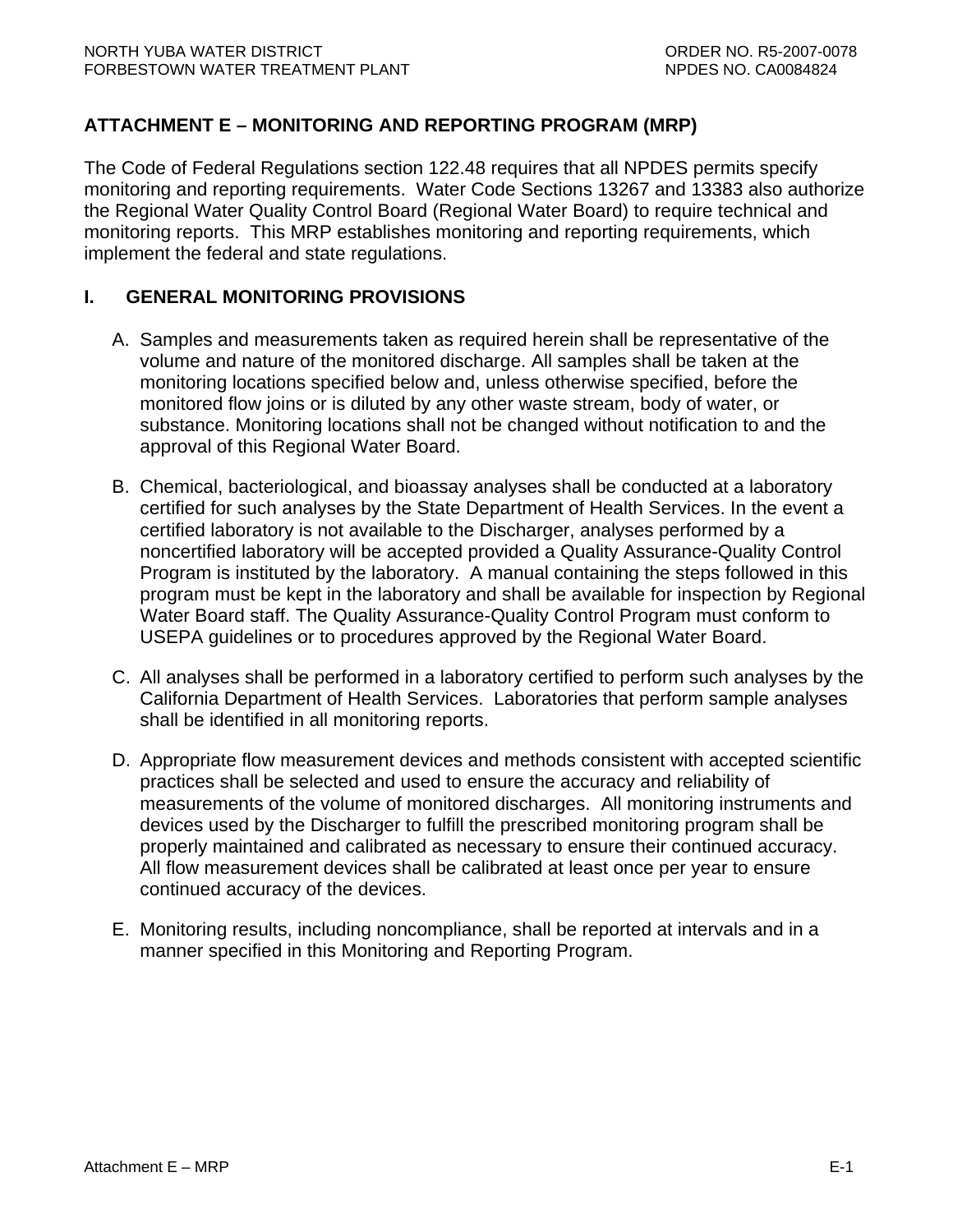# <span id="page-44-0"></span>**II. MONITORING LOCATIONS**

The Discharger shall establish the following monitoring locations to demonstrate compliance with the effluent limitations, discharge specifications, and other requirements in this Order:

| <b>Table E-1. Monitoring Station Locations</b> |  |  |  |
|------------------------------------------------|--|--|--|
|------------------------------------------------|--|--|--|

| <b>Discharge Point</b>   | <b>Monitoring Location</b> | Monitoring Location Description (include Latitude and                                                                                                                                                                    |
|--------------------------|----------------------------|--------------------------------------------------------------------------------------------------------------------------------------------------------------------------------------------------------------------------|
| <b>Name</b>              | <b>Name</b>                | Longitude when available)                                                                                                                                                                                                |
| --                       | <b>INF-001</b>             | Forbestown Ditch water downstream of RSW-001                                                                                                                                                                             |
| 001                      | <b>EFF-001</b>             | <b>Outfall from settling ponds</b>                                                                                                                                                                                       |
| 002                      | <b>EFF-002</b>             | Outfall from storage reservoir                                                                                                                                                                                           |
| $\overline{\phantom{a}}$ | <b>EFF-001A</b>            | Monitoring locations are identified when low threat<br>discharges are identified                                                                                                                                         |
| --                       | <b>RSW-001</b>             | Forbestown Ditch water, collected from the Facility's piped<br>diversion line to the reservoir                                                                                                                           |
| --                       | <b>RSW-002</b>             | Unnamed tributary to New York Creek, downstream of the<br>drainage canal confluence and upstream of the New York Flat<br>Road crossing, at a point agreed upon between the<br><b>Discharger and Regional Board Staff</b> |
| --                       | <b>PND-001</b>             | <b>Settling Pond No. 1 solids</b>                                                                                                                                                                                        |
| --                       | <b>PND-002</b>             | <b>Settling Pond No. 2 solids</b>                                                                                                                                                                                        |

## **III. INFLUENT MONITORING REQUIREMENTS**

#### **A. Monitoring Location INF-001**

1. The Discharger shall monitor influent to the facility at the Forbestown Ditch, downstream of RSW-001, at INF-001 as follows:

#### **Table E-2. Influent Monitoring**

| Parameter <sup>1</sup>                                                                                   | Units    | <b>Sample Type</b> | <b>Minimum Sampling</b><br><b>Frequency</b> |  |  |  |
|----------------------------------------------------------------------------------------------------------|----------|--------------------|---------------------------------------------|--|--|--|
| Electrical Conductivity @ 25°C                                                                           | umhos/cm | Grab               | Twice per month                             |  |  |  |
| <sup>1</sup> Pollutants shall be analyzed using the analytical methods described in 40 CFR sections 136. |          |                    |                                             |  |  |  |

# **IV. EFFLUENT MONITORING REQUIREMENTS**

## **A. Monitoring Location EFF-001**

1. The Discharger shall monitor filter backwash at EFF-001 as follows. If more than one analytical test method is listed for a given parameter, the Discharger must select from the listed methods and corresponding Minimum Level: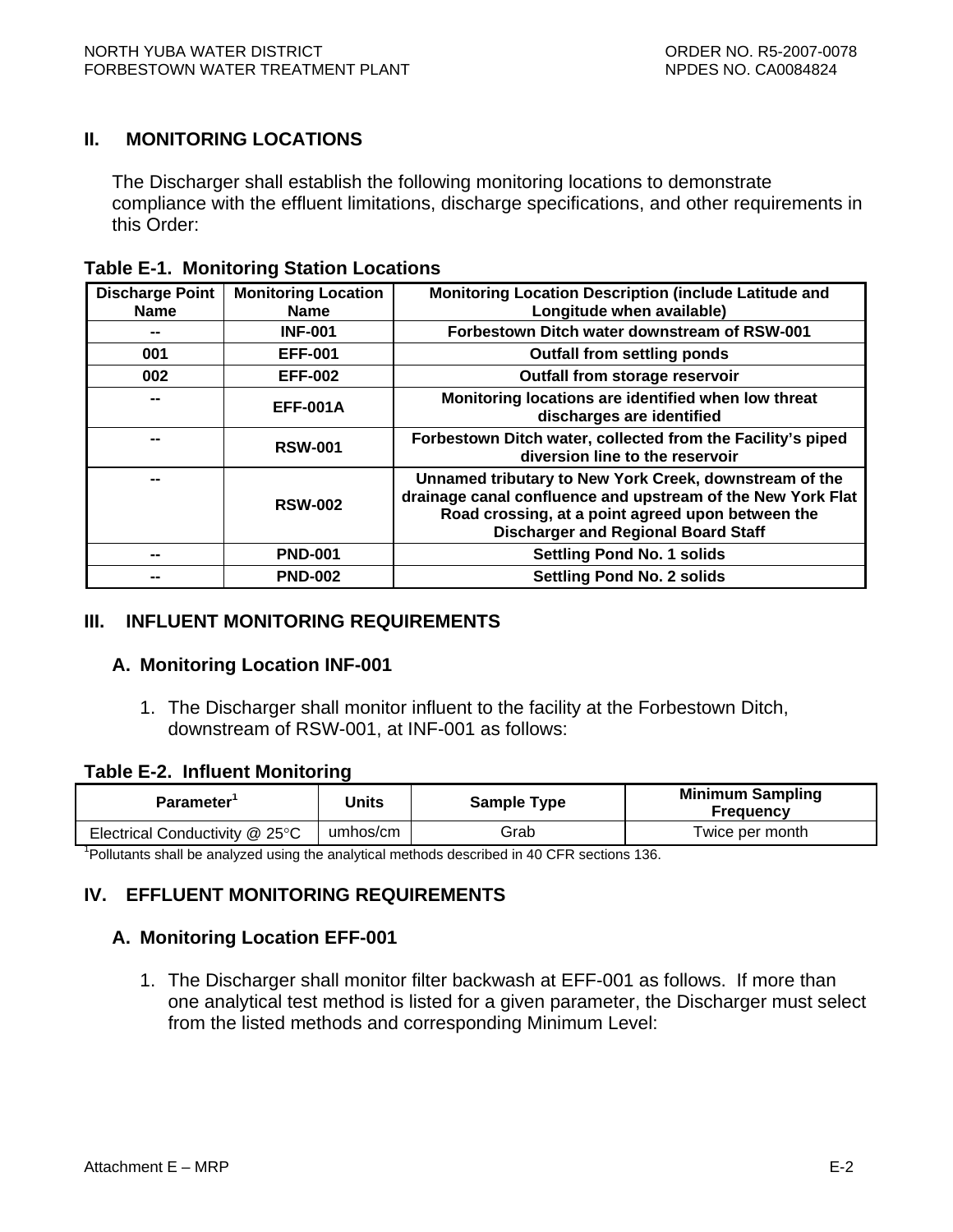#### <span id="page-45-0"></span>**Table E-3. Effluent Monitoring**

| Parameter <sup>1</sup>                                                                                                          | <b>Units</b>   | <b>Sample Type</b> | <b>Minimum Sampling</b><br><b>Frequency</b> |  |  |  |
|---------------------------------------------------------------------------------------------------------------------------------|----------------|--------------------|---------------------------------------------|--|--|--|
| <b>Flow</b>                                                                                                                     | mgd            | Meter              | Continuous                                  |  |  |  |
| Turbidity                                                                                                                       | <b>NTU</b>     | Grab               | Weekly                                      |  |  |  |
| <b>Total Suspended Solids</b>                                                                                                   | mg/L           | Grab               | Twice per month                             |  |  |  |
| Settleable Solids                                                                                                               | mL/L           | Grab               | Twice per month                             |  |  |  |
| pH                                                                                                                              | standard units | Grab               | Twice per month                             |  |  |  |
| Electrical Conductivity @ 25°C                                                                                                  | umhos/cm       | Grab               | Twice per month                             |  |  |  |
| Bis (2-ethylhexyl) phthalate                                                                                                    | ug/L           | Grab               | Quarterly <sup>2</sup>                      |  |  |  |
| Aluminum, Total                                                                                                                 | ug/L           | Grab               | Quarterly                                   |  |  |  |
| Priority Pollutants <sup>3, 4</sup>                                                                                             | ug/L           | Grab               | 1/Permit lifecycle                          |  |  |  |
| Pollutants shall be analyzed using the analytical methods described in 40 CFR sections 136; for priority pollutants the methods |                |                    |                                             |  |  |  |

must meet the lowest minimum levels (MLs) specified in Attachment 4 of the SIP, where no methods are specified for a given

pollutant, by methods approved by this Regional Water Board or the State Water Board.<br><sup>2</sup>To be monitored quarterly for the first year. If the Regional Water Board determines there is no reasonable potential after four quarters of sampling, the Discharger can cease quarterly monitoring.

<sup>3</sup>For priority pollutant constituents with effluent limitations, detection limits shall be below the effluent limitations. If the lowest minimum level (ML) published in Appendix 4 of the Policy for Implementation of Toxics Standards for Inland Surface Waters, Enclosed Bays, and Estuaries of California (State Implementation Plan or SIP) is not below the effluent limitation, the detection limit shall be the lowest ML. For priority pollutant constituents without effluent limitations, the detection limits shall be equal to or less than the lowest ML published in Appendix 4 of the SIP.

4 Concurrent with receiving surface water sampling.

# **B. Monitoring Location EFF-002**

1. The Discharger shall monitor the combined filter backwash and raw water at EFF-002 as follows:

#### **Table E-4. Effluent Monitoring**

| <b>Parameter</b>                                                                                                                | <b>Units</b>   | <b>Sample Type</b> | <b>Minimum Sampling</b><br><b>Frequency</b> |  |  |  |  |  |
|---------------------------------------------------------------------------------------------------------------------------------|----------------|--------------------|---------------------------------------------|--|--|--|--|--|
| Chlorine, total residual <sup>1</sup>                                                                                           | mg/L           | Grab               | Twice per month                             |  |  |  |  |  |
| Turbidity $1,2$                                                                                                                 | NTU.           | Grab               | Weekly                                      |  |  |  |  |  |
| Acute toxicity <sup>3</sup>                                                                                                     | % survival     | Grab               | Annually                                    |  |  |  |  |  |
| $pH^{1,4}$                                                                                                                      | standard units | Grab               | Annually                                    |  |  |  |  |  |
| Ammonia <sup>1,4</sup>                                                                                                          | mg/L           | Grab               | Annually                                    |  |  |  |  |  |
| Pollutants shall be analyzed using the analytical methods described in 40 CFR sections 136; for priority pollutants the methods |                |                    |                                             |  |  |  |  |  |

must meet the lowest minimum levels (MLs) specified in Attachment 4 of the SIP, where no methods are specified for a given pollutant, by methods approved by this Regional Water Board or the State Water Board.<br><sup>2</sup>Te be sampled wookly **anly** when EEE 001 is areater than 10 NTU.

To be sampled weekly **only** when EFF-001 is greater than 10 NTU.<br><sup>3</sup>06 hour statio bioassoy using raiphour trout. Sample shall be collect

396-hour static bioassay using rainbow trout. Sample shall be collected during a period when overflow from the settling ponds are discharging to the storage reservoir and the reservoir is discharging to the unnamed tributary. Acute toxicity shall be conducted in accordance with Section V.A of this Monitoring and Reporting Program.

4 To be sampled concurrently with acute toxicity sampling.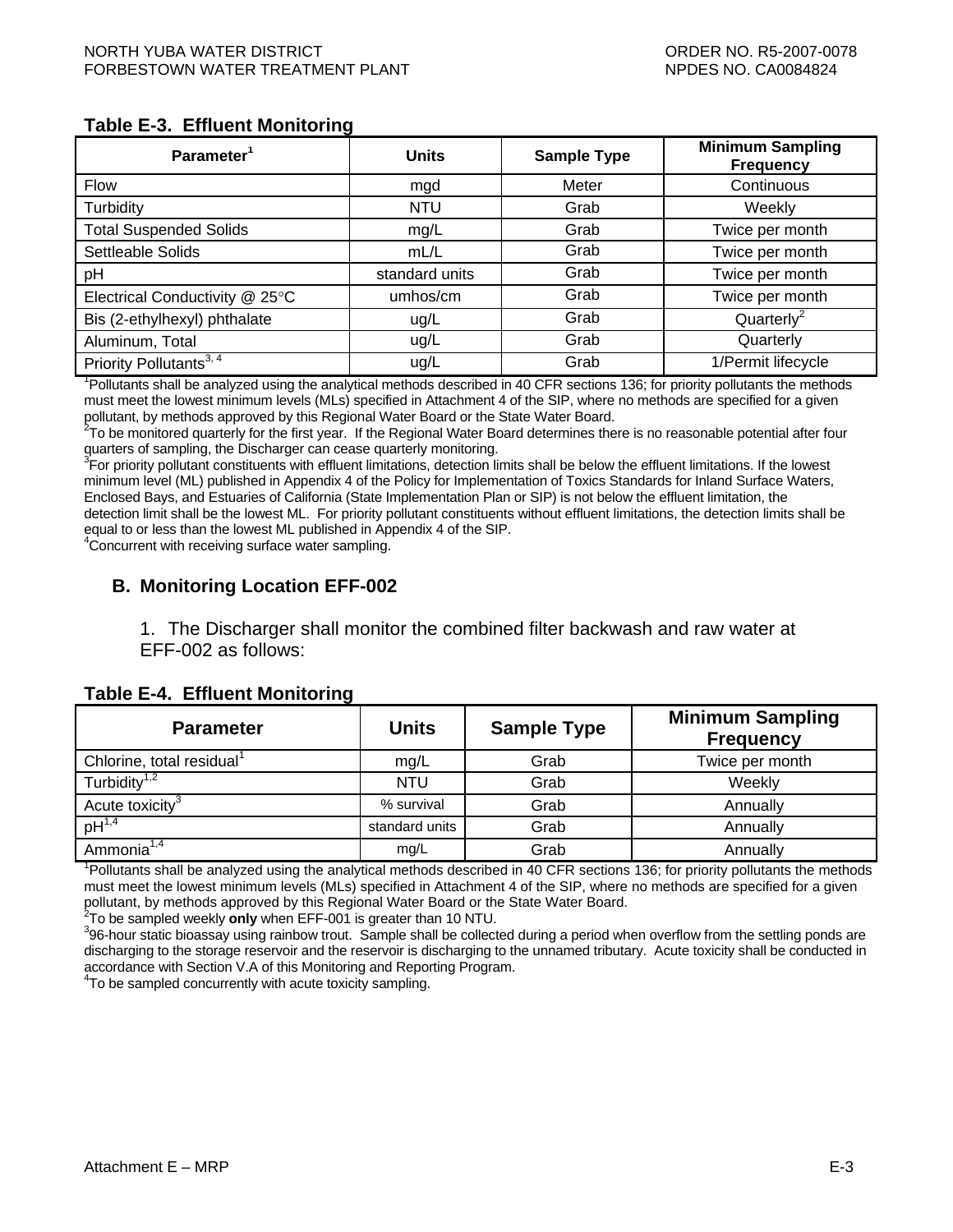# <span id="page-46-0"></span>**V. WHOLE EFFLUENT TOXICITY TESTING REQUIREMENTS**

- A. **Acute Toxicity Testing.** The Discharger shall conduct acute toxicity testing to determine whether the effluent is contributing acute toxicity to the receiving water. The Discharger shall meet the following acute toxicity testing requirements:
	- 1. *Monitoring Frequency* the Discharger shall perform annual acute toxicity testing.
	- 2. *Sample Types* For static non-renewal and static renewal testing, the samples shall be grab samples and shall be representative of the volume and quality of the discharge. The effluent samples shall be taken at the effluent monitoring location EFF-002.
	- 3. *Test Species* Test species shall be rainbow trout *(Oncorchus mykiss).*
	- 4. *Methods* The acute toxicity testing samples shall be analyzed using EPA-821-R-02-012, Fifth Edition. Temperature, total residual chlorine, and pH shall be recorded at the time of sample collection. No pH adjustment may be made unless approved by the Executive Officer.
	- 5. *Test Failure* If an acute toxicity test does not meet all test acceptability criteria, as specified in the test method, the Discharger must re-sample and re-test as soon as possible, not to exceed 7 days following notification of test failure.
- B. **Chronic Toxicity Testing**. The Discharger shall conduct three species chronic toxicity testing to determine whether the effluent is contributing chronic toxicity to the receiving water. The Discharger shall meet the following chronic toxicity testing requirements:
	- 1. *Monitoring Frequency* the Discharger shall sample once during the 5-year permit period for three species chronic toxicity testing*.*
	- 2. *Sample Types* Effluent samples shall be grab samples and shall be representative of the volume and quality of the discharge. The effluent samples shall be taken at the effluent monitoring location specified in the Monitoring and Reporting Program. The receiving water control shall be a grab sample obtained from the RSW-001 sampling location, as identified in the Monitoring and Reporting Program.
	- 3. *Sample Volumes* Adequate sample volumes shall be collected to provide renewal water to complete the test in the event that the discharge is intermittent.
	- 4. *Test Species* Chronic toxicity testing measures sublethal (e.g. reduced growth, reproduction) and/or lethal effects to test organisms exposed to an effluent compared to that of the control organisms. The Discharger shall conduct chronic toxicity tests with:
		- The cladoceran, water flea, *Ceriodaphnia dubia* (survival and reproduction test);
		- The fathead minnow, *Pimephales promelas* (larval survival and growth test); and
		- The green alga, *Selenastrum capricornutum* (growth test).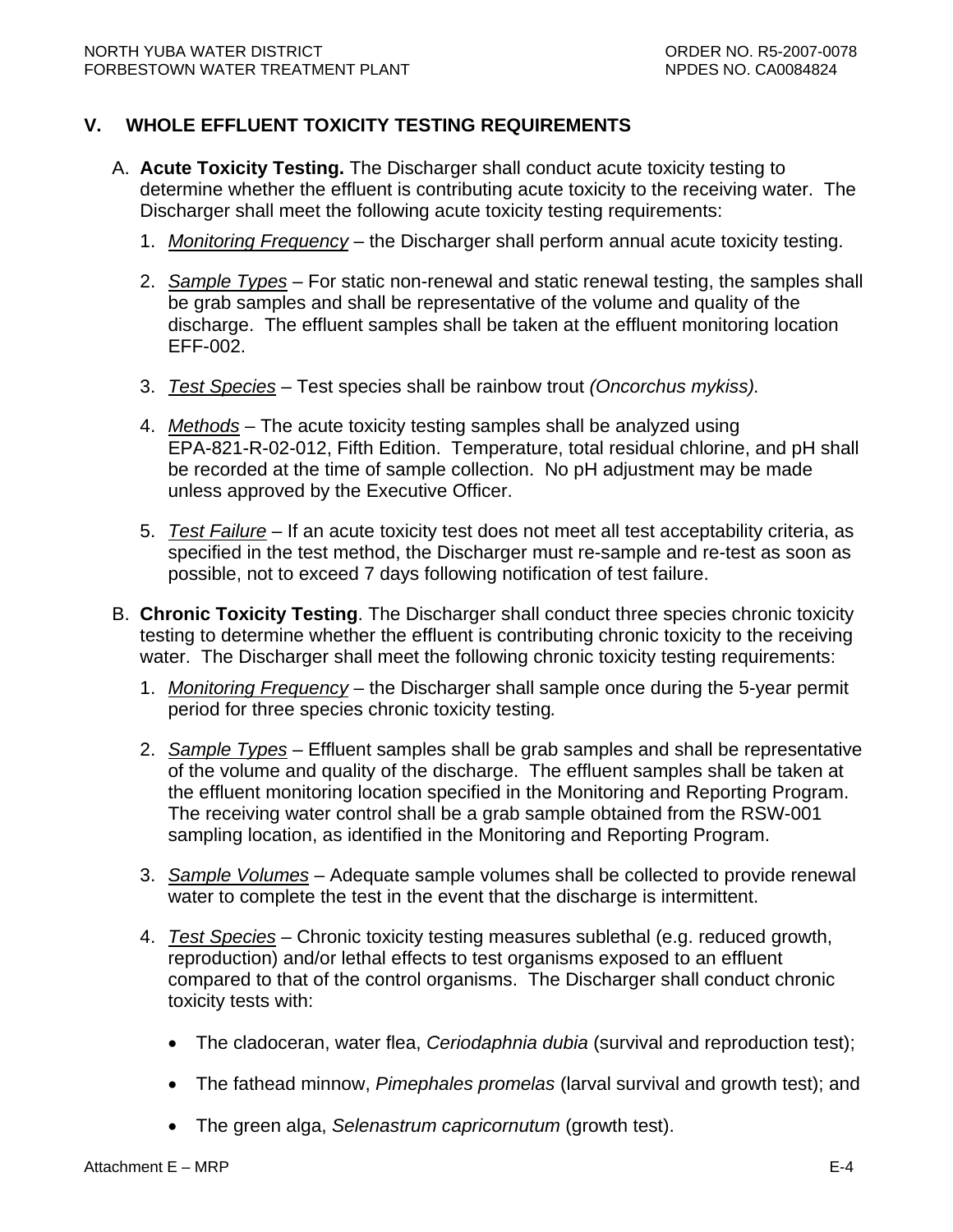- <span id="page-47-0"></span>5. *Methods* – The presence of chronic toxicity shall be estimated as specified in *Shortterm Methods for Estimating the Chronic Toxicity of Effluents and Receiving Waters to Freshwater Organisms, Fourth Edition,* EPA/821-R-02-013, October 2002.
- 6. *Reference Toxicant* As required by the SIP, all chronic toxicity tests shall be conducted with concurrent testing with a reference toxicant and shall be reported with the chronic toxicity test results.
- 7. *Dilutions* The chronic toxicity testing shall be performed using 100% effluent and two controls. If toxicity is found in any effluent test, the Discharger must immediately retest using the dilution series identified in Table E-5, below. The receiving water control shall be used as the diluent (unless the receiving water is toxic).
- 8. *Test Failure* –The Discharger must re-sample and re-test as soon as possible, but no later than fourteen (14) days after receiving notification of a test failure. A test failure is defined as follows:
	- a. The reference toxicant test or the effluent test does not meet all test acceptability criteria as specified in the *Short-term Methods for Estimating the Chronic Toxicity of Effluents and Receiving Waters to Freshwater Organisms, Fourth Edition*, EPA/821-R-02-013, October 2002 (Method Manual), and its subsequent amendments or revisions; or
	- b. The percent minimum significant difference (PMSD) measured for the test exceeds the upper PMSD bound variability criterion in Table 6 on page 52 of the Method Manual. (A retest is only required in this case if the test results do not exceed the monitoring trigger specified in Special Provisions VI. 2.a.

|                    | Dilutions (%)                 |    |    |    |                           | <b>Controls</b>     |     |
|--------------------|-------------------------------|----|----|----|---------------------------|---------------------|-----|
| <b>Sample</b>      | 12.5<br>25<br>50<br>75<br>100 |    |    |    | <b>Receiving</b><br>Water | Laboratory<br>Water |     |
| % Effluent         | 100                           | 75 | 50 | 25 | 12.5                      |                     |     |
| % Receiving Water  |                               | 25 | 50 | 75 | 87.5                      | 100                 |     |
| % Laboratory Water |                               |    |    |    |                           |                     | 100 |

# **Table E-5. Chronic Toxicity Testing Dilution Series**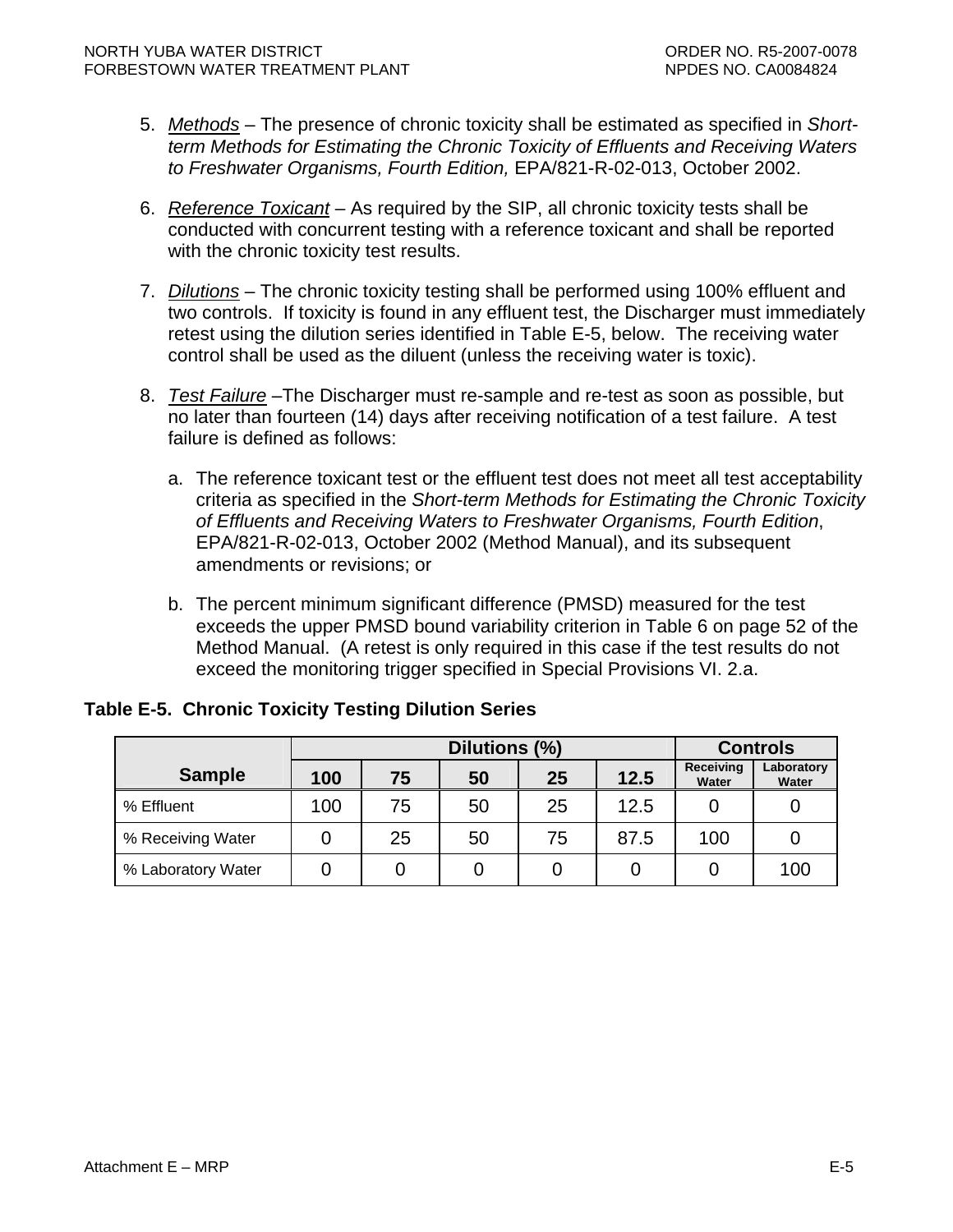- C. **WET Testing Notification Requirements**. The Discharger shall notify the Regional Water Board within 24-hrs after the receipt of test results exceeding the monitoring trigger during regular or accelerated monitoring, or an exceedance of the acute toxicity effluent limitation.
- D. **WET Testing Reporting Requirements**. All toxicity test reports shall include the contracting laboratory's complete report provided to the Discharger and shall be in accordance with the appropriate "Report Preparation and Test Review" sections of the method manuals. At a minimum, whole effluent toxicity monitoring shall be reported as follows:
	- 1. **Chronic WET Reporting.** Regular chronic toxicity monitoring results shall be reported to the Regional Water Board within 30 days following completion of the test, and shall contain, at minimum:
		- a. The results expressed in TUc, measured as 100/NOEC, and also measured as 100/LC<sub>50</sub>, 100/EC<sub>25</sub>, 100/IC<sub>25</sub>, and 100/IC<sub>50</sub>, as appropriate.
		- b. The statistical methods used to calculate endpoints;
		- c. The statistical output page, which includes the calculation of the percent minimum significant difference (PMSD);
		- d. The dates of sample collection and initiation of each toxicity test; and
		- e. The results compared to the numeric toxicity monitoring trigger.

Additionally, the monthly discharger self-monitoring reports shall contain an updated chronology of chronic toxicity test results expressed in TUc, and organized by test species, type of test (survival, growth or reproduction), and monitoring frequency, i.e., either quarterly, monthly, accelerated, or TRE. (Note: items a through c, above, are only required when testing is performed using the full dilution series.)

- 2. **Acute WET Reporting.** Acute toxicity test results shall be submitted with the monthly discharger self-monitoring reports and reported as percent survival.
- 3. **TRE Reporting.** Reports for Toxicity Reduction Evaluations shall be submitted in accordance with the schedule contained in the Discharger's approved TRE Work Plan.
- 4. **Quality Assurance (QA).** The Discharger must provide the following information for QA purposes:
	- a. Results of the applicable reference toxicant data with the statistical output page giving the species, NOEC, LOEC, type of toxicant, dilution water used, concentrations used, PMSD, and dates tested.
	- b. The reference toxicant control charts for each endpoint, which include summaries of reference toxicant tests performed by the contracting laboratory.
	- c. Any information on deviations or problems encountered and how they were dealt with.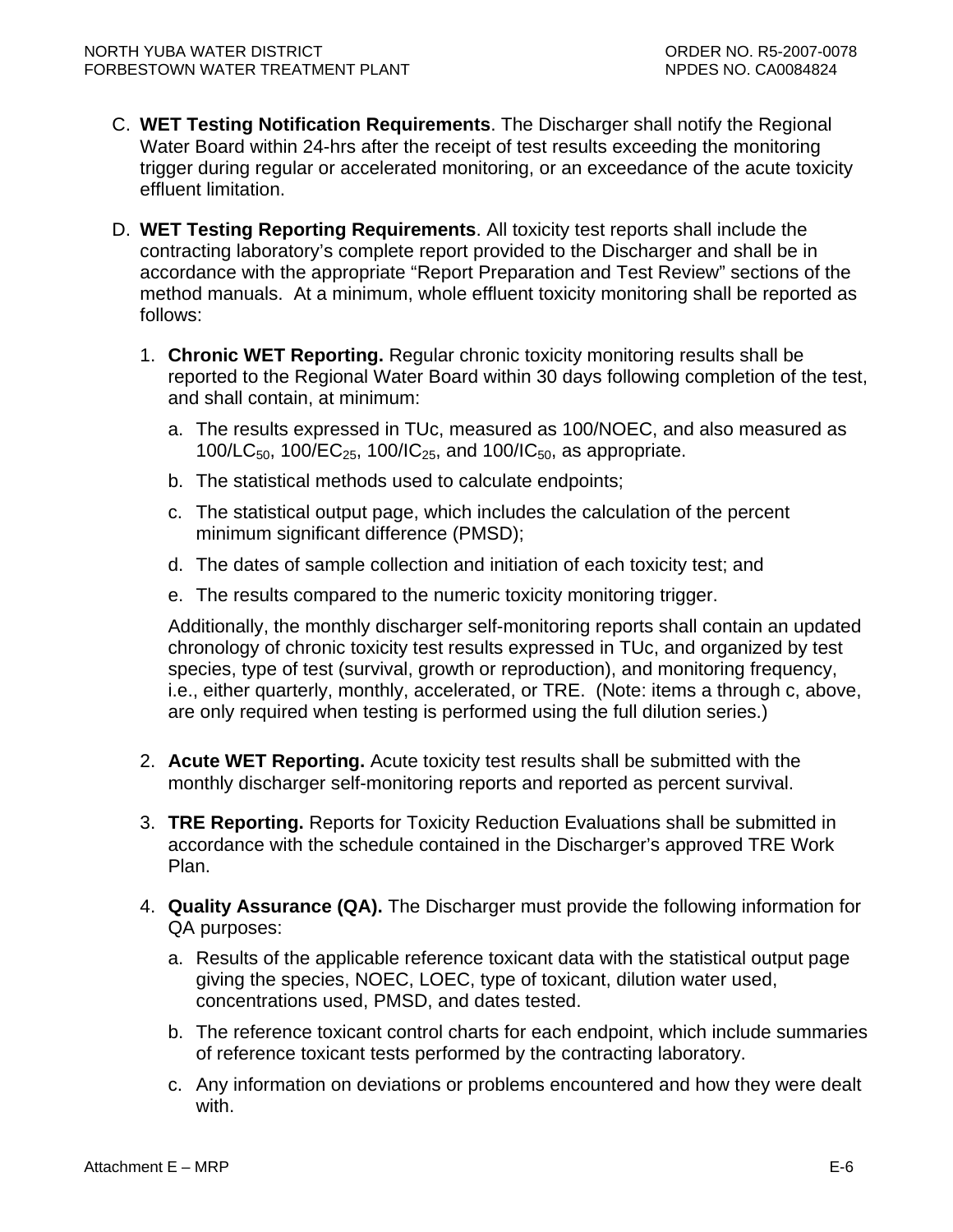# <span id="page-49-0"></span>**VI. LAND DISCHARGE MONITORING REQUIREMENTS – NOT APPLICABLE**

### **VII. RECLAMATION MONITORING REQUIREMENTS – NOT APPLICABLE**

## **VIII. RECEIVING WATER MONITORING REQUIREMENTS – SURFACE WATER AND GROUNDWATER**

#### **A. Monitoring Location RSW-001 and RSW-002**

1. The Discharger shall monitor the Forbestown Ditch and the unnamed tributary to New York Creek at RSW-001 and RSW-002. Receiving water monitoring shall be conducted when settling pond and/or storage reservoir turbidities exceed 10 NTU or during periods when the discharge from the storage reservoir is not in compliance with this Order. Receiving water sampling is not required when there is no discharge. All receiving water samples shall be grab samples. The receiving water samples shall be taken from RSW-001 and RSW-002 as follows:

#### **Table E-6. Receiving Water Monitoring Requirements**

| Parameter <sup>1</sup> | <b>Units</b>      | <b>Sample Type</b> | <b>Minimum Sampling</b><br><b>Frequency</b> |
|------------------------|-------------------|--------------------|---------------------------------------------|
| pH                     | standard<br>units | Grab               | Weekly                                      |
| Turbidity              | <b>NTU</b>        | Grab               | Weekly                                      |
| Chlorine residual      | mg/L              | Grab               | Weekly                                      |

<sup>1</sup>Pollutants shall be analyzed using the analytical methods described in 40 CFR sections 136; for priority pollutants the methods must meet the lowest minimum levels (MLs) specified in Attachment 4 of the SIP, where no methods are specified for a given pollutant, by methods approved by this Regional Water Board or the State Water Board.

In conducting the receiving water sampling, a log shall be kept of the receiving water conditions throughout the reach bounded by RSW-001 and RSW-002. Attention shall be given to the presence or absence of:

- a. Floating or suspended matter.
- b. Discoloration
- c. Bottom deposits.
- d. Aquatic life.
- e. Visible films, sheens, or coatings.
- f. Fungi, slimes, or objectionable growths.
- g. Potential nuisance.

Notes on receiving water conditions shall be summarized in the monitoring report.

#### **IX. OTHER MONITORING REQUIREMENTS**

#### **A. Sludge Monitoring**

#### 1. **Monitoring Location PND-001 and PND-002**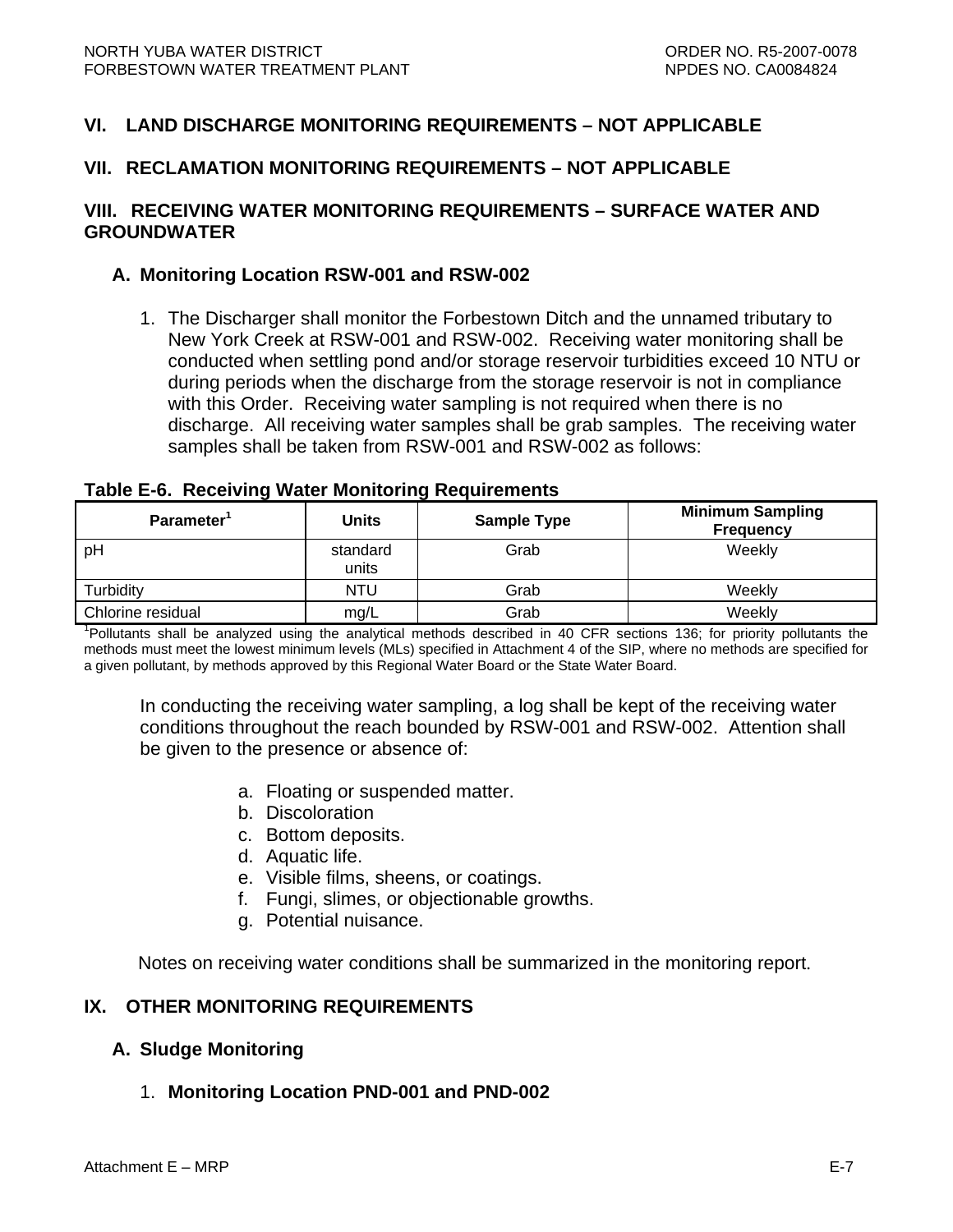<span id="page-50-0"></span>**Within 180 days** from the effective date of this Order the Discharger shall submit an update of the sludge disposal plan, which shall include the following:

- 1. Estimate of average annual sludge production in dry tons and percent solids.
- 2. Description of sludge storage and alternative uses (if applicable) to disposal.
- 3. A description of disposal methods.
	- a. For landfill disposal, include:
		- i. the Regional Water Board's waste discharge requirements numbers that regulate the landfill(s) used;
		- ii. the present classifications of the landfill(s) used; and
		- iii. the names and locations of the facilities receiving sludge.
	- b. For land application, include:
		- i. the location of the site(s);
		- ii. the Regional Water Board's waste discharge requirements numbers that regulate the site(s), if applicable; and
		- iii. the application rate in lbs/acre/year (specify wet or dry); and
		- iv. subsequent uses of the land.
	- c. For incineration, include:
		- i. the names and locations of the site(s) where sludge incineration occurs
		- 1. the Regional Water Board's waste discharge requirements numbers that regulate the site(s);
		- ii. the ash disposal method; and
		- iii. the names and locations of facilities receiving ash (if applicable)
- 4. A representative characterization of sludge quality including **sludge percent solids** and quantitative results of chemical analyses for **Title 22 metals and aluminum** annually (sampling not required during years when solids are not removed from the ponds).
- 5. Status and proposed time schedule for disposal of sludge described below.
	- a. Water treatment plant sludge Settling Pond No. 1.
	- b. Water treatment plant sludge Settling Pond No. 2.

## **B. Low Threat Discharges**

1. **Monitoring Locations EFF-001A**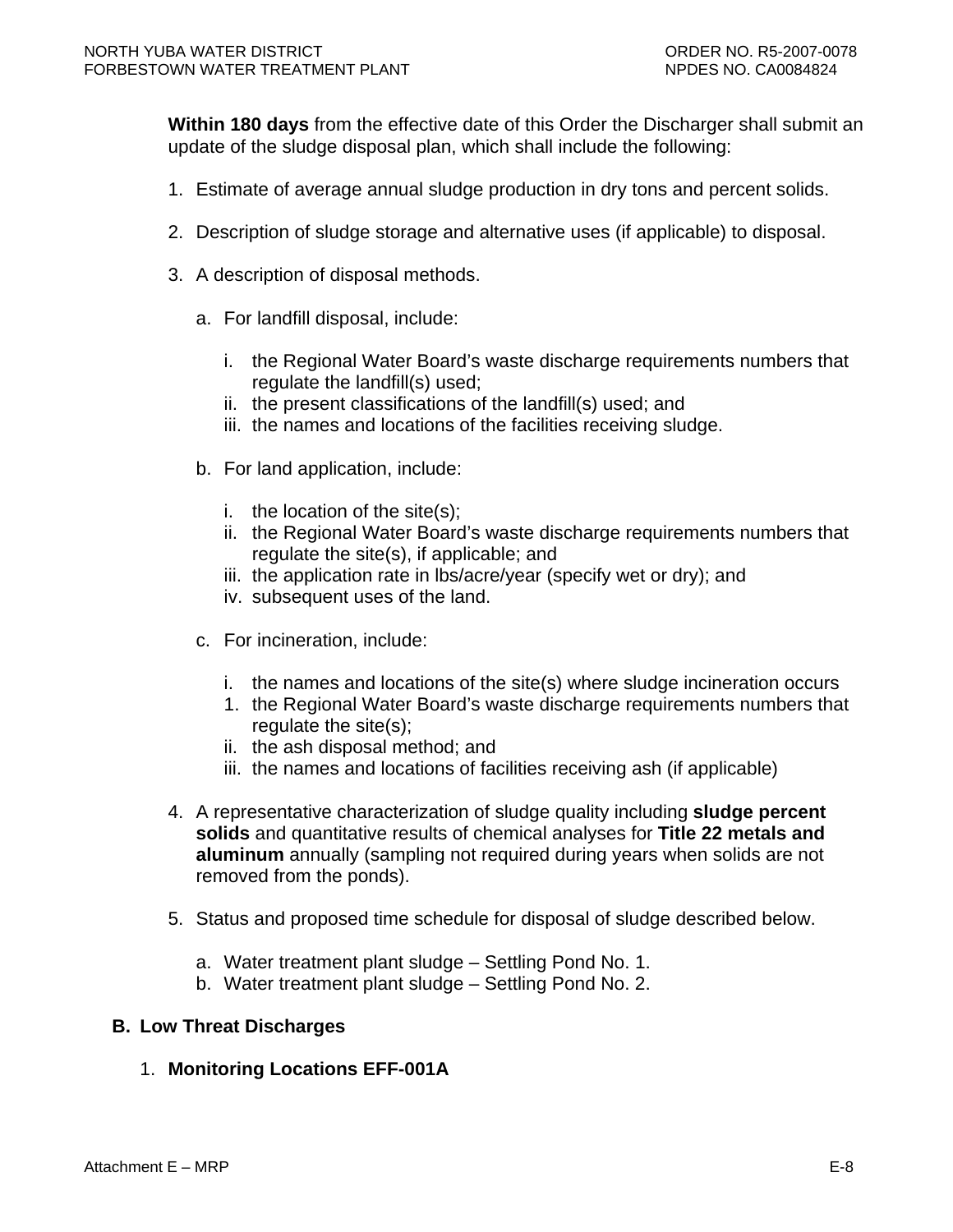<span id="page-51-0"></span>Samples shall be collected for low threat discharges in accordance with the PPMRP developed by the Discharger. The Discharger shall monitor low threat discharges at monitoring locations EFF-001A as follows:

| <b>Parameter</b>                | <b>Units</b> | <b>Sample</b><br><b>Type</b> | <b>Minimum Sampling</b><br><b>Frequency</b> | <b>Required Analytical</b><br><b>Test Method</b> |
|---------------------------------|--------------|------------------------------|---------------------------------------------|--------------------------------------------------|
| <b>Flow</b>                     | mgd          | Grab                         | In accordance with                          | $[1]$                                            |
| Settleable Solids               | mL/L-hr      | Grab                         | Low Threat<br>Discharge                     | $[1]$                                            |
| <b>Total Suspended Solids</b>   | mg/L         | Grab                         | Requirements<br>Section VI.C.6.b of         | $[1]$                                            |
| <b>Chlorine, Total Residual</b> | mg/L         | Grab                         | this Order.                                 | $[1]$                                            |

#### **Table E-7. Low Threat Discharges EFF-001A**

 $^1$  Pollutants shall be analvzed using the analytical methods described in 40 CFR 136, where no methods are specified for a given pollutant, by methods approved by this Regional Water Board or the State Water Board.

> The Discharger shall make a record of each discharge event. The record shall include:

- a. Date;
- b. Time;
- c. Location;
- d. Duration of the discharge event;
- e. Source of the water being discharged;
- f. A measurement or estimate of the total flow volume;
- g. Observations as to the appearance of the discharge and erosion that resulted;
- h. Best Management Practices that were used; and
- i. Analyses performed, if any.

When analytical results are received, they shall be included in the record.

Analyses and observations shall be recorded and reported to the Regional Water Board in a timely manner within the monthly Self-Monitoring Reports. Reporting shall also identify any violations of this Order, corrective action steps taken to comply with the Order, and complaints received from neighbors or other interested parties.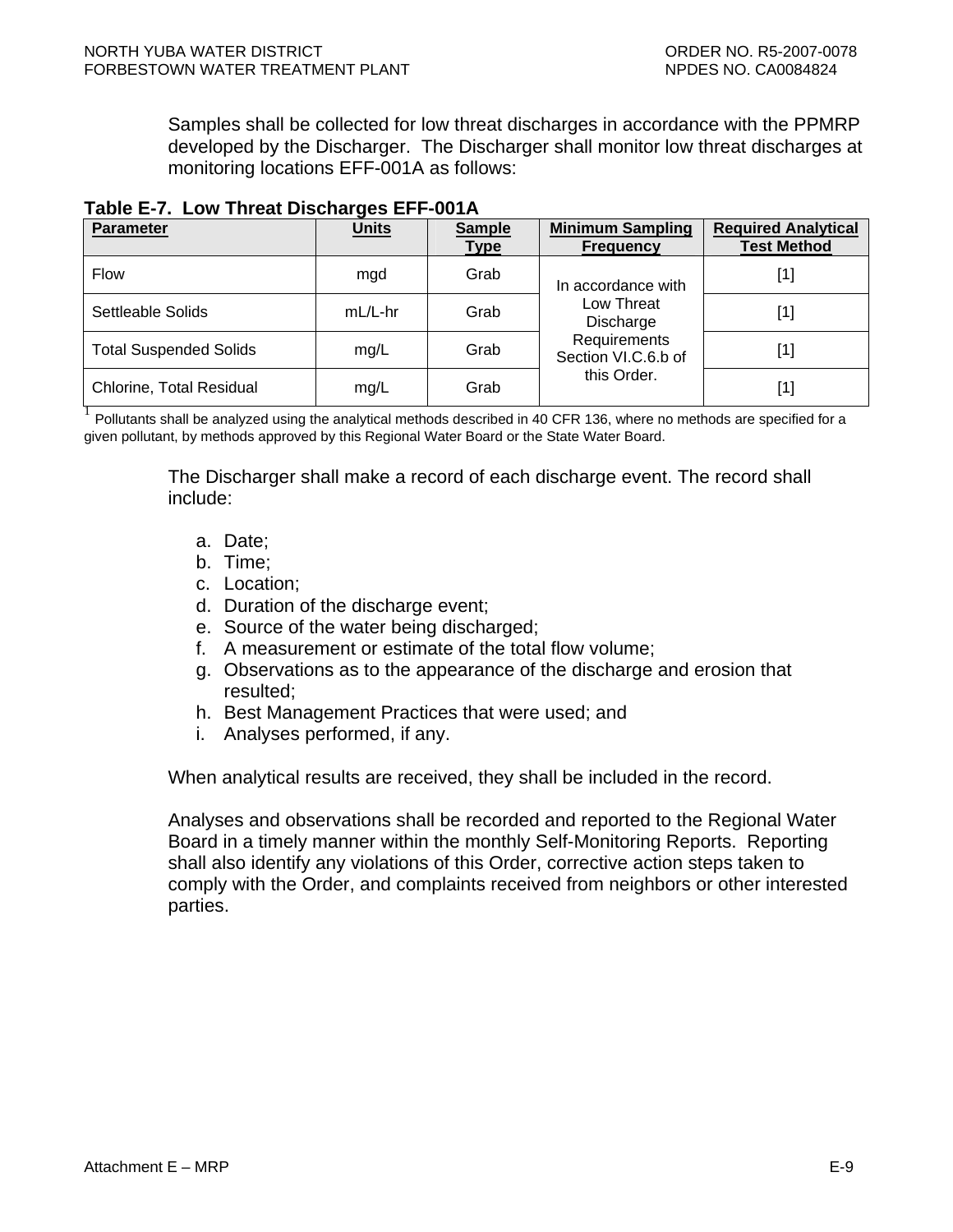# <span id="page-52-0"></span>**X. REPORTING REQUIREMENTS**

### **A. General Monitoring and Reporting Requirements**

- 1. The Discharger shall comply with all Standard Provisions (Attachment D) related to monitoring, reporting, and recordkeeping.
- 2. Upon written request of the Regional Water Board, the Discharger shall submit a summary monitoring report. The report shall contain both tabular and graphical summaries of the monitoring data obtained during the previous year(s).
- 3. **Compliance Time Schedules.** For compliance time schedules included in the Order, the Discharger shall submit to the Regional Water Board, on or before each compliance due date, the specified document or a written report detailing compliance or noncompliance with the specific date and task. If noncompliance is reported, the Discharger shall state the reasons for noncompliance and include an estimate of the date when the Discharger will be in compliance. The Discharger shall notify the Regional Water Board by letter when it returns to compliance with the compliance time schedule.
- 4. The Discharger shall report to the Regional Water Board any toxic chemical release data it reports to the State Emergency Response Commission within 15 days of reporting the data to the Commission pursuant to section 313 of the "Emergency Planning and Community Right to Know Act of 1986.
- 5. **Reporting Protocols.** The Discharger shall report with each sample result the applicable Reporting Level (RL) and the current Method Detection Limit (MDL), as determined by the procedure in Part 136.

The Discharger shall report the results of analytical determinations for the presence of chemical constituents in a sample using the following reporting protocols:

- a. Sample results greater than or equal to the RL shall be reported as measured by the laboratory (i.e., the measured chemical concentration in the sample).
- b. Sample results less than the RL, but greater than or equal to the laboratory's MDL, shall be reported as "Detected, but Not Quantified," or DNQ. The estimated chemical concentration of the sample shall also be reported.

For the purposes of data collection, the laboratory shall write the estimated chemical concentration next to DNQ as well as the words "Estimated Concentration" (may be shortened to "Est. Conc."). The laboratory may, if such information is available, include numerical estimates of the data quality for the reported result. Numerical estimates of data quality may be percent accuracy  $(+ a$  percentage of the reported value), numerical ranges (low to high), or any other means considered appropriate by the laboratory.

c. Sample results less than the laboratory's MDL shall be reported as "Not Detected," or ND.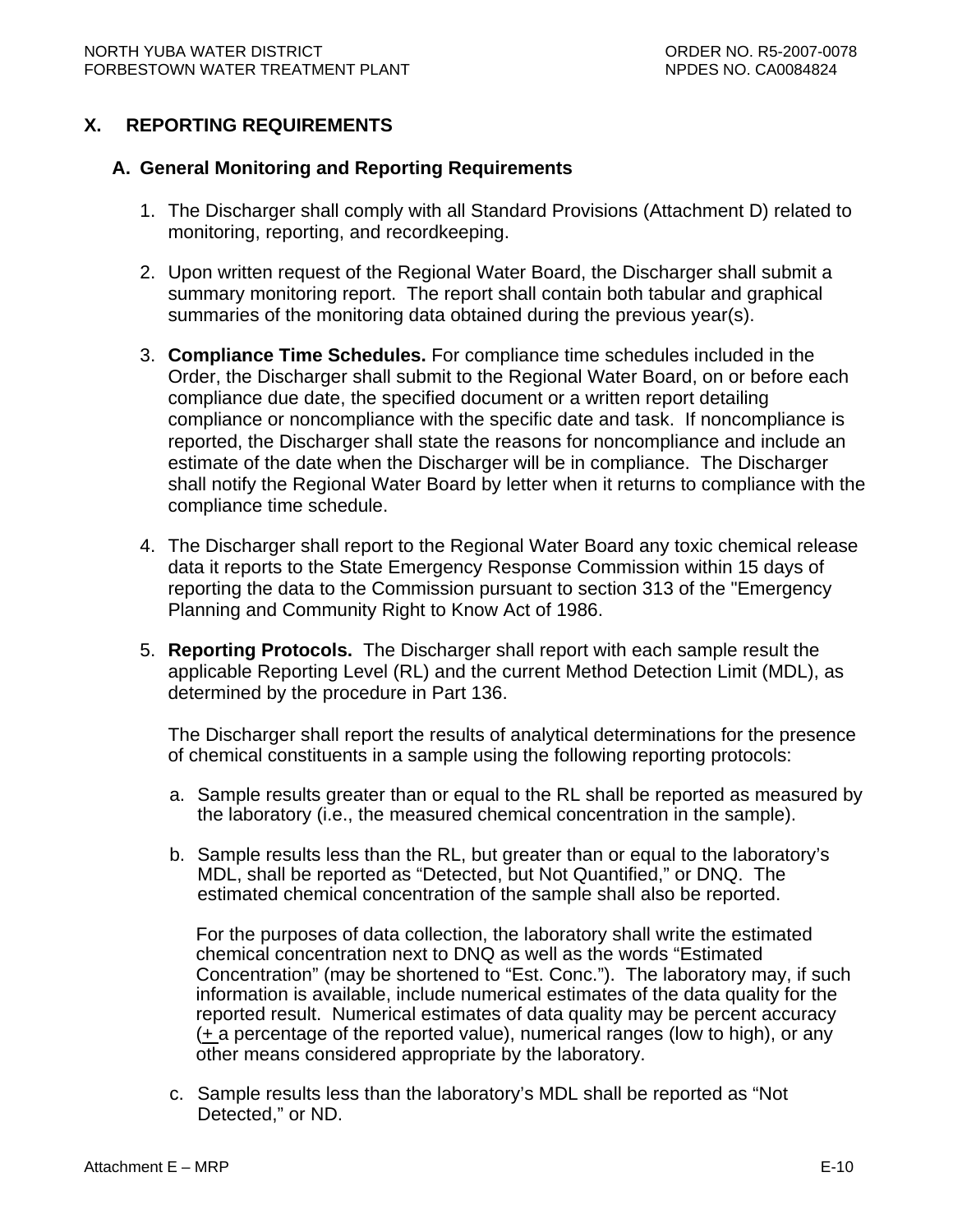- <span id="page-53-0"></span>d. Dischargers are to instruct laboratories to establish calibration standards so that the ML value (or its equivalent if there is differential treatment of samples relative to calibration standards) is the lowest calibration standard. At no time is the Discharger to use analytical data derived from *extrapolation* beyond the lowest point of the calibration curve.
- 6. **Multiple Sample Data.** When determining compliance with an AMEL, AWEL, or MDEL for priority pollutants and more than one sample result is available, the Discharger shall compute the arithmetic mean unless the data set contains one or more reported determinations of "Detected, but Not Quantified" (DNQ) or "Not Detected" (ND). In those cases, the Discharger shall compute the median in place of the arithmetic mean in accordance with the following procedure:
	- a. The data set shall be ranked from low to high, ranking the reported ND determinations lowest, DNQ determinations next, followed by quantified values (if any). The order of the individual ND or DNQ determinations is unimportant.
	- b. The median value of the data set shall be determined. If the data set has an odd number of data points, then the median is the middle value. If the data set has an even number of data points, then the median is the average of the two values around the middle unless one or both of the points are ND or DNQ, in which case the median value shall be the lower of the two data points where DNQ is lower than a value and ND is lower than DNQ.

## **B. Self Monitoring Reports (SMRs)**

- 1. At any time during the term of this permit, the State or Regional Water Board may notify the Discharger to electronically submit Self-Monitoring Reports (SMRs) using the State Water Board's California Integrated Water Quality System (CIWQS) Program Web site (http://www.waterboards.ca.gov/ciwqs/index.html). Until such notification is given, the Discharger shall submit hard copy SMRs. The CIWQS Web site will provide additional directions for SMR submittal in the event there will be service interruption for electronic submittal.
- 2. Monitoring results shall be submitted to the Regional Water Board by the first day of the second month following sample collection. Quarterly and annual monitoring results shall be submitted by the **first day of the second month following each calendar quarter, semi-annual period, and year**, respectively.
- 3. In reporting the monitoring data, the Discharger shall arrange the data in tabular form so that the date, the constituents, and the concentrations are readily discernible. The data shall be summarized in such a manner to illustrate clearly whether the discharge complies with waste discharge requirements. The highest daily maximum for the month, monthly and weekly averages, and medians, and removal efficiencies (%) for BOD and Total Suspended Solids, shall be determined and recorded as needed to demonstrate compliance.
- 4. With the exception of flow, all constituents monitored on a continuous basis (metered), shall be reported as daily maximums, daily minimums, and daily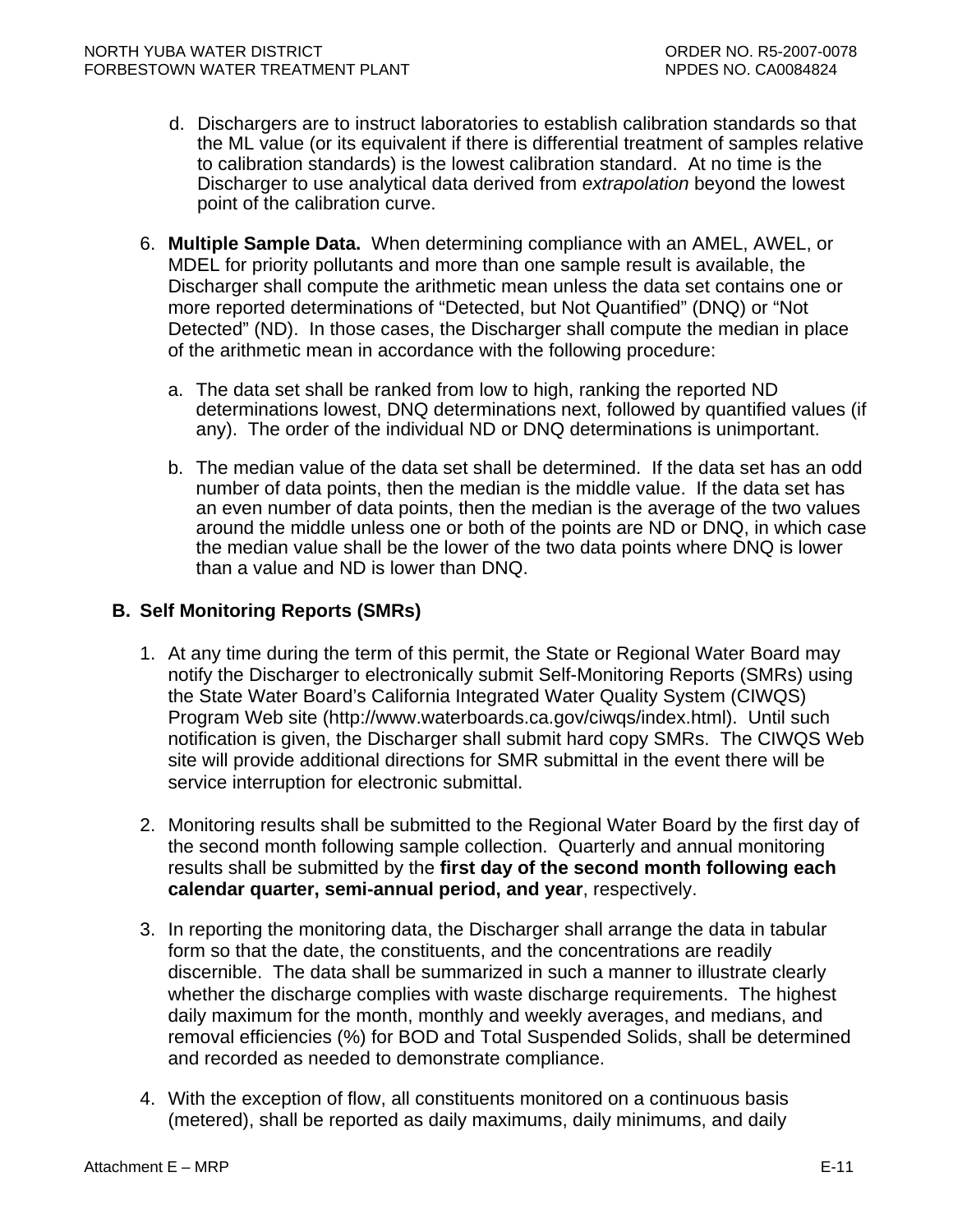<span id="page-54-0"></span>averages; flow shall be reported as the total volume discharged per day for each day of discharge.

- 5. If the Discharger monitors any pollutant at the locations designated herein more frequently than is required by this Order, the results of such monitoring shall be included in the calculation and reporting of the values required in the discharge monitoring report form. Such increased frequency shall be indicated on the discharge monitoring report form.
- 6. A letter transmitting the self-monitoring reports shall accompany each report. Such a letter shall include a discussion of requirement violations found during the reporting period, and actions taken or planned for correcting noted violations, such as operation or facility modifications. If the Discharger has previously submitted a report describing corrective actions and/or a time schedule for implementing the corrective actions, reference to the previous correspondence will be satisfactory. The transmittal letter shall contain the penalty of perjury statement by the Discharger, or the Discharger's authorized agent, as described in the Standard Provisions.
- 7. SMRs must be submitted to the Regional Water Board, signed and certified as required by the Standard Provisions (Attachment D), to the address listed below:

Central Valley Regional Water Quality Control Board – Redding Office 415 Knollcrest Drive, Suite 100 Redding, CA 96002

8. Monitoring periods and reporting for all required monitoring shall be completed according to the following schedule:

| Sampling<br><b>Frequency</b> | <b>Monitoring Period Begins On</b>                                                                                                      | <b>Monitoring Period</b>                                                                                      | <b>SMR Due Date</b>                                                   |
|------------------------------|-----------------------------------------------------------------------------------------------------------------------------------------|---------------------------------------------------------------------------------------------------------------|-----------------------------------------------------------------------|
| <b>Continuous</b>            | Permit effective date                                                                                                                   | All                                                                                                           | 1 <sup>st</sup> day of second<br>month following<br>monitoring period |
| <b>Weekly</b>                | <b>Sunday following permit effective</b><br>date or on permit effective date if on a<br>Sunday                                          | <b>Sunday through Saturday</b>                                                                                | 1 <sup>st</sup> day of second<br>month following<br>monitoring period |
| Twice per month              | First day of calendar month following<br>permit effective date or on permit<br>effective date if that date is first day<br>of the month | 1 <sup>st</sup> day of calendar month<br>through last day of calendar<br>month                                | 1 <sup>st</sup> day of second<br>month following<br>monitoring period |
| Quarterly                    | Closest of January 1, April 1, July 1,<br>or October 1 following (or on) permit<br>effective date                                       | January 1 through March 31<br>April 1 through June 30<br>July 1 through Sept. 30<br>October 1 through Dec. 31 | 1st day of second<br>month following<br>monitoring period             |
| <b>Annually</b>              | January 1 following (or on) permit<br>effective date                                                                                    | January 1 through<br>December 31                                                                              | 1 <sup>st</sup> day of second<br>month following<br>monitoring period |

**Table E-8. Monitoring Periods and Reporting Schedule**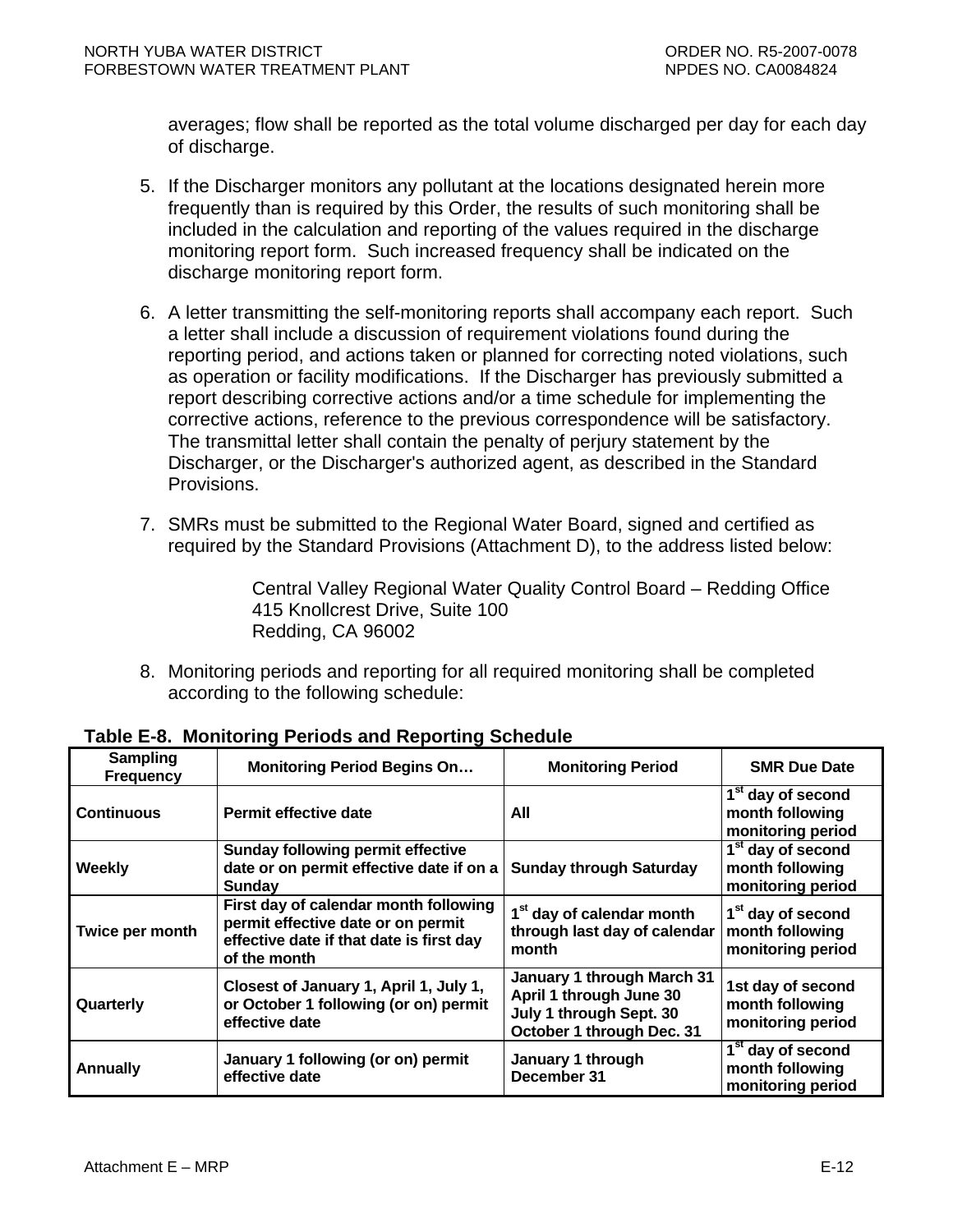<span id="page-55-0"></span>

| 1 / Permit<br>Lifecycle | <b>Permit effective date</b> | One time in the $2^{nd}$ , $3^{rd}$ , or<br>$\vert$ 4 <sup>th</sup> year of the permit cycle | 1st day of second<br>month following<br>monitoring period |
|-------------------------|------------------------------|----------------------------------------------------------------------------------------------|-----------------------------------------------------------|
|-------------------------|------------------------------|----------------------------------------------------------------------------------------------|-----------------------------------------------------------|

# **C. Discharge Monitoring Reports (DMRs) – Not Applicable**

### **D. Other Reports**

### **Table E-9. Reporting Requirements for Special Provisions**

| <b>Special Provision</b>                                     | Reporting<br><b>Requirements</b>                     |  |  |
|--------------------------------------------------------------|------------------------------------------------------|--|--|
| Pollution Prevention, Monitoring, and Reporting Plan (PPMRP) | Submit within 90 days of<br>effective date of permit |  |  |

- 1. Within **60 days** of permit adoption, the Discharger shall submit a report outlining minimum levels, method detection limits, and analytical methods for approval, with a goal to achieve detection levels below applicable water quality criteria. At a minimum, the Discharger shall comply with the monitoring requirements for CTR constituents as outlined in Section 2.3 and 2.4 of the *Policy for Implementation of Toxics Standards for Inland Surface Waters, Enclosed Bays, and Estuaries of California*, adopted 2 March 2000 by the State Water Resources Control Board. All peaks identified by analytical methods shall be reported.
- 2. **Annual Operations Report**. By **30 January** of each year, the Discharger shall submit a written report to the Executive Officer containing the following:
	- a. The names, certificate grades, and general responsibilities of all persons employed at the Facility.
	- b. The names and telephone numbers of persons to contact regarding the plant for emergency and routine situations.
	- c. A statement certifying when the flow meter(s) and other monitoring instruments and devices were last calibrated, including identification of who performed the calibration.
	- d. A statement certifying whether the current operation and maintenance manual, and contingency plan, reflect the water treatment plant as currently constructed and operated, and the dates when these documents were last revised and last reviewed for adequacy.
	- e. The Discharger may also be requested to submit an annual report to the Regional Water Board with both tabular and graphical summaries of the monitoring data obtained during the previous year. Any such request shall be made in writing. The report shall discuss the compliance record. If violations have occurred, the report shall also discuss the corrective actions taken and planned to bring the discharge into full compliance with the waste discharge requirements.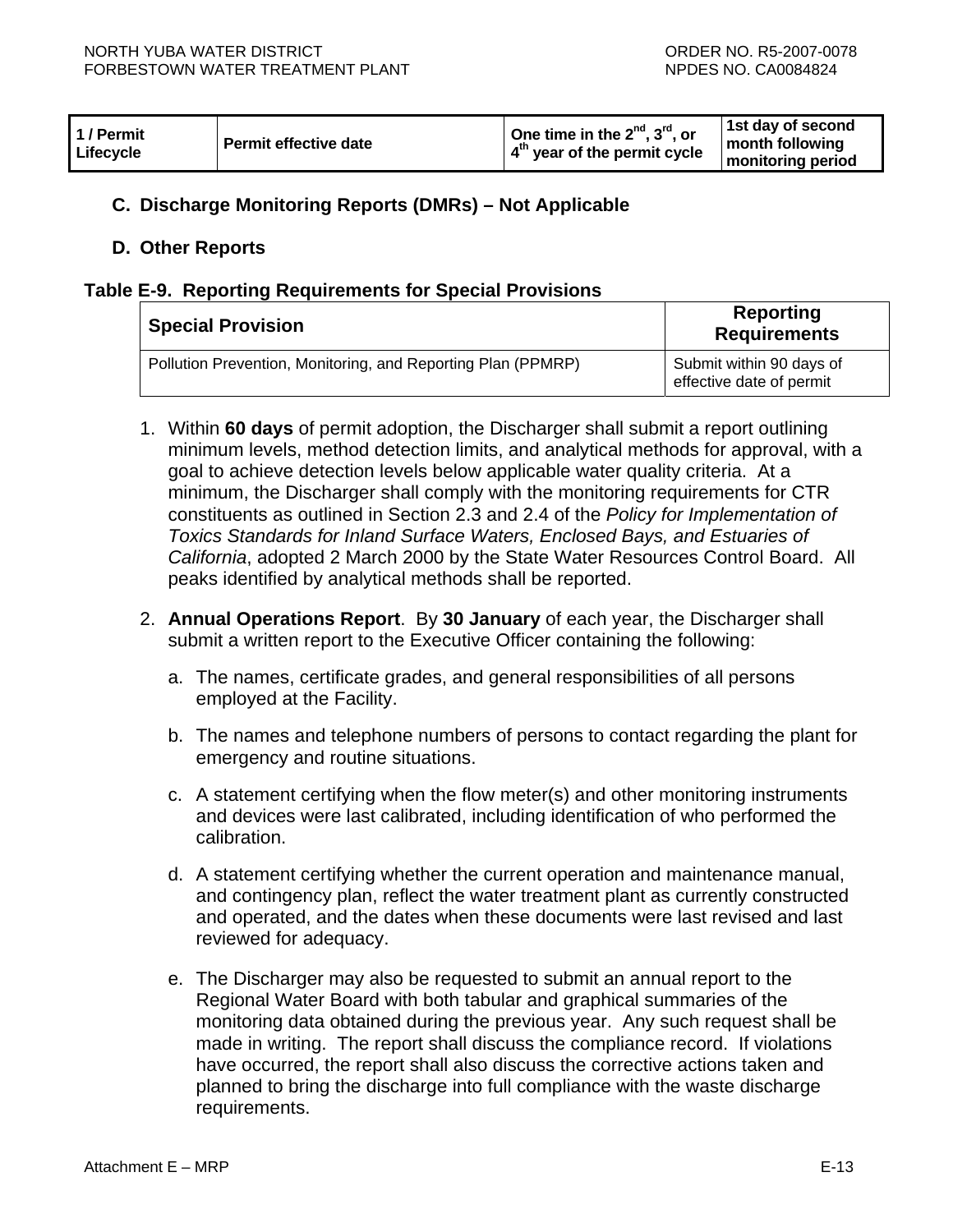# **ATTACHMENT F – FACT SHEET**

# **Table of Contents**

| Ш.   |                                                                                            |  |
|------|--------------------------------------------------------------------------------------------|--|
|      | Description of Wastewater and Biosolids Treatment or Controls F-2<br>Α.                    |  |
|      | В.                                                                                         |  |
|      | Summary of Existing Requirements and Self-Monitoring Report (SMR) Data  F-4<br>$C_{\cdot}$ |  |
|      | D.                                                                                         |  |
|      | Е.                                                                                         |  |
| III. |                                                                                            |  |
|      | А.                                                                                         |  |
|      | В.                                                                                         |  |
|      | C.                                                                                         |  |
|      | D.                                                                                         |  |
|      | Е.                                                                                         |  |
| IV.  |                                                                                            |  |
|      | А.                                                                                         |  |
|      | В.                                                                                         |  |
|      |                                                                                            |  |
|      |                                                                                            |  |
|      |                                                                                            |  |
|      | $1_{\cdot}$                                                                                |  |
|      | 2. Applicable Beneficial Uses and Water Quality Criteria and Objectives F-13               |  |
|      |                                                                                            |  |
|      | 4.                                                                                         |  |
|      | 5.                                                                                         |  |
|      | D.                                                                                         |  |
|      | 1.                                                                                         |  |
|      |                                                                                            |  |
|      |                                                                                            |  |
|      | 4.                                                                                         |  |
|      | Е.                                                                                         |  |
|      | F.                                                                                         |  |
|      |                                                                                            |  |
| V.   |                                                                                            |  |
|      | А.                                                                                         |  |
|      | B.                                                                                         |  |
| VI.  |                                                                                            |  |
|      | А.                                                                                         |  |
|      | В.                                                                                         |  |
|      | $C_{\cdot}$                                                                                |  |
|      | D.                                                                                         |  |
|      |                                                                                            |  |
|      |                                                                                            |  |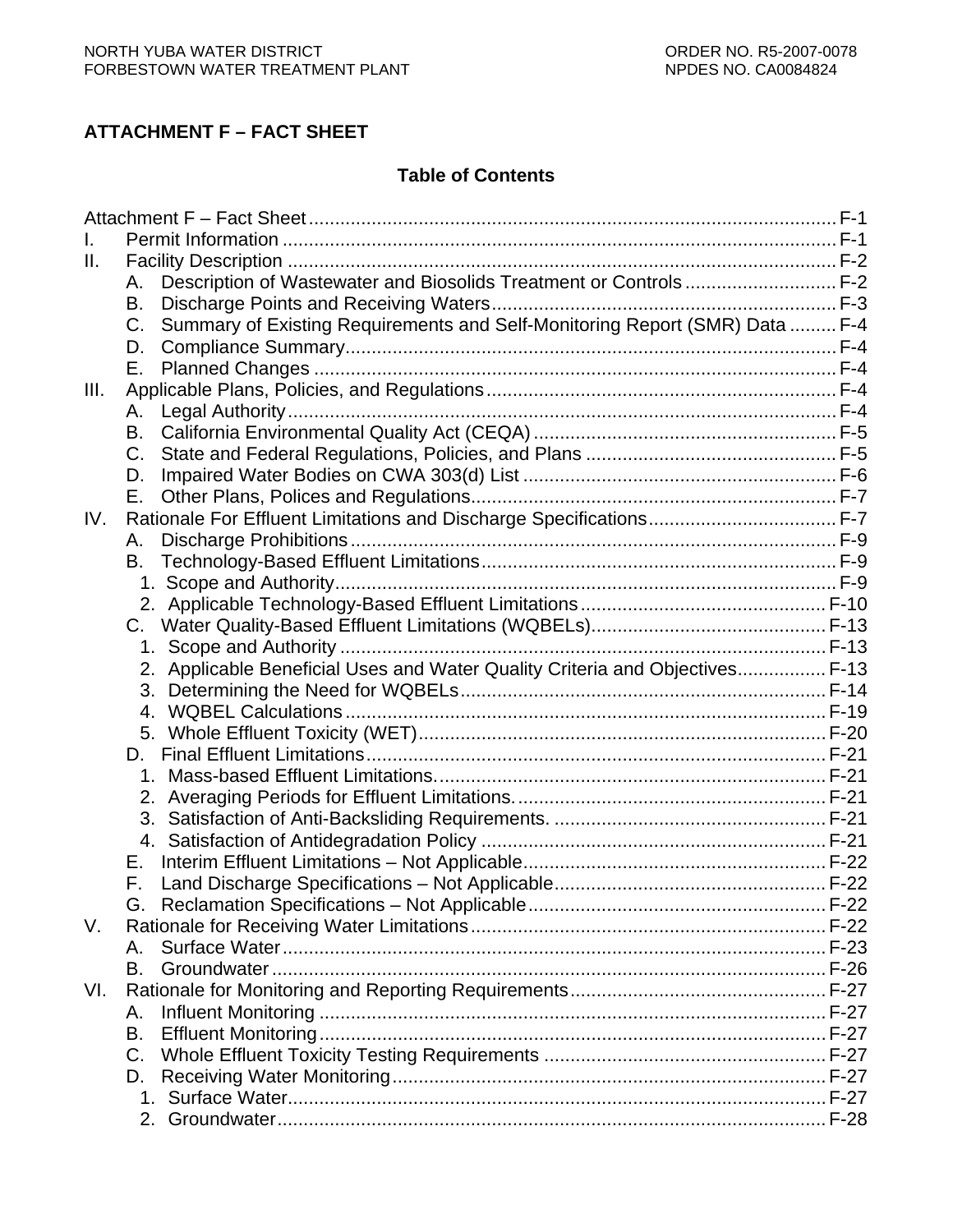| VII.  |    |                                                                                    |             |
|-------|----|------------------------------------------------------------------------------------|-------------|
|       | Α. |                                                                                    | F-28        |
|       | В. |                                                                                    | F-29        |
|       |    |                                                                                    |             |
|       |    |                                                                                    |             |
|       |    |                                                                                    |             |
|       | 4. | Construction, Operation, and Maintenance Specifications – Not Applicable  F-31     |             |
|       |    | 5. Special Provisions for Municipal Facilities (POTWs Only) - Not Applicable  F-31 |             |
|       | 6. |                                                                                    |             |
|       |    |                                                                                    |             |
| VIII. |    |                                                                                    |             |
|       | A. |                                                                                    |             |
|       | B. |                                                                                    | F-33        |
|       | C. |                                                                                    | F-33        |
|       | D. |                                                                                    |             |
|       | Е. |                                                                                    |             |
|       | F. |                                                                                    |             |
|       | G. |                                                                                    | <b>F-34</b> |
|       |    |                                                                                    |             |

# **List of Tables**

| Table F-4. Reasonable Potential Analysis for Effluent Constituents with Detectable Results F-18 |  |
|-------------------------------------------------------------------------------------------------|--|
|                                                                                                 |  |
|                                                                                                 |  |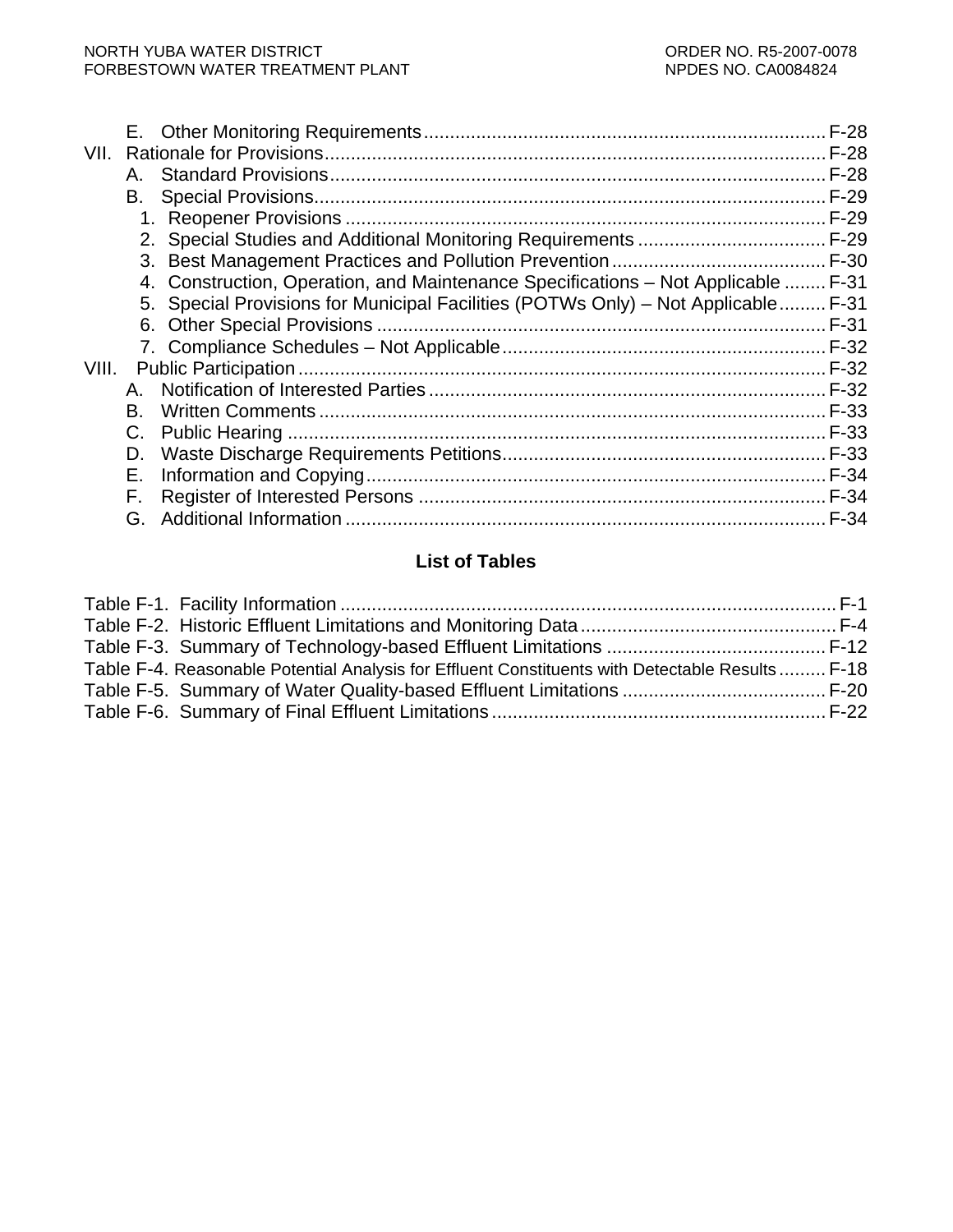# <span id="page-58-0"></span>**ATTACHMENT F – FACT SHEET**

As described in section II of this Order, this Fact Sheet includes the legal requirements and technical rationale that serve as the basis for the requirements of this Order.

This Order has been prepared under a standardized format to accommodate a broad range of discharge requirements for Dischargers in California. Only those sections or subsections of this Order that are specifically identified as "not applicable" have been determined not to apply to this Discharger. Sections or subsections of this Order not specifically identified as "not applicable" are fully applicable to this Discharger.

## **I. PERMIT INFORMATION**

The following table summarizes administrative information related to the facility.

| <b>WDID</b>                    | 5A040114003                                                                                                                   |
|--------------------------------|-------------------------------------------------------------------------------------------------------------------------------|
| <b>Discharger</b>              | North Yuba Water District                                                                                                     |
| <b>Name of Facility</b>        | Forbestown Water Treatment Plant                                                                                              |
|                                | 118 Buckeye Drive                                                                                                             |
| <b>Facility Address</b>        | Forbestown, CA 95941                                                                                                          |
|                                | <b>Butte County</b>                                                                                                           |
| <b>Facility Contact, Title</b> | William Suppa, General Manager, (530) 675-2567                                                                                |
| and Phone                      |                                                                                                                               |
| <b>Authorized Person to</b>    | Eric Manley, Superintendent, (530) 675-2971                                                                                   |
| <b>Sign and Submit</b>         |                                                                                                                               |
| <b>Reports</b>                 |                                                                                                                               |
| <b>Mailing Address</b>         | P.O. Box 299, Brownsville, CA 95919                                                                                           |
| <b>Billing Address</b>         | P.O. Box 299, Brownsville, CA 95919                                                                                           |
| <b>Type of Facility</b>        | <b>Water Treatment Plant</b>                                                                                                  |
| <b>Major or Minor Facility</b> | Minor                                                                                                                         |
| <b>Threat to Water Quality</b> | 3                                                                                                                             |
| <b>Complexity</b>              | $\mathsf{C}$                                                                                                                  |
| <b>Pretreatment Program</b>    | N                                                                                                                             |
| <b>Reclamation</b>             | Not applicable                                                                                                                |
| <b>Requirements</b>            |                                                                                                                               |
| <b>Facility Permitted Flow</b> | 0.070 mgd (30-day average)                                                                                                    |
| <b>Facility Design Flow</b>    | 0.070 mgd                                                                                                                     |
| Watershed                      | Yuba River Hydrologic Unit, Mildred Lake Hydrologic Subarea (No.<br>517.13)                                                   |
| <b>Receiving Water</b>         | Unnamed tributary of New York Creek, which is tributary to Dry Creek<br>and the Yuba River (Englebright Dam to Feather River) |
| <b>Receiving Water Type</b>    | Inland surface waters                                                                                                         |

### **Table F-1. Facility Information**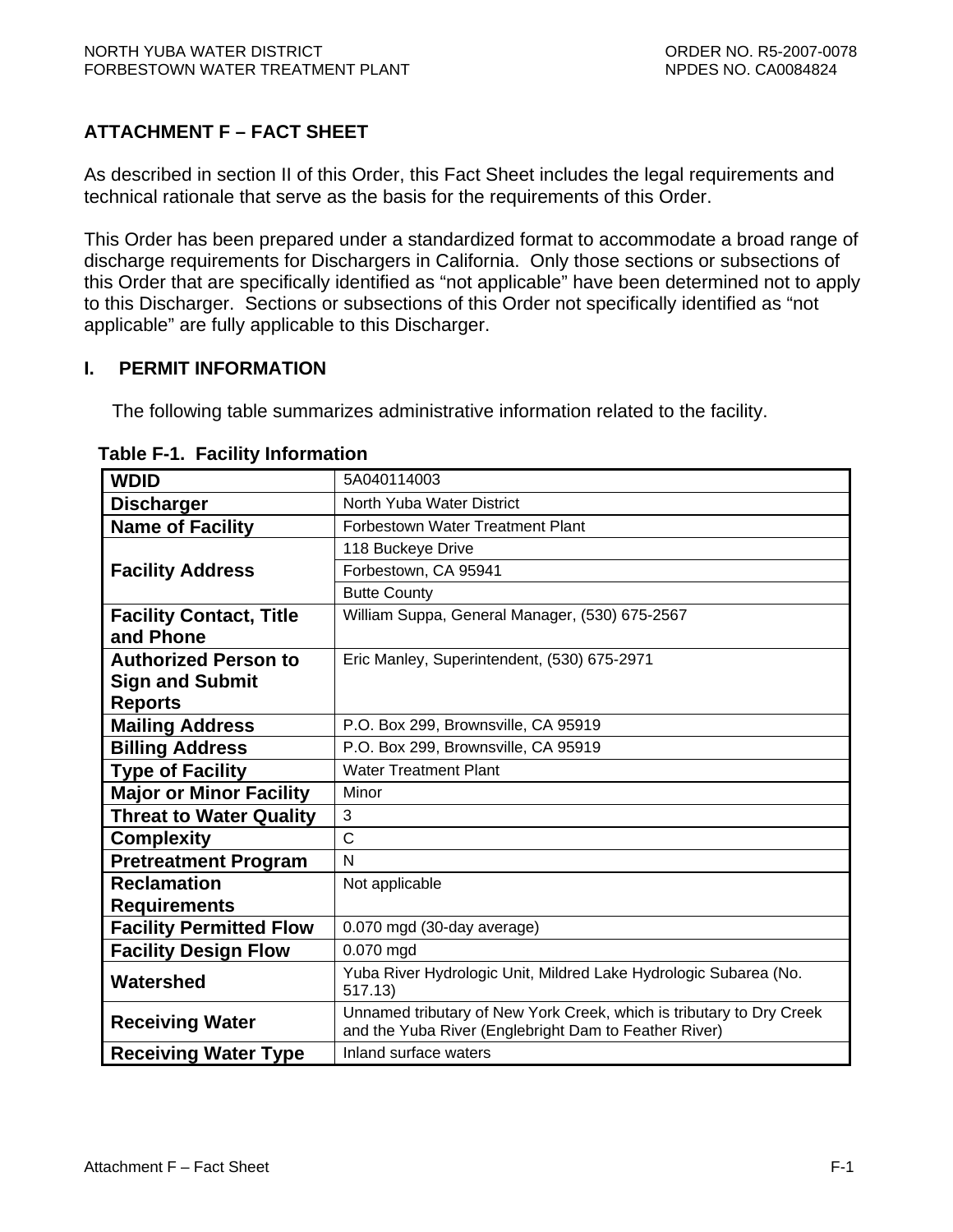<span id="page-59-0"></span>**A.** The North Yuba Water District (hereinafter Discharger) is the owner and operator of the Forbestown Water Treatment Plant (hereinafter Facility), a water treatment plant.

For the purposes of this Order, references to the "discharger" or "permittee" in applicable federal and state laws, regulations, plans, or policy are held to be equivalent to references to the Discharger herein.

- **B.** The Facility discharges wastewater to an unnamed tributary of New York Creek, a tributary of Dry Creek and the Yuba River (Englebright Dam to Feather River), waters of the United States, and is currently regulated by Order R5-2002-0109 which was adopted on 7 June 2002 and expires on 7 June 2007.
- **C.** The Discharger filed a report of waste discharge (RWD) and submitted an application for renewal of its Waste Discharge Requirements (WDR) and National Pollutant Discharge Elimination System (NPDES) permit on 21 October 2006. Supplemental information was requested on 27 October 2006 and received on 22 November 2006. The RWD was deemed complete on 15 December 2006. A site visit was conducted on 19 January 2007, to observe operations and collect additional data to develop permit limitations and conditions. The Discharger submitted a notice of name change on 9 April 2007 to formally change their name from Yuba County Water District to North Yuba Water District.

## **II. FACILITY DESCRIPTION**

The Discharger provides water treatment and supply service for the communities of Forbestown, Brownsville, Challenge, and Rackerby and services approximately 850 connections, both domestic and agricultural. The Facility is located at 118 Buckeye Drive in the community of Forbestown.

Raw water is siphoned for treatment either directly from the Forbestown Ditch or from the facility's 30.9 acre-feet capacity raw water storage reservoir that is supplied by the Forbestown Ditch. Water treatment consists of chlorination, coagulation, clarification, and filtration. The Facility's wastewater design flow is 0.070 million gallons daily (mgd). Filter backwash is discharged to one of two settling ponds. The supernatant from the settling ponds discharges into the raw water reservoir; the raw water reservoir discharges a mixture of filter backwash and raw water to an unnamed tributary of the New York Creek. A SCADA system was installed at the Facility approximately 3 years ago.

## **A. Description of Wastewater and Biosolids Treatment or Controls**

The treatment system at the Facility consists of prechlorination, addition of an alum polymer blend (JC 1700), coagulation, filtration through synthetic bead and mixed media filters, and post-chlorination of the finished water. The synthetic beads remove 95% of the polymer coagulant; the remaining coagulant and impurities are removed in the mixed media. The mixed media is comprised of sand, anthracite, and gravel. The Facility has two filters that are each capable of treating up to 1.008 mgd. Each filter is manually flushed and backwashed at least once a day, even though the filters are set to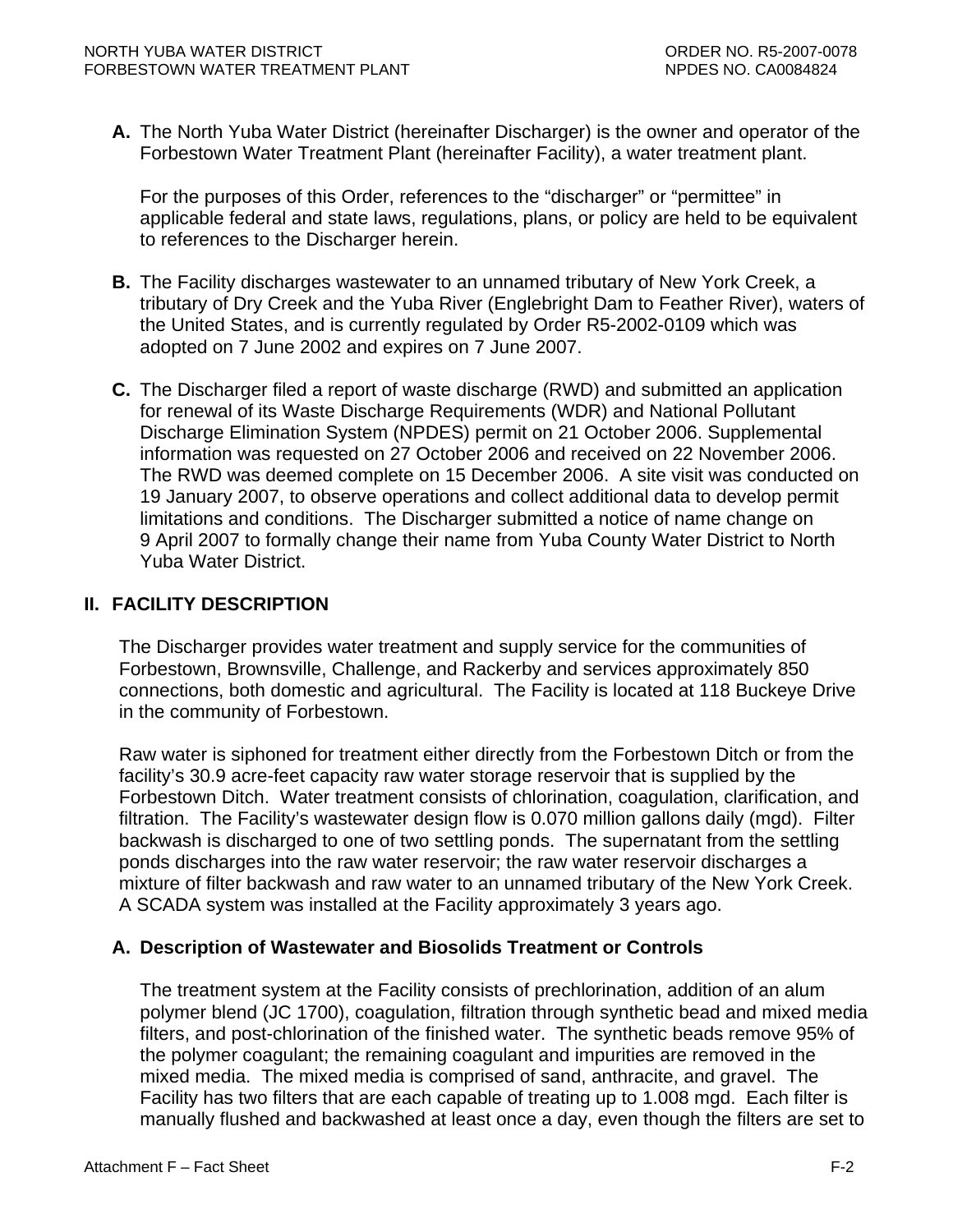<span id="page-60-0"></span>automatically flush and backwash at a preset pressure differential. The flush cleans the synthetic beads and the backwash cleans the mixed media. Once a year the synthetic beads are scoured with muratic acid; several backwashes are performed to dilute the acid and the pH is taken to ensure a neutral wastewater discharge. On average, only one flush and one backwash are performed each day. A flush produces 6,496 gallons of wastewater and a backwash produces 19,788 gallons of wastewater. There are also other minor wastewater streams at the Facility that contribute to wastewater flows. The other wastewater streams are: pH meter (571 gpd), chlorine meter (205 gpd), finished water turbidity meter (approximately 255 gpd), raw water turbidity meter (approximately 150 gpd), and on rare occasion when the power is out, generator cooling water (approximately 20,160 gpd). The monthly average dry weather discharge from the settling ponds (Discharge Point 001) is approximately 45,000 gpd. The maximum dry weather discharge from Discharge Point 001 is approximately 70,000 gallons per day.

After filtration, the filtered water is sent to a 40,000-gallon clearwell and gaseous chlorine is added for disinfection. After disinfection, the finished water is sent to another clearwell for distribution. The filter backwash wastewater is not chlorinated after filtration.

The flush, backwash, and other minor wastewater streams are sent to one of two settling ponds. Dechlorination of the wastewater does not occur because sufficient contact time is provided so that residual chlorine levels are not detectable at Discharge Point 002. Only one pond is used on an annual basis; the other pond is allowed to dry out so that solids/sludge can be removed in the summer. The settling ponds have an overflow standpipe that discharges supernatant to the raw water reservoir, Discharge Point 001. The raw water reservoir also has an overflow pipe that discharges wastewater and raw water to the unnamed tributary of New York Creek, Discharge Point 002. In the summer months when water demand is highest, the raw water reservoir is allowed to continually overflow to minimize algae growth, approximately 17 million gallons per month. In the winter months, the raw water reservoir overflows sporadically, approximately 1.32 million gallons per month.

Approximately 50 cubic yards of sludge are removed from a given settling pond each year. Sludge from the settling ponds has historically been land applied on site. This permit requires the Discharger to analyze the sludge prior to disposal for Title 22 metals and aluminum on an annual basis. The Discharger can dispose of sludge by taking it to a landfill, by land application, or by incineration.

## **B. Discharge Points and Receiving Waters**

- 1. The Facility is located in Section 11, T19N, R6E, MDB&M, as shown in Attachment B (Figure B-1), a part of this Order.
- 2. Filter backwash wastewater is discharged at Discharge Point 001 to the raw water storage reservoir at a point latitude 39 $\degree$ , 30', 54" N and longitude 121 $\degree$ , 16', 09" W.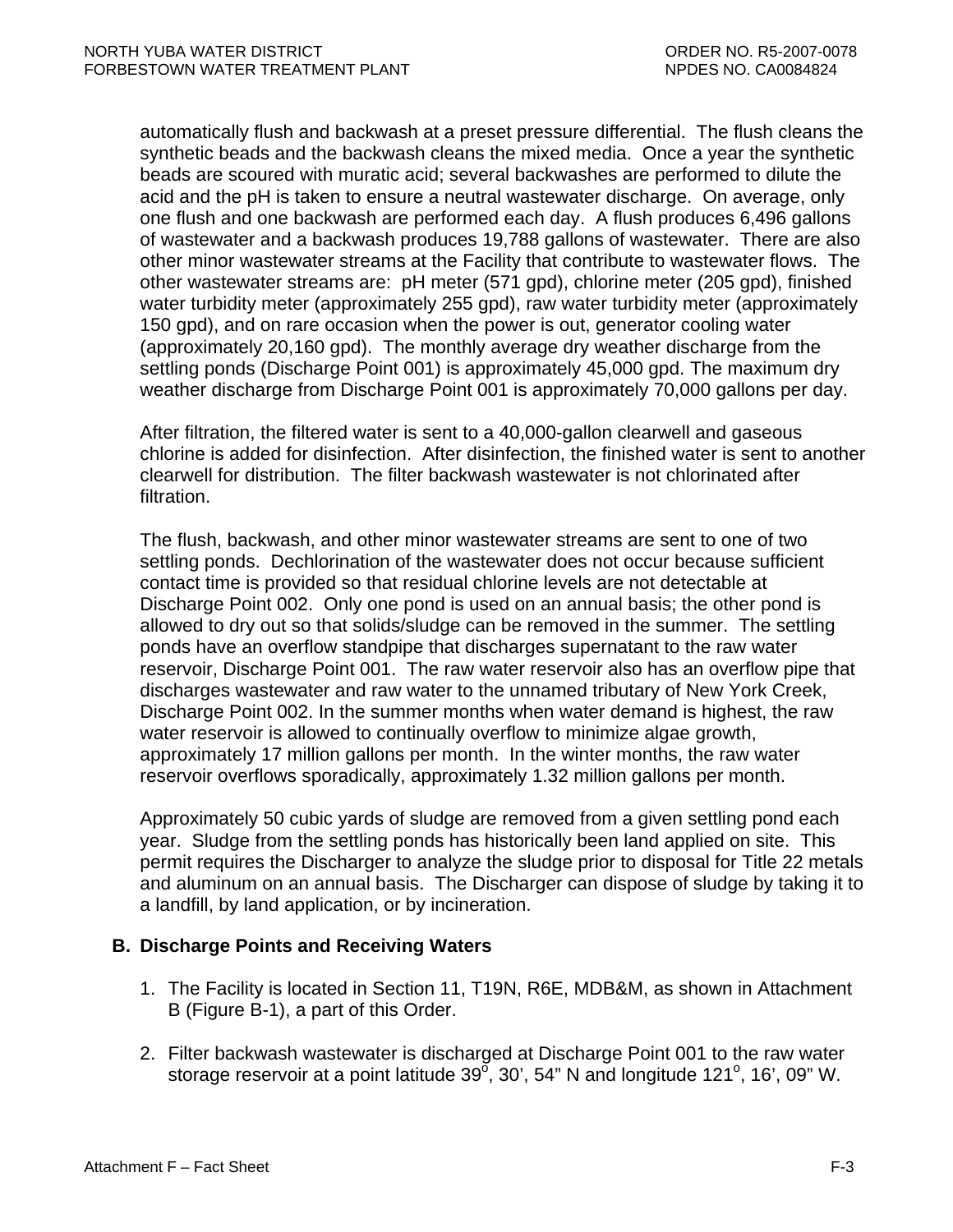- <span id="page-61-0"></span>3. Backwash wastewater and raw water are discharged at Discharge Point 002 to an unnamed tributary of New York Creek, a water of the United States, at a point latitude 39°, 30', 54" N and longitude 121°, 16', 07" W.
- 4. The Facility lies within the Yuba River Hydrologic Unit, Mildred Lake Hydrologic Subarea (No. 517.13), as depicted on an interagency hydrologic map provided by the Department of Water Resources in August 1986.

# **C. Summary of Existing Requirements and Self-Monitoring Report (SMR) Data**

Effluent limitations/Discharge Specifications contained in the existing Order for discharges from Discharge Point 002 (raw water storage reservoir outfall to unnamed tributary of New York Creek) and representative monitoring data from the term of the previous Order are as follows:

| <b>Parameter</b>     | <b>Units</b> | $\tilde{\phantom{a}}$<br><b>Effluent Limitation</b> |                          |                                |                                                                 | <b>Monitoring Data</b><br>(From July 02 to January 07)  |                                                    |
|----------------------|--------------|-----------------------------------------------------|--------------------------|--------------------------------|-----------------------------------------------------------------|---------------------------------------------------------|----------------------------------------------------|
|                      |              | Average<br><b>Monthly</b>                           | Average<br><b>Weekly</b> | <b>Maximum</b><br><b>Daily</b> | <b>Highest</b><br>Average<br><b>Monthly</b><br><b>Discharge</b> | <b>Highest</b><br>Average<br>Weekly<br><b>Discharge</b> | <b>Highest</b><br><b>Daily</b><br><b>Discharge</b> |
| Settleable<br>Solids | mL/L         | 0.1                                                 | $\sim$                   | 0.2                            | 0                                                               | --                                                      | 0                                                  |
| Chlorine<br>Residual | mg/L         | --                                                  | --                       | 0.02                           | --                                                              | --                                                      | 0.02                                               |
| pH                   | pH<br>units  | $- -$                                               |                          | $[6.0, 9.0]$ <sup>1</sup>      | --                                                              | --                                                      | $[6.72, 8.1]$ <sup>1</sup>                         |

**Table F-2. Historic Effluent Limitations and Monitoring Data** 

1<sup>1</sup> Instantaneous minimum and maximum

## **D. Compliance Summary**

The Discharger maintained compliance with the last Order. No effluent violations were recorded.

## **E. Planned Changes**

Currently, there are no planned changes for the Facility.

# **III. APPLICABLE PLANS, POLICIES, AND REGULATIONS**

The requirements contained in this Order are based on the applicable plans, policies, and regulations identified in section II of the Limitations and Discharge Requirements ([Findings](#page-2-0)). This section provides supplemental information, where appropriate, for the plans, policies, and regulations relevant to the discharge.

# **A. Legal Authority**

See Limitations and Discharge Requirements - [Findings, Section II.C.](#page-3-0)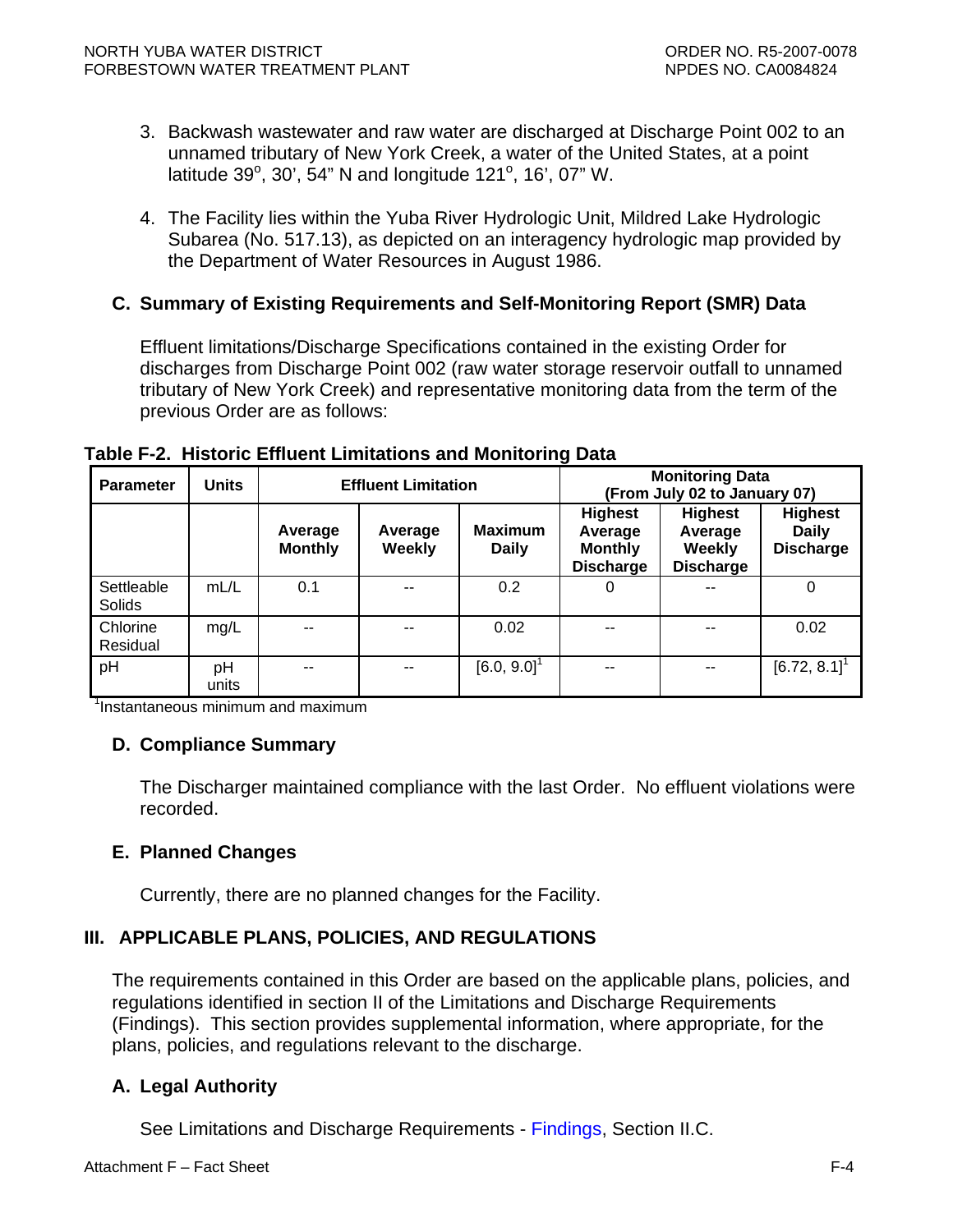# <span id="page-62-0"></span>**B. California Environmental Quality Act (CEQA)**

See Limitations and Discharge Requirements - [Findings, Section II.E.](#page-3-0)

## **C. State and Federal Regulations, Policies, and Plans**

1. **Water Quality Control Plans**. The Regional Water Board adopted a *Water Quality Control Plan, Fourth Edition (Revised September 2004), for the Sacramento and San Joaquin River Basins* (Basin Plan) that designates beneficial uses, establishes water quality objectives, and contains implementation programs and policies to achieve those objectives for all waters addressed through the plan. In addition, State Water Board Resolution No. 88-63 requires that, with certain exceptions, the Regional Water Board assign the municipal and domestic supply use to water bodies that do not have beneficial uses listed in the Basin Plan. The beneficial uses of the unnamed tributary to New York Creek (tributary to the Yuba River via Dry Creek) downstream of the discharge are municipal and domestic supply, agricultural irrigation, agricultural stock watering, industrial power, water contact recreation, other non-contact water recreation, warm freshwater aquatic habitat, cold freshwater aquatic habitat, warm fish migration habitat, cold fish migration habitat, warm spawning habitat, cold spawning habitat, and wildlife habitat.

The Basin Plan on page II-1.00 states: "*Protection and enhancement of existing and potential beneficial uses are primary goals of water quality planning…*" and with respect to disposal of wastewaters states that "...*disposal of wastewaters is [not] a prohibited use of waters of the State; it is merely a use which cannot be satisfied to the detriment of beneficial uses.*"

The federal CWA section 101(a)(2), states: "*it is the national goal that wherever attainable, an interim goal of water quality which provides for the protection and propagation of fish, shellfish, and wildlife, and for recreation in and on the water be achieved by July 1, 1983.*" Federal Regulations, developed to implement the requirements of the CWA, create a rebuttable presumption that all waters be designated as fishable and swimmable. Federal Regulations, 40 CFR sections 131.2 and 131.10, require that all waters of the State regulated to protect the beneficial uses of public water supply, protection and propagation of fish, shell fish and wildlife, recreation in and on the water, agricultural, industrial and other purposes including navigation. Section 131.3(e), 40 CFR, defines existing beneficial uses as those uses actually attained after November 28, 1975, whether or not they are included in the water quality standards. Federal Regulation, 40 CFR section 131.10 requires that uses be obtained by implementing effluent limitations, requires that all downstream uses be protected and states that in no case shall a state adopt waste transport or waste assimilation as a beneficial use for any waters of the United States.

This Order contains Effluent Limitations requiring a level of treatment that is necessary to protect the beneficial uses of the receiving water. The Regional Water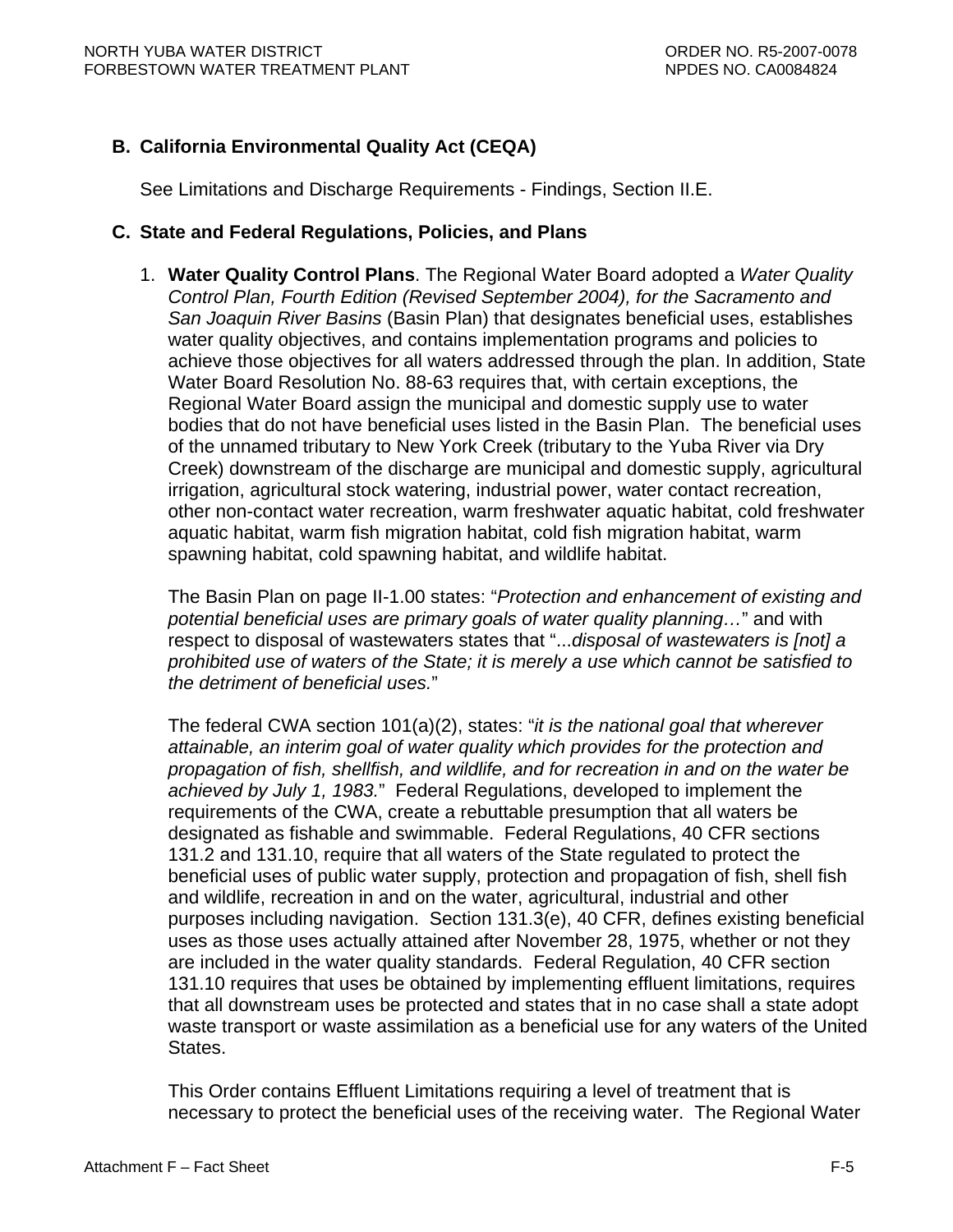<span id="page-63-0"></span>Board has considered the factors listed in CWC section 13241 in establishing these requirements, as discussed in more detail in the Fact Sheet, Attachment F, Section IV.

- 2. **Thermal Plan Not Applicable.**
- 3. **Bay-Delta Plan Not Applicable.**
- 4. **Antidegradation Policy.** Section 131.12 requires that the state water quality standards include an antidegradation policy consistent with the federal policy. The State Water Board established California's antidegradation policy in State Water Board Resolution No. 68-16. Resolution No. 68-16 incorporates the federal antidegradation policy where the federal policy applies under federal law. Resolution No. 68-16 requires that existing water quality be maintained unless degradation is justified based on specific findings. The Regional Water Board's Basin Plan implements, and incorporates by reference, both the State and federal antidegradation policies. As discussed in detail in the Fact Sheet ([Attachment F,](#page-78-0)  [Section IV.D.4.](#page-78-0)) the discharge is consistent with the antidegradation provisions of 40 CFR section 131.12 and State Water Board Resolution 68-16.
- 5. **Anti-Backsliding Requirements.** Sections 402(o)(2) and 303(d)(4) of the CWA and federal regulations at title 40, Code of Federal Regulations section 122.44(l) prohibit backsliding in NPDES permits. These anti-backsliding provisions require that effluent limitations in a reissued permit must be as stringent as those in the previous permit, with some exceptions in which limitations may be relaxed. Compliance with the Anti-Backsliding requirements is discussed in [Section IV.D.3.](#page-78-0)
- 6. *Storm Water Requirements***.** USEPA promulgated Federal Regulations for storm water on 16 November 1990 in 40 CFR Parts 122, 123, and 124. The NPDES Industrial Storm Water Program regulates storm water discharges from wastewater treatment facilities. Water treatment plants are not applicable industries under the storm water program and are not obligated to seek coverage under the storm water program.
- 7. *Endangered Species Act.* This Order does not authorize any act that results in the taking of a threatened or endangered species or any act that is now prohibited, or becomes prohibited in the future, under either the California Endangered Species Act (Fish and Game Code sections 2050 to 2097) or the Federal Endangered Species Act (16 U.S.C.A. sections 1531 to 1544). This Order requires compliance with effluent limits, receiving water limits, and other requirements to protect the beneficial uses of waters of the state. The Discharger is responsible for meeting all requirements of the applicable Endangered Species Act.

# **D. Impaired Water Bodies on CWA 303(d) List**

1. Under Section 303(d) of the 1972 Clean Water Act, states, territories and authorized tribes are required to develop lists of water quality limited segments. The waters on these lists do not meet water quality standards, even after point sources of pollution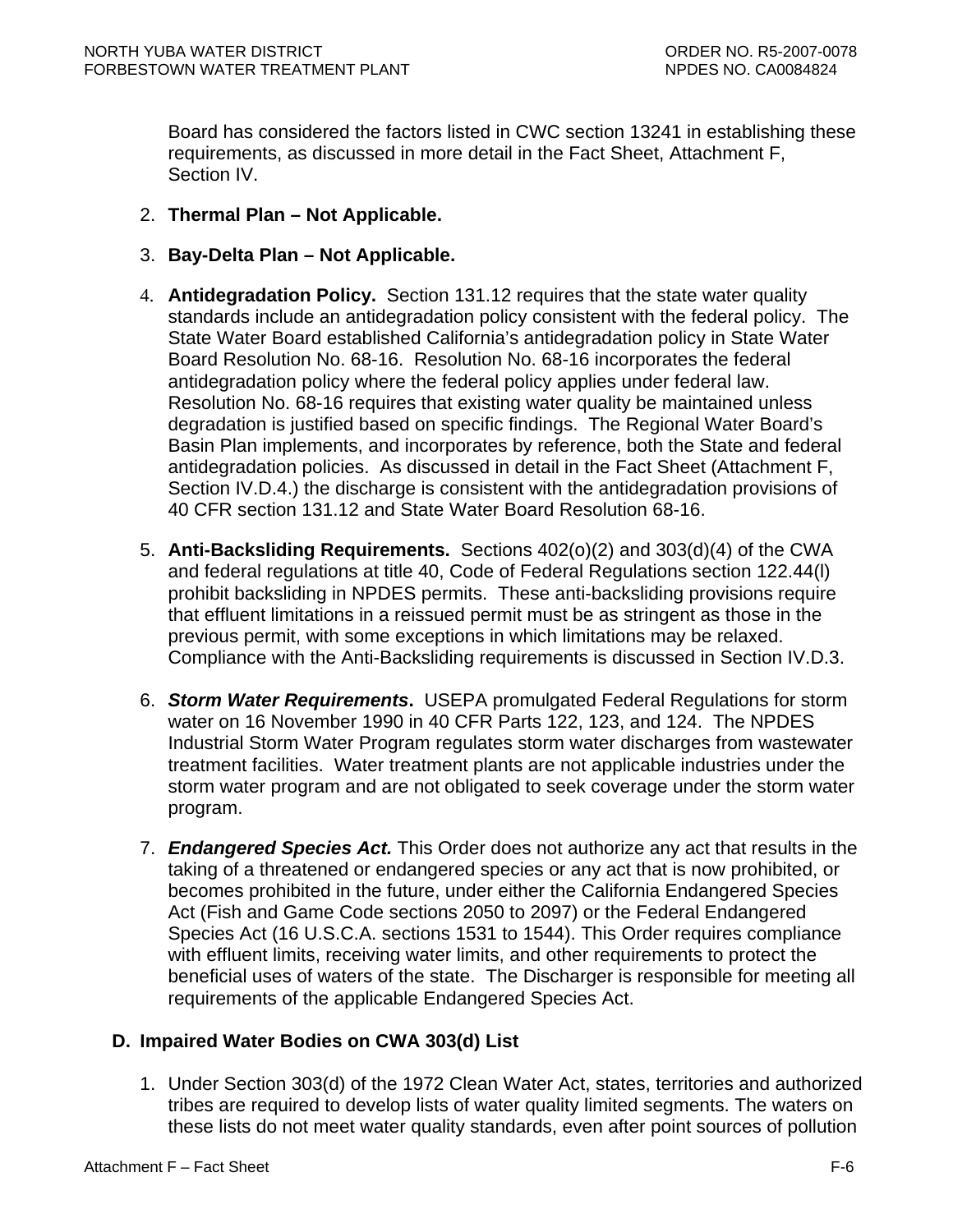<span id="page-64-0"></span>have installed the minimum required levels of pollution control technology. On July 25, 2003 USEPA gave final approval to California's 2002 Section 303(d) List of Water Quality Limited Segments. The Basin Plan references this list of Water Quality Limited Segments (WQLSs), which are defined as "…*those sections of lakes, streams, rivers or other fresh water bodies where water quality does not meet (or is not expected to meet) water quality standards even after the application of appropriate limitations for point sources (40 CFR 130, et seq.)*." The Basin Plan also states, "*Additional treatment beyond minimum federal standards will be imposed on dischargers to [WQLSs]. Dischargers will be assigned or allocated a maximum allowable load of critical pollutants so that water quality objectives can be met in the segment.*" The Yuba River (Englebright Dam to Feather River) is not listed as an impaired water body.

2. **Total Maximum Daily Loads.** The US EPA requires the Regional Water Board to develop total maximum daily loads (TMDLs) for each 303(d) listed pollutant and water body combination.

# **E. Other Plans, Polices and Regulations**

- 1. The discharge authorized herein and the treatment and storage facilities associated with the discharge of treated municipal wastewater, except for discharges of residual sludge and solid waste, are exempt from the requirements of Title 27, California Code of Regulations (CCR), section 20005 *et seq*. (hereafter Title 27). The exemption, pursuant to Title 27 CCR section 20090(a), is based on the following:
	- a. The waste consists primarily of treated water treatment plant filter backwash effluent;
	- b. The waste discharge requirements are consistent with water quality objectives; and
	- c. The treatment and storage facilities described herein are associated with a municipal wastewater treatment plant.
- 2. The State Water Board adopted the *Water Quality Control Policy for the Enclosed Bays and Estuaries of California*. The requirements within this Order are consistent with the Policy.

# **IV. RATIONALE FOR EFFLUENT LIMITATIONS AND DISCHARGE SPECIFICATIONS**

Effluent limitations and toxic and pretreatment effluent standards established pursuant to Sections 301 (Effluent Limitations), 302 (Water Quality Related Effluent Limitations), 304 (Information and Guidelines), and 307 (Toxic and Pretreatment Effluent Standards) of the Clean Water Act (CWA) and amendments thereto are applicable to the discharge.

The Federal CWA mandates the implementation of effluent limitations that are as stringent as necessary to meet water quality standards established pursuant to state or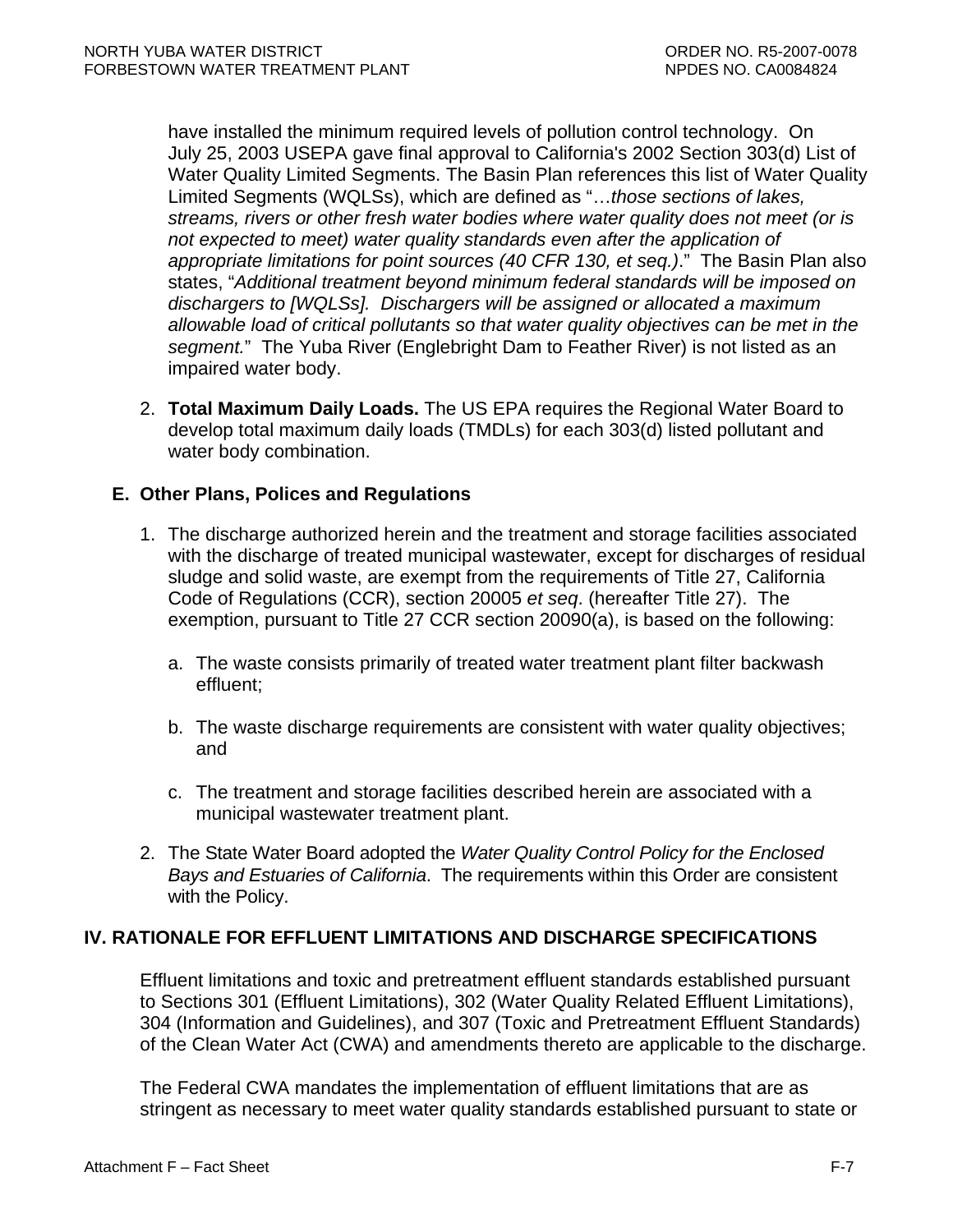federal law [33 U.S.C., § 1311(b)(1)(C); 40 CFR, § 122.44(d)(1)]. NPDES permits must incorporate discharge limits necessary to ensure that water quality standards are met. This requirement applies to narrative criteria as well as to criteria specifying maximum amounts of particular pollutants. Pursuant to Federal Regulations, 40 CFR Section 122.44(d)(1)(i), NPDES permits must contain limits that control all pollutants that "*are or may be discharged at a level which will cause, have the reasonable potential to cause, or contribute to an excursion above any state water quality standard, including state narrative criteria for water quality*." Federal Regulations, 40 CFR, §122.44(d)(1)(vi), further provide that "[w]*here a state has not established a water quality criterion for a specific chemical pollutant that is present in an effluent at a concentration that causes, has the reasonable potential to cause, or contributes to an excursion above a narrative criterion within an applicable State water quality standard, the permitting authority must establish effluent limits.*"

The CWA requires point source discharges to control the amount of conventional, nonconventional, and toxic pollutants that are discharged into the waters of the United States. The control of pollutants discharged is established through effluent limitations and other requirements in NPDES permits. There are two principal bases for effluent limitations: 40 CFR §122.44(a) requires that permits include applicable technologybased limitations and standards, and 40 CFR §122.44(d) requires that permits include water quality-based effluent limitations to attain and maintain applicable numeric and narrative water quality criteria to protect the beneficial uses of the receiving water where numeric water quality objectives have not been established. The Regional Water Board's Basin Plan, page IV-17.00, contains an implementation policy ("Policy for Application of Water Quality Objectives" that specifies that the Regional Water Board "*will, on a case-by-case basis, adopt numerical limitations in orders which will implement the narrative objectives*." This Policy complies with 40 CFR §122.44(d)(1). With respect to narrative objectives, the Regional Water Board must establish effluent limitations using one or more of three specified sources, including (1) EPA's published water quality criteria, (2) a proposed state criterion (*i.e*., water quality objective) or an explicit state policy interpreting its narrative water quality criteria (*i.e*., the Regional Water Board's "Policy for Application of Water Quality Objectives")(40 CFR 122.44(d)(1) (vi) (A), (B) or (C)), or (3) an indicator parameter. The Basin Plan contains a narrative objective requiring that: "*All waters shall be maintained free of toxic substances in concentrations that produce detrimental physiological responses in human, plant, animal, or aquatic life*" (narrative toxicity objective). The Basin Plan requires the application of the most stringent objective necessary to ensure that surface water and groundwater do not contain chemical constituents, discoloration, toxic substances, radionuclides, or taste and odor producing substances that adversely affect beneficial uses. The Basin Plan states that material and relevant information, including numeric criteria, and recommendations from other agencies and scientific literature will be utilized in evaluating compliance with the narrative toxicity objective. The Basin Plan also limits chemical constituents in concentrations that adversely affect surface water beneficial uses. For waters designated as municipal, the Basin Plan specifies that, at a minimum, waters shall not contain concentrations of constituents that exceed Maximum Contaminant Levels (MCL) of CCR Title 22. The Basin Plan further states that, to protect all beneficial uses, the Regional Water Board may apply limits more stringent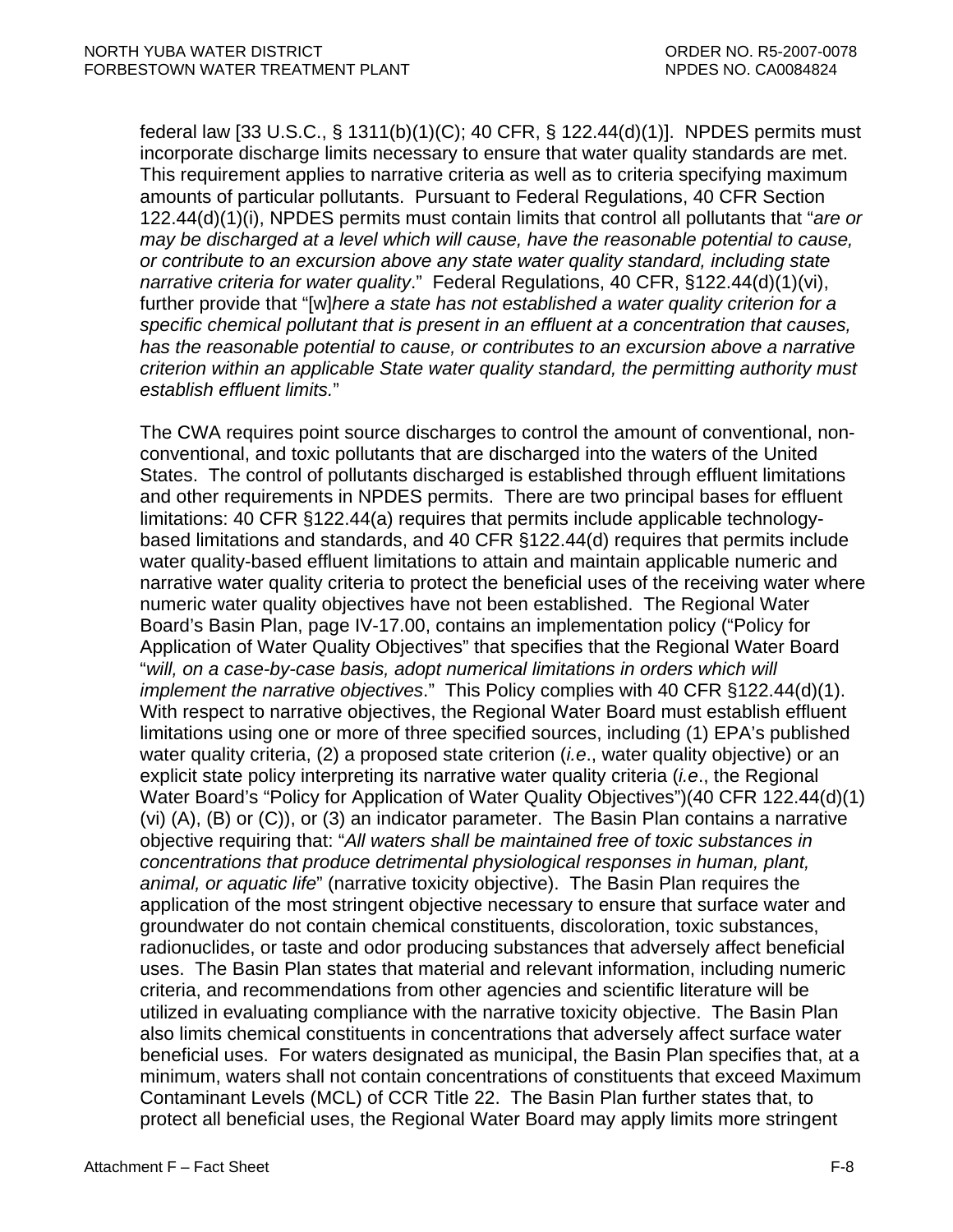<span id="page-66-0"></span>than MCLs.

# **A. Discharge Prohibitions**

1. *As stated in section I.G of Attachment D, Standard Provisions, this Order prohibits bypass from any portion of the treatment facility*. *Federal Regulations, 40 CFR 122.41 (m), define "bypass" as the intentional diversion of waste streams from any portion of a treatment facility. This section of the Federal Regulations, 40 CFR 122.41 (m)(4), prohibits bypass unless it is unavoidable to prevent loss of life, personal injury, or severe property damage. In considering the Regional Water Board's prohibition of bypasses, the State Water Board adopted a precedential decision, Order No. WQO 2002-0015, which cites the Federal Regulations, 40 CFR 122.41(m), as allowing bypass only for essential maintenance to assure efficient operation.* 

# **B. Technology-Based Effluent Limitations**

## **1. Scope and Authority**

The CWA requires that technology-based effluent limitations be established based on several levels of controls:

- Best practicable treatment control technology (BPT) represents the average of the best performance by plants within an industrial category or subcategory. BPT standards apply to toxic, conventional, and non-conventional pollutants.
- Best available technology economically achievable (BAT) represents the best existing performance of treatment technologies that are economically achievable within an industrial point source category. BAT standards apply to toxic and nonconventional pollutants.
- Best conventional pollutant control technology (BCT) represents the control from existing industrial point sources of conventional pollutants including BOD, TSS, fecal coliform, pH, and oil and grease. The BCT standard is established after considering the "cost reasonableness" of the relationship between the cost of attaining a reduction in effluent discharge and the benefits that would result, and also the cost effectiveness of additional industrial treatment beyond BPT.
- New source performance standards (NSPS) represent the best available demonstrated control technology standards. The intent of NSPS guidelines is to set limitations that represent state-of-the-art treatment technology for new sources.

The CWA requires USEPA to develop effluent limitations, guidelines and standards (ELGs) representing application of BPT, BAT, BCT, and NSPS. Section 402(a)(1) of the CWA and section 125.3 of the Code of Federal Regulations authorize the use of best professional judgment (BPJ) to derive technology-based effluent limitations on a case-by-case basis where ELGs are not available for certain industrial categories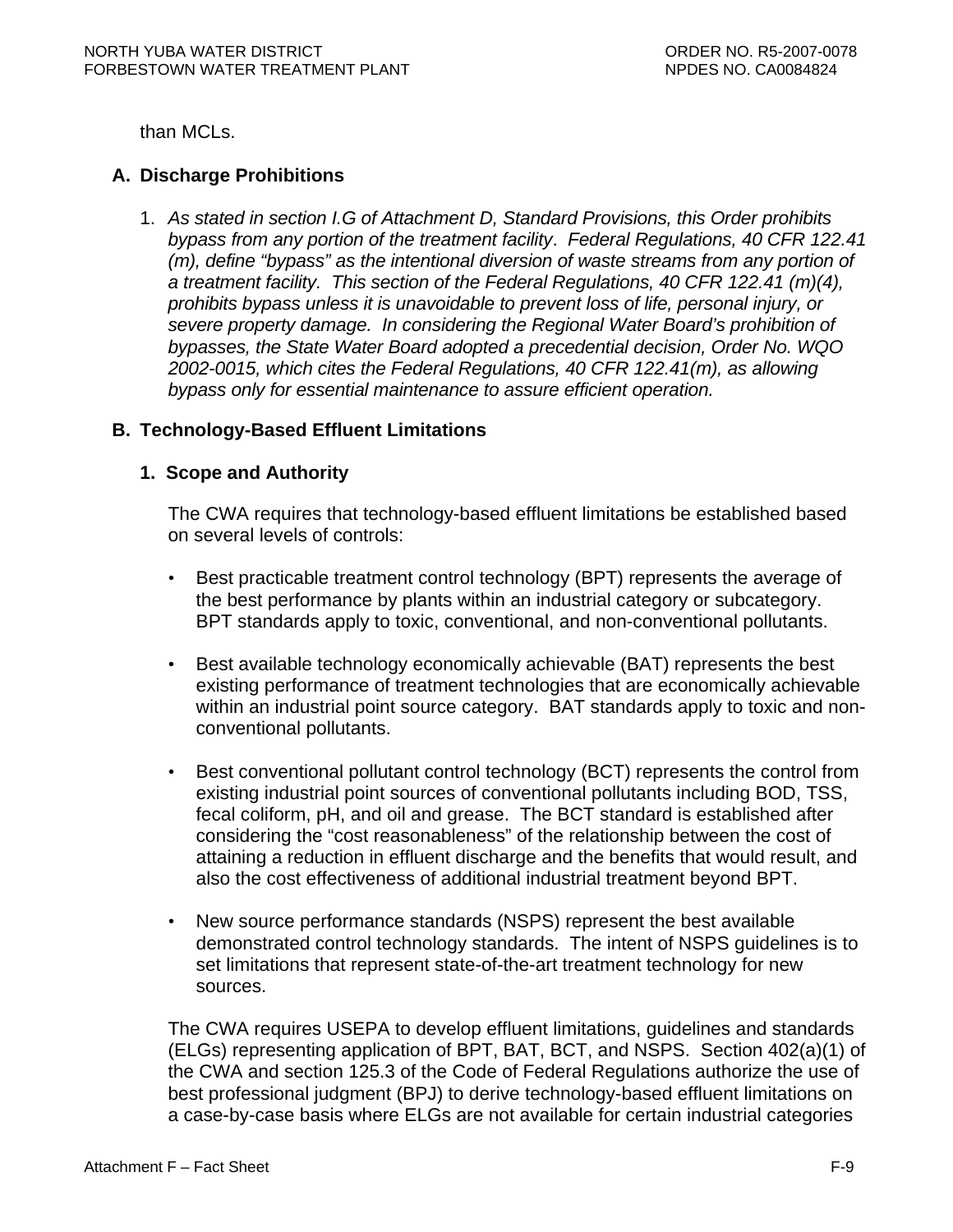<span id="page-67-0"></span>and/or pollutants of concern. Where BPJ is used, the permit writer must consider specific factors outlined in section 125.3.

## **2. Applicable Technology-Based Effluent Limitations**

a. **Total Suspended Solids (TSS) and Settleable Solids**. For inland surface waters, the Basin Plan states, "[w]ater shall not contain substances in concentrations that result in the deposition of material that causes nuisance or adversely affects beneficial uses." Order No. R5-2002-0109 established effluent limitations for settleable solids which are TBELs for water treatment plants based on BPJ. This Order carries over the settleable solid TBELs established by Order No. R5-2002-0109. These effluent limitations reflect removal efficiencies for properly designed, constructed, and operated water treatment systems. Because the amount of settleable solids is measured in terms of volume per volume without a mass component, it is impracticable to calculate mass limitations for inclusion in this Order.

The Basin Plan includes water quality objectives that receiving waters not contain suspended material in concentrations that cause nuisance or adversely affect beneficial uses. This Order contains average monthly and maximum daily effluent limits for TSS of 30 and 50 mg/L, respectively. The Regional Water Board has determined that TSS are more likely to be resuspended than settleable solids in the wastewater settling ponds before discharge, and therefore, TSS concentrations are more likely to vary in the discharge than concentrations of settleable solids. To establish effluent limits for TSS, the Regional Water Board has examined several general permits, which regulate wastewater discharges form water treatment plants. A summary of these TSS limitations is presented in the table, below.

| <b>TSS Effluent Limitations for General Permits</b> |                           |                          |                                |  |  |
|-----------------------------------------------------|---------------------------|--------------------------|--------------------------------|--|--|
| <b>State</b>                                        | Average<br><b>Monthly</b> | Average<br><b>Weekly</b> | <b>Maximum</b><br><b>Daily</b> |  |  |
| Arkansas                                            | 20                        | No Limit                 | 30                             |  |  |
| California (Regional Water                          | 30                        | 45                       | No Limit                       |  |  |
| Board 2)                                            |                           |                          |                                |  |  |
| Massachusetts                                       | 30                        | No Limit                 | 50                             |  |  |
| New Hampshire                                       | 20                        | No Limit                 | 50                             |  |  |
| South Carolina                                      | 30                        | No Limit                 | 60                             |  |  |
| Washington <sup>1</sup>                             | No Limit                  | No Limit                 | No Limit                       |  |  |
| West Virginia                                       | 30                        | No Limit                 | 60                             |  |  |

<sup>1</sup>Settleable solids, not TSS, is limited.

The Regional Water Board has also relied on research performed for the USEPA in 1987 (SAIC, Model Permit Package for the Water Supply Industry, EPA Contract No. 68-01-7043). This study found that 76 percent of water treatment plants surveyed used sedimentation lagoons for wastewater treatment. In these facilities, limitations of 30 mg/L and 45 mg/L were representative of the, then, current permitting practice for average monthly and maximum daily TSS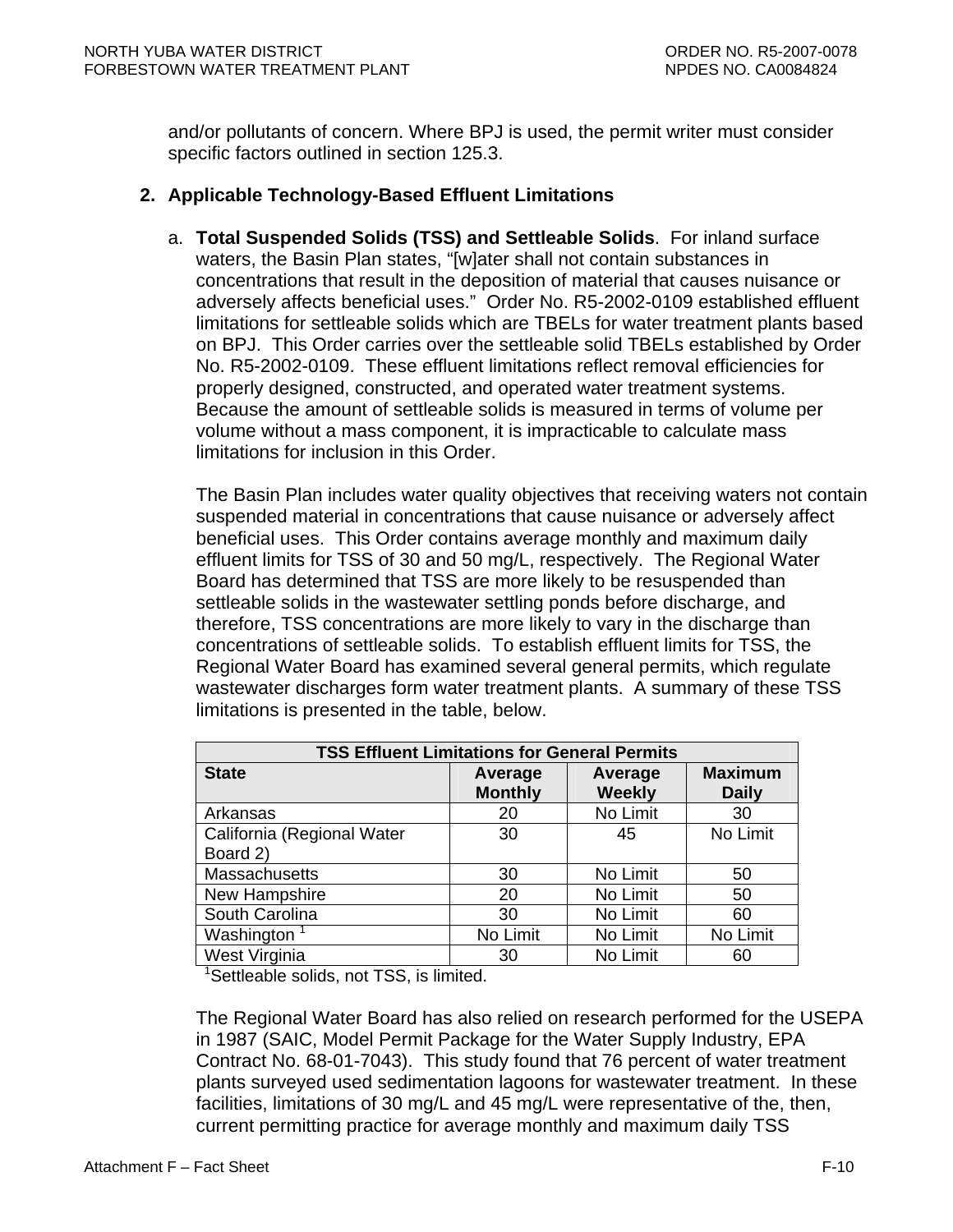limitations, respectively. Analysis of actual monitoring data from these facilities showed the 95<sup>th</sup> percent occurrence (monthly average) and 99<sup>th</sup> percent occurrence (maximum daily) levels of treatment to be 28.1 mg/L and 44.4 mg/L, respectively. The study recommended limitations of 30 mg/L and 45 mg/L as the monthly average and daily maximum TSS limitations for a model NPDES permit. Using BPJ, the Regional Water Board is establishing average monthly and maximum daily, TBELs for TSS of 30 and 50 mg/L, respectively.

b. **Flow.** This Order contains a monthly average discharge flow effluent limit of 0.070 mgd at Discharge 001.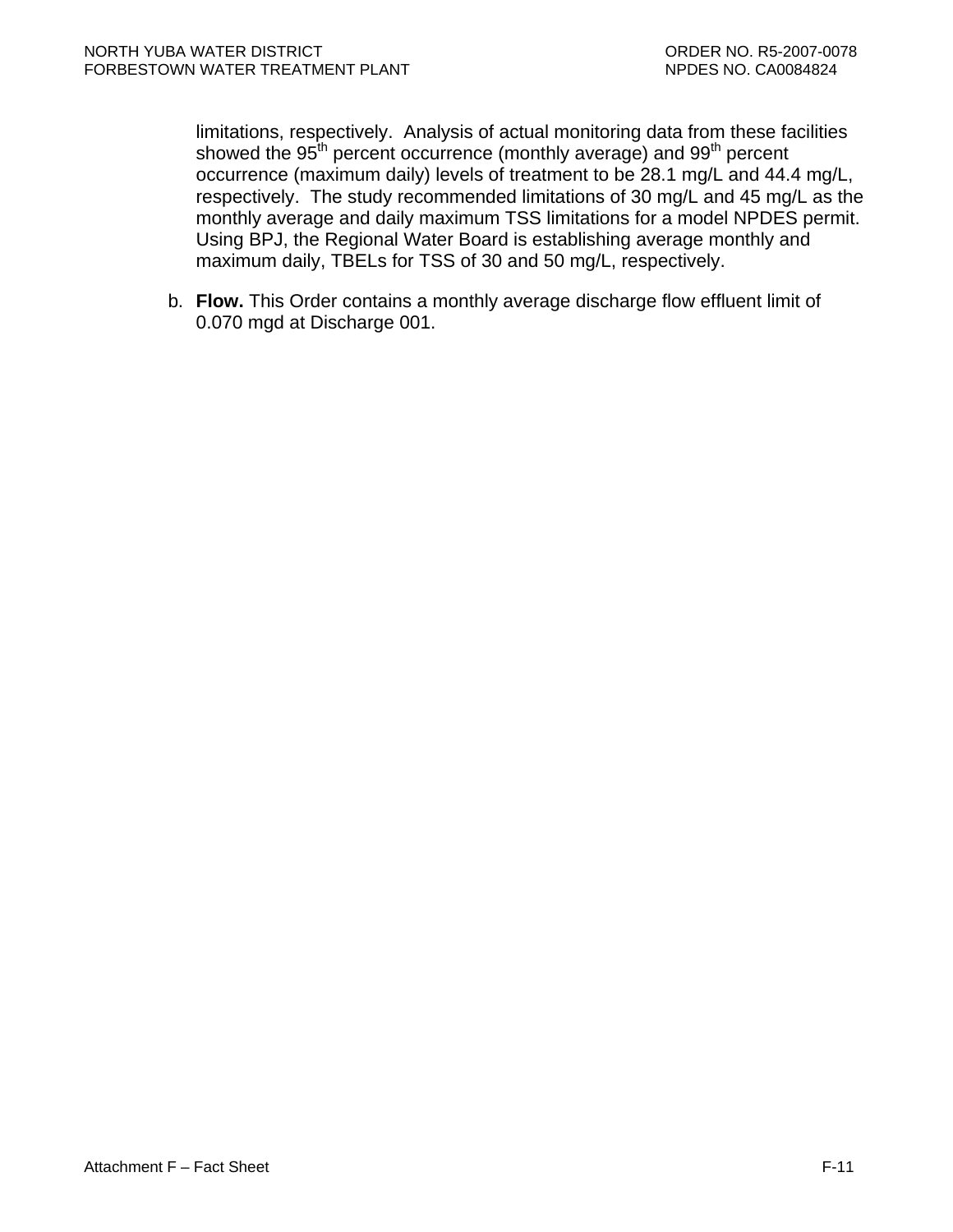## **Summary of Technology-based Effluent Limitations Discharge Point 001**

<span id="page-69-0"></span>

| Table F-3. Summary of Technology-based Effluent Limitations |
|-------------------------------------------------------------|
|-------------------------------------------------------------|

|                              |              | <b>Effluent Limitations</b> |                   |                                |                                 |                                 |
|------------------------------|--------------|-----------------------------|-------------------|--------------------------------|---------------------------------|---------------------------------|
| <b>Parameter</b>             | <b>Units</b> | Average<br><b>Monthly</b>   | Average<br>Weekly | <b>Maximum</b><br><b>Daily</b> | Instantaneous<br><b>Minimum</b> | Instantaneous<br><b>Maximum</b> |
| <b>Flow</b>                  | mgd          | 0.070                       | $\sim$ $\sim$     | $\sim$ $\sim$                  | $-$                             | $- -$                           |
| Settleable<br>solids         | mL/L         | 0.1                         | $\sim$ $\sim$     | 0.2                            | $-$                             | $\sim$ $\sim$                   |
| Total<br>suspended<br>solids | mg/L         | 30                          | $- -$             | 50                             | --                              | $-$                             |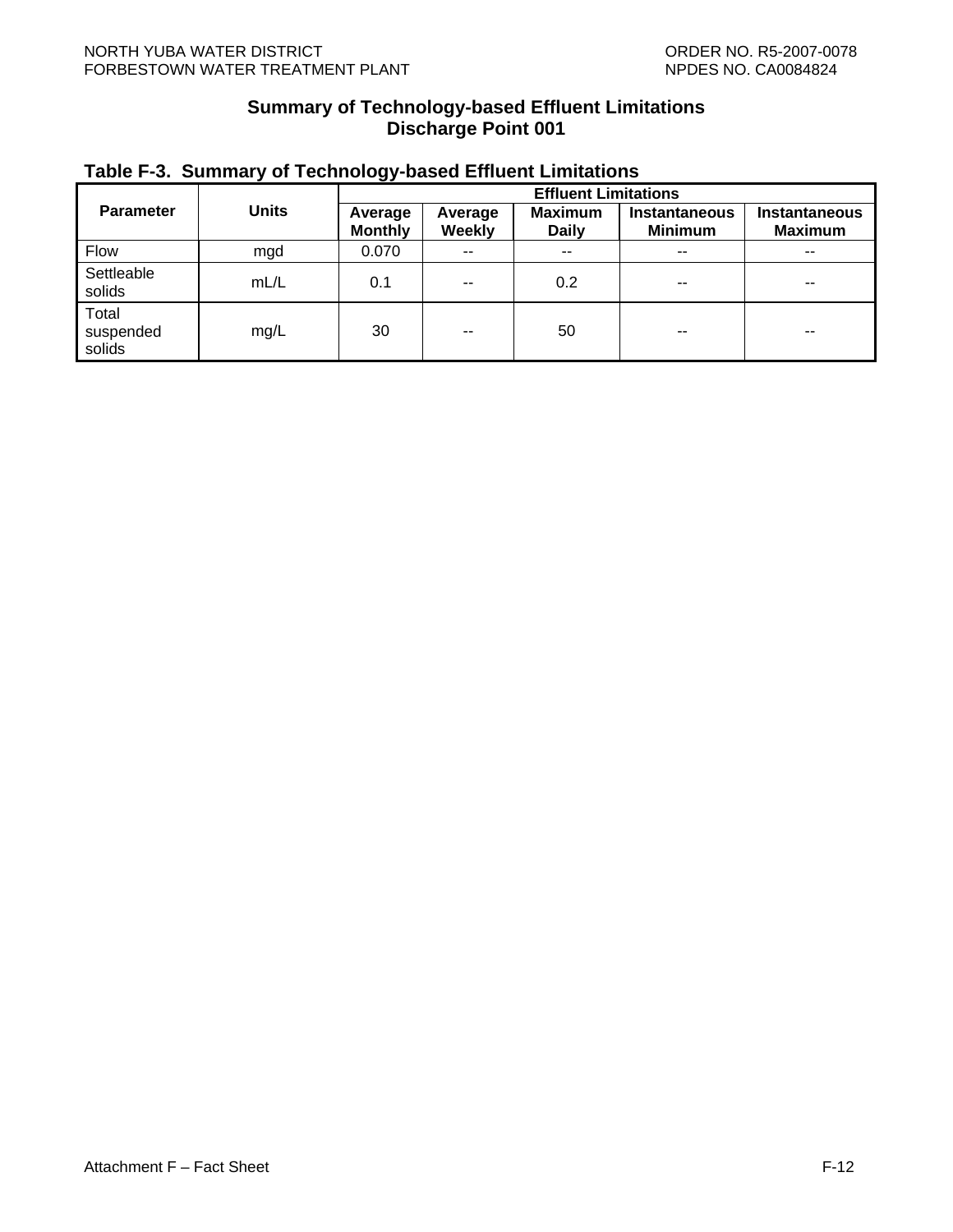## <span id="page-70-0"></span>**C. Water Quality-Based Effluent Limitations (WQBELs)**

## **1. Scope and Authority**

As specified in section 122.44(d)(1)(i), permits are required to include WQBELs for pollutants (including toxicity) that are or may be discharged at levels that cause, have reasonable potential to cause, or contribute to an in-stream excursion above any state water quality standard. The process for determining reasonable potential and calculating WQBELs when necessary is intended to protect the designated uses of the receiving water as specified in the Basin Plan, and achieve applicable water quality objectives and criteria that are contained in other state plans and policies, or any applicable water quality criteria contained in the CTR and NTR.

### **2. Applicable Beneficial Uses and Water Quality Criteria and Objectives**

- a. **Receiving Water.** The receiving water is an unnamed tributary of New York Creek, tributary to Dry Creek and the Yuba River (Englebright Dam to Feather River). The beneficial uses of the Yuba River downstream of the discharge are, agricultural irrigation, agricultural stock watering, industrial power, water contact recreation, canoeing and rafting recreation, other non-contact water recreation, warm freshwater aquatic habitat, cold freshwater aquatic habitat, warm fish migration habitat, cold fish migration habitat, warm spawning habitat, cold spawning habitat, and wildlife habitat. The Basin Plan does not designate municipal and domestic supply as existing or potential uses of the Yuba River (Englebright Dam to Feather River). However, based on Resolution No. 88-63, New York Creek and Dry Creek, which are tributaries of the Yuba River, do have municipal and domestic supply uses. Thus, the municipal and domestic supply use was included for the unnamed tributary to New York Creek.
- b. **Hardness.** While no effluent limitation for hardness is necessary in this Order, hardness is critical to the assessment of the need for, and the development of, effluent limitations for certain metals. The *California Toxics Rule*, at (c)(4), states the following:

"Application of metals criteria. (i) *For purposes of calculating freshwater aquatic life criteria for metals from the equations in paragraph (b)(2) of this section, for waters with a hardness of 400 mg/L or less as calcium carbonate, the actual ambient hardness of the surface water shall be used in those equations*." [emphasis added]

The State Water Board, in footnote 19 to Water Quality Order No. 2004-0013, stated: "*We note that…the Regional Water Board…applied a variable hardness value whereby effluent limitations will vary depending on the actual, current hardness values in the receiving water. We recommend that the Regional Water Board establish either fixed or seasonal effluent limitations for metals, as provided in the SIP, rather than 'floating' effluent limitations*."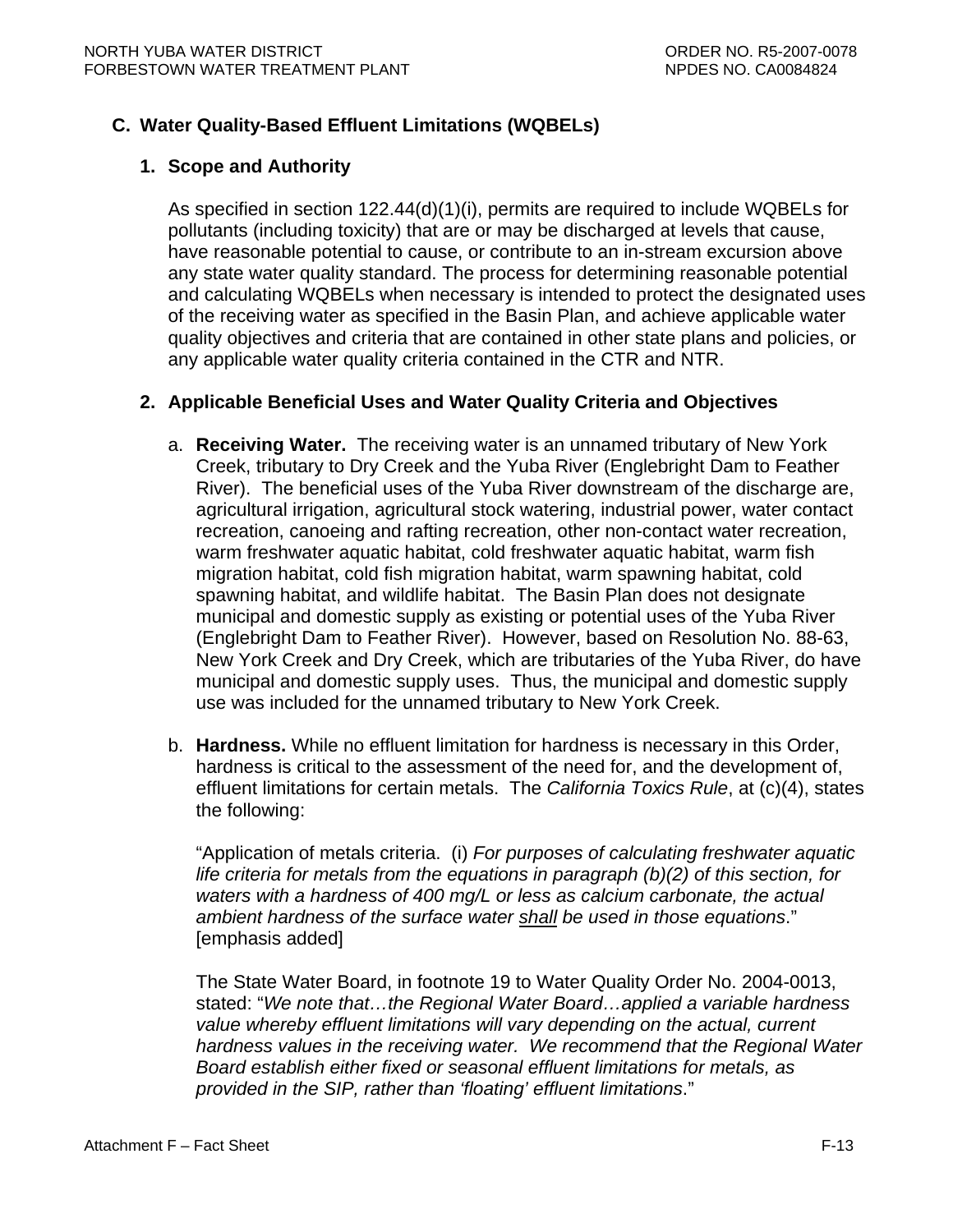<span id="page-71-0"></span>Effluent limitations for the discharge must be set to protect the beneficial uses of the receiving water for all discharge conditions. In the absence of the option of including condition-dependent, "floating" effluent limitations that are reflective of actual conditions at the time of discharge, effluent limitations must be set using a reasonable worst-case condition in order to protect beneficial uses for all discharge conditions. For purposes of establishing water quality-based effluent limitations, a reported hardness value of 29 mg/L as  $CaCO<sub>3</sub>$  was used.

c. **Assimilative Capacity/Mixing Zone - Not applicable.** 

# **3. Determining the Need for WQBELs**

- a. CWA section 301 (b)(1) requires NPDES permits to include effluent limitations that achieve technology-based standards and any more stringent limitations necessary to meet water quality standards. Water quality standards include Regional Water Board Basin Plan beneficial uses and narrative and numeric water quality objectives, State Water Board-adopted standards, and federal standards, including the CTR and NTR. The Basin Plan includes numeric sitespecific water quality objectives and narrative objectives for toxicity, chemical constituents, and tastes and odors. The narrative toxicity objective states: "*All waters shall be maintained free of toxic substances in concentrations that produce detrimental physiological responses in human, plant, animal, or aquatic life.*" (Basin Plan at III-8.00.) With regards to the narrative chemical constituents objective, the Basin Plan states that waters shall not contain chemical constituents in concentrations that adversely affect beneficial uses. At minimum, "…*water designated for use as domestic or municipal supply (MUN) shall not contain concentrations of chemical constituents in excess of the maximum contaminant levels (MCLs)*" in Title 22 of CCR. The narrative tastes and odors objective states: "*Water shall not contain taste- or odor-producing substances in concentrations that impart undesirable tastes or odors to domestic or municipal water supplies or to fish flesh or other edible products of aquatic origin, or that cause nuisance, or otherwise adversely affect beneficial uses.*"
- b. Federal regulations require effluent limitations for all pollutants that are or may be discharged at a level that will cause or have the reasonable potential to cause, or contribute to an in-stream excursion above a narrative or numerical water quality standard. Based on information submitted as part of the application, in studies, and as directed by monitoring and reporting programs, the Regional Water Board finds that the discharge has a reasonable potential to cause or contribute to an in-stream excursion above a water quality standard for residual chlorine. Water quality-based effluent limitations (WQBELs) for this constituent are included in this Order.
- c. The Regional Water Board conducted the RPA in accordance with Section 1.3 of the SIP. Although the SIP applies directly to the control of CTR priority pollutants, the State Water Board has held that the Regional Water Board may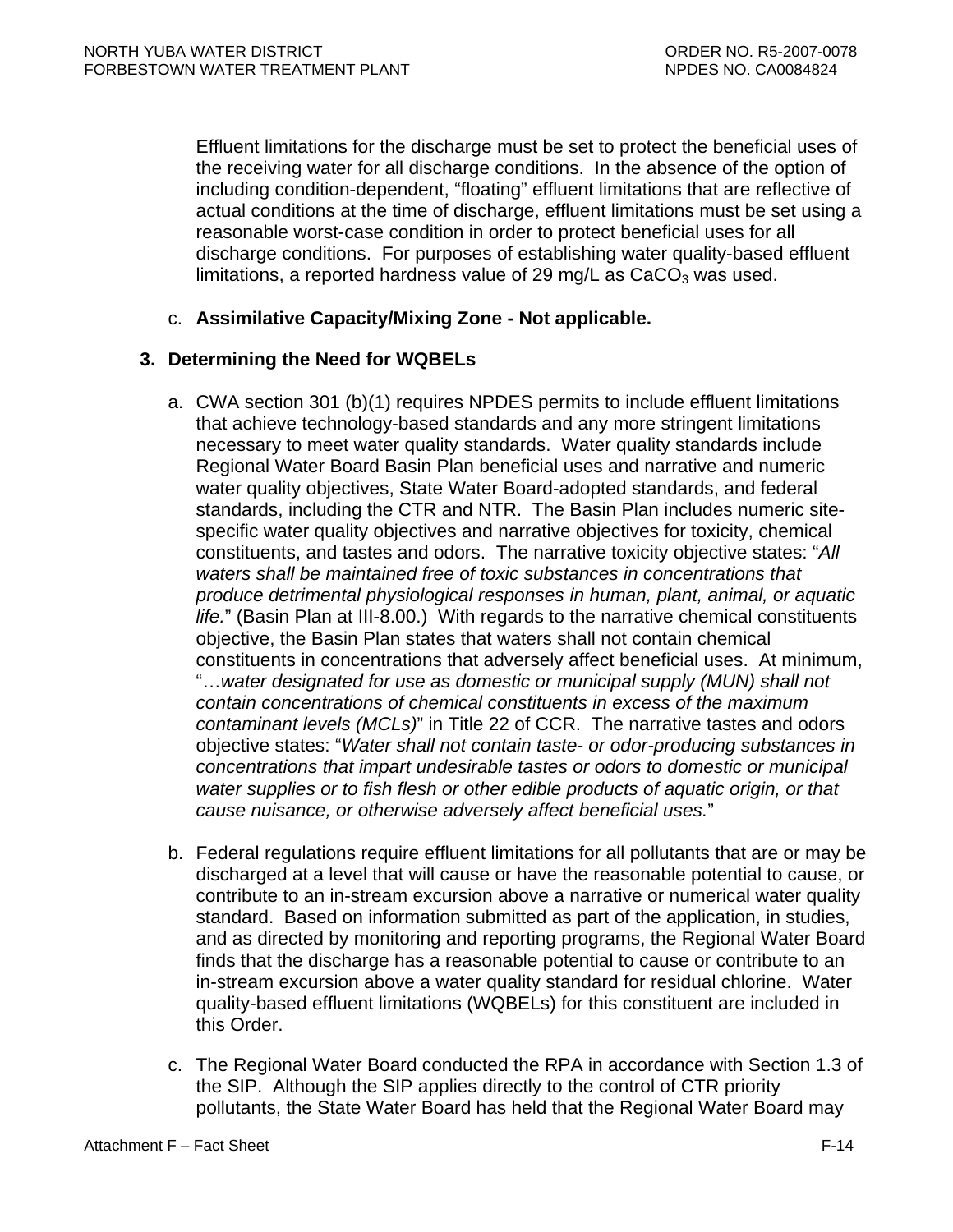use the SIP as guidance for water quality-based toxics control.<sup>[1](#page-72-0)</sup> The SIP states in the introduction "*The goal of this Policy is to establish a standardized approach*  for permitting discharges of toxic pollutants to non-ocean surface waters in a *manner that promotes statewide consistency."* Therefore, in this Order the RPA procedures from the SIP were used to evaluate reasonable potential for both CTR and non-CTR constituents.

d. WQBELs were calculated in accordance with section 1.4 of the SIP, as described in [Attachment F, Section IV.C.4.](#page-76-0) 

Two CTR data sets were used when determining reasonable potential and establishing effluent limits. The Discharger conducted CTR sampling in 2002 and Regional Water Board staff conducted CTR sampling in 2007; the data is summarized in Table F-5.

e. **Aluminum***.* The Discharger has not previously monitored aluminum. This permit requires the Discharger to monitor aluminum since an aluminum-based polymer is used at the Facility. If it is determined that the discharge has reasonable potential to cause or contribute to an exceedance of water quality standards, the permit will be reopened to establish effluent limitations.

USEPA developed National Recommended Ambient Water Quality Criteria for protection of freshwater aquatic life for aluminum. The recommended four-day average (chronic) and one-hour average (acute) criteria for aluminum are 87 ug/L and 750 ug/L, respectively, for waters with a pH of 6.5 to 9.0. USEPA recommends that the ambient criteria are protective of the aquatic beneficial uses of receiving waters in lieu of site-specific criteria.

In USEPA's *Ambient Water Quality Criteria for Aluminum—1988* [EPA 440/5-86-008], USEPA states that "[a]*cid-soluble aluminum…is probably the best measurement at the present…*"; however, USEPA has not yet approved an acid-soluble test method for aluminum. Replacing the ICP/AES portion of the analytical procedure with ICP/MS would allow lower detection limits to be achieved. Based on USEPA's discussion of aluminum analytical methods, this Order allows the use of the alternate aluminum testing protocol described above to meet monitoring requirements.

f. **Bis (2-ethylhexyl) phthalate.** Bis (2-ethyl-hexyl) phthalate is used primarily as one of several plasticizers in polyvinyl chloride (PVC) resins for fabricating flexible vinyl products. According to the Consumer Product Safety Commission, USEPA, and the Food and Drug Administration, these PVC resins are used to manufacture many products, including soft squeeze toys, balls, raincoats, adhesives, polymeric coatings, components of paper and paperboard, defoaming agents, animal glue, surface lubricants, and other products that must stay flexible and noninjurious for the lifetime of their use. The State MCL for bis (2-ethylhexyl)

<span id="page-72-0"></span> $\overline{a}$ 

<sup>&</sup>lt;sup>1</sup> See, Order WQO 2001-16 (Napa) and Order WQO 2004-0013 (Yuba City)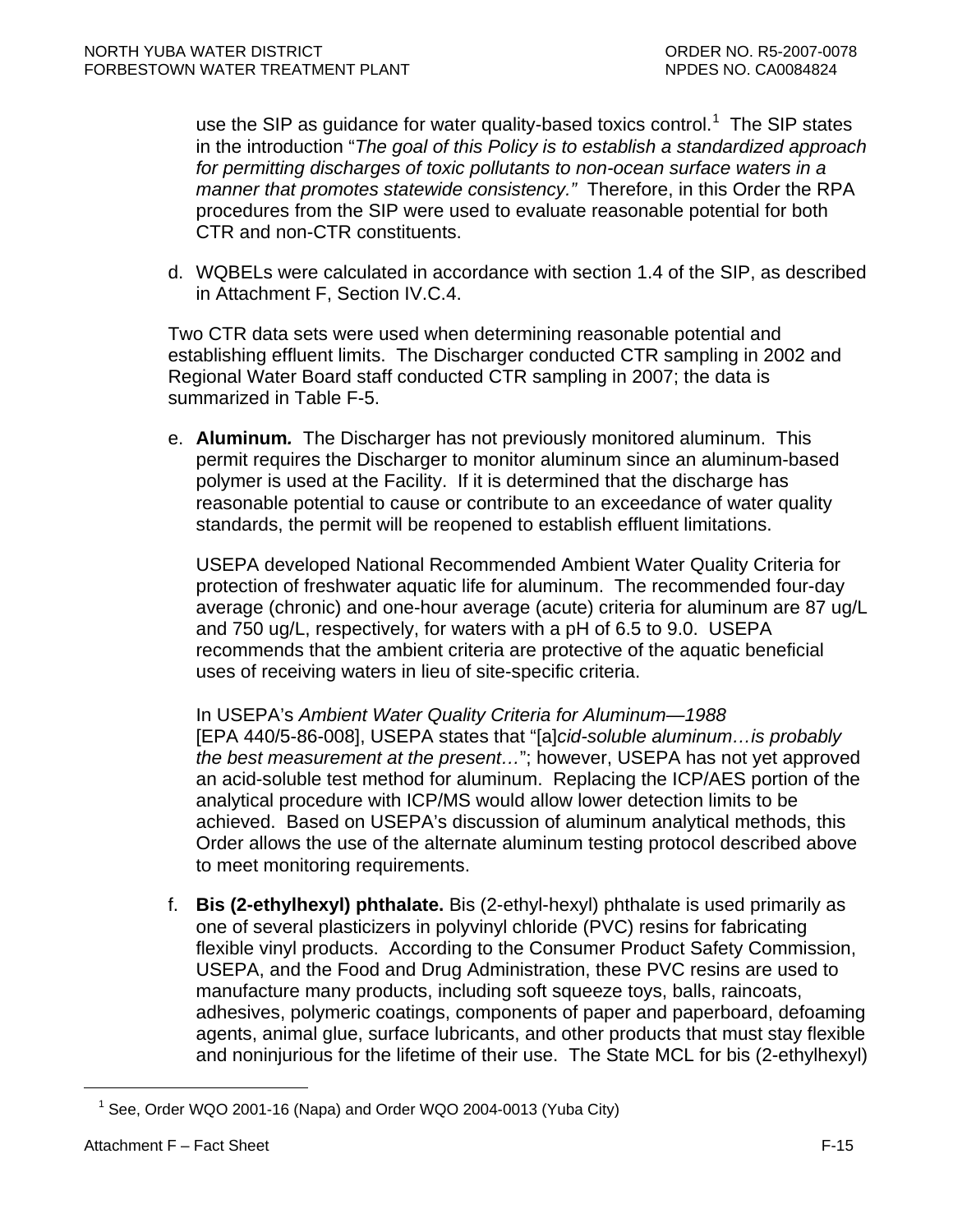phthalate is 4 ug/l and the USEPA MCL is 6 ug/l. The NTR criterion for human health protection for consumption of water and aquatic organisms is 1.8 ug/l and for consumption of aquatic organisms only is 5.9 ug/l.

Bis (2-ethylhexyl) phthalate has been repeatedly detected at facilities throughout the state, both in receiving waters and effluents. It is unlikely that it is actually present in the source water at detectable concentrations. When samples have been collected and processed with minimal plastics contact, the pollutant rarely has been detected. Use of glass sampling containers has been successful in reducing false positives. At the Facility, the pollutant was detected one time in the effluent in a 2002 sampling; therefore the data is particularly suspect because of its age and potential use of plastic sampling containers. The most recent sample that was obtained by Regional Board staff on 19 January 2006, in a glass bottle, bis (2-ethylhexyl) phthalate was not detected. This permit requires quarterly monitoring for bis (2-ethylhexyl) phthalate for the first year, after which Regional Water Board staff will determine whether or not reasonable potential exists. If no reasonable potential exists, the Discharger will not be required to continue monitoring bis (2-ethylhexyl) phthalate quarterly. If it is determined that the discharge has reasonable potential to cause or contribute to an exceedance of water quality standards, the permit will be reopened to establish effluent limitations.

g. **Chlorine Residual***.* The Discharger uses chlorine for disinfection, which is extremely toxic to aquatic organisms. Due to the existing chlorine use and the potential for chlorine to be discharged, the discharge has a reasonable potential to cause or contribute to an in-stream excursion above the Basin Plan's narrative toxicity objective.

The USEPA Technical Support Document for Water Quality-Based Toxics Control [EPA/505/2-90-001] contains statistical methods for converting chronic (four-day) and acute (one-hour) aquatic life criteria to average monthly and maximum daily effluent limitations based on the variability of the existing data and the expected frequency of monitoring. Average one-hour and four-day limitations for chlorine, based on these criteria, are included in this Order. The Discharger can immediately comply with these new effluent limitations for chlorine residual.

The Discharger is required to monitor residual chlorine twice a month at Discharge 002. The permit does not require continuous chlorine monitoring because the settling ponds provide a physical holding time before discharging to the raw water storage reservoir. The detention time allows residual chlorine to volatize and the settling ponds provide dilution. Also, discharge from Discharge 002 is sporadic, allowing for additional dilution in the raw water reservoir. Therefore, the grab sample monitoring frequency is appropriate for the purpose of monitoring compliance. The chlorine residual limitations required in this Order are protective of aquatic organisms in the undiluted discharge. If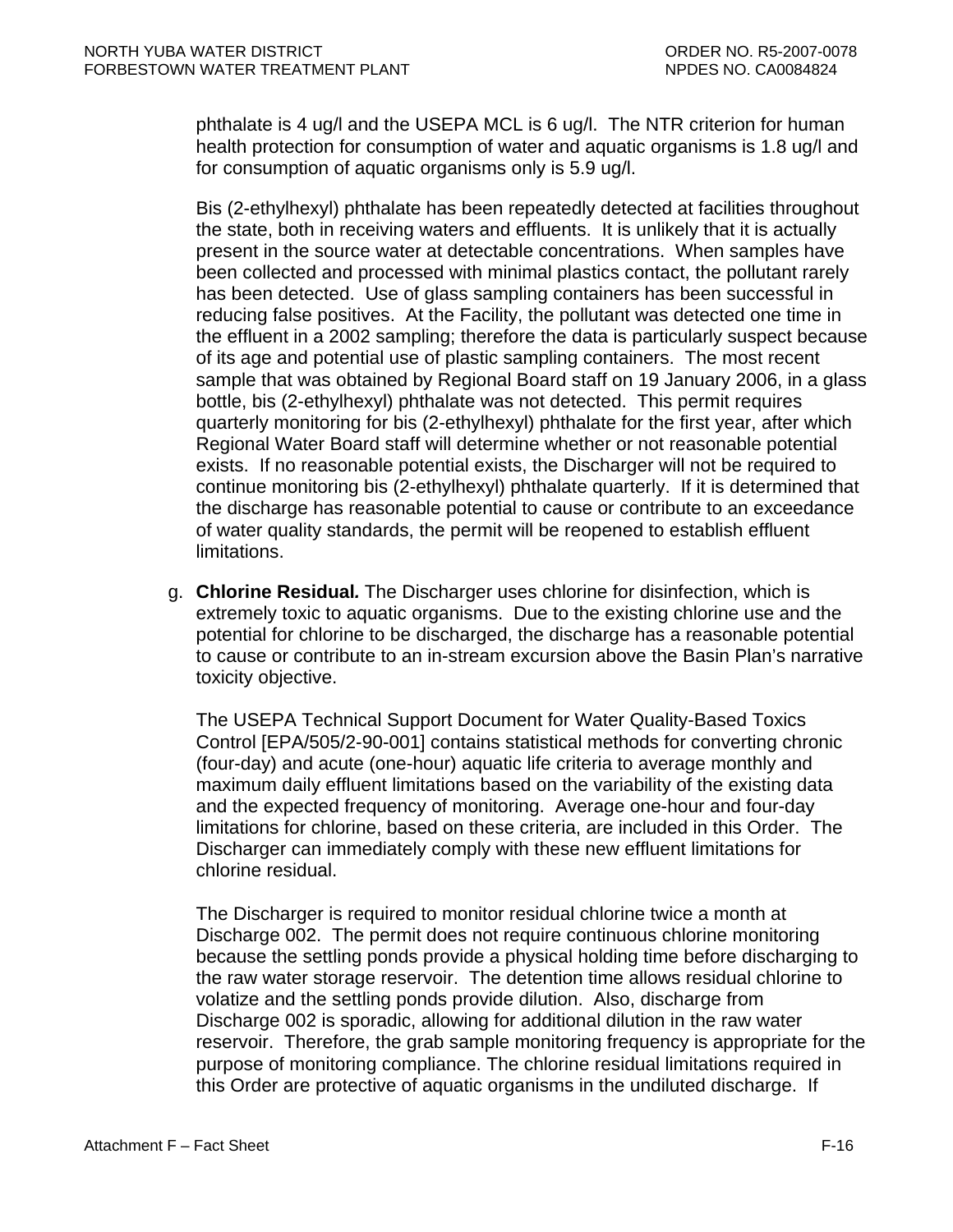compliance is maintained, the Regional Water Board does not anticipate residual chlorine impacts to benthic organisms.

#### h. **Electrical Conductivity***.*

The secondary MCL for electrical conductivity is 900 umhos/cm as a recommended level, 1600 umhos/cm as an upper level, and 2200 umhos/cm as a short-term maximum. The agricultural water quality goal, that would apply the narrative chemical constituents objective, is 700 umhos/cm as a long-term average based on Water Quality for Agriculture, Food and Agriculture Organization of the United Nations—Irrigation and Drainage Paper No. 29, Rev. 1 (R.S. Ayers and D.W. Westcot, Rome, 1985). The 700 umhos/cm agricultural water quality goal is intended to prevent reduction in crop yield, i.e. a restriction on use of water, for salt-sensitive crops, such as beans, carrots, turnips, and strawberries. Most other crops can tolerate higher electrical conductivity concentrations without harm, however, as the salinity of the irrigation water increases, more crops are potentially harmed by the electrical conductivity, or extra measures must be taken by the farmer to minimize or eliminate any harmful impacts.

The Discharger monitored electrical conductivity in the raw water and effluent (Discharge 001) for a short duration at the request of Regional Water Board staff. Electrical conductivity was monitored once a week for four weeks during March and April 2007 because electrical conductivity was not previously monitored at the Facility. The raw water data had an average electrical conductivity of 50.1 umhos/cm, with a range from 48.1 umhos/cm to 51.6 umhos/cm for four samples. The effluent at Discharge 001 had an average electrical conductivity of 58.8 umhos/cm, with a range from 51.6 umhos/cm to 62.1 umhos/cm for four samples. One receiving water sample was taken from the unnamed tributary of New York Creek (RSW 002 in this permit); the electrical conductivity was 61.1 umhos/cm. Therefore, there is no reasonable potential for electrical conductivity. As a precautionary measure, the Discharger is required to monitor the influent and effluent (Discharge 001) twice a month for electrical conductivity. If the electrical conductivity monitoring indicates that the discharge has reasonable potential to cause or contribute to an exceedance of water quality standards, the permit will be reopened to establish effluent limitations.

- i. **pH.** The Basin Plan includes a water quality objective for surface waters (except for Goose Lake) that the "…*pH shall not be depressed below 6.5 nor raised above 8.5. Changes in normal ambient pH levels shall not exceed 0.5 in fresh waters with designated COLD or WARM beneficial uses.*" Effluent Limitations for pH are included in this Order based on the Basin Plan objectives for pH.
- j. **Salinity.** The electrical conductivity of the effluent (average of 58.8 umhos/cm) was less than that of the receiving water of the unnamed tributary of New York Creek (61.1 umhos/cm). In addition, the Discharger does not add salt at the Facility; therefore, there is no reasonable potential for salinity.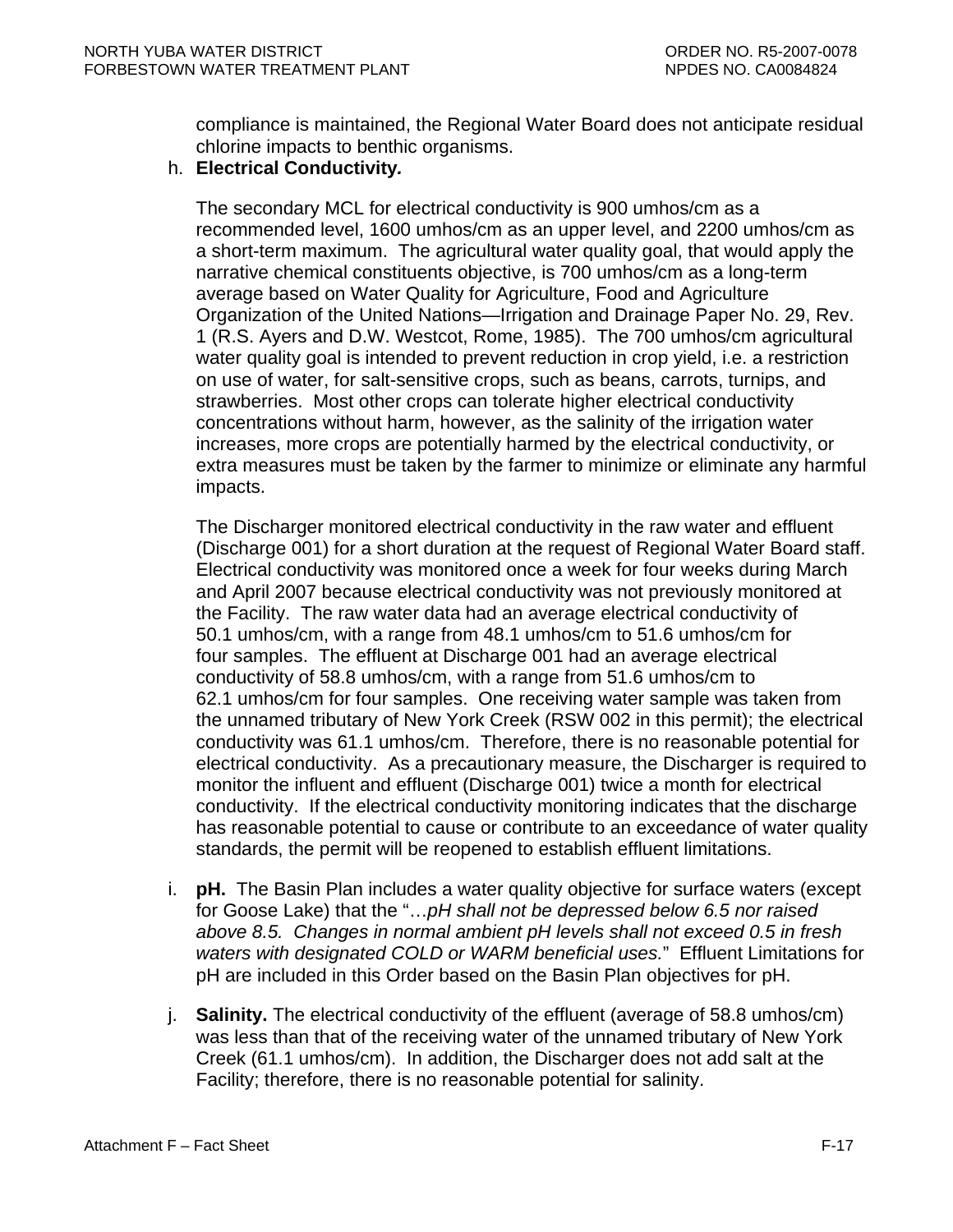| <b>Parameter</b>                                          |                |                 |                  |                | WQO/             |                                                                         |                 |
|-----------------------------------------------------------|----------------|-----------------|------------------|----------------|------------------|-------------------------------------------------------------------------|-----------------|
| (units)                                                   | n <sup>1</sup> | CV <sup>2</sup> | MEC <sup>3</sup> | B <sup>4</sup> | WQC <sup>5</sup> | <b>Source</b>                                                           | RP <sup>6</sup> |
| Arsenic,<br><b>Total Recoverable</b><br>(uq/L)            | $\overline{2}$ | 0.6             | 0.2              | 1.4            | 10               | <b>USEPA Primary Maximum Contaminant</b><br>Level                       | $\mathsf{N}$    |
| Chromium III,<br><b>Total Recoverable</b><br>(ug/L)       | $\overline{c}$ | 0.6             | 0.2              | 0.2            | 75.10            | California Toxics Rule<br>4-day average                                 | $\mathsf{N}$    |
| Copper,<br><b>Total Recoverable</b><br>(ug/L)             | $\overline{c}$ | 0.6             | 0.5              | 0.43           | 3.24             | California Toxics Rule<br>4-day average                                 | $\mathsf{N}$    |
| Mercury,<br><b>Total Recoverable</b><br>(ng/L)            | $\overline{2}$ | 0.6             | 0.66             | 1.32           | 50               | <b>California Toxics Rule</b><br>Sources of Drinking Water              | N               |
| Nickel,<br><b>Total Recoverable</b><br>(ug/L)             | $\overline{2}$ | 0.6             | 1.8              | 1.1            | 18.30            | California Toxics Rule<br>4-day average                                 | N               |
| Selenium,<br><b>Total Recoverable</b><br>(ug/L)           | $\overline{2}$ | 0.6             | 0.2              | 0.2            | 5                | Freshwater Aquatic Life<br>4-day average                                | N               |
| Zinc,<br><b>Total Recoverable</b><br>(ug/L)               | $\overline{2}$ | 0.6             | 3                | 5              | 41.98            | California Toxics Rule<br>4-day/1-hour average                          | $\mathsf{N}$    |
| Chloroform<br>(ug/L)                                      | $\overline{2}$ | 0.6             | 6.8              | 0.5            | 80               | <b>USEPA Primary Maximum Contaminant</b><br>Level                       | N               |
| Bis (2-ethylhexyl) phthalate<br>(uq/L)                    | $\overline{c}$ | 0.6             | $\overline{2}$   | $\overline{c}$ | 1.8              | <b>National Toxics Rule</b><br>Sources of Drinking Water                | $\mathsf{I}^7$  |
| Diethyl phthalate<br>(ug/L)                               | $\overline{2}$ | 0.6             | $\overline{2}$   | $\mathbf{1}$   | 23,000           | California Toxics Rule<br>Human Health<br><b>Drinking Water Sources</b> | $\mathsf{N}$    |
| di-n-butyl phthalate<br>(ug/L)                            | 2              | 0.6             | 0.92             | 0.8            | 2700             | California Toxics Rule<br>Human Health<br><b>Drinking Water Sources</b> | N               |
| Chlorine,<br><b>Total Residual</b><br>(mg/L)              | 51             | 0.6             | 0.02             | N/A            | 0.011/<br>0.019  | <b>USEPA Recommended Criteria</b><br>4-day/1-hour Average               | Y               |
| Electrical Conductivity @<br>$25^{\circ}$ C<br>(umhos/cm) | 4/1            | 0.6             | 62.1             | 61.1           | 700              | Water Quality for Agriculture Ayers and<br>Westcot                      | $\mathsf{N}$    |

# **Table F-4. Reasonable Potential Analysis for Effluent Constituents with Detectable Results**

 $<sup>1</sup>$  n: number of data points available.</sup>

<sup>2</sup> CV: coefficient of variation.

<sup>3</sup> MEC: maximum effluent concentration.

<sup>4</sup> B: Background receiving water concentration. ND=non-detect, NA=not available.<br><sup>5</sup> WOO: water quality objective, WOC: water quality criteria

WQO: water quality objective. WQC: water quality criteria.

<sup>6</sup> RP: Reasonable potential.

<sup>7</sup> Indeterminate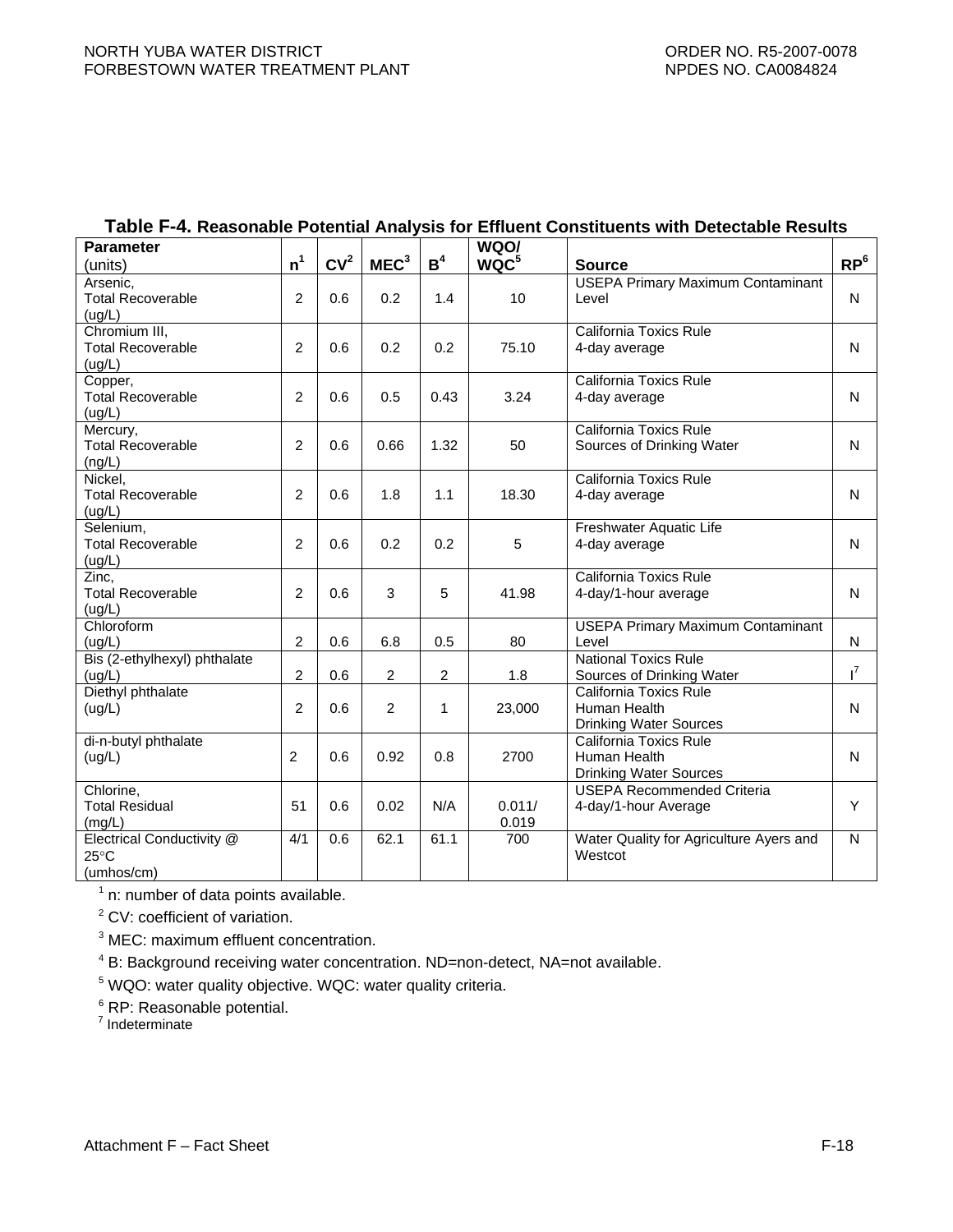# <span id="page-76-0"></span>**4. WQBEL Calculations**

- a. No water quality based effluent limitations were calculated since reasonable potential only existed for residual chlorine. If reasonable potential exists for other constituents in the future, water quality based effluent limits will be calculated in accordance with section 1.4 of the SIP. The following paragraphs describe the methodology used for calculating effluent limitations.
- b. **Effluent Limitation Calculations.** In calculating maximum effluent limitations, the effluent concentration allowances were set equal to the criteria/standards/objectives.

 $ECA$ <sub>*acute</sub>* = *CMC*  $ECA$ <sub>*chronic*</sub> = *CCC*</sub>

For the human health, agriculture, or other long-term criterion/objective, a dilution credit can be applied. The ECA is calculated as follows:

 $ECA_{HH} = HH + D(HH - B)$ 

where:

- $ECA<sub>acute</sub> =$  effluent concentration allowance for acute (one-hour average) toxicity criterion
- $ECA<sub>chronic</sub> = effluent concentration allowed for chronic (four-day average)$ toxicity criterion
	- $ECA<sub>HH</sub>$  = effluent concentration allowance for human health, agriculture, or other long-term criterion/objective
		- CMC = criteria maximum concentration (one-hour average)
		- CCC = criteria continuous concentration (four-day average, unless otherwise noted)
			- HH = human health, agriculture, or other long-term criterion/objective
				- $D =$  dilution credit
				- B = maximum receiving water concentration

Acute and chronic toxicity ECAs were then converted to equivalent long-term averages (LTA) using statistical multipliers and the lowest is used. Additional statistical multipliers were then used to calculate the maximum daily effluent limitation (MDEL) and the average monthly effluent limitation (AMEL).

Human health ECAs are set equal to the AMEL and a statistical multiplier is used to calculate the MDEL.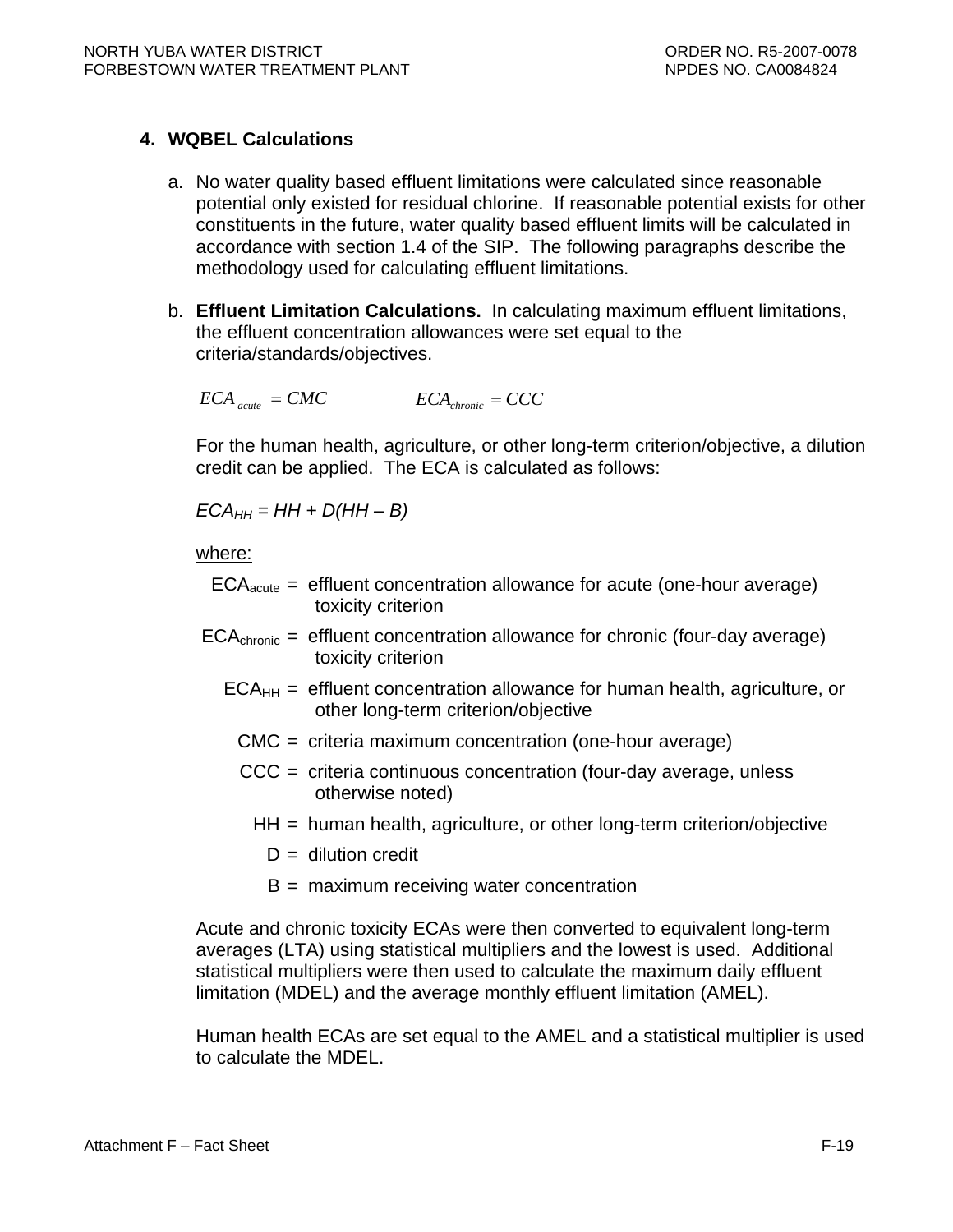$$
AMEL = mult_{AMEL} \left[ min(M_{A}ECA_{acute}, M_{C}ECA_{chronic}) \right]
$$
  
\n
$$
MDEL = mult_{MDEL} \left[ min(M_{A}ECA_{acute}, M_{C}ECA_{chronic}) \right]
$$
  
\n
$$
MDEL_{HH} = \left( \frac{mult_{MDEL}}{mult_{AMEL}} \right) AMEL_{HH}
$$

where: mult<sub>AMEL</sub> = statistical multiplier converting minimum LTA to AMEL  $mult<sub>MDEL</sub>$  = statistical multiplier converting minimum LTA to MDEL  $M_A$  = statistical multiplier converting CMC to LTA  $M<sub>C</sub>$  = statistical multiplier converting CCC to LTA

### **Summary of Water Quality-based Effluent Limitations Discharge Point 001**

#### **Table F-5. Summary of Water Quality-based Effluent Limitations**

|           |                | <b>Effluent Limitations</b> |                   |                                |                                 |                          |  |  |
|-----------|----------------|-----------------------------|-------------------|--------------------------------|---------------------------------|--------------------------|--|--|
| Parameter | Units          | Average<br><b>Monthly</b>   | Average<br>Weekly | <b>Maximum</b><br><b>Daily</b> | Instantaneous<br><b>Minimum</b> | Instantaneous<br>Maximum |  |  |
| рH        | standard units | $- -$                       | $-$               | $- -$                          | 6.0                             | 9.0                      |  |  |

### **Summary of Water Quality-based Effluent Limitations Discharge Point 002**

**Total Residual Chlorine**: Effluent total residual chlorine shall not exceed the following:

- i. 0.01 mg/L as a four-day average; and
- ii. 0.02 mg/L as a one-hour average.

### **5. Whole Effluent Toxicity (WET)**

For compliance with the Basin Plan's narrative toxicity objective, this Order requires the Discharger to conduct whole effluent toxicity testing for acute and chronic toxicity, as specified in the Monitoring and Reporting Program (Attachment E, Section V.). This Order also contains effluent limitations for acute toxicity and requires the Discharger to implement best management practices to investigate the causes of, and identify corrective actions to reduce or eliminate effluent toxicity.

a. **Acute Aquatic Toxicity.** The Basin Plan states that "…*effluent limits based upon acute biotoxicity tests of effluents will be prescribed where appropriate*…". Effluent limitations for acute toxicity have been included in this Order.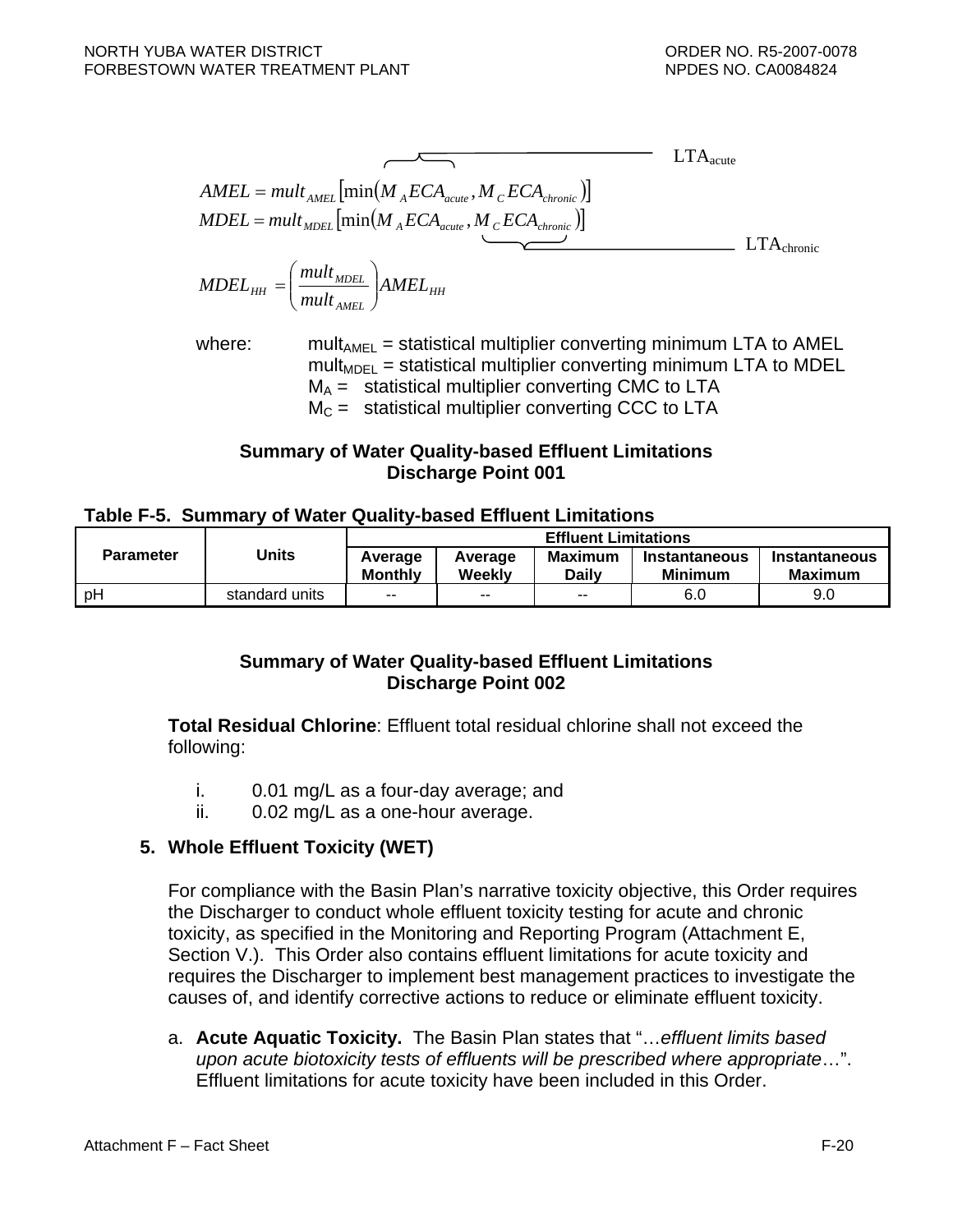b. **Chronic Aquatic Toxicity.** The Basin Plan contains a narrative toxicity objective that states, "All waters shall be maintained free of toxic substances in concentrations that produce detrimental physiological responses in human, plant, animal, or aquatic life." (Basin Plan at III-8.00) Adequate WET data is not available to determine if the discharge has reasonable potential to cause or contribute to an in-stream excursion above of the Basin Plan's narrative toxicity objective. Attachment E of this Order requires once in permit lifecycle chronic WET monitoring for demonstration of compliance with the narrative toxicity objective.

# **D. Final Effluent Limitations**

### **1. Mass-based Effluent Limitations.**

Title 40 CFR 122.45(f)(1) requires effluent limitations be expressed in terms of mass, with some exceptions, and 40 CFR 122.45(f)(2) allows pollutants that are limited in terms of mass to additionally be limited in terms of other units of measurement. This Order includes effluent limitations expressed in terms of mass and concentration. In addition, pursuant to the exceptions to mass limitations provided in 40 CFR 122.45(f)(1), some effluent limitations are not expressed in terms of mass, such as pH and temperature, and when the applicable standards are expressed in terms of concentration (e.g. CTR criteria and MCLs) and mass limitations are not necessary to protect the beneficial uses of the receiving water.

# **2. Averaging Periods for Effluent Limitations.**

This Order utilizes maximum daily effluent limitations in lieu of average weekly effluent limitations for settleable solids and total suspend solids as recommended by the TSD for the achievement of water quality standards and for the protection of the beneficial uses of the receiving stream. This Order utilizes four-day average and one-hour average effluent limitations for residual chlorine.

### **3. Satisfaction of Anti-Backsliding Requirements.**

All effluent limitations in this Order are at least as stringent as the effluent limitations in the previous Order.

### **4. Satisfaction of Antidegradation Policy**

This Order does not allow an increase in mass or flow from the previous permit. The permitted discharge is consistent with the antidegradation provisions of 40 CFR 131.12 and State Water Board Resolution 68-16. Compliance with these requirements will result in the use of best practicable treatment or control of the discharge. The impact on existing water quality will be insignificant.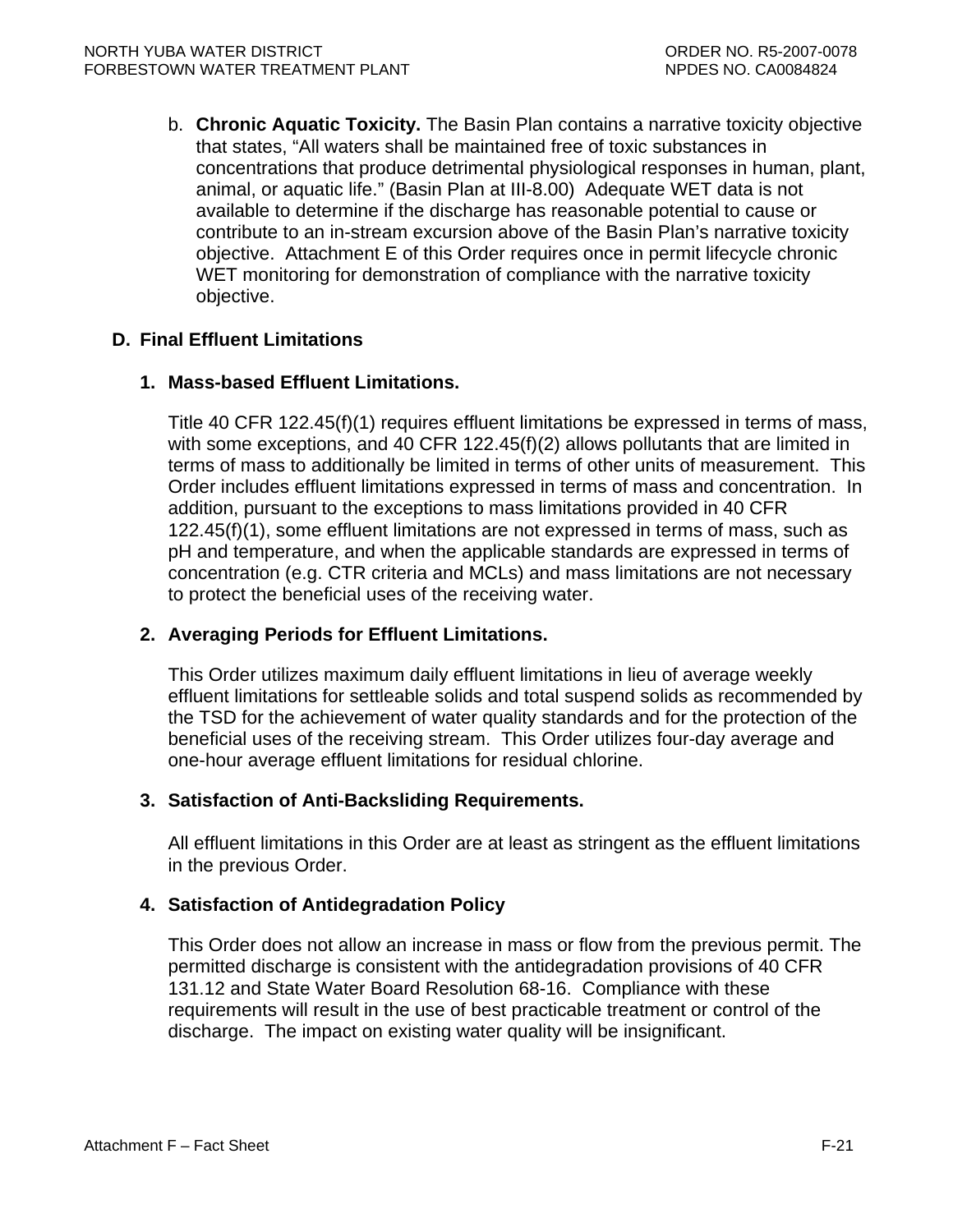### **Summary of Final Effluent Limitations Discharge Point 001**

### **Table F-6. Summary of Final Effluent Limitations**

|                              |                | <b>Effluent Limitations</b> |                   |                                |                                        |                                        |                              |  |
|------------------------------|----------------|-----------------------------|-------------------|--------------------------------|----------------------------------------|----------------------------------------|------------------------------|--|
| <b>Parameter</b>             | <b>Units</b>   | Average<br><b>Monthly</b>   | Average<br>Weekly | <b>Maximum</b><br><b>Daily</b> | <b>Instantaneous</b><br><b>Minimum</b> | <b>Instantaneous</b><br><b>Maximum</b> | <b>Basis</b>                 |  |
| <b>Flow</b>                  | mgd            | 0.070                       | --                | $\sim$ $\sim$                  | $\sim$ $\sim$                          | $- -$                                  | $\mathsf{TBEL}^1$            |  |
| Settleable<br>Solids         | $mL/L$ -hr     | 0.1                         | --                | 0.2                            | $- -$                                  | --                                     | <b>TBEL</b>                  |  |
| Total<br>Suspended<br>Solids | mg/L           | 30                          | --                | 50                             | $- -$                                  | --                                     | $\mathsf{TBEL}^{\mathsf{T}}$ |  |
| PH                           | standard units | --                          | --                | $\sim$ $\sim$                  | 6.0                                    | 9.0                                    | WQBEL <sup>2</sup>           |  |

<sup>1</sup>Technology based effluent limitation

<sup>2</sup>Water quality-based effluent limitation

# **Summary of Final Effluent Limitations Discharge Point 002**

- a. **Total Residual Chlorine**: Effluent total residual chlorine shall not exceed the following:
	- i. 0.01 mg/L as a four-day average; and
	- ii. 0.02 mg/L as a one-hour average.
- b. **Acute Toxicity**: Survival of aquatic organisms in 96-hour bioassays of undiluted waste shall be no less than:

| Minimum for any one bioassay                             | 70% |
|----------------------------------------------------------|-----|
| Median for any three or more consecutive bioassays $  -$ | 90% |

### **E. Interim Effluent Limitations – Not Applicable**

**F. Land Discharge Specifications – Not Applicable** 

### **G. Reclamation Specifications – Not Applicable**

### **V. RATIONALE FOR RECEIVING WATER LIMITATIONS**

Basin Plan water quality objectives to protect the beneficial uses of surface water and groundwater include numeric objectives and narrative objectives, including objectives for chemical constituents, toxicity, and tastes and odors. The toxicity objective requires that surface water and groundwater be maintained free of toxic substances in concentrations that produce detrimental physiological responses in humans, plants, animals, or aquatic life. The chemical constituent objective requires that surface water and groundwater shall not contain chemical constituents in concentrations that adversely affect any beneficial use or that exceed the maximum contaminant levels (MCLs) in Title 22, CCR. The tastes and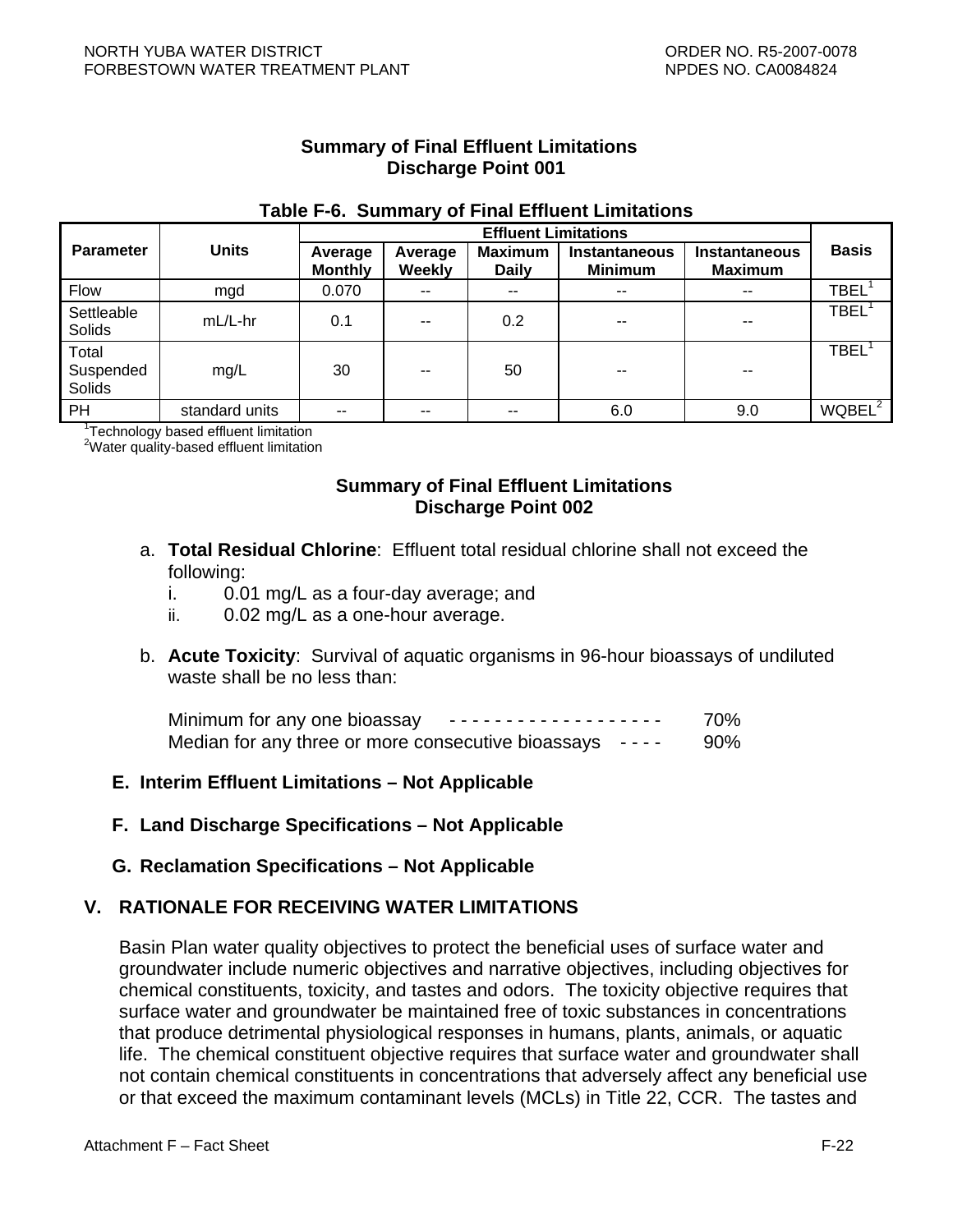odors objective states that surface water and groundwater shall not contain taste- or odorproducing substances in concentrations that cause nuisance or adversely affect beneficial uses. The Basin Plan requires the application of the most stringent objective necessary to ensure that surface water and groundwater do not contain chemical constituents, toxic substances, radionuclides, or taste and odor producing substances in concentrations that adversely affect domestic drinking water supply, agricultural supply, or any other beneficial use.

# **A. Surface Water**

1. CWA section 303(a-c), requires states to adopt water quality standards, including criteria where they are necessary to protect beneficial uses. The Regional Water Board adopted water quality criteria as water quality objectives in the Basin Plan. The Basin Plan states that "*[t]he numerical and narrative water quality objectives define the least stringent standards that the Regional Board will apply to regional waters in order to protect the beneficial uses*." The Basin Plan includes numeric and narrative water quality objectives for various beneficial uses and water bodies. This Order contains Receiving Surface Water Limitations based on the Basin Plan numerical and narrative water quality objectives for biostimulatory substances, chemical constituents, color, dissolved oxygen, floating material, oil and grease, pH, pesticides, radioactivity, sediment, settleable material, suspended material, tastes and odors, temperature, toxicity, and turbidity.

Numeric Basin Plan objectives for bacteria, dissolved oxygen, pH, temperature, and turbidity are applicable to this discharge and have been incorporated as Receiving Surface Water Limitations. Rational for these numeric receiving surface water limitations are as follows:

- a. *\****Bacteria.** The Basin Plan includes a water quality objective that "*[I]n water designated for contact recreation (REC-1), the fecal coliform concentration based on a minimum of not less than five samples for any 30-day period shall not exceed a geometric mean of 200/100 ml, nor shall more than ten percent of the total number of samples taken during any 30-day period exceed 400/100 ml*." Numeric Receiving Water Limitations for bacteria are included in this Order and are based on the Basin Plan objective.
- b. *\****Biostimulatory Substances**. The Basin Plan includes a water quality objective that "*[W]ater shall not contain biostimulatory substances which promote aquatic growths in concentrations that cause nuisance or adversely affect beneficial uses."* Receiving Water Limitations for biostimulatory substances are included in this Order and are based on the Basin Plan objective.
- c. *\****Color**. The Basin Plan includes a water quality objective that "*[W]ater shall be free of discoloration that causes nuisance or adversely affects beneficial uses."*  Receiving Water Limitations for color are included in this Order and are based on the Basin Plan objective.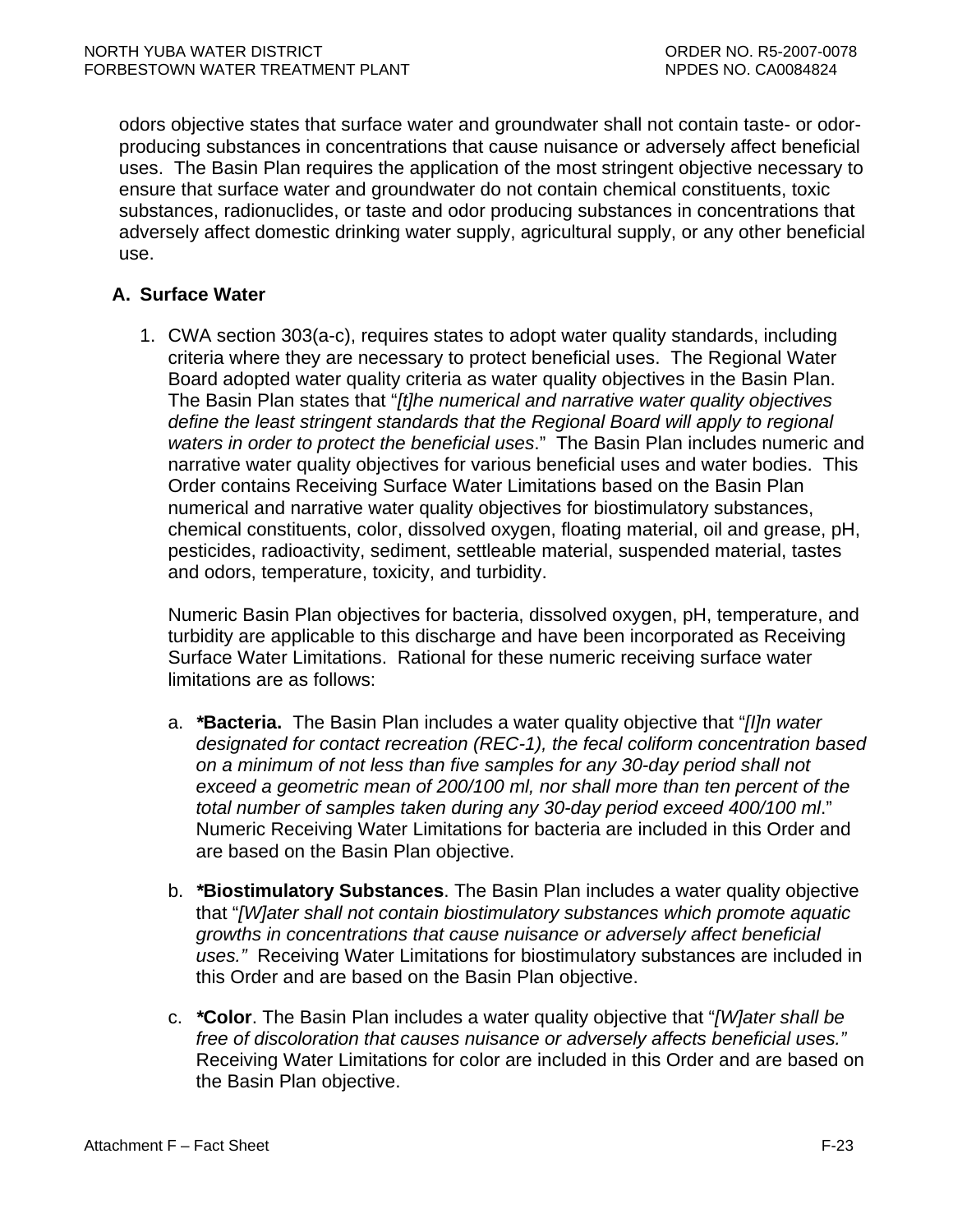- d. *\****Chemical Constituents**. The Basin Plan includes a water quality objective that *"[W]aters shall not contain chemical constituents in concentrations that adversely affect beneficial uses."* Receiving Water Limitations for chemical constituents are included in this Order and are based on the Basin Plan objective.
- e. *\****Dissolved Oxygen.** The unnamed tributary of New York Creek by application of the tributary rule has been designated as having the beneficial use of cold freshwater aquatic habitat (COLD). For water bodies designated as having COLD as a beneficial use, the Basin Plan includes a water quality objective of maintaining a minimum of 7.0 mg/L of dissolved oxygen. Since the beneficial use of COLD does apply to the unnamed tributary of New York Creek a receiving water limitation of 7.0 mg/L for dissolved oxygen was included in this Order.

For surface water bodies outside of the Delta, the Basin Plan includes the water quality objective that "…*the monthly median of the mean daily dissolved oxygen (DO) concentration shall not fall below 85 percent of saturation in the main water mass, and the 95 percentile concentration shall not fall below 75 percent of saturation.*" This objective was included as a receiving water limitation in this Order.

- f. *\****Floating Material**. The Basin Plan includes a water quality objective that *"[W]ater shall not contain floating material in amounts that cause nuisance or adversely affect beneficial uses."* Receiving Water Limitations for floating material are included in this Order and are based on the Basin Plan objective.
- g. *\****Oil and Grease**. The Basin Plan includes a water quality objective that *"[W]aters shall not contain oils, greases, waxes, or other materials in concentrations that cause nuisance, result in a visible film or coating on the surface of the water or on objects in the water, or otherwise adversely affect beneficial uses."* Receiving Water Limitations for oil and grease are included in this Order and are based on the Basin Plan objective.
- h. *\****pH.** The Basin Plan includes water quality objective that *"[T]he pH shall not be depressed below 6.5 nor raised above 8.5. Changes in normal ambient pH levels shall not exceed 0.5 in fresh waters with designated COLD or WARM beneficial uses*". This Order includes receiving water limitations for both pH range and pH change.

The Basin Plan allows an appropriate averaging period for pH change in the receiving stream. Since there is no technical information available that indicates that aquatic organisms are adversely affected by shifts in pH within the 6.5 to 8.5 range, an averaging period is considered appropriate and a monthly averaging period for determining compliance with the 0.5 receiving water pH limitation is included in this Order.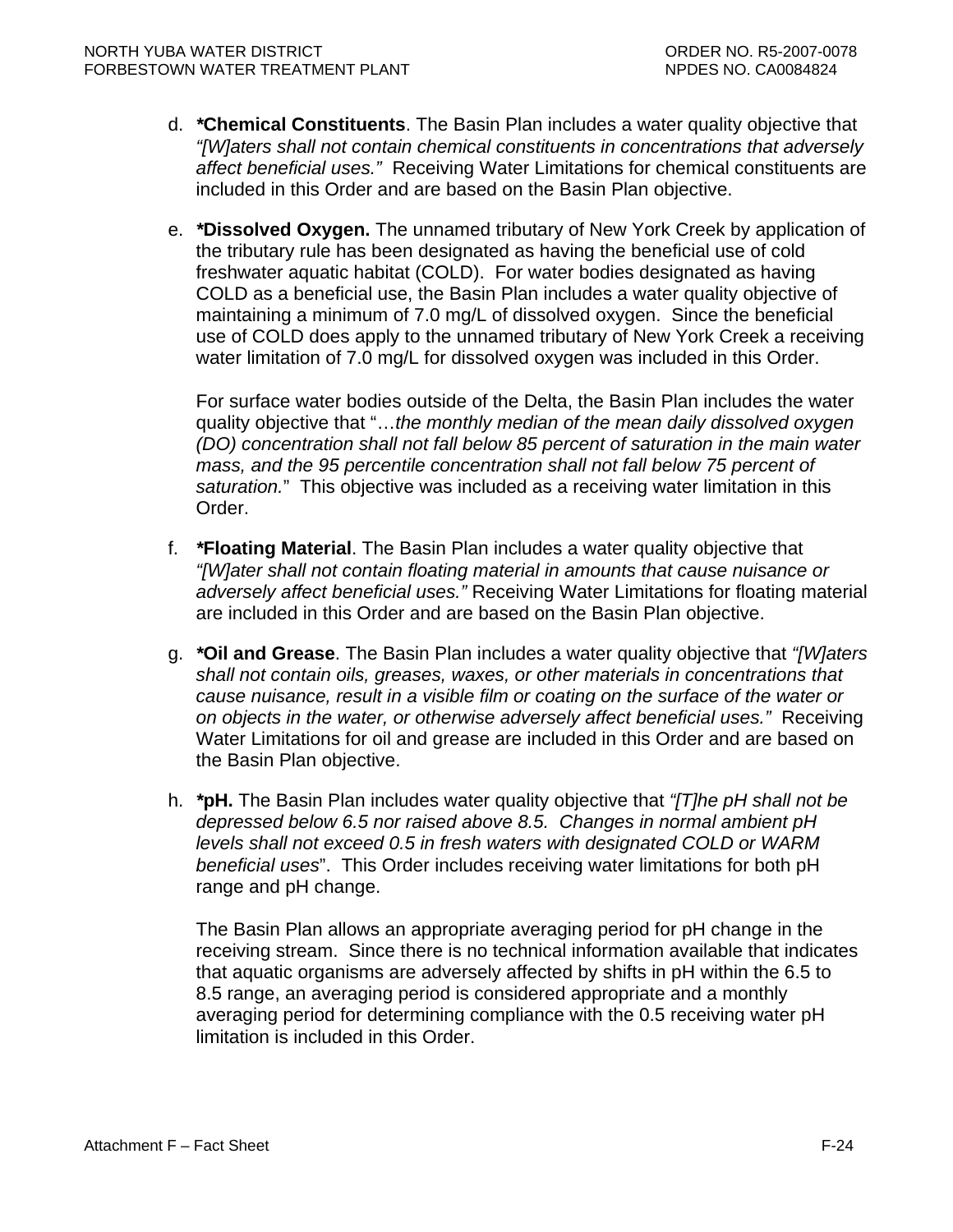- i. *\****Pesticides**. The Basin Plan includes a water quality objective for pesticides beginning on page III-6.00. Receiving Water Limitations for pesticides are included in this Order and are based on the Basin Plan objective.
- j. *\****Radioactivity**. The Basin Plan includes a water quality objective that *"[R]adionuclides shall not be present in concentrations that are harmful to human, plant, animal or aquatic life nor that result in the accumulation of radionuclides in the food web to an extent that presents a hazard to human, plant, animal or aquatic life."* The Basin Plan states further that *"[A]t a minimum, waters designated for use as domestic or municipal supply (MUN) shall not contain concentrations of radionuclides in excess of the maximum contaminant levels (MCLs) specified in Table 4 (MCL Radioactivity) of Section 64443 of Title 22 of the California Code of Regulations…"* Receiving Water Limitations for radioactivity are included in this Order and are based on the Basin Plan objective.
- k. **Salinity**  Not applicable since electrical conductivity is low in the receiving water and effluent and salt is not added at the Facility.
- l. *\****Sediment.** The Basin Plan includes a water quality objective that *"[T]he suspended sediment load and suspended sediment discharge rate of surface waters shall not be altered in such a manner as to cause nuisance or adversely affect beneficial uses"* Receiving Water Limitations for suspended sediments are included in this Order and are based on the Basin Plan objective.
- m. *\****Settleable Material.** The Basin Plan includes a water quality objective that *"[W]aters shall not contain substances in concentrations that result in the deposition of material that causes nuisance or adversely affects beneficial uses."* Receiving Water Limitations for settleable material are included in this Order and are based on the Basin Plan objective.
- n. *\****Suspended Material.** The Basin Plan includes a water quality objective that *"[W]aters shall not contain suspended material in concentrations that cause nuisance or adversely affect beneficial uses."* Receiving Water Limitations for suspended material are included in this Order and are based on the Basin Plan objective.
- o. *\****Taste and Odors**. The Basin Plan includes a water quality objective that *"[W]ater shall not contain taste- or odor-producing substances in concentrations that impart undesirable tastes or odors to domestic or municipal water supplies or to fish flesh or other edible products of aquatic origin, or that cause nuisance, or otherwise adversely affect beneficial uses."* Receiving Water Limitations for tasteor odor-producing substances are included in this Order and are based on the Basin Plan objective.
- p. *\****Temperature.** The unnamed tributary of New York Creek by application of the tributary rule has the beneficial uses of both COLD and WARM. The Basin Plan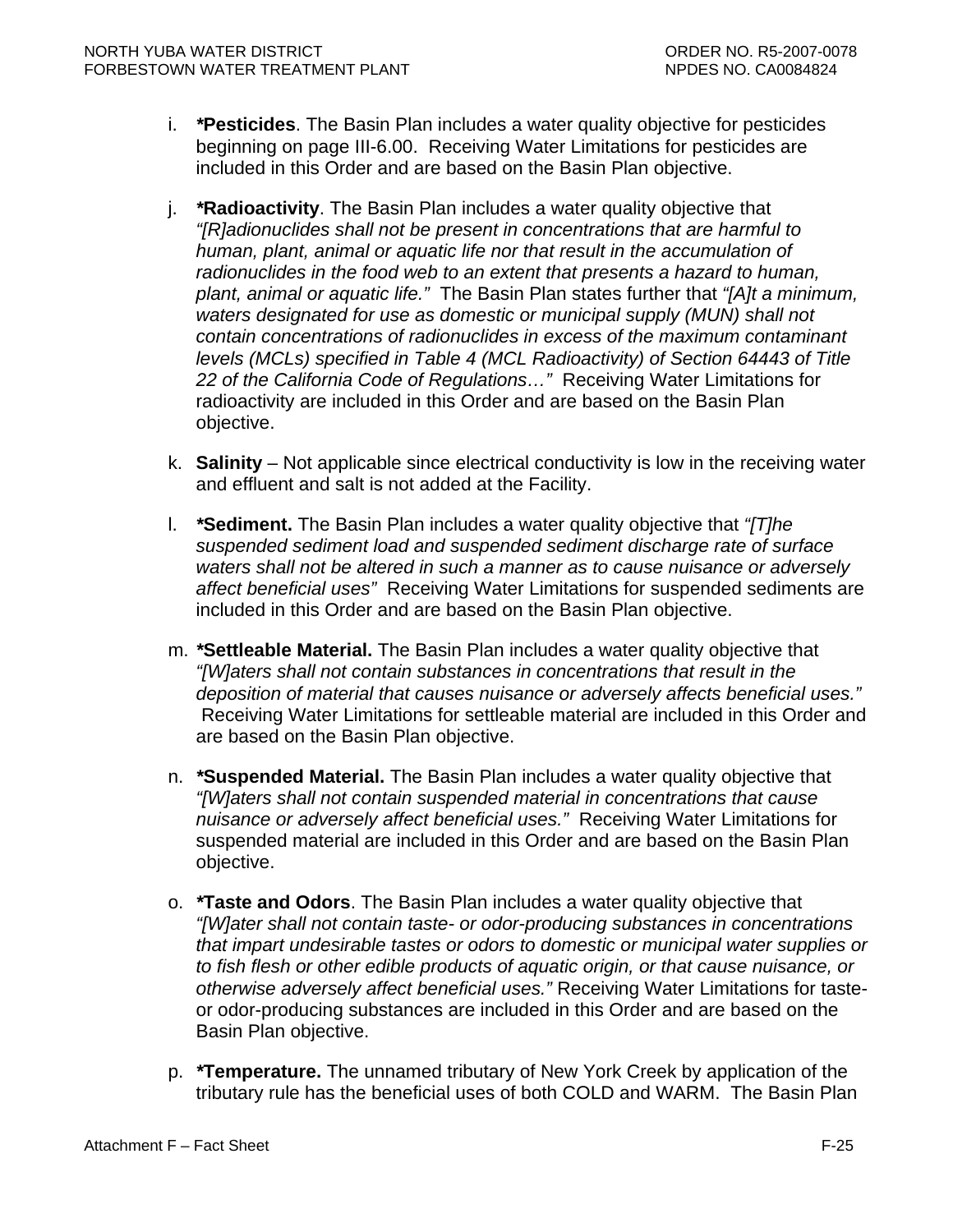includes the objective that "[a]*t no time or place shall the temperature of COLD or WARM intrastate waters be increased more than 5ºF above natural receiving water temperature*." This Order includes a receiving water limitation based on this objective.

- q. *\****Toxicity**. The Basin Plan includes a water quality objective that *"[A]ll waters shall be maintained free of toxic substances in concentrations that produce detrimental physiological responses in human, plant, animal, or aquatic life."* Receiving Water Limitations for toxicity are included in this Order and are based on the Basin Plan objective.
- r. *\****Turbidity.** The Basin Plan includes a water quality objective that "*[I]ncreases in turbidity attributable to controllable water quality factors shall not exceed the following limits:* 
	- *Where natural turbidity is between 0 and 5 Nephelometric Turbidity Units (NTUs), increases shall not exceed 1 NTU.*
	- *Where natural turbidity is between 5 and 50 NTUs, increases shall not exceed 20 percent.*
	- *Where natural turbidity is between 50 and 100 NTUs, increases shall not exceed 10 NTUs.*
	- *Where natural turbidity is greater than 100 NTUs, increases shall not exceed 10 percent*."

A numeric Receiving Surface Water Limitation for turbidity is included in this Order and is based on the Basin Plan objective for turbidity.

### **B. Groundwater**

- 1. The beneficial uses of the underlying ground water are municipal and domestic supply, industrial service supply, industrial process supply, and agricultural supply.
- 2. Basin Plan water quality objectives include narrative objectives for chemical constituents, tastes and odors, and toxicity of groundwater. The toxicity objective requires that groundwater be maintained free of toxic substances in concentrations that produce detrimental physiological responses in humans, plants, animals, or aquatic life. The chemical constituent objective states groundwater shall not contain chemical constituents in concentrations that adversely affect any beneficial use. The tastes and odors objective prohibits taste- or odor-producing substances in concentrations that cause nuisance or adversely affect beneficial uses. The Basin Plan also establishes numerical water quality objectives for chemical constituents and radioactivity in groundwaters designated as municipal supply. These include, at a minimum, compliance with MCLs in Title 22 of the CCR. The bacteria objective prohibits coliform organisms at or above 2.2 MPN/100 mL. The Basin Plan requires the application of the most stringent objective necessary to ensure that waters do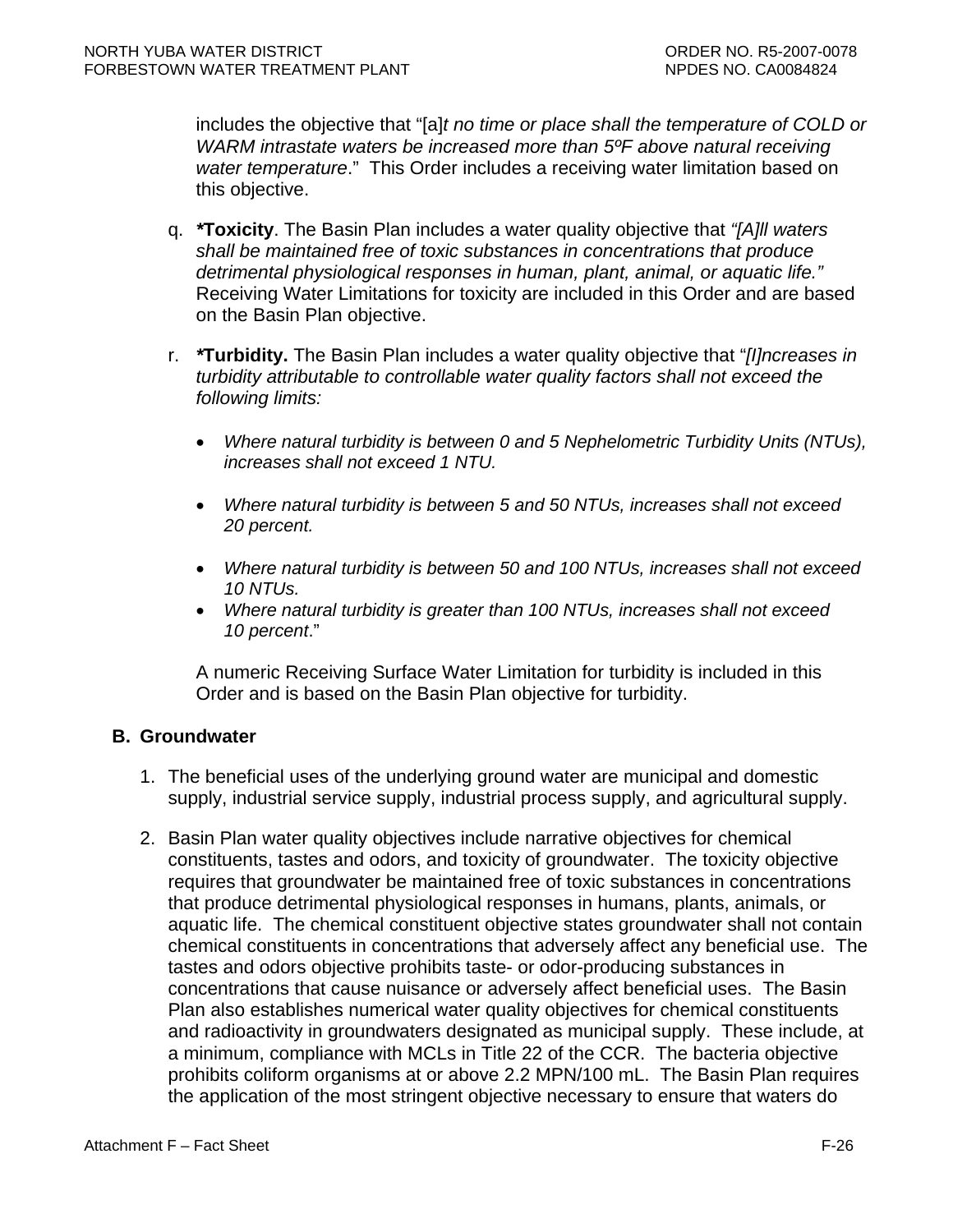not contain chemical constituents, toxic substances, radionuclides, taste- or odorproducing substances, or bacteria in concentrations that adversely affect municipal or domestic supply, agricultural supply, industrial supply or some other beneficial use.

3. Groundwater limitations are required to protect the beneficial uses of the underlying groundwater.

# **VI. RATIONALE FOR MONITORING AND REPORTING REQUIREMENTS**

Section 122.48 requires that all NPDES permits specify requirements for recording and reporting monitoring results. Water Code sections 13267 and 13383 authorizes the Regional Water Board to require technical and monitoring reports. The Monitoring and Reporting Program (MRP), Attachment E of this Order, establishes monitoring and reporting requirements to implement federal and state requirements. The following provides the rationale for the monitoring and reporting requirements contained in the MRP for this facility.

### **A. Influent Monitoring**

1. Influent monitoring is required to collect data on the characteristics of the raw water and to assess if the treatment processes at the Facility are contributing electrical conductivity to the wastewater.

#### **B. Effluent Monitoring**

1. Pursuant to the requirements of 40 CFR §122.44(i)(2) effluent monitoring is required for all constituents with effluent limitations. Effluent monitoring is necessary to assess compliance with effluent limitations, assess the effectiveness of the treatment process, and to assess the impacts of the discharge on the receiving stream and groundwater.

### **C. Whole Effluent Toxicity Testing Requirements**

- 1. **Acute Toxicity.** Annual 96-hour bioassay testing is required to demonstrate compliance with the effluent limitation for acute toxicity.
- 2. **Chronic Toxicity.** Chronic whole effluent toxicity testing is required in order to demonstrate compliance with the Basin Plan's narrative toxicity objective.

### **D. Receiving Water Monitoring**

#### **1. Surface Water**

a. Receiving water monitoring is necessary to assess compliance with receiving water limitations and to assess the impacts of the discharge on the receiving stream.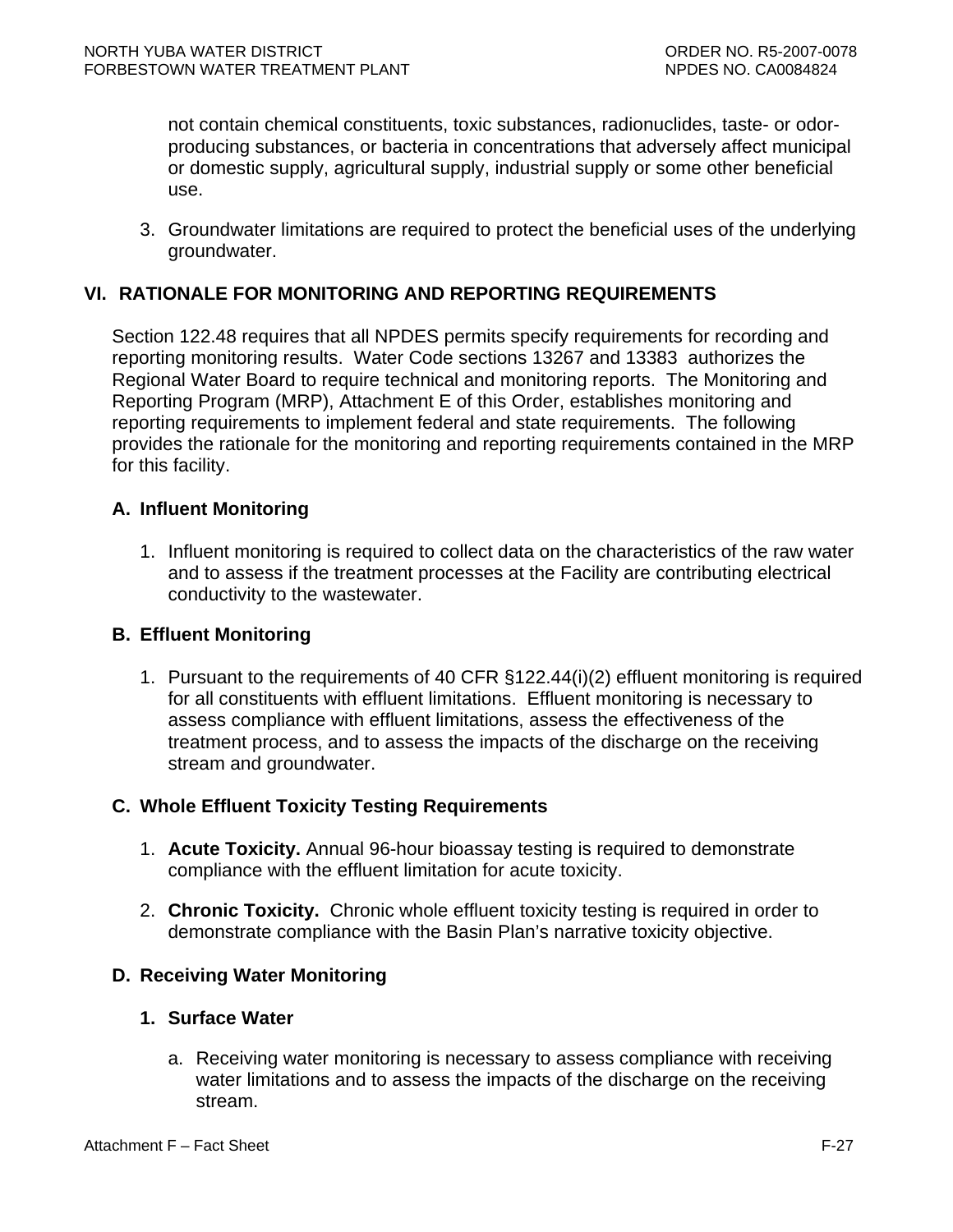# **2. Groundwater**

a. This Order does not require the Discharger to conduct groundwater monitoring. There is no current evidence to indicate that operation of the settling ponds pose a threat to groundwater quality. If information becomes available indicating adverse groundwater impacts, a groundwater investigation and subsequent monitoring may be required.

### **E. Other Monitoring Requirements**

### 1. **Sludge Monitoring**

This Order requires the Discharger to update and implement a Sludge Disposal Plan to assure proper handling and disposal of solids that are collected and/or generated at the Facility.

### 2. **Low Threat Discharge Monitoring**

In addition to regulating discharges of settled water treatment plant filter backwash, this Order also regulates the discharge of low threat wastewaters. Low threat wastewaters include well development water, construction dewatering, pump/well testing, pipeline/tank pressure testing, pipeline/tank flushing or dewatering, condensate discharges, unspecified water supply system discharges and other miscellaneous dewatering/low threat discharges. The Discharger must prepare and implement an acceptable Pollution Prevention and Monitoring and Reporting Program (PPMRP) in order to have permit coverage for low threat discharges under this Order.

# **VII. RATIONALE FOR PROVISIONS**

### **A. Standard Provisions**

Standard Provisions, which apply to all NPDES permits in accordance with section 122.41, and additional conditions applicable to specified categories of permits in accordance with section 122.42, are provided in Attachment D. The discharger must comply with all standard provisions and with those additional conditions that are applicable under section 122.42.

Section 122.41(a)(1) and (b) through (n) establish conditions that apply to all Stateissued NPDES permits. These conditions must be incorporated into the permits either expressly or by reference. If incorporated by reference, a specific citation to the regulations must be included in the Order. Section 123.25(a)(12) allows the state to omit or modify conditions to impose more stringent requirements. In accordance with section 123.25, this Order omits federal conditions that address enforcement authority specified in sections  $122.41(j)(5)$  and  $(k)(2)$  because the enforcement authority under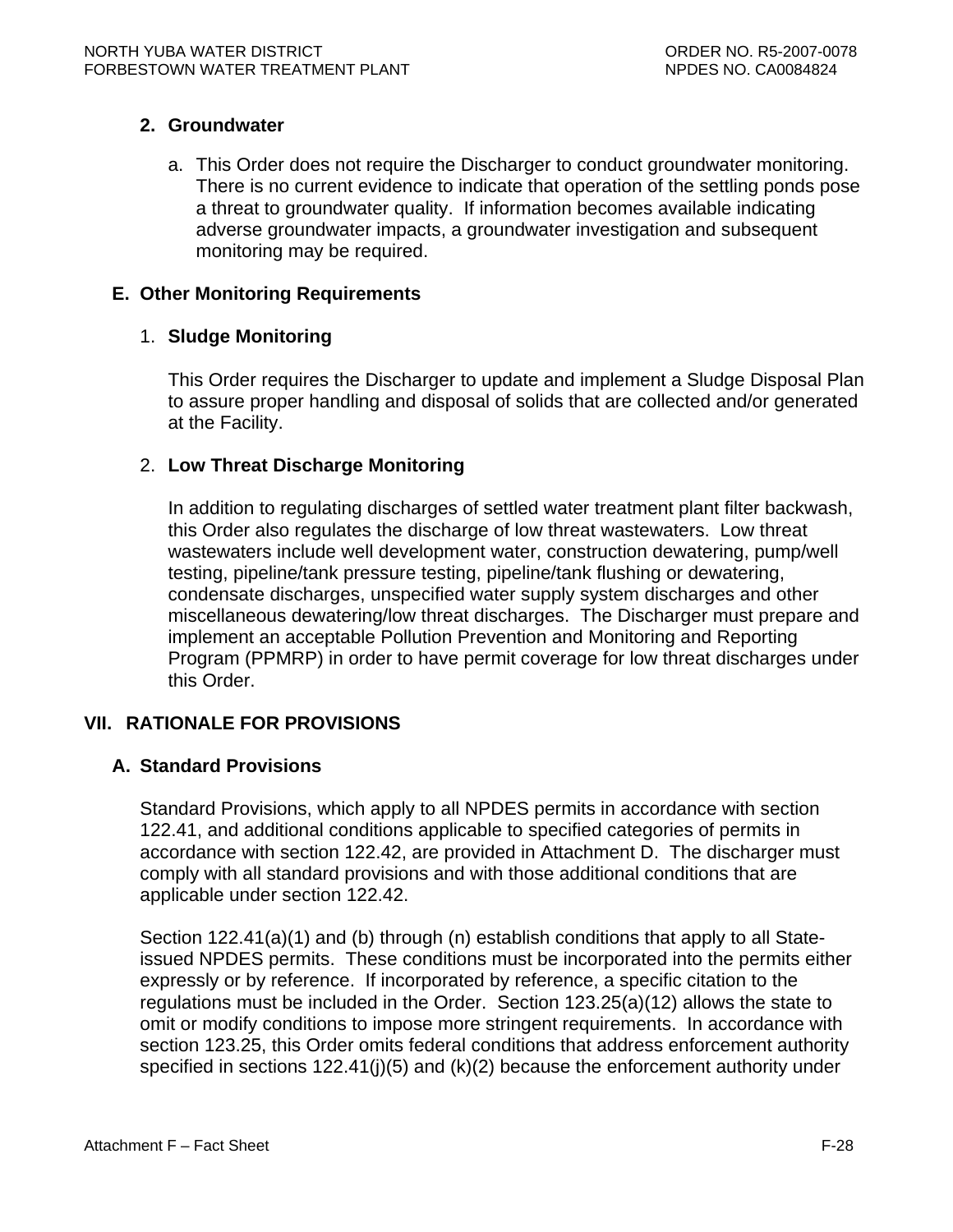the Water Code is more stringent. In lieu of these conditions, this Order incorporates by reference Water Code section 13387(e).

## **B. Special Provisions**

## **1. Reopener Provisions**

- a. **Pollution Prevention.** This reopener provision allows the Regional Board to require the Discharger to prepare a pollution prevention plan in the future in accordance with CWC section 13263.3(d)(3) if it is shown through monitoring that aluminum is a pollutant of concern. This reopener provision allows the Regional Board to reopen this Order for addition and/or modification of effluent limitations and requirements for aluminum based on a review of the pollution prevention plan.
- b. **Whole Effluent Toxicity.** This Order requires the Discharger to investigate the causes of, and identify corrective actions to reduce or eliminate effluent toxicity through a Toxicity Reduction Evaluation (TRE) in the event of a failed whole effluent toxicity test. This Order may be reopened to include a numeric chronic toxicity limitation, a new acute toxicity limitation, and/or a limitation for a specific toxicant identified in the TRE. Additionally, if a numeric chronic toxicity water quality objective is adopted by the State Water Board, this Order may be reopened to include a numeric chronic toxicity limitation based on that objective.
- c. **Water Effects Ratio (WER) and Metal Translators.** A default WER of 1.0 has been used in this Order for calculating CTR criteria for applicable priority pollutant inorganic constituents.In addition, default dissolved-to-total metal translators have been used to convert water quality objectives from dissolved to total recoverable when conducting the reasonable potential analysis. If the Discharger performs studies to determine site-specific WER and/or site-specific dissolved-to-total metal translators, this Order may be reopened to modify the effluent limitations for the applicable inorganic constituents.

### **2. Special Studies and Additional Monitoring Requirements**

a. **Chronic Whole Effluent Toxicity Requirements.** The Basin Plan contains a narrative toxicity objective that states, "All waters shall be maintained free of toxic substances in concentrations that produce detrimental physiological responses in human, plant, animal, or aquatic life." (Basin Plan at III-8.00.) WET data does not demonstrate reasonable potential to cause or contribute to an in-stream excursion above of the Basin Plan's narrative toxicity objective. Attachment E of this Order requires once in permit lifecycle chronic WET monitoring for demonstration of compliance with the narrative toxicity objective.

In addition to WET monitoring, this provision requires the Discharger to submit to the Regional Water Board a TRE Work Plan in the event of a failed chronic WET test.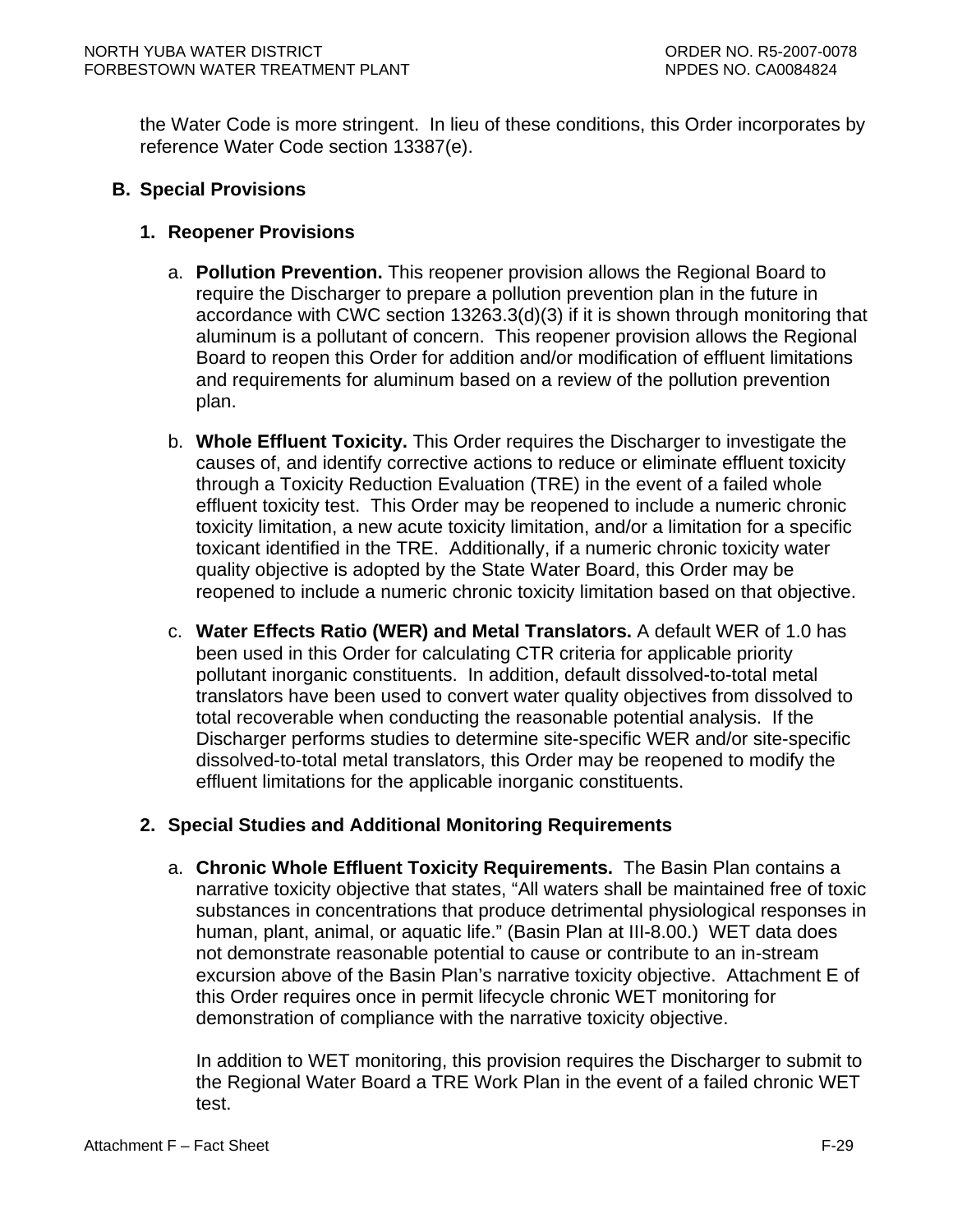**Monitoring Trigger.** A numeric toxicity monitoring trigger of  $> 1$  TUc (where TUc = 100/NOEC) is applied in the provision, because this Order does not allow any dilution for the chronic condition. Therefore, a TRE is triggered when the effluent exhibits a pattern of toxicity at 100% effluent.

### **3. Best Management Practices and Pollution Prevention**

- a. **Pollution Prevention Plan (PPP).** A PPP for aluminum may be required in the future per CWC section 13263.3(d)(1)(D). If a PPP is required, the PPP shall be developed in conformance with CWC section 13263.3(d)(3) as outlined in subsection b., below.
- b. **CWC section 13263.3(d)(3) Pollution Prevention Plans.** The pollution prevention plan shall, at minimum, meet the requirements outlined in CWC section 13263.3(d)(3). The minimum requirements for the pollution prevention plan include the following:
	- i. An estimate of all of the sources of a pollutant contributing, or potentially contributing, to the loadings of a pollutant in the treatment plant influent.
	- ii. An analysis of the methods that could be used to prevent the discharge of the pollutant into the Facility. The analysis also shall identify sources, or potential sources, not within the ability or authority of the Discharger to control, such as pollutants in the potable water supply, airborne pollutants, pharmaceuticals, or pesticides, and estimate the magnitude of those sources, to the extent feasible.
	- iii. An estimate of load reductions that may be attained through the methods identified in subparagraph ii.
	- iv. A plan for monitoring the results of the pollution prevention program.
	- v. A description of the tasks, cost, and time required to investigate and implement various elements in the pollution prevention plan.
	- vi. A statement of the Discharger's pollution prevention goals and strategies, including priorities for short-term and long-term action, and a description of the Discharger's intended pollution prevention activities for the immediate future.
	- vii. A description of the Discharger's existing pollution prevention programs.
	- viii. An analysis, to the extent feasible, of any adverse environmental impacts, including cross-media impacts or substitute chemicals that may result from the implementation of the pollution prevention program.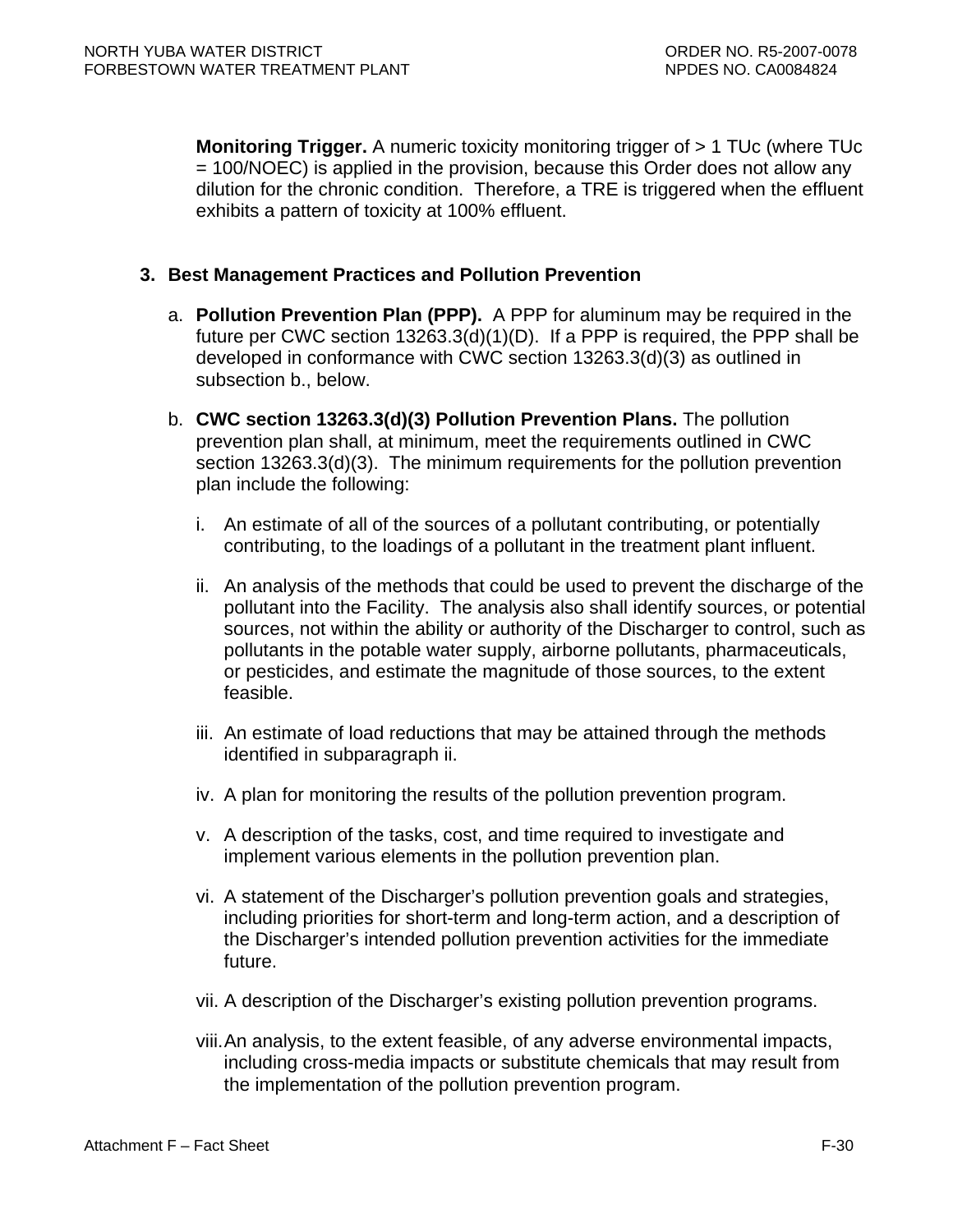- ix. An analysis, to the extent feasible, of the costs and benefits that may be incurred to implement the pollution prevention program.
- **4. Construction, Operation, and Maintenance Specifications Not Applicable**
- **5. Special Provisions for Municipal Facilities (POTWs Only) Not Applicable**

### **6. Other Special Provisions**

- a. The Discharger is responsible for all necessary steps to adequately maintain and operate its water treatment plant. This Order requires the Discharger to update and implement Sludge Disposal Plan to assure proper handling and disposal of solids that are collected and/or generated at the Facility.
- b. Currently, the Discharger is obligated to seek authorization under the Regional Water Board Order No. 5-00-175, *General Order for Dewatering and Other Low Threat Discharges to Surface Waters*, prior to discharging nonbackwash waters such as well development water, construction dewatering, pump/well testing, pipeline/tank pressure testing, pipeline/tank flushing or dewatering, condensate discharges, unspecified water supply system discharges, and other miscellaneous dewatering/low threat discharges. Requirements in this Order pertaining to such discharges are meant to authorize and regulate such low threat discharges so that the Discharger is no longer obligated to seek coverage under the General Permit.
- c. All technical reports required herein that involve planning, investigation, evaluation, or design, or other work requiring interpretation and proper application of engineering or geologic sciences, shall be prepared by or under the direction of persons registered to practice in California pursuant to California Business and Professions Code, Sections 6735, 7835, and 7835.1. To demonstrate compliance with Title 16, CCR, Sections 415 and 3065, all technical reports must contain a statement of the qualifications of the responsible registered professional(s). As required by these laws, completed technical reports must bear the signature(s) and seal(s) of the registered professional(s) in a manner such that all work can be clearly attributed to the professional(s) responsible for the work.
- d. In the event the Discharger does not comply or will be unable to comply for any reason, with any prohibition or limitation contained in this Order, this Order requires the Discharger to notify the Regional Water Board by telephone (530) 224-4845 (or to the Regional Water Board staff person assigned to the facility) within 24 hours of having knowledge of such noncompliance, and shall confirm this notification in writing within five days, unless the Regional Water Board waives confirmation. The written notification shall include the information required by Federal Standard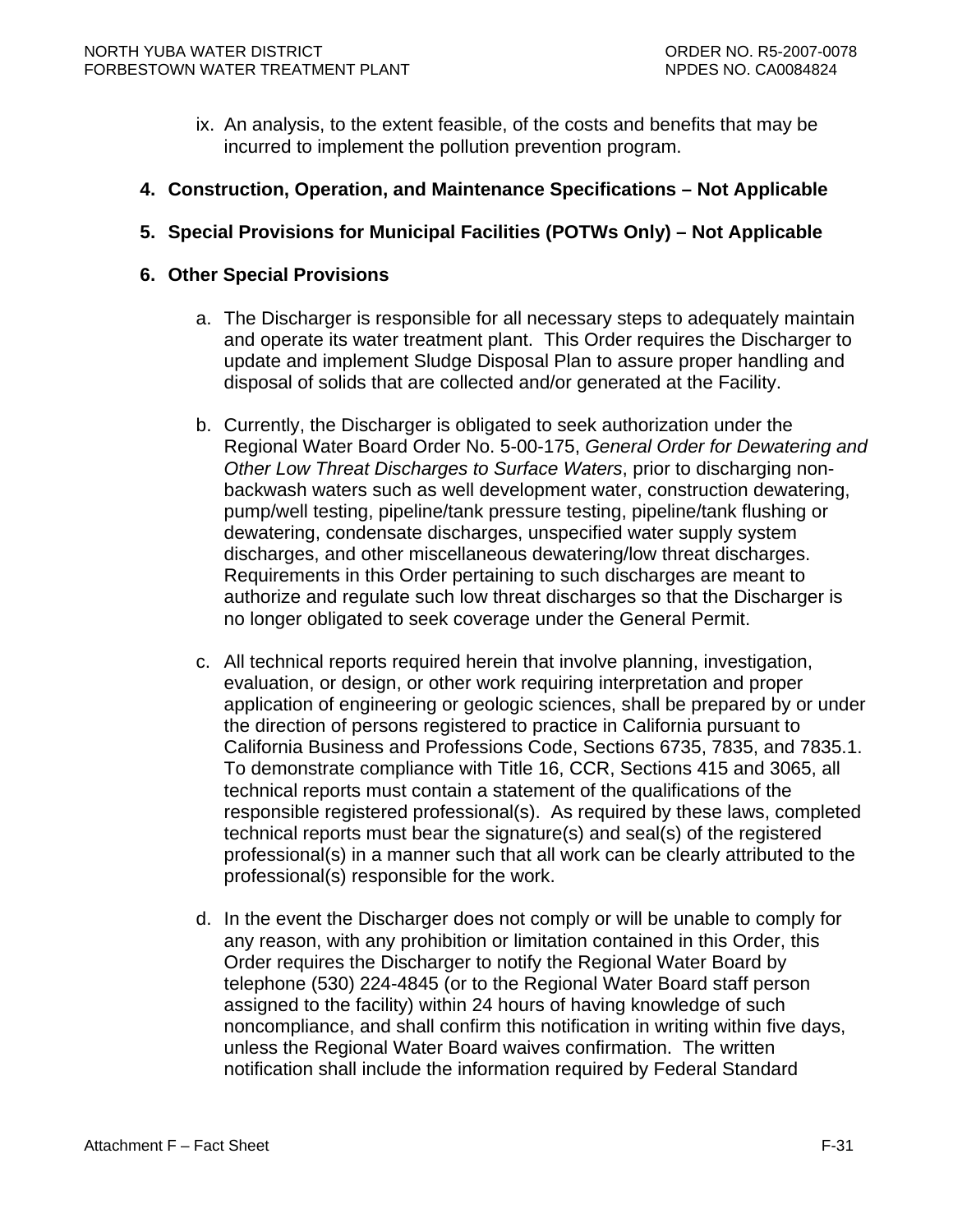Provision [*40 CFR §122.41(l)(6)(i)*].

e. Prior to making any change in the discharge point, place of use, or purpose of use of the wastewater, the Discharger must obtain approval of, or clearance from the State Water Board (Division of Water Rights).

In the event of any change in control or ownership of land or waste discharge facilities presently owned or controlled by the Discharger, the Discharger shall notify the succeeding owner or operator of the existence of this Order by letter, a copy of which shall be immediately forwarded to this office.

To assume operation under this Order, the succeeding owner or operator must apply in writing to the Executive Officer requesting transfer of the Order. The request must contain the requesting entity's full legal name, the State of incorporation if a corporation, address and telephone number of the persons responsible for contact with the Regional Water Board and a statement. The statement shall comply with the signatory paragraph of Federal Standard Provision V.B.5 and state that the new owner or operator assumes full responsibility for compliance with this Order. Failure to submit the request shall be considered a discharge without requirements, a violation of the CWC. Transfer shall be approved or disapproved in writing by the Executive Officer.

# **7. Compliance Schedules – Not Applicable**

### **VIII. PUBLIC PARTICIPATION**

The California Regional Water Quality Control Board, Central Valley Region (Regional Water Board) is considering the issuance of waste discharge requirements (WDR) that will serve as a National Pollutant Discharge Elimination System (NPDES) permit for Forbestown Water Treatment Plant. As a step in the WDR adoption process, the Regional Water Board staff has developed tentative WDR. The Regional Water Board encourages public participation in the WDR adoption process.

### **A. Notification of Interested Parties**

The Regional Water Board has notified the Discharger and interested agencies and persons of its intent to prescribe waste discharge requirements for the discharge and has provided them with an opportunity to submit their written comments and recommendations. Notification was provided through the following: Internet posting and physical posting at the Facility and the Post Office, if allowed.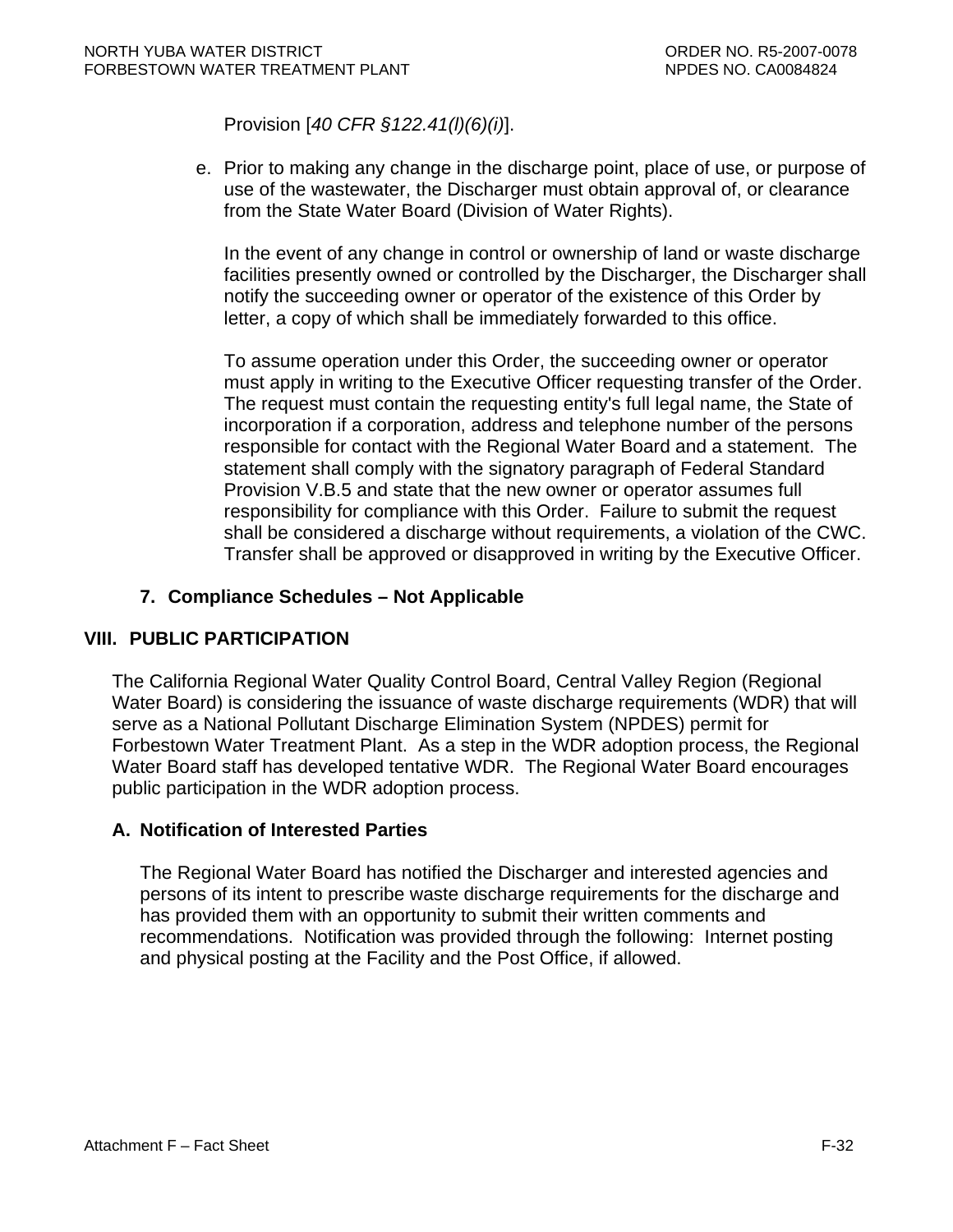### **B. Written Comments**

The staff determinations are tentative. Interested persons are invited to submit written comments concerning these tentative WDR. Comments must be submitted either in person or by mail to the Executive Office at the Regional Water Board at the address above on the cover page of this Order.

To be fully responded to by staff and considered by the Regional Water Board, written comments should be received at the Regional Water Board offices by 5:00 p.m. on 8 June 2007.

### **C. Public Hearing**

The Regional Water Board will hold a public hearing on the tentative WDRs during its regular Board meeting on the following date and time and at the following location:

| Date:     | June 21 or 22, 2007                                         |
|-----------|-------------------------------------------------------------|
| Time:     | $8:30$ am                                                   |
| Location: | Regional Water Quality Control Board, Central Valley Region |
|           | 11020 Sun Center Dr., Suite #200                            |
|           | Rancho Cordova, CA 95670                                    |

Interested persons are invited to attend. At the public hearing, the Regional Water Board will hear testimony, if any, pertinent to the discharge, WDR, and permit. Oral testimony will be heard; however, for accuracy of the record, important testimony should be in writing.

Please be aware that dates and venues may change. Our Web address is <http://www.waterboards.ca.gov/rwqcb5/> where you can access the current agenda for changes in dates and locations.

#### **D. Waste Discharge Requirements Petitions**

Any aggrieved person may petition the State Water Resources Control Board to review the decision of the Regional Water Board regarding the final WDR. The petition must be submitted within 30 days of the Regional Water Board's action to the following address:

State Water Resources Control Board Office of Chief Counsel P.O. Box 100, 1001 I Street Sacramento, CA 95812-0100